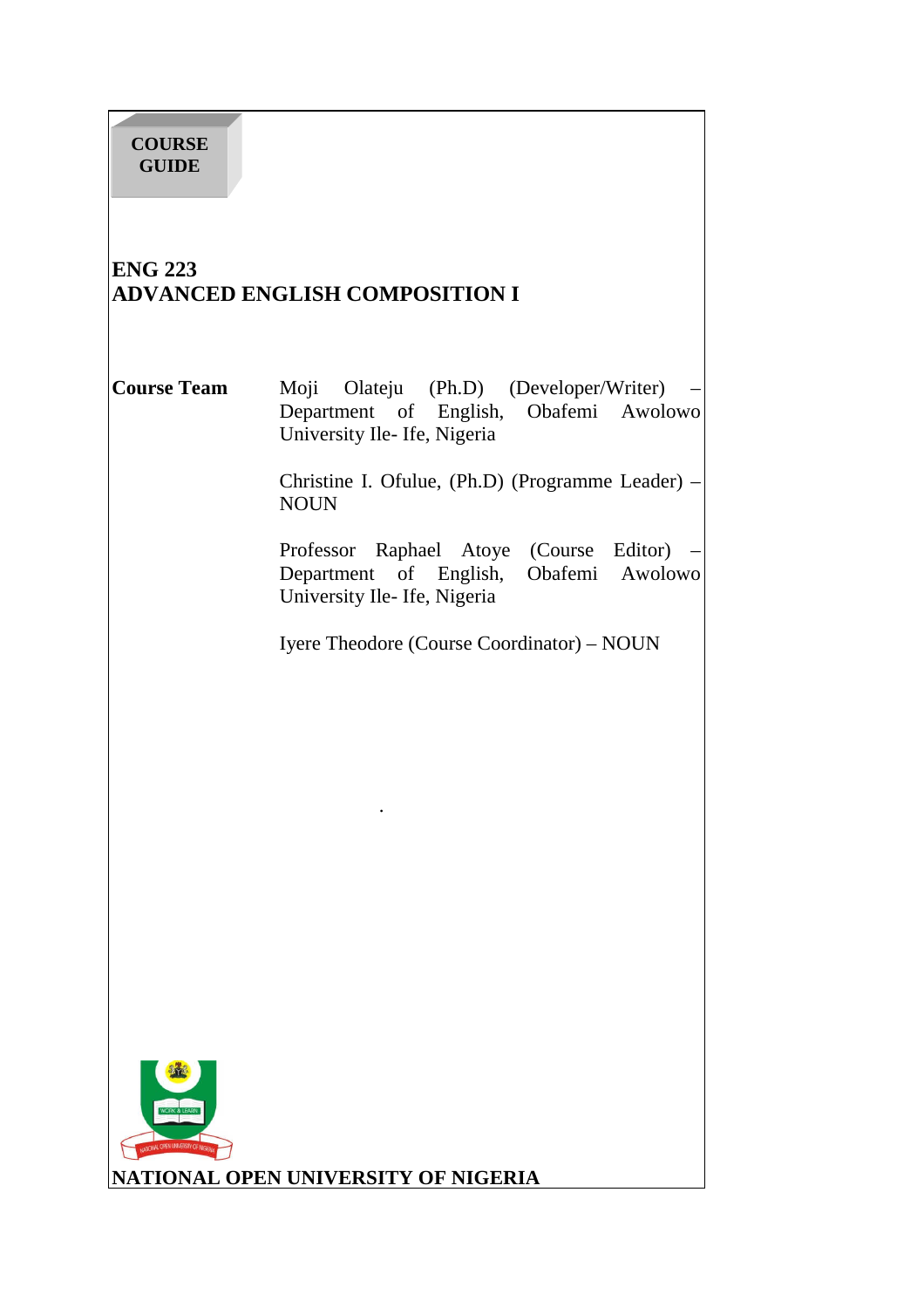National Open University of Nigeria **Headquarters**  University Village Plot 91, Cadastral Zone, Nnamdi Azikiwe Express way Jabi, Abuja

Lagos Office 14/16 Ahmadu Bello Way Victoria Island, Lagos

e-mail: centralinfo@noun.edu.ng website: www.nouedu.net

Printed 2013

ISBN:

All Rights Reserved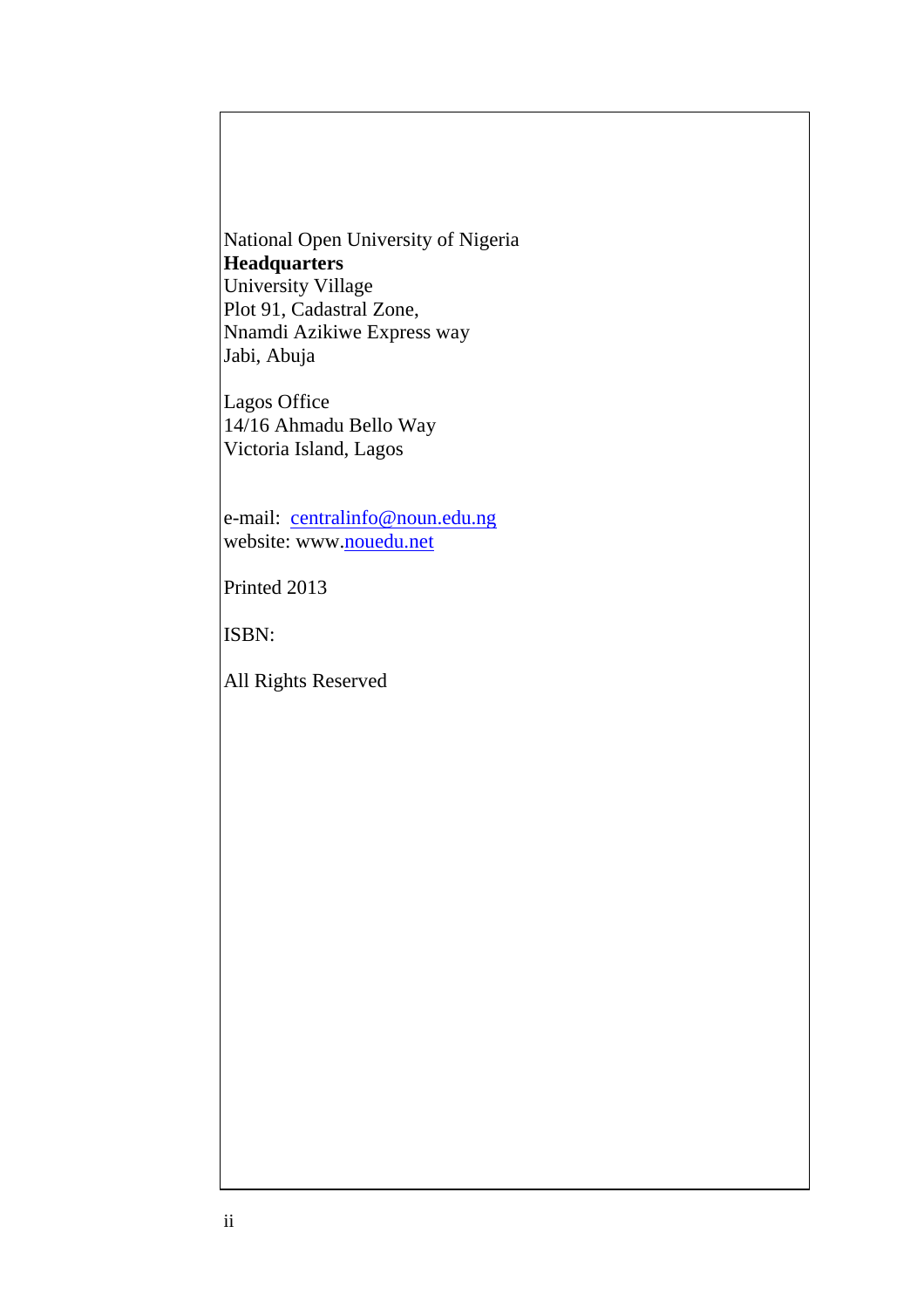# **CONTENTS PAGE**

| $\mathbf{V}$   |
|----------------|
| V <sub>1</sub> |
| V <sub>1</sub> |
| V <sub>1</sub> |
| V11            |
| V11            |
| viii           |
| V111           |
| V111           |
| V111           |
| V111           |
| 1X             |
| 1X             |
|                |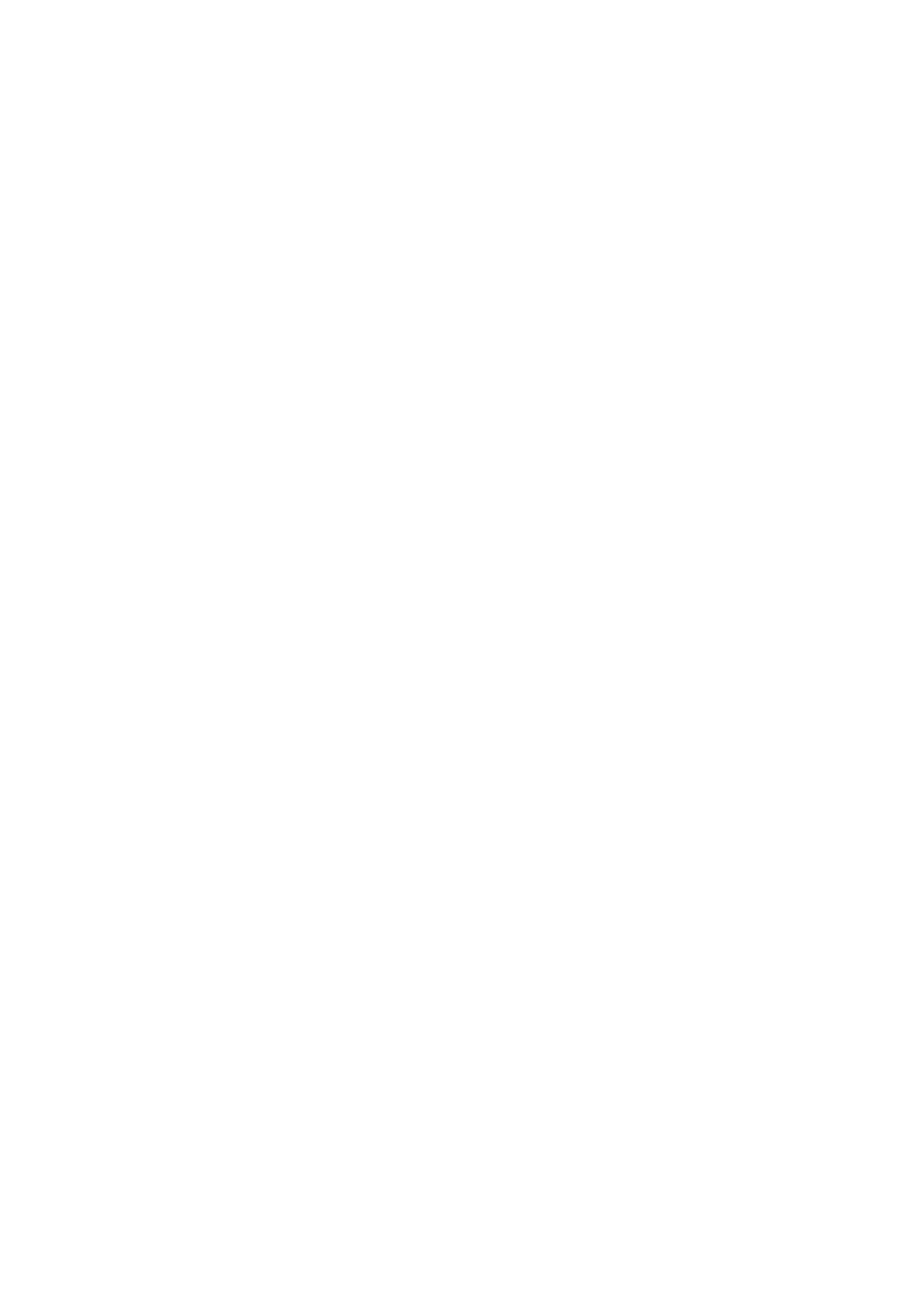## **INTRODUCTION**

ENG 223 is a one semester course of two credit units. It is designed for English language students and others in other related departments involved with studies on communication. The course has fourteen units which cover the basic principles of composition writing, different types of compositions or essay types. Some of these include the persuasive/ argumentative, expository, descriptive and narrative types of compositions. The materials and examples used for this course are those suitable for Nigerian students.

Going through the work of undergraduates and even some postgraduate students showed that many students score very low marks not because they do not know what to write but because they write very bad and uncoordinated English. You still find students who have gone through four or five years in the university who are not able to write an error free page in English. What is worth doing at all is worth doing well. You need to know the basics of good writing and develop the culture of good writing. The heights that great men achieved today were not by sudden flight. It starts with a step at a time. But not an ordinary step, it is a consistent, coordinated, deliberate and 'sweaty' step. 'Sweaty' in the sense that, they worked rigorously for it. That is why we do not want to leave any stone unturned in going through all that we need to go through so that we can achieve our goal of getting you to write well, like English language students or communicators as the case may be. It is therefore necessary that you go through some aspects of grammar and a little bit of lexis so that you can be well grounded in them. You may be thinking that you know these things already. That may be true but I am almost sure that there will be some things that you do not know yet, and there may be some things that you have forgotten that you need to be reminded of.

This course guide is designed to give you a brief description of what the course is all about, the course materials you need, the work you need to do, the set textbooks and the tutor marked assignments. This course guide also gives suggestions on the amount of time you need on each unit and the number of tutor marked assignments you need to do.

You are expected to go through this course guide carefully to know what the course is all about. Please attend your tutorial classes for practical discussion of some of the various compositions. This course is expected to prepare and equip you for more technical writing in ENG 223 which is the second part of this course.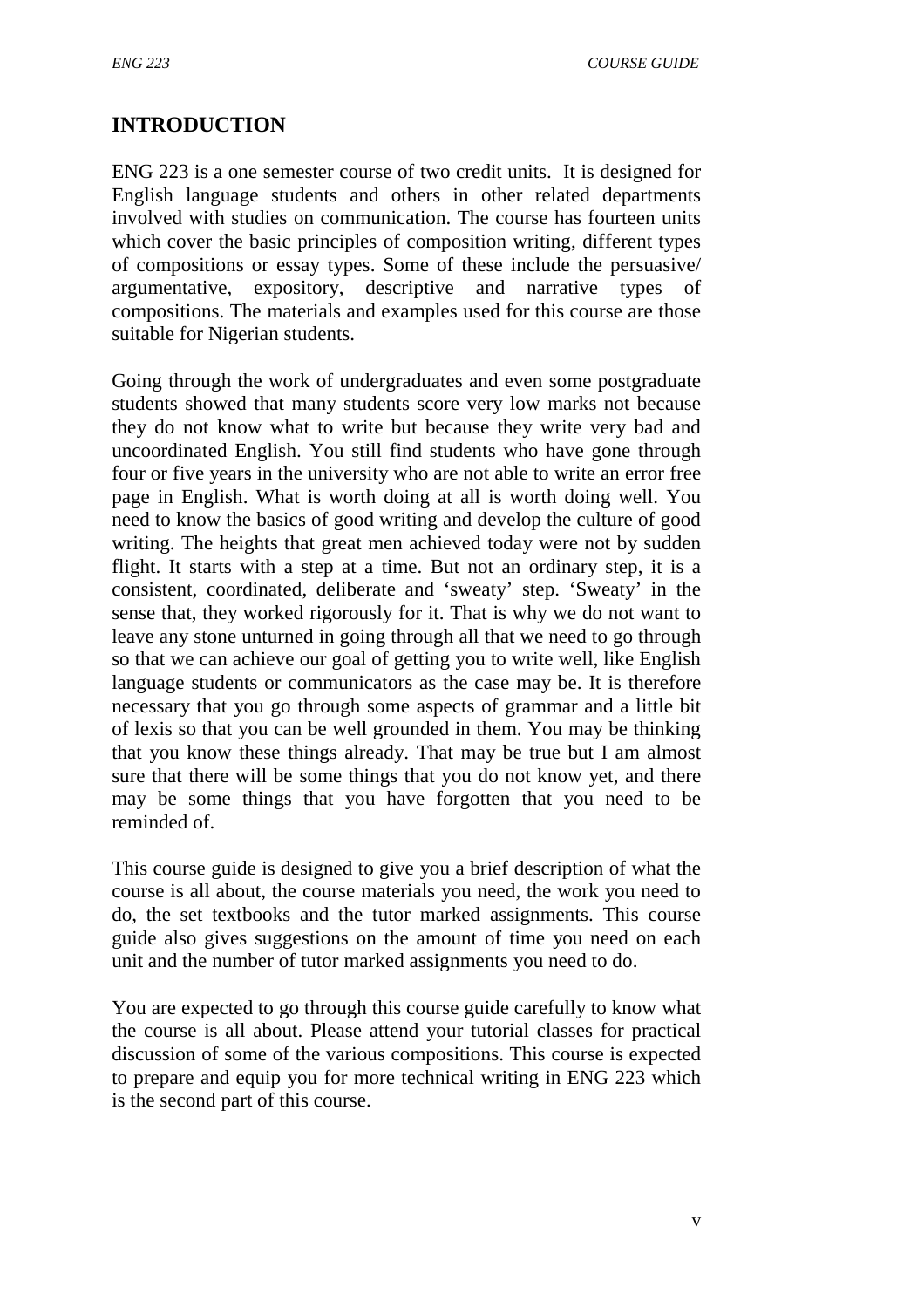## **COURSE AIM**

This course is designed to take you through the basics of good writing. It is meant to:

- remind you of some of the basic principles of good writing,
- acquaint you with some prewriting activities,
- encourage you (through tutor-marked assignments) to put some of these basic principles to practice,
- equip you with specialised skills for different kinds of composition,
- make you an effective communicator who will be able to contribute to national development in all areas of human endeavour.

# **COURSE OBJECTIVES**

Objectives are the things you are expected to be able to do at the end of the study. These objectives will guide you when going through the study and they will also help you in self assessment and where you need to improve on your learning and study habits. By the end of the course, you should be able to:

- mention some of the basic principles of good writing,
- discuss some of the features of narrative, descriptive, argumentative and expository kinds of essays,
- describe the technical details involved in the different kinds of essays mentioned above,
- attempt the practice exercises that will enable you demonstrate your acquired skills on essay writing.

# **WORKING THROUGH THE COURSE**

In this course, you have fourteen study units to go through. In each of the study units, you are expected to study the contents very well before attempting the questions. You should pay attention to the objectives of each study unit so that you can be properly guided through the unit. You should be prepared to do a lot of thinking and writing in this course because it is designed to make you do so. The assessment will be through tutor marked assignments which you are expected to do and turn in at the appropriate time. You are also expected to write a final examination at the end of the course. The time for the examination will be communicated to you.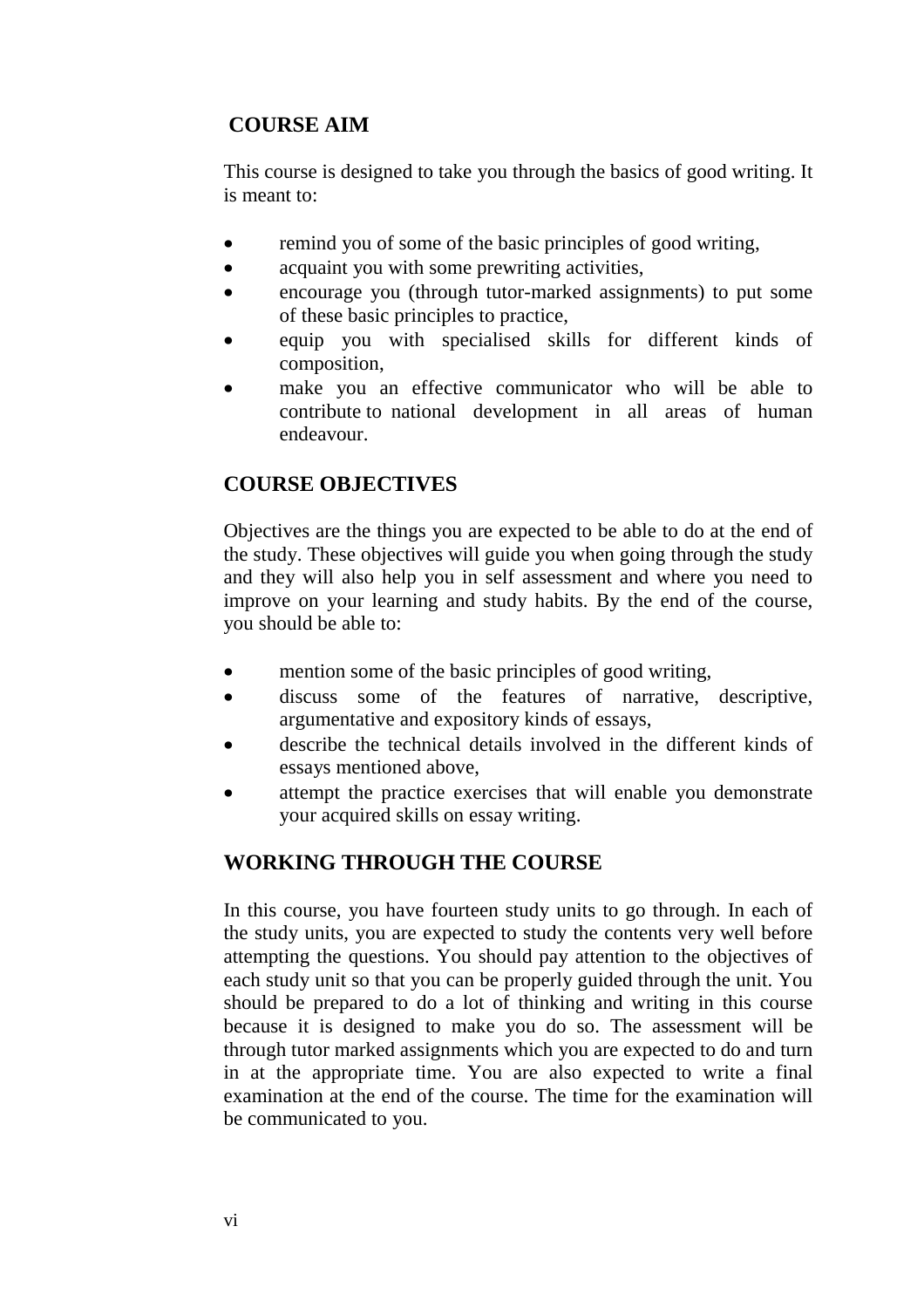# **COURSE MATERIALS**

The major course materials you will need for this course are:

- 1. Course guide
- 2. Study units
- 3. Textbooks
- 4. Assignment files
- 5. Presentation schedule

## **STUDY UNITS**

Each study unit is a week's work and this is heralded by the objectives which you are expected to study before going through the unit. In each study unit you also have the reading materials and the self assessment exercises. The tutor marked assignments; the study units, the tutorials all put together will help you to achieve the stated objectives for this course.

There are fourteen units in this course and they are as follows:

## **Module 1**

| Unit 1 | <b>Pre writing Activities</b>             |
|--------|-------------------------------------------|
| Unit 2 | The English Sentence                      |
| Unit 3 | Basic Simple English Sentence Patterns 1  |
| Unit 4 | Basic Simple English Sentence Patterns 11 |
| Unit 5 | Concord in English                        |

## **Module 2**

- Unit 1 Paragraph and Paragraph Development.
- Unit 2 The Grammar of Paragraphs 1
- Unit 3 The Grammar of Paragraphs 1
- Unit 4 Beyond the Sentence 1

## **Module 3**

| Unit 1 | Beyond the Sentence 1 |
|--------|-----------------------|
|        |                       |

- Unit 2 The Narrative Essay
- Unit 3 The Descriptive Essay
- Unit 4 The Persuasive *Argumentative Essay*
- Unit 5 The Expository Essay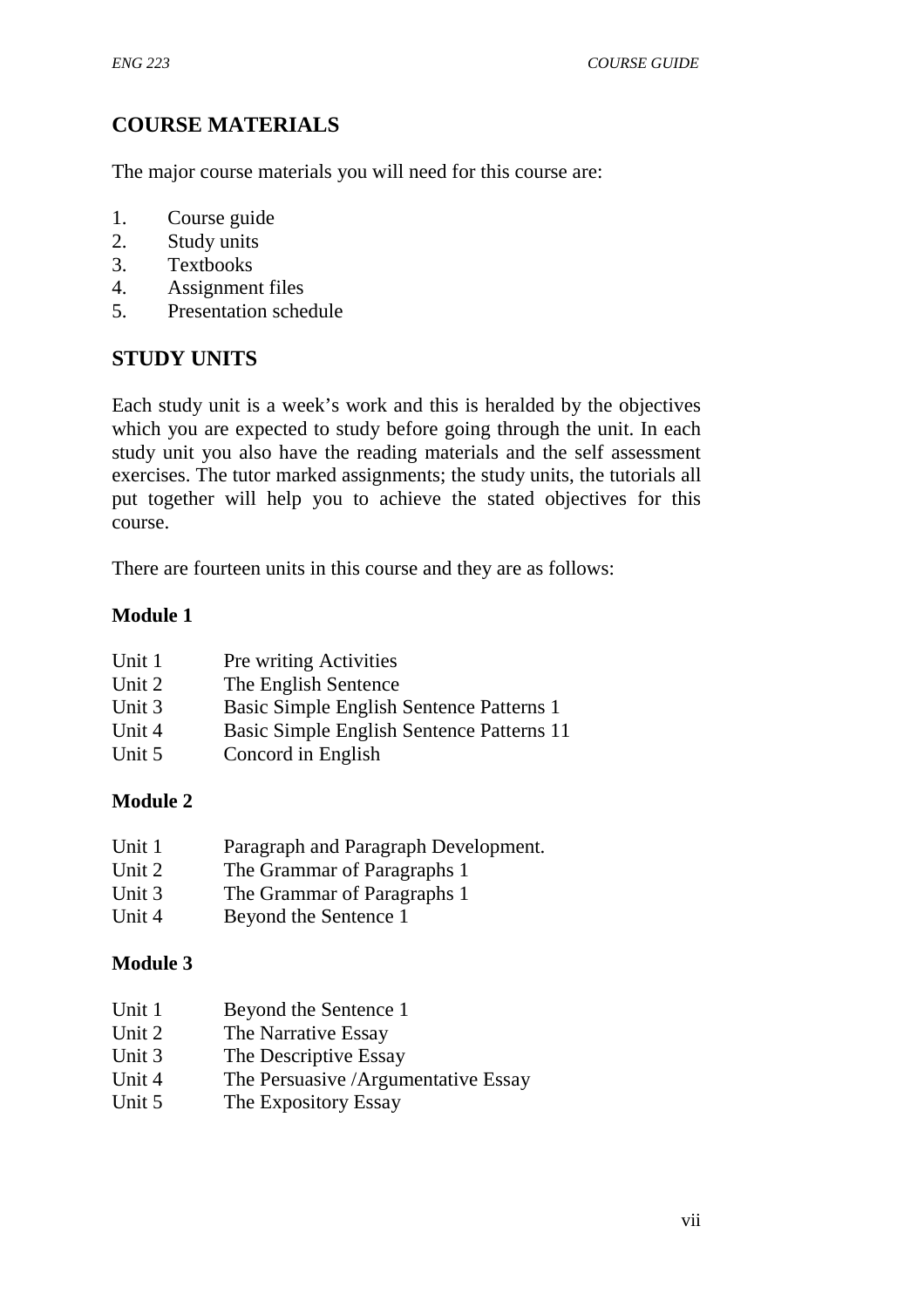## **TEXTBOOKS AND REFERENCES**

Each unit has a list of recommended textbooks and materials. Go through the recommended textbooks and materials for necessary assistance while going through the unit and before attempting the exercises.

## **ASSESSMENT FILE**

You will be assessed in two ways in this course- the tutor marked assignment and a written examination. You are expected to do the assignments and submit them to your tutorial facilitator for formal assessment in accordance with the stated deadlines in the presentation schedule and the assignment file. Your tutor marked assignments will account for 40% of the total course mark.

## **TUTOR-MARKED ASSIGNMENT**

ENG 223 is a course that involves a lot of writing so there are tutor marked assignments at the end of every unit which you are expected to do. You are expected to have practised writing the different kinds of compositions and if possible read some of them in class before your tutorial facilitator. You will be assessed on the different kinds of compositions but only four of them will be selected for continuous assessment. Send the completed assignments (when due) together with the tutor-marked assignment form to your tutorial facilitator. Make sure you send in your assignment before the stated deadline.

## **FINAL EXAMINATION AND GRADING**

The final examination for ENG 223 will be a two and a half hour paper during which you are expected to answer three questions. Each question is twenty marks giving you a total of sixty marks for the examination. The forty marks for the course work and the sixty marks for the examination gives a total of one hundred marks (i.e. 40+60=100) The pattern of the questions will not be too different from those you have responded to in the tutor marked exercises. Revise the different kinds of compositions properly before the examination date.

## **HOW TO GET THE BEST FROM THE COURSE**

The study units in this course have been written in such a way that you can easily go through without the lecturer being physically around and this is what happens in Distance learning. Each study unit is for one week. The study units will introduce you to the topic for that week; give you the objectives for the unit and what you are expected to be able to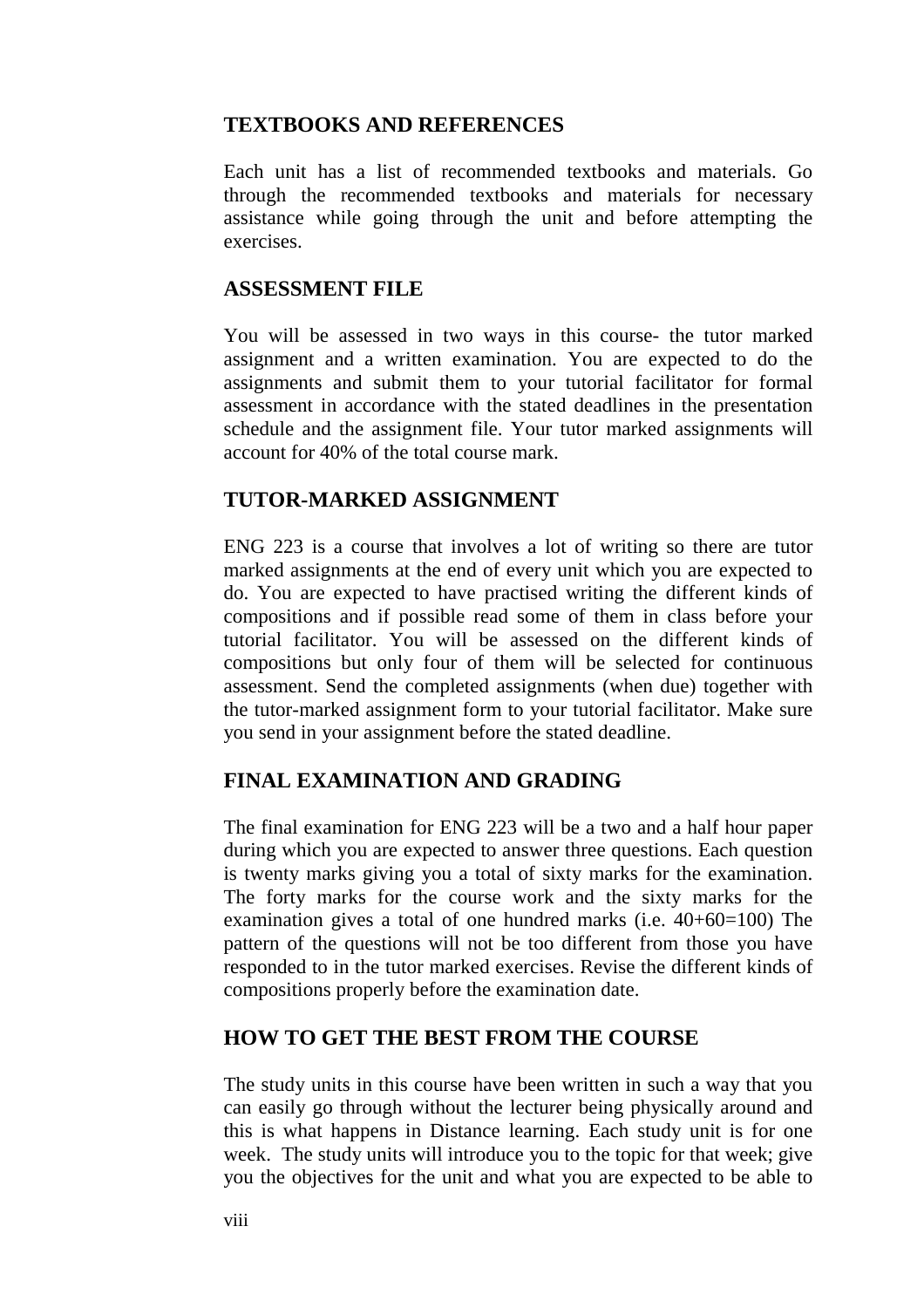do at the end of the unit. Follow these religiously and do the exercises that follow.

In addition to the above, unlike other courses where you just read and jot notes, ENG 223 is basically a writing course. You are expected to do a lot of thinking and writing. For you to be equipped adequately to be able to write and present specialised writings in the different compositions, you need a lot of practice which you should try to do.

# **TUTORS AND TUTORIALS**

There are 8 tutorial hours for this course. The dates, times and location of these tutorials will be communicated to you as well as the name and phone number of your tutorial facilitator. You will also be notified of your tutorial group.

As you relate with your tutorial facilitator, he/she will mark and correct your assignments and also keep a close watch on your performance in the tutor marked assignments and attendance at tutorials. Feel free to contact your tutorial facilitator by phone or e-mail if you have any problem with the contents of any of the study units.

# **SUMMARY**

ENG 223 is designed to introduce you to the different types of essay writing in English and improve your proficiency in writing and presenting them. On completion, you should be well equipped with all the necessary skills needed to compose any type of specialised writing in English.

I wish you the best as you go through this course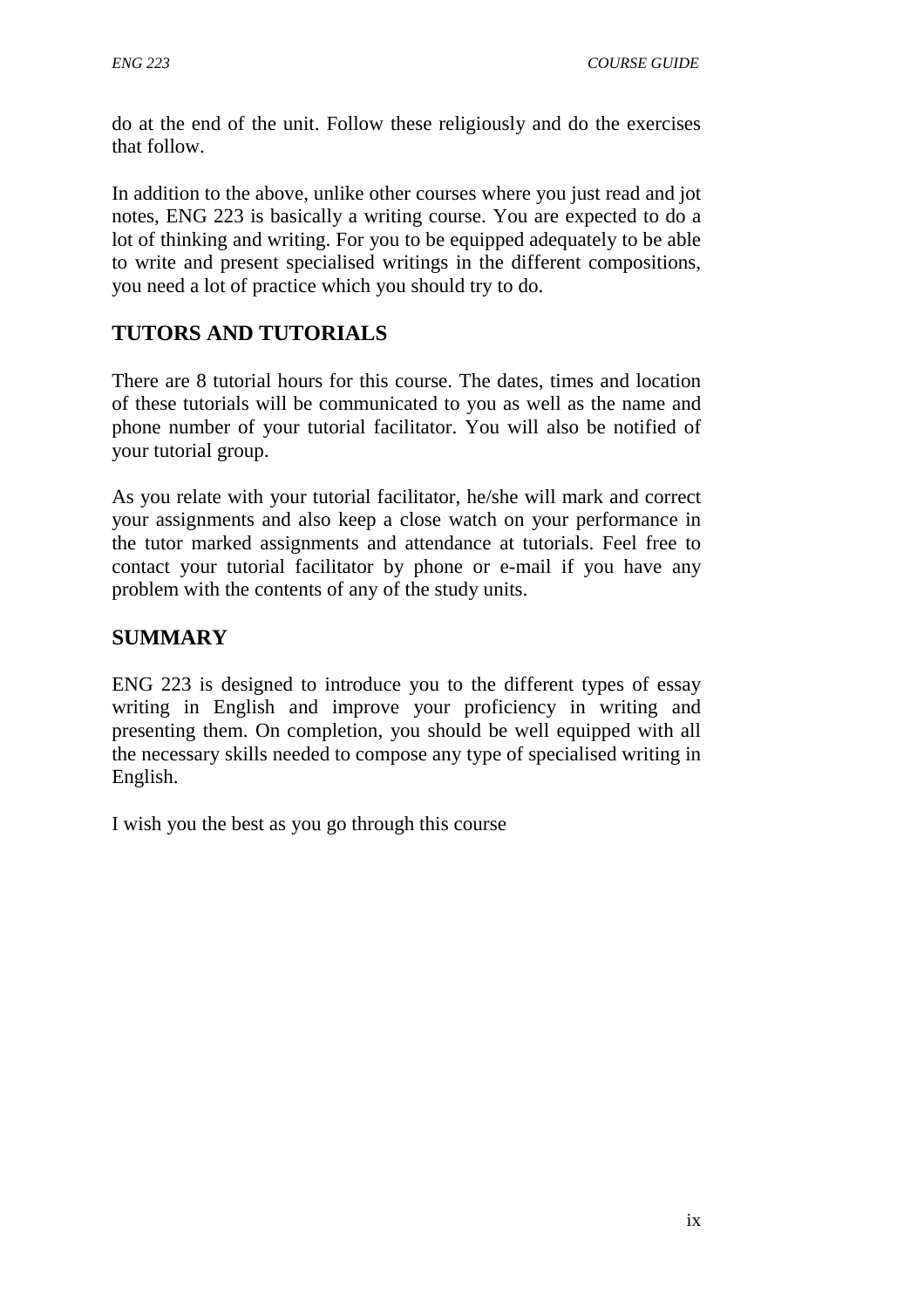## **MAIN CONTENT**

# **CONTENTS PAGE**

| Unit 1 |                                           | -1  |
|--------|-------------------------------------------|-----|
| Unit 2 |                                           | 9   |
| Unit 3 | Basic Simple English Sentence Patterns I  | 17  |
| Unit 4 | Basic Simple English Sentence Patterns II | 24  |
| Unit 5 |                                           | 34  |
|        |                                           |     |
| Unit 1 | Paragraph and Paragraph Development       | 41  |
| Unit 2 |                                           | 48  |
| Unit 3 |                                           | 57  |
| Unit 4 |                                           | 66  |
|        |                                           | 74  |
| Unit 1 |                                           | 74  |
| Unit 2 |                                           | 83  |
| Unit 3 |                                           | 90  |
| Unit 4 | The Persuasive / Argumentative Essay      | 97  |
| Unit 5 |                                           | 104 |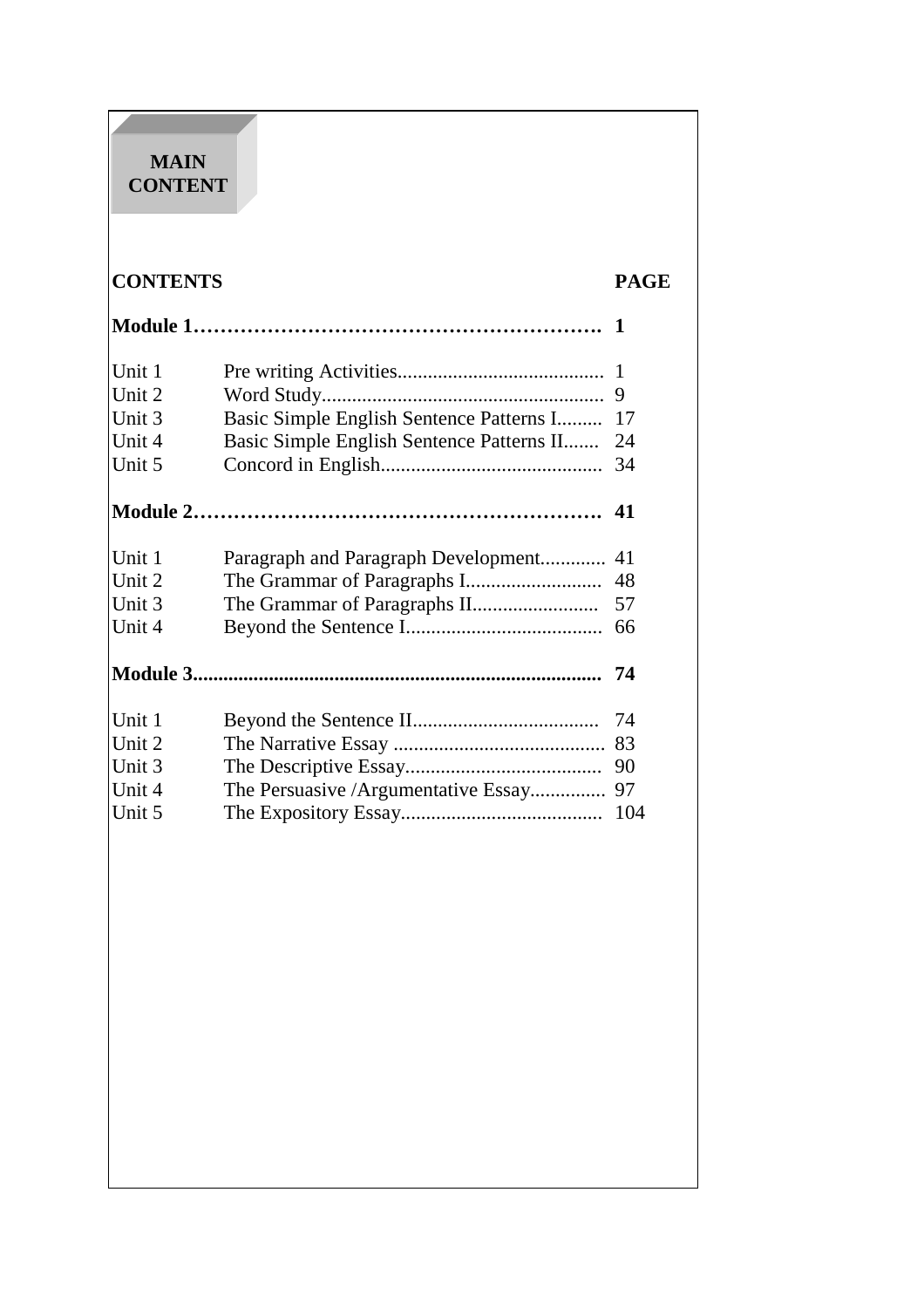# **MODULE 1**

- Unit 1 Pre writing Activities
- Unit 2 Word Study
- Unit 3 Basic Simple English Sentence Patterns 1
- Unit 4 Basic Simple English Sentence Patterns 11
- Unit 5 Concord in English

# **UNIT 1 PRE-WRITING ACTIVITIES**

## **CONTENTS**

- 1.0 Introduction
- 2.0 Objectives
- 3.0 Main Content
	- 3.1 Planning
		- 3.1.1 Materials and Resources
		- 3.1.2 Group Work
	- 3.2 Essay Writing Strategies
		- 3.2.1 Note taking
		- 3.2.2 Organise your Work
		- 3.2.3 Analyse the title of your Essay
		- 3.2.4 Build up your Essay
		- 3.2.5 Revise
		- 3.2.6 Errors to avoid while writing
- 4.0 Conclusion
- 5.0 Summary
- 6.0 Tutor-Marked Assignment
- 7.0 References/Further Reading

# **1.0 INTRODUCTION**

One of the best ways to take possession of knowledge is to write about what you have heard. At times you listen to a lecture and you think you already know what the writer is saying but by the time you attempt to write it out using your own words that is when you will discover that you do not know as much as you think you do. You might have been thinking that you know how to argue well only to discover when you start writing that you do not know how to put your points together. That is why it is important to practice writing different kinds of essays so that you can be proficient in almost all kinds of writing.

 Composition writing is also designed to test a candidate's ability to use English as an effective means of communication in specific situations. These types of compositions are designed to make you express yourself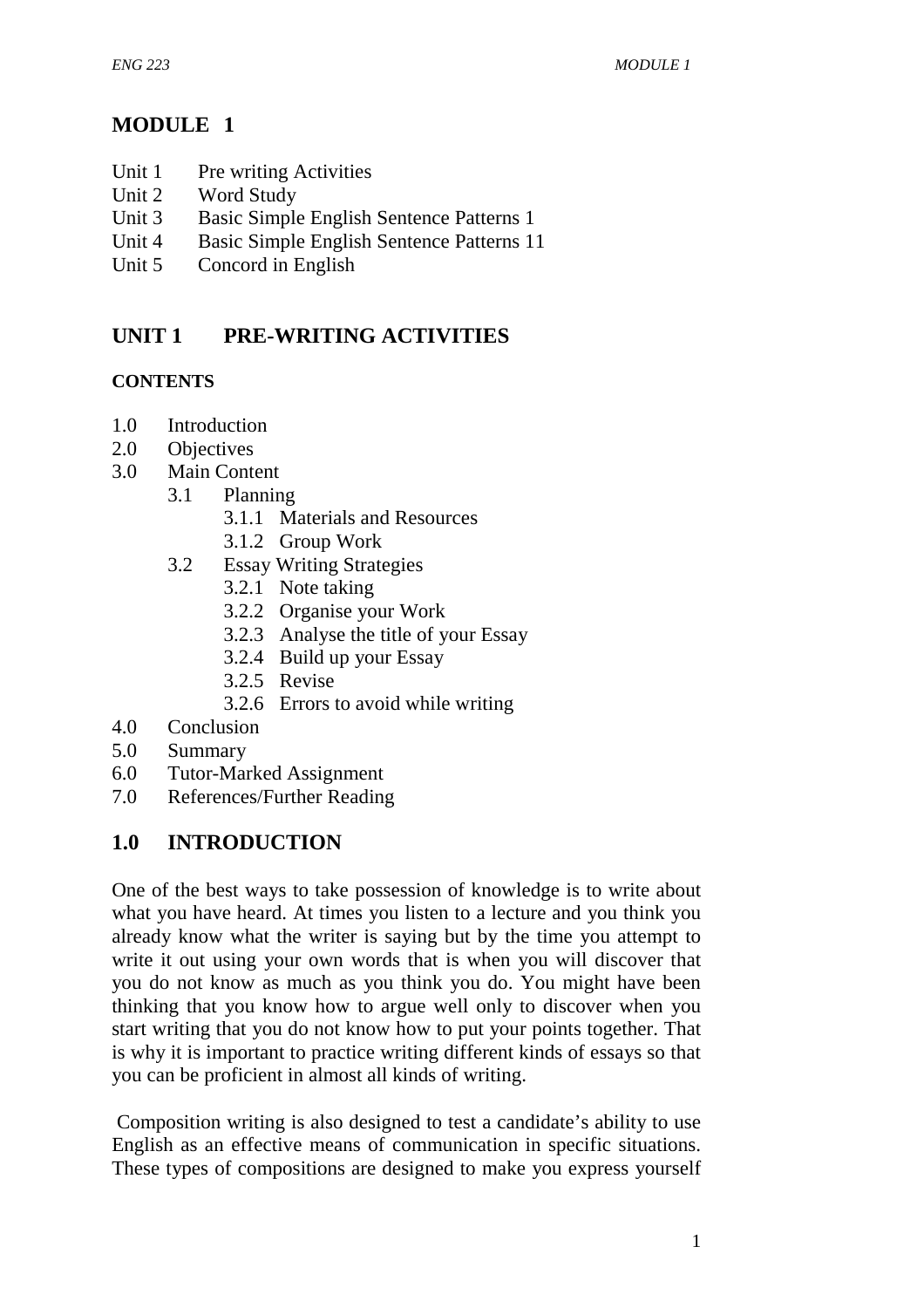with clarity and coherence in a manner appropriate to the audience, purpose, topic and situation. You may come across situations in life when you may have to argue, describe, narrate an incidence or do some other things that require some skills verbally, non-verbally or in writing. When such situations occur, you are expected to be able to demonstrate your knowledge and skill by presenting what is logical, acceptable, convincing and understandable to the audience, reader or listener. Below are some of the objectives of this unit.

## **2.0 OBJECTIVES**

At the end of this unit, you should be able to:

- plan adequately for any type of composition
- determine the materials needed for any given type of composition
- attempt writing the outline of some compositions and the materials, needed for such writings all on your own.

# **3.0 MAIN CONTENT**

## **3.1 Planning**

Planning is a very important stage in composition writing. In some public exams, some students get disturbed when they see some other candidates scribbling away almost immediately they collect their paper. The confusion may be so much for some naïve students such that they too start writing without planning or thinking much about what they want to write. In a public exam, you have to take a few minutes off to think about the topic, the points you are going to write about, how you will arrange your paragraphs, what your introduction will be and what your conclusion is likely to be. All this planning should not take more than 7 minutes.

If it is a group assignment, and you have probably decided on what to write, you need to plan and decide on the following

## **3.1.1 Materials and Resources**

These are important because your topic will determine the kind of resources or materials you need to look for and this you must do before you start writing. If it is a take home assignment, you can visit your departmental library or the main University library. Resources can be classmates, lecturers and computers for materials; you can also browse and check the net for materials. The materials can be books, handouts, magazines, extracts, submitted undergraduate of postgraduate theses etc. The resources can be very useful in helping you to structure your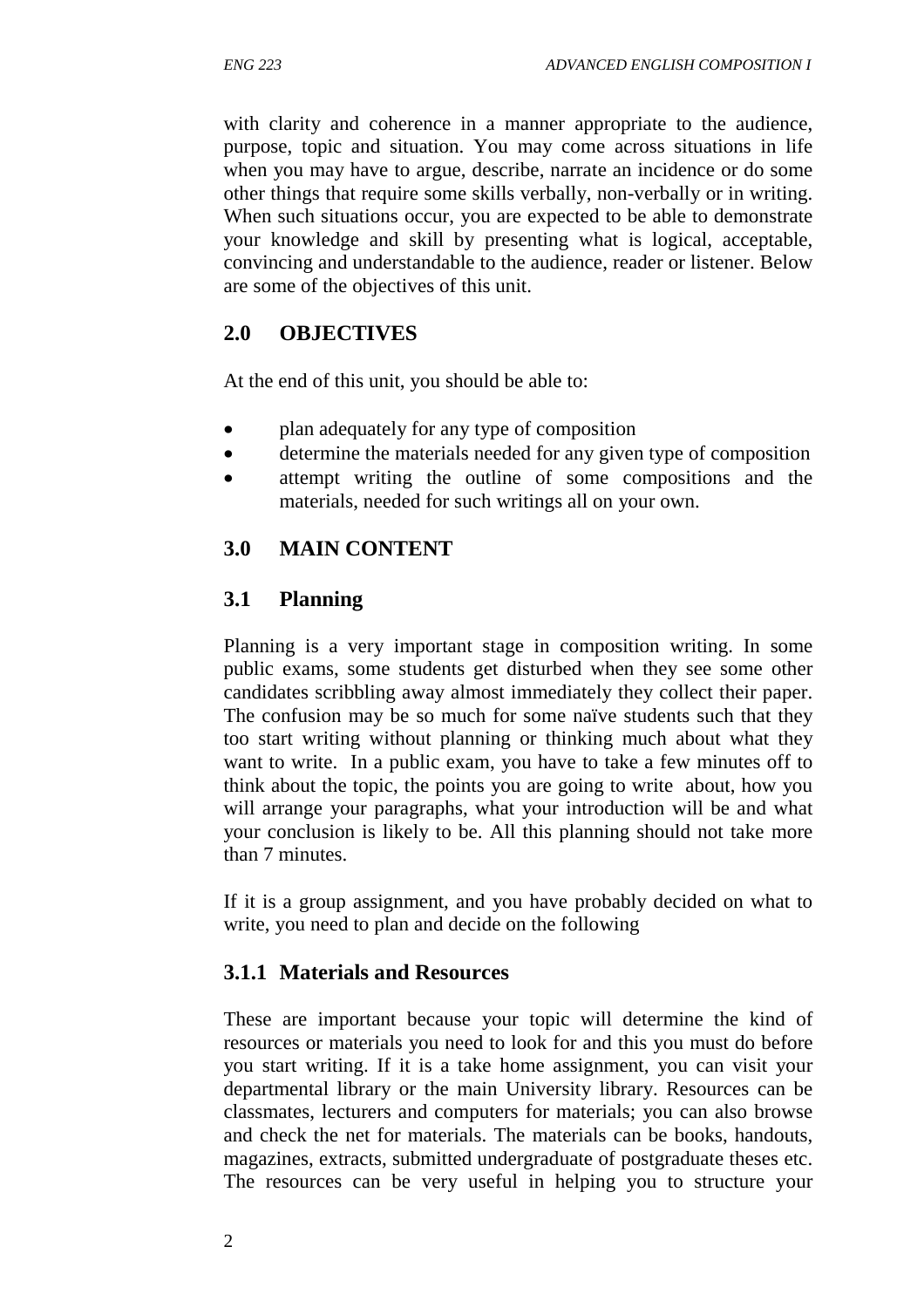thoughts, decide on the topic, get adequate and enough materials for reference etc. You also have to decide whether you want to work alone or with other people. In actual fact, an instructor can give out a group assignment or individual work. When this happens, you have to decide whether the assignment requires that you do it alone or with other people.

# **3.1.2 Group work**

Deciding whether you want to work with other people is part of planning. 'Cill Home' (see reference at the end of the unit) on 'writing' notes the following as the advantages of working alone or with other people.

## **Advantages of group work**

## **Reasons for working with other people:**

- you get more ideas from other people,
- they can suggest improvements,
- some other people can tell you if you make a mistake,
- they can encourage you to do bet,
- explaining things to other people can help you understand better,
- sharing helps you to be quicker,
- vou can share your thoughts and feelings,
- teamwork skills and experience are important for your career.

## **Reasons for working alone:**

- your work will be different from other people's work,
- if you share a task, you can learn your own part of the task,
- you may not want to be influenced by other people,
- you may not want to share your ideas with other people.

Which ever way you decide to work, planning is important. The next section is about some essay writing strategies.

## **SELF ASSESSMENT EXERCISE 1**

i. What are some of the things you need to take into consideration before writing?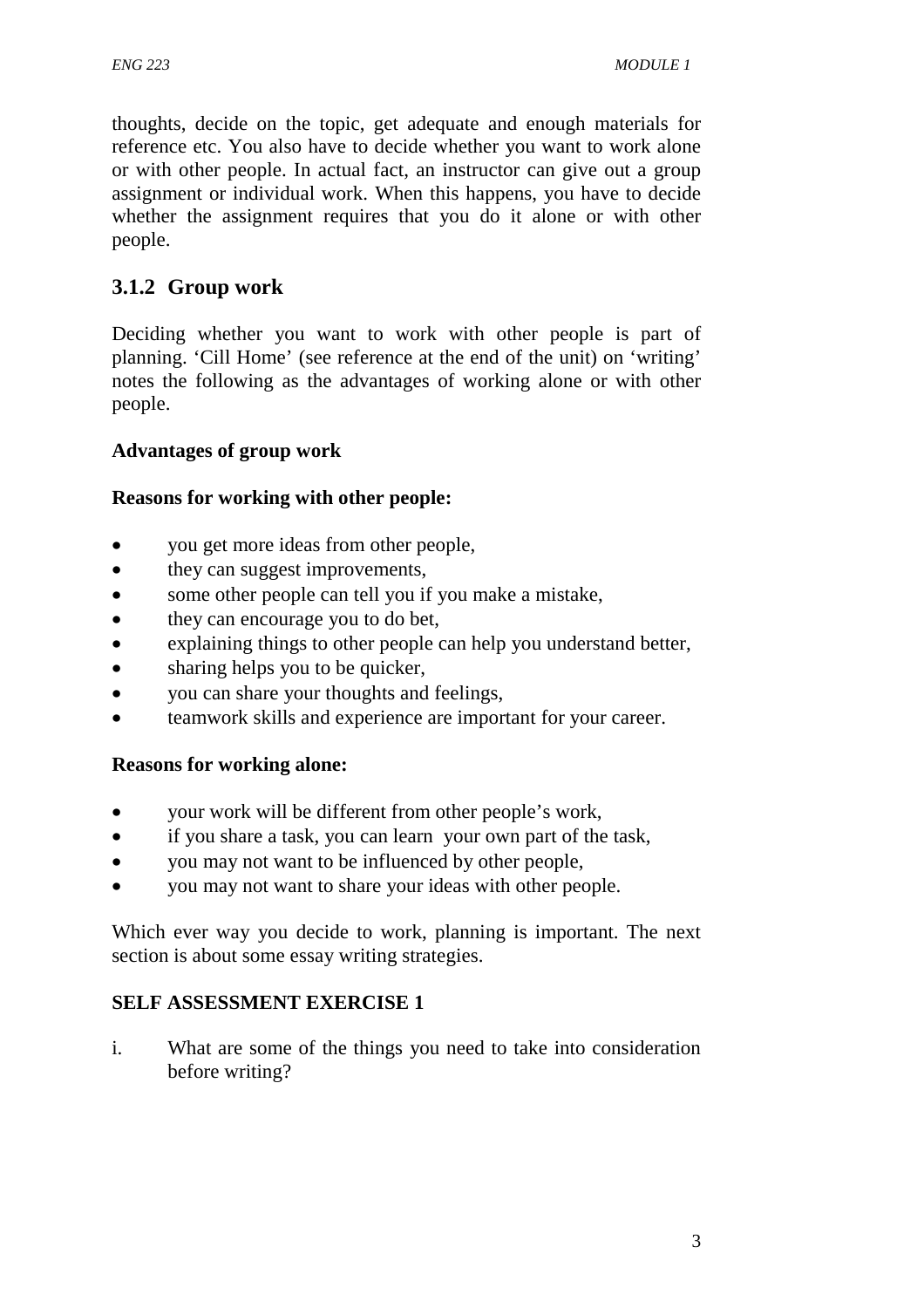# **3.2 Essay Writing Strategies**

# **3.2.1 Note taking**

Note taking is an important aspect of writing. Writing down the main points as it occurs to you while reading is important because it helps you to remember and organise the salient points in your work. When you have to analyse your topic, you need to write down the points as you hope to use them to develop the paragraphs as you write. You may even need to research a topic before you start writing and taking notes as you read will help you when you need to acknowledge the source of your information although it has been mentioned earlier on that you need to write in your own words as much as possible.

One of the purposes of taking notes is to help the student recall at a later time the essentials of what he/she has read. The mechanics of note taking such as good hand writing, use of abbreviations and layout are very important details to consider. Make sure you write legibly so that you and other authorised people can find your work easy to read at a later date. There have been cases of students who have written and have been called upon to read the same works later and have not been able to read them because of bad hand-writing. Going through what you have written should be a constant practice and this habit should be cultivated during examinations as well. You should create time to go over your work before you submit. There may be some I(s) to dot or some t(s) to cross. Abbreviations may be good for personal work but not for examinations.

# **3.2.2 Organise your Work**

You should have an idea of how you want your work to be organised and you need to work towards this. If it is an argumentative essay, you should know the side you want to support. Even though you have to balance your arguments, much of your submission still has to reflect your support for which ever side you want to identify with. You should organise it in such a way that each paragraph has a main point while the other sentences are supporting. Your conclusion should be such that will summarise in brief the argument you have presented.

# **3.2.3 Analyse the title of the Essay**

When you are given an essay topic, you need to analyse the title and make sure you understand what the question is trying to say. When you think you understand, you can use this knowledge to draft your introduction. If you misfire right from the beginning, you may loose your direction and focus thereby making you to score low marks on the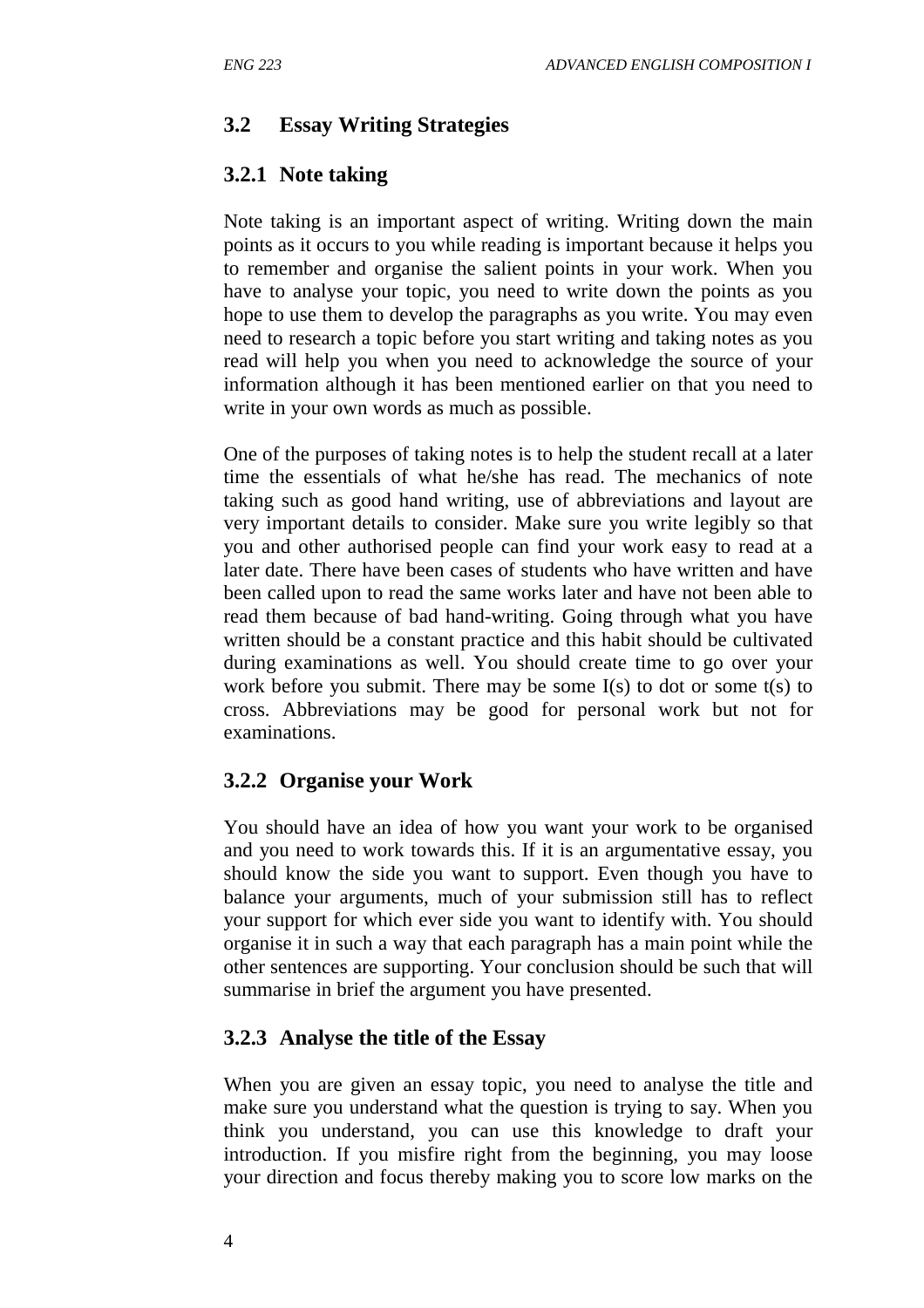write-up. For example, some students were asked to write an article sometimes ago on the following topics:

- 1. Should capital punishment be abolished in the country?
- 2. Write an article on the need to curb the wave of violence in our country- Nigeria

You may be surprised to know that some students misinterpreted the two essay topics in a very funny way. Some students mistook the first question on capital punishment to be corporal punishment and they wrote extensively on that. This made them to loose marks under content, organisation, expression and mechanical accuracy. The other set of students who answered the question on the need to curb the wave of violence were writing about the waves of the sea at the bar beach in Lagos. It may sound funny and you may be wondering if anybody could do such a thing. But it did happen. So, correct interpretation of the question is important.

At times an essay topic may have two or three parts, you must make sure you cover every part of the question otherwise you would not have done justice to the question. Analysing means breaking down into parts and dealing with each of the parts to get a compact whole.

# **3.2.4 Build up your Essay**

You need to build up your essay on ideas you have developed yourself. Some of the ideas that will occur to you may be those you got from books you have read. You should examine those ideas very well to find out if they go along with your thoughts and if they do and you want to make use of them the way they are, you need to acknowledge the source so that you will not be accused of copying or plagiarism. Andrew Roberts (internet, see reference at the end of the unit) notes that you should not allow the notes you put down on the books you have read to set the pattern of your essay. Your essay should express your own thoughts and that is why you have been advised to write in your own words.

# **3.2.5 Revise**

You should revise your work before you submit or before you even give it to another classmate or friend of yours to read through for you. It is possible that your skipped some errors while writing and going over the work for spelling mistakes and grammatical errors will do you a lot of good and save you from all kinds of embarrassment that such mistakes can cause. After the revision, you still give it to another friend to go through for you. This is particularly important if the write up is a long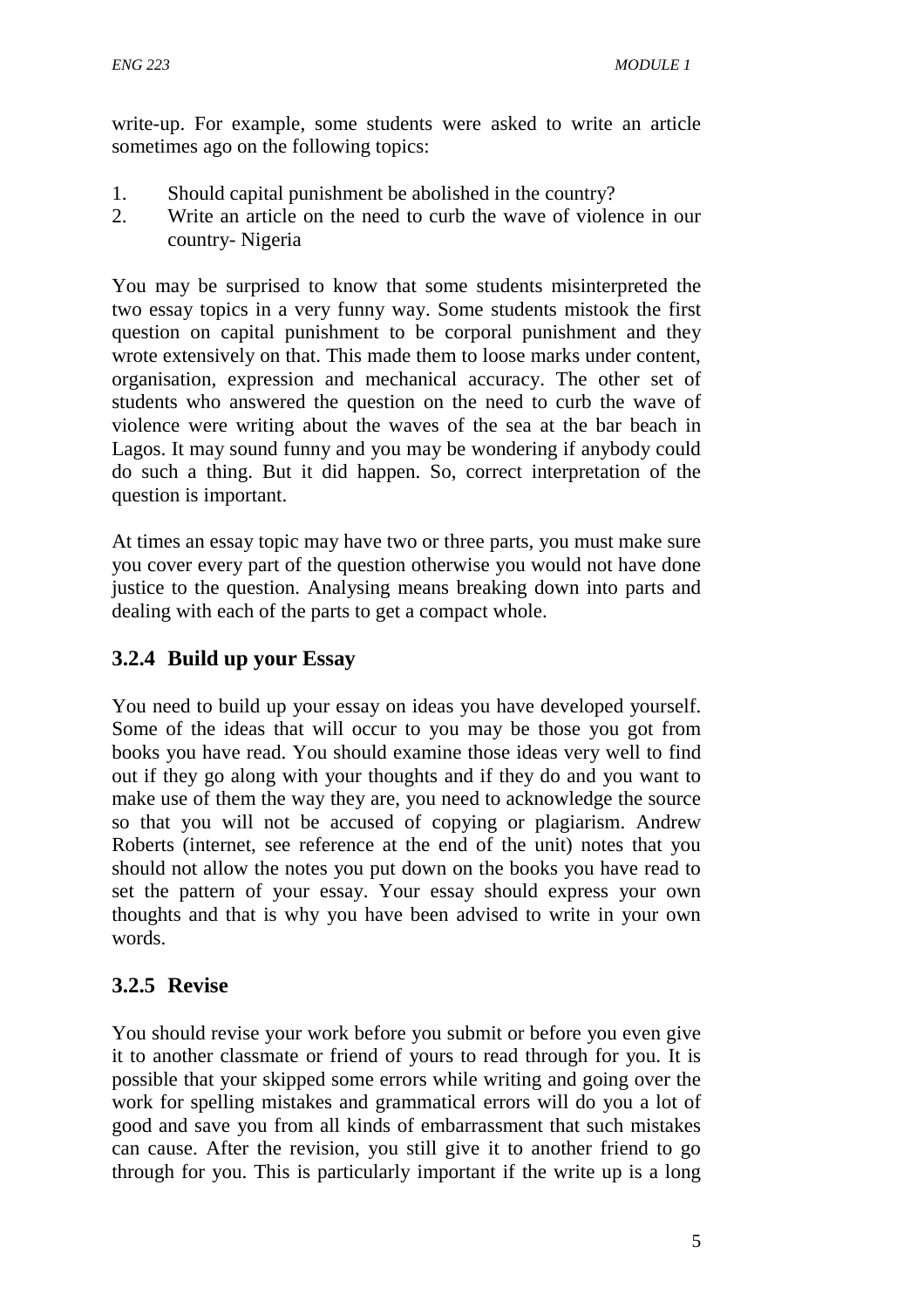essay and you are all writing on different topics. But if the assignment is a class essay where you are all expected to compete for marks, it does not make sense giving it to some one else to read for you because you would have defeated the purpose for which the test or exam is set.

## **3.2.6 Errors to avoid while writing**

If non- English language specialists make mistakes while speaking, it is seen as pardonable but if an English language student or specialist does the same, it is frowned at. Once you claim to be an English language graduate, people see you as someone to contact in case of any difficulty on language issues. They may want to test if you know the spellings of words, meanings of expressions because they believe you know everything. Let me share a personal experience with you. I got engaged to my husband as a master's student in English and the day I went to my in-laws house for the first time, a young boy wanted to test me. My husband had told his people that his fiancé was a master's student in English so I guess the boys wanted to test me. The boy asked what the English equivalent of 'Isu ata yan an yan an' was. I smiled and knew that the nearest to what he said was 'pandemonium' or 'chaos' depending on the situation. I answered him and since that time none of them tested me like that again. You can find yourself in such a situation and that is why you need to be equipped as an English language student. Below are some errors to avoid.

## **Errors in Grammar - Omission of an essential element**

The elements of structure of a clause are the same as the elements of structure of a sentence. (Subject, Predicator, Complement, Adverbial or Subject, Verb, Object, Complement). These essential elements which will be discussed in some of the units in this course are important for a sentence to be grammatically correct. Except a sentence is designed to have a particular structure, omitting an essential part of a sentence will make your sentence awkward and incorrect.

Some of the major errors in grammar include wrong tense, wrong tense sequence, misuse of modal operators (may/might/ can/ could etc) ambiguity in the use of pronouns, misuse or omission of articles, including confusion between countable and uncountable nouns, wrong prepositions, misuse of relatives, subordinators and conjunctions. There are also errors of concord (agreement between the subject and the verb).Some of these and others will be discussed in other units as you go along.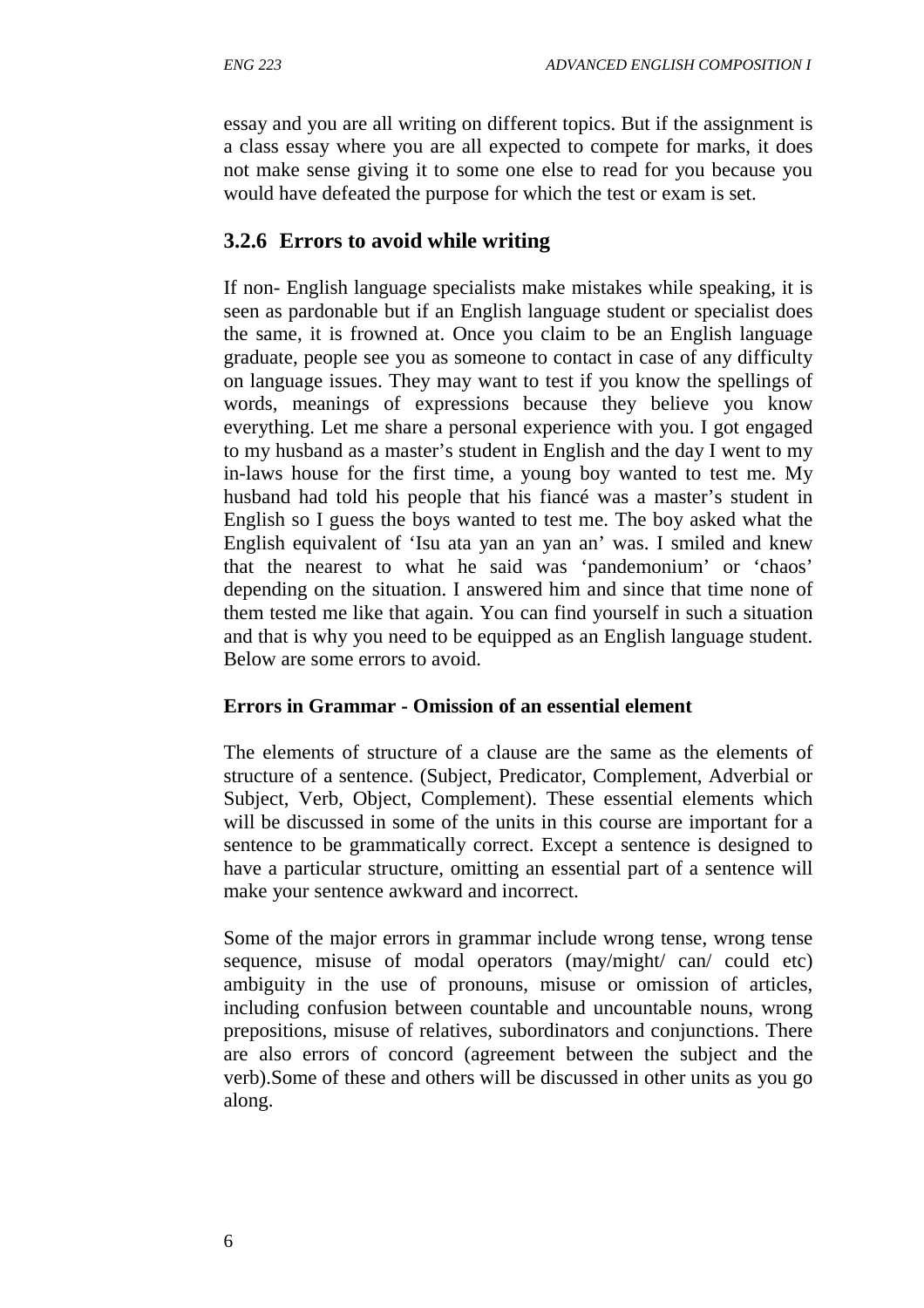## **Punctuation Errors**

Punctuation errors are errors that should be avoided in good writing and some of these include non-use of full stops, question marks or exclamation mark. Misuse or omission of quotation marks. Either single or double quotation marks could be used. Consistency is however important in the use of either single or double quotation marks. You must stick to one except in formal writings where you are instructed to do otherwise.

Some other punctuation errors include the use of a comma where a full stop or semicolon is required, insertion of comma between subject and verb and object, insertion of comma between subordinator or conjunction and following clause or group or between adjective and noun or between verb and adverb. Misuse of capital letters should also be avoided in good writing. You can go through the detailed notes on punctuations in units 2&3 of module 2 for more on punctuations.

## **Spelling Errors**

In modern English usage, there is a great deal of liberty. Nevertheless, spelling errors should be avoided as much as possible. Make sure you check up on your spellings before and after doing your write-up. In this case, all spelling errors can be detected and addressed before the submission of the write up. For example, putting a hyphen on words such as \*how-ever, \*some-one or failure to hyphenate a divided word at the end of a line could be considered as errors. In addition, faulty amalgamation e.g. writing inspite of instead of in spite of should be avoided.

## **SELF ASSESSMENT EXERCISE 2**

i. Mention and discuss some essay writing strategies that have been mentioned in this unit.

## **4.0 CONCLUSION**

In this unit, we have mentioned some pre-writing activities and the need to analyse the topic so that your writing can be well focused. We have also talked about some errors to avoid while writing. Taking notes while you read is important for documentation of ideas and going over your work before submission makes your work to be free of errors.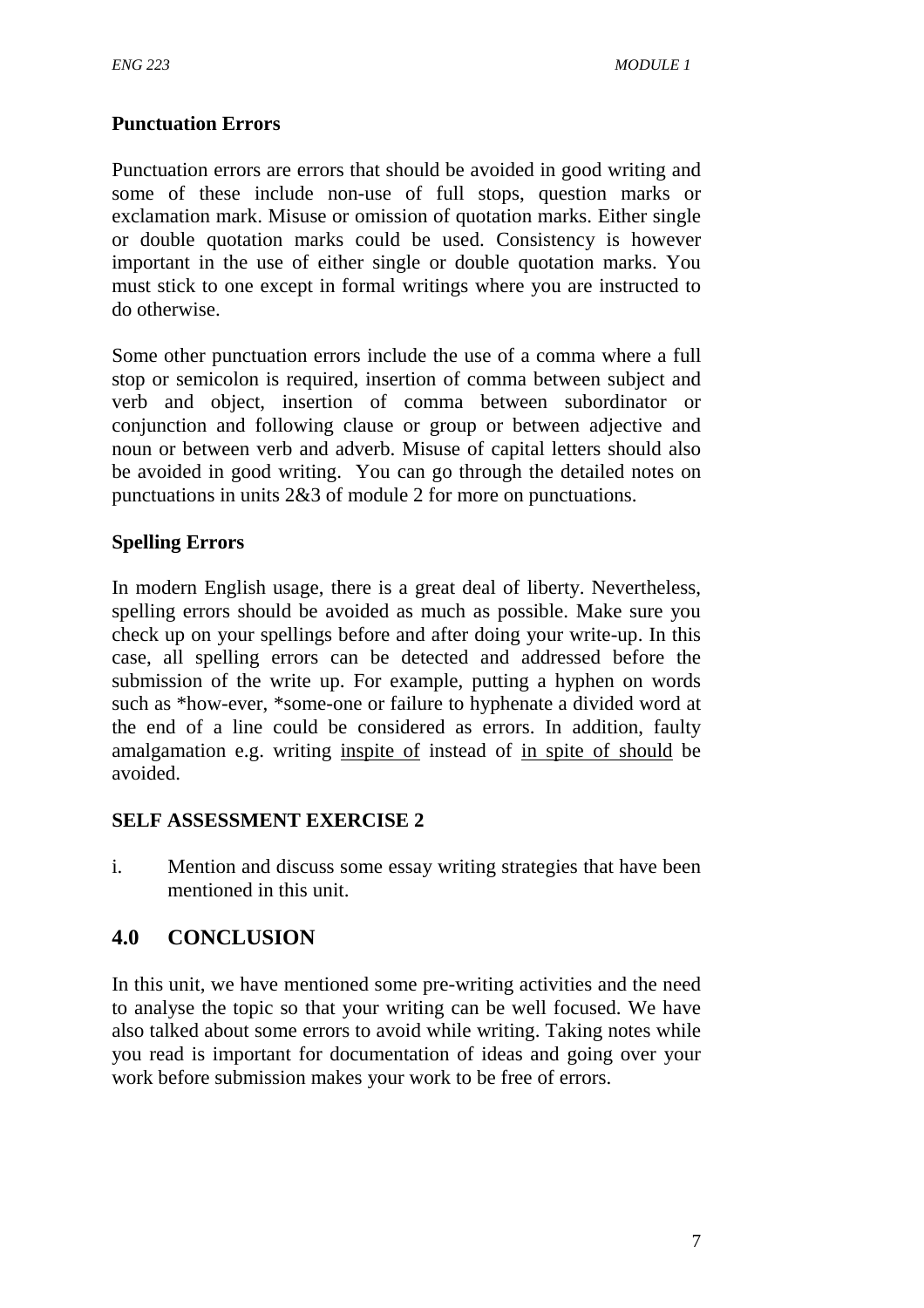# **5.0 SUMMARY**

In this unit, you have learnt that:

- planning is important if you want to present a good essay,
- vou need to plan for the materials and resources you need,
- some of the materials could be books from the library, cassettes, past post-graduate theses etc while some of the resources could be your lecturers, class mates, computers etc.
- it is important that you minimise errors to the barest minimum,
- errors in grammar, spellings and punctuation should be avoided.

# **6.0 TUTOR-MARKED ASSIGNMENT**

Read the essay topic below and answer the questions that follow.

'Education is a means of livelihood'

- i. What are the materials and resources you need for this kind of composition?
- ii. In analysing the topic, what are some of the points you need to take into consideration?
- iii. Imagine that the assignment is an individual one. Would you want to give your write up to a friend to go through for you? If yes, why? And if No, why?
- iv. Write a brief introduction for the essay topic above.

# **7.0 REFERENCES/FURTHER READING**

ecill@inet.polyu.edu.uk

Roberts A. (Retrieved from Middlesex University resource) http://www.mdx.ac.uk/WWW/STUDY/Essay sl.htm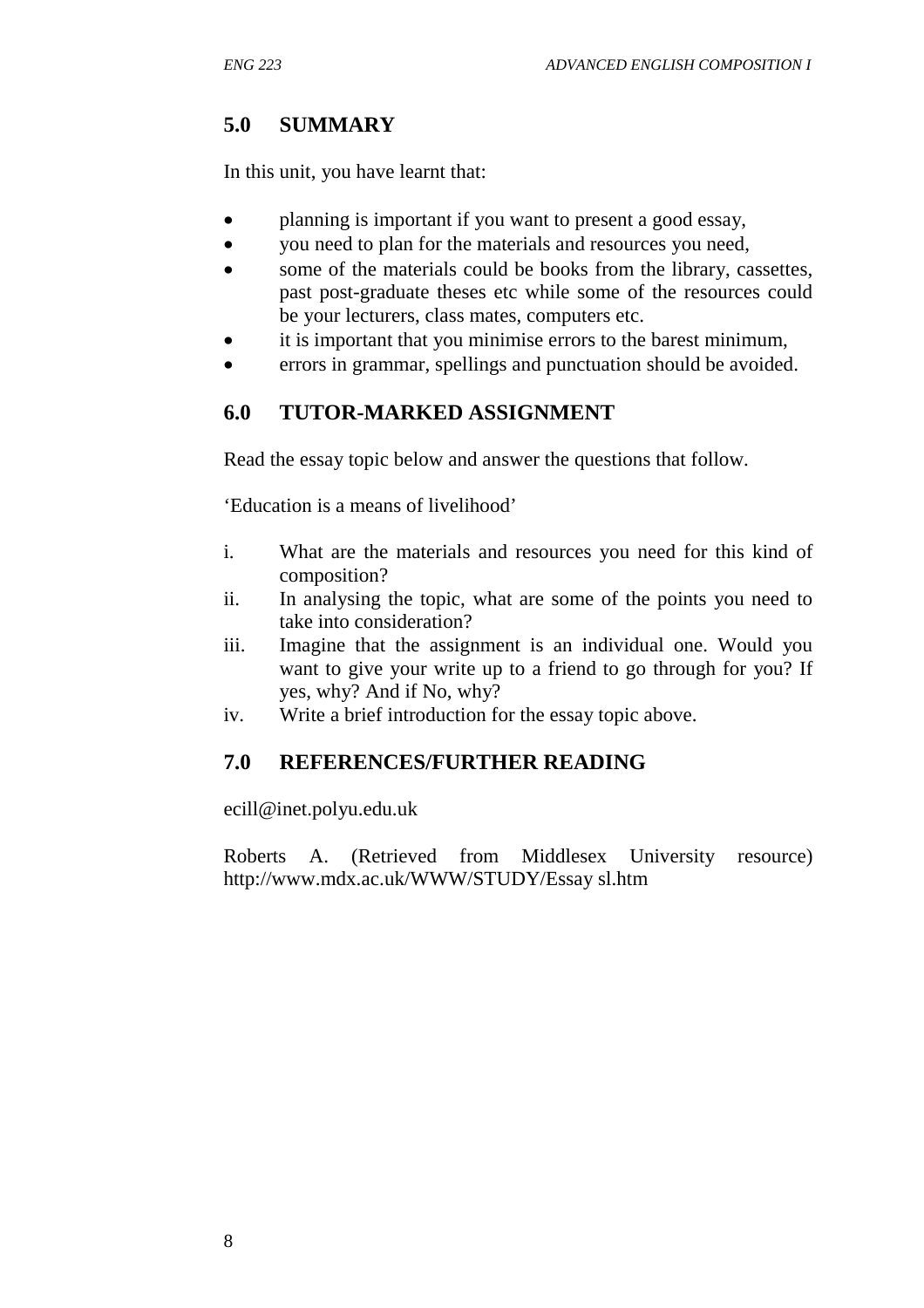# **UNIT 2 WORD STUDY IN ENGLISH**

#### **CONTENTS**

- 1.0 Introduction
- 2.0 Objectives
- 3.0 Main Content
	- 3.1 Meaning of words
	- 3.2 Combination of words
	- 3.3 Formation of words
	- 3.4 Origin of some English words
		- 3.4.1 English words that come from place names
		- 3.4.2 Names of different kinds of cloth that originate from place names
		- 3.4.3 Words borrowed from other countries
		- 3.4.4 Words that only occur in plural
- 4.0 Conclusion
- 5.0 Summary
- 6.0 Tutor-Marked Assignments
- 7.0 References/Further reading

## **1.0 INTRODUCTION**

The English language like any other language is a set of symbols or signs made up of two types of substances- sound and marks. The sounds we make and the marks we produce have meanings in particular languages depending on which language(s) we speak. The sounds can be recognised in the speech media while the marks can be recognised in writing. Both sounds and marks are organised differently to give meanings. To produce a message, both sounds and marks are patterned in form of words, sentences and the paragraph. The word is the smallest of the three and it is usually found between two spaces.

## **2.0 OBJECTIVES**

At the end of this unit, you should be able to:

- identify a word
- describe how we arrive at the meanings of words in English
- recognise some commonly misspelt words
- get acquainted with how we form some words in English.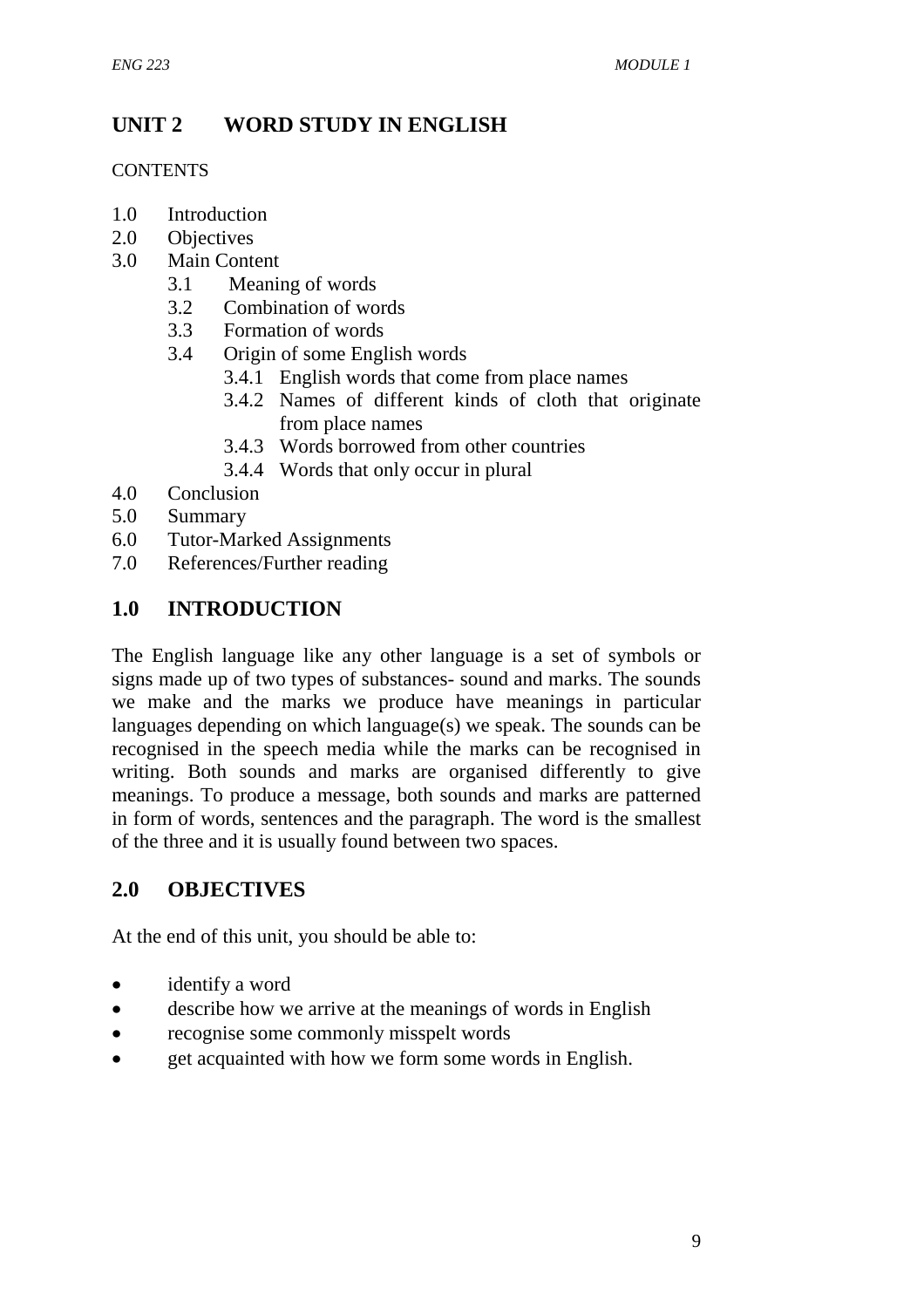## **3.0 MAIN CONTENT**

### **3.1 Meaning of Words**

You will notice that some of us just use words without knowing how they came to be. We see a book and call it a book. We see a chair and call it a chair. It is important to note that there is no logical link between words and what they stand for. This means, there is no reason why *a book* should be called *a book* or *a chair* being called *a chair*. Each of them could be called by another name and they are indeed being called by other names in other languages. For example, *a chair* is called *aga* in Yoruba language while *a table* is called *tabili.* The same language may refer to the same object by different names at different times of the history of its speakers.

All words and their meanings are arrived at through a sort of common agreement among the people speaking a particular language. The agreement is not a conscious one, all people just accept what others, fathers, mothers, brothers sisters, uncles say. It is conventional and the convention is not based on the inherent nature of the objects or things being referred to. For example, *a pig* is not called *a pig* because it is dirty. If it had been called a goat at inception that would have been its name. In fact animal scientists have informed us that a pig is not even as dirty as we all think. It tends to stay very close to where there is water because it does not have pores on the skin where it can easily let out heat and that is why it has to roll in the water or muddy places to cool itself down. We are equally informed that it does not urinate in the pond or water in which it cools itself. If pressed, it comes out of the water to urinate on the ground. So you can now see that even a pig can be discreet when it comes to toileting.

If you take yourself as an example, you will discover that you just grew up to know that there is a figure in the household where you were born whom every body calls daddy and you joined the others in calling him daddy too. The same thing with *mummy* and all other people you grew up to know. In fact, you just grew up to know that you are called Chinyere or Bola and you respond to that name whenever you are called. What happened was that some people gathered together when you were born to give you that name. If you had been named Tinu or Chukwudi you would have been bearing that name till today. You can then see that it is by a general consensus. It is conventional. There was nothing in you when you were born to suggest that the name you were given is the most appropriate for you or that if you had been given another, something terrible would have happened to you. Although, in Yoruba land, some children are named based on some circumstantial facts.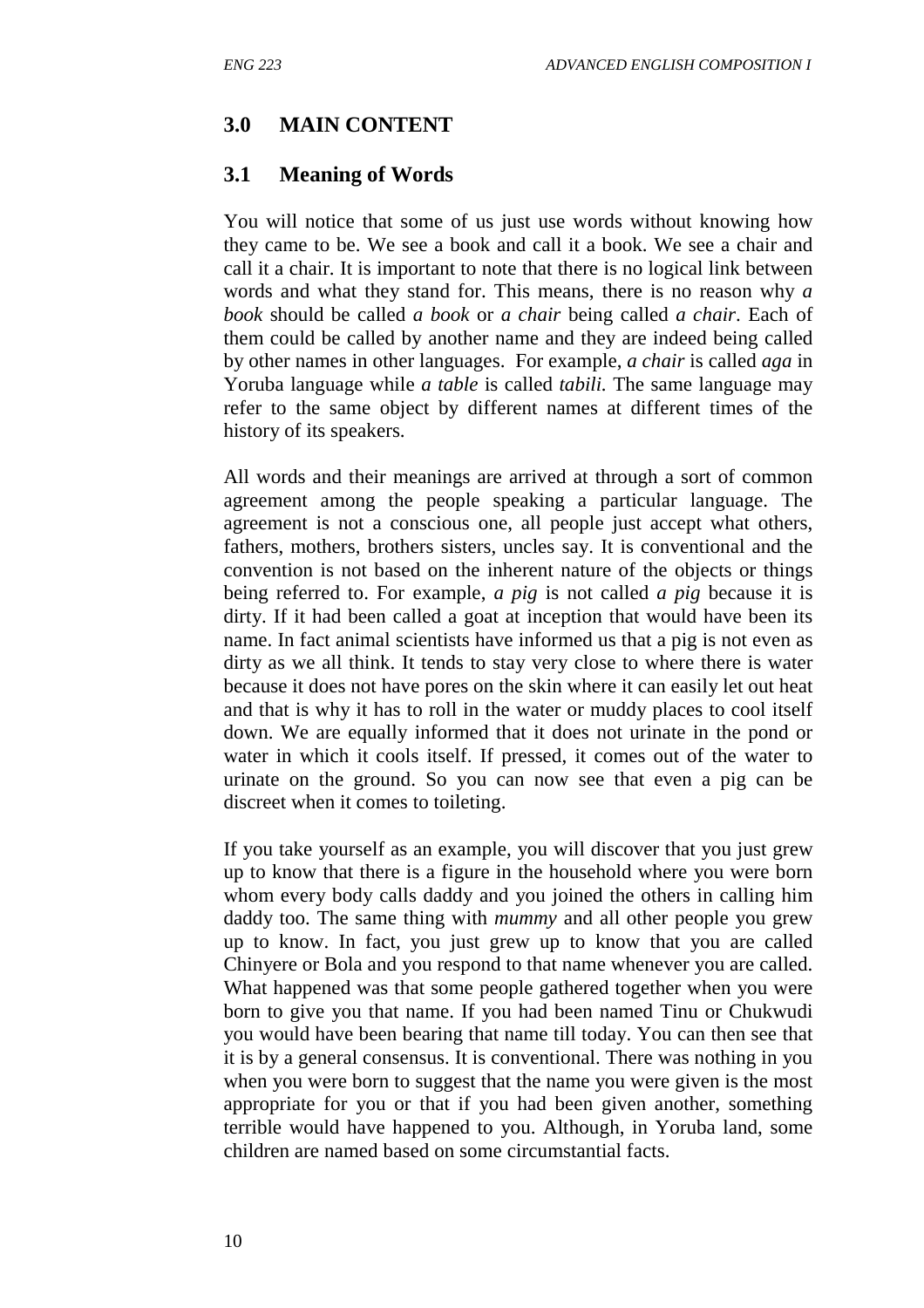Language changes and the meaning of words therefore changes just like fashion. Meaning of words may shrink, expand or even be completely replaced.

## **3.2 Combination of Words**

As language users, we need to be familiar with how words combine together in English for effective communication and good writing. In English, certain combination of words behaves as if they were single words this combinatory behaviour is called collocation. Collocations are of two kinds; fixed and unfixed collocations. A fixed collocation behaves like an individual word and wherever one is used, it must be treated as a unit e.g. through *thick and thin.* The component parts of such fixed collocations are unalterable. You cannot add other words to it and the meaning of the fixed collocation has nothing to do with the meaning of the individual words.

Fixed collocations are often referred to as idioms. Phrasal verbs such as *to clean up, to look into etc*., are also expressions with fixed meanings regardless of the individual meanings of the root verbs and prepositions. *To look into* does not mean look+ into but it means to investigate or examine.

The two kinds of collocations are not functionally the same in the language. But the habitual use of the first set should be avoided in good writing because they have been overworked and have lost their originality and force. They are therefore referred to as *clichés* (an expression that is no longer effective because of overuse). On the other hand, the use of phrasal verbs should be encouraged or cultivated by every good user of the language

Apart from the fixed collocations, combinations of words are also controlled by their field of reference and this is usually referred to as range of collocation. For example, butter can go *rancid* while fruit becomes *rotten.* This type of collocation is an unfixed one.

## **SELF ASSESSMENT EXERCISE 1**

- i. How do we arrive at the meanings of words in English?
- ii. What are *clichés* in English?

## **3.3 Formation of Words**

In English, words can be formed by adding prefixes and affixes to base forms of words. Words can be made up of at most three principal parts. The core part remains in the middle if all the three parts are present.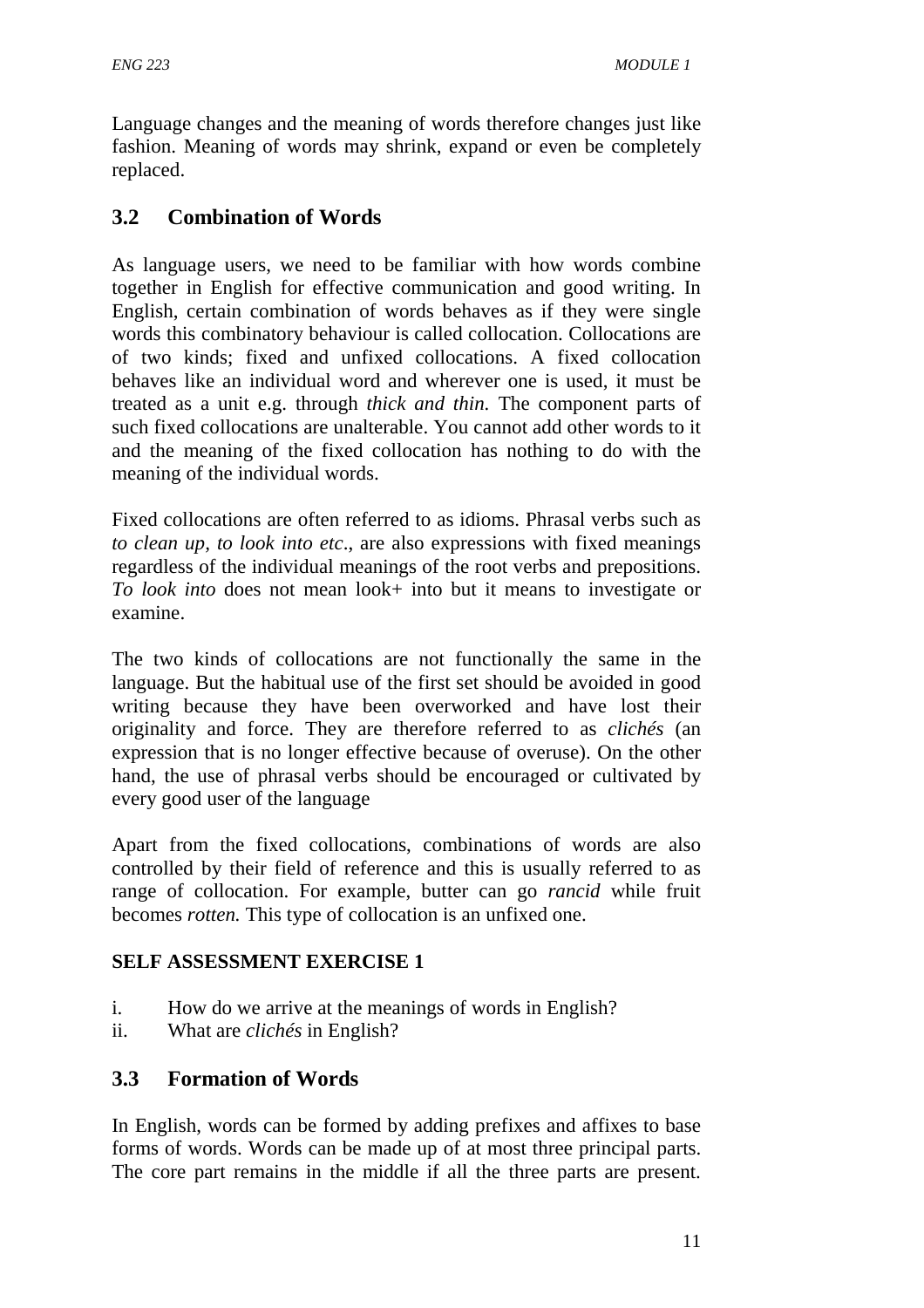When the three parts are not present, the core part can then be at the beginning or end. The core part is the base form while the other parts are called affixes. Those that come before the base form are called prefixes and those that come after are called suffixes. Below are examples:

### *un/beat/able*

- un prefix
- beat base
- able affix

An English word may be made up of just the base form e.g. *Clean, big, choice, dirt, the, sell* etc

Examples of words with prefixes only are: *intake, resit, inborn etc.*

Examples of words with suffixes only are: *education, educates, deliberately, mistakes, functional* etc.

In English too, we can have words with more than one base form. This usually happens with compound words e.g. *blackboard, headmaster, Whitehouse* etc.

The function and meanings of words should be learnt to avoid making mistakes or giving wrong interpretation to words. For example, the suffix –*less always suggest the absence of what the base form means as in meaningless, useless, careless, etc which means without meaning, use, care,* but this is not the same with a word like *priceless* where the suffix *-less* means the opposite of what it means in the word*meaningless.* A priceless thing is something that is so valuable that you can not put any price on it. When you come across words like this and you want to use them in your write-ups, make sure you check your dictionary for their correct usage or else you may find yourself misusing them.

Since you will be doing a lot of writing in this course and some other courses, you need to pay attention to words and the way to use them. That is why we have taken time to go through this section and the next two sections carefully to show you that even in compositions, as much as possible, errors of spellings, grammar and punctuation should be avoided. This is one of the ways by which we form words in English. You will learn more as we go through the other courses or units.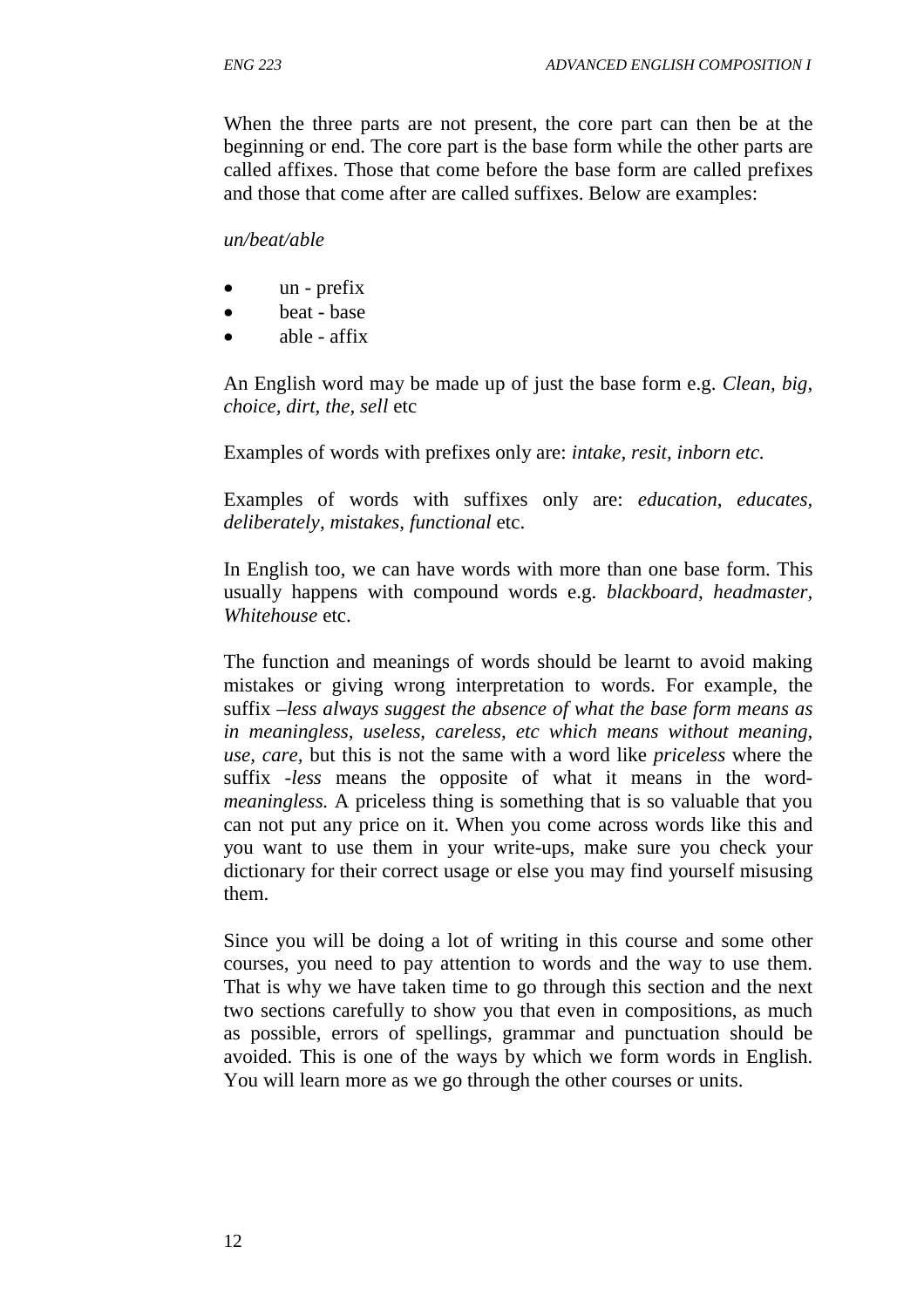## **SELF ASSESSMENT EXERCISE 2**

i. Mention one of the ways by which words are formed in English. The examples you give should be different from the ones already given above.

## **3.4 Origin of some English words**

It is interesting to note that many of us use words while speaking and writing and we think they are all English words. The English language has borrowed a lot of words from many places and other countries and that is why at times you find it difficult to find adequate parts of speech for some of them. In this section, I will briefly take you through some words with interesting origins in English.

# **3.4.1 Words that have originated from the names of people**

- Biro (ballpoint pen) named after Laslo Biro, its Hungarian inventor.
- Boycott (refuse to deal with) after a landlord in Ireland who made himself unpopular by his treatment of his tenants and was socially isolated.
- Braille (name of a raised writing system used by blind people) from the name of its French inventor- Louis Braille.
- Saxophone (musical instrument) invented by the Belgian-Adolphe Sax.
- Watt ( unit of power) from the  $18<sup>th</sup>$  century Scottish inventor-James Watt.
- Hooligan ( a rough lawless youth) from the Irish family name-Hooligan.
- etc

# **3.4.2 English words that come from place names**

- Bedlam (chaos) from the name of a famous London mental hospital once situated where Liverpool street station now stands.
- Spartan (severely simple) from the ancient Greek city of Sparta, famed for its austerity.
- Canter (movement of a horse, faster than a trot but slower than a gallop) a shortening of Canterbury, a town in South-east England.
- Gypsy (member of a particular group of travelling people). These people were once thought to have come from Egypt, hence the name.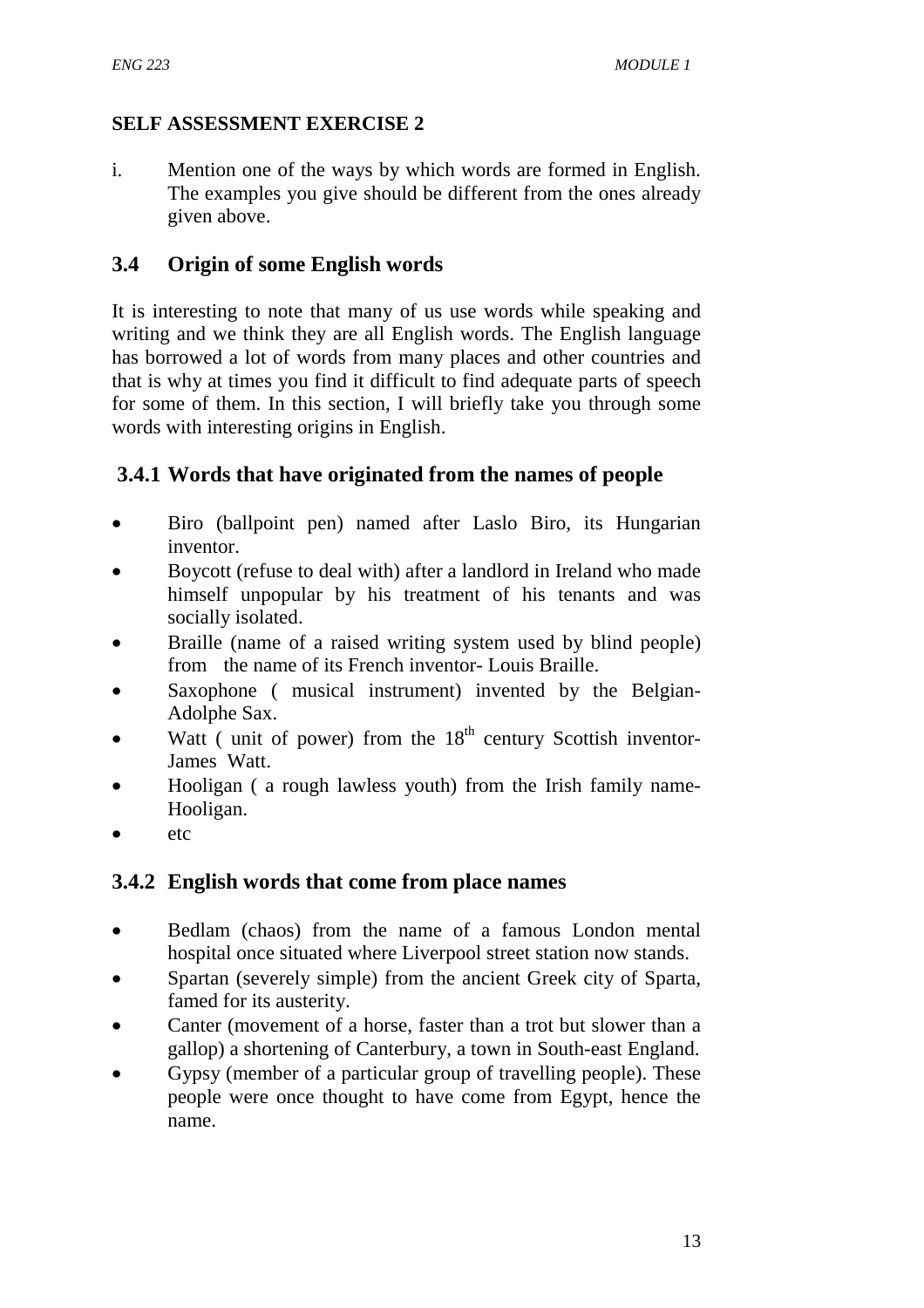## **3.4.3 Names of different kinds of cloth that originate from place names**

- Angora (Ankara)
- Satin (China)
- Gauze (Gaza)
- Suede (Sweden)
- Damask (Damascus)
- etc

## **3.4.4 Words borrowed from other countries**

- **Turkey** yoghurt, jackal, kiosk, caftan, tulip
- **Holland** vacht, tattoo, cruise
- **Arabic mattress, cipher, algebra, harem, mufti,**
- **Germany** kindergarten, hamburger, blitz, waltz, poodle, snorkel, wanderlust, seminar, dachshund
- **Italy** ghetto, piano, soprano, ballerina, confetti, fiasco, spaghetti, bandit, casino, vendetta
- **Greece** dogma, drama, psychology, hippopotamus, pseudonym, synonym
- **France** cuisine, gateau, chauffeur, boutique, crèche duvet coup, elite, sauté avant-garde, cul-de-sac, biget

 The words are much more than these. You can find more of these words and their meanings of the ones you do not know in the dictionary or the encyclopaedia. We may not be able to do all of that in this unit. Apart from this, it is part of your training as a language student that you get used to using your dictionary.

## **3.4.5 Words that only occur in plural**

Scissors, pliers, binoculars, scales, handcuffs, glasses/spectacles, Tweezers, shears, pincers (instruments for removing sharp objects) Clothes, tights, pyjamas, leggings, shorts, jeans, trousers Lodgings (e.g. a room) Goods (articles/items) when will the goods arrive? Looks – looks are more important in a partner

English has also borrowed words from countries like Portugal, Spain, Russia Japan, Eskimo, Norway, Farsi. English has taken over words from most of the other languages with which it has had contact. It has taken many expressions from the ancient languages such as Latin and Greek and these borrowings usually have academic or literary associations. The words that are taken from French have a lot to do with cooking, the Arts and a more sophisticated lifestyle in general. The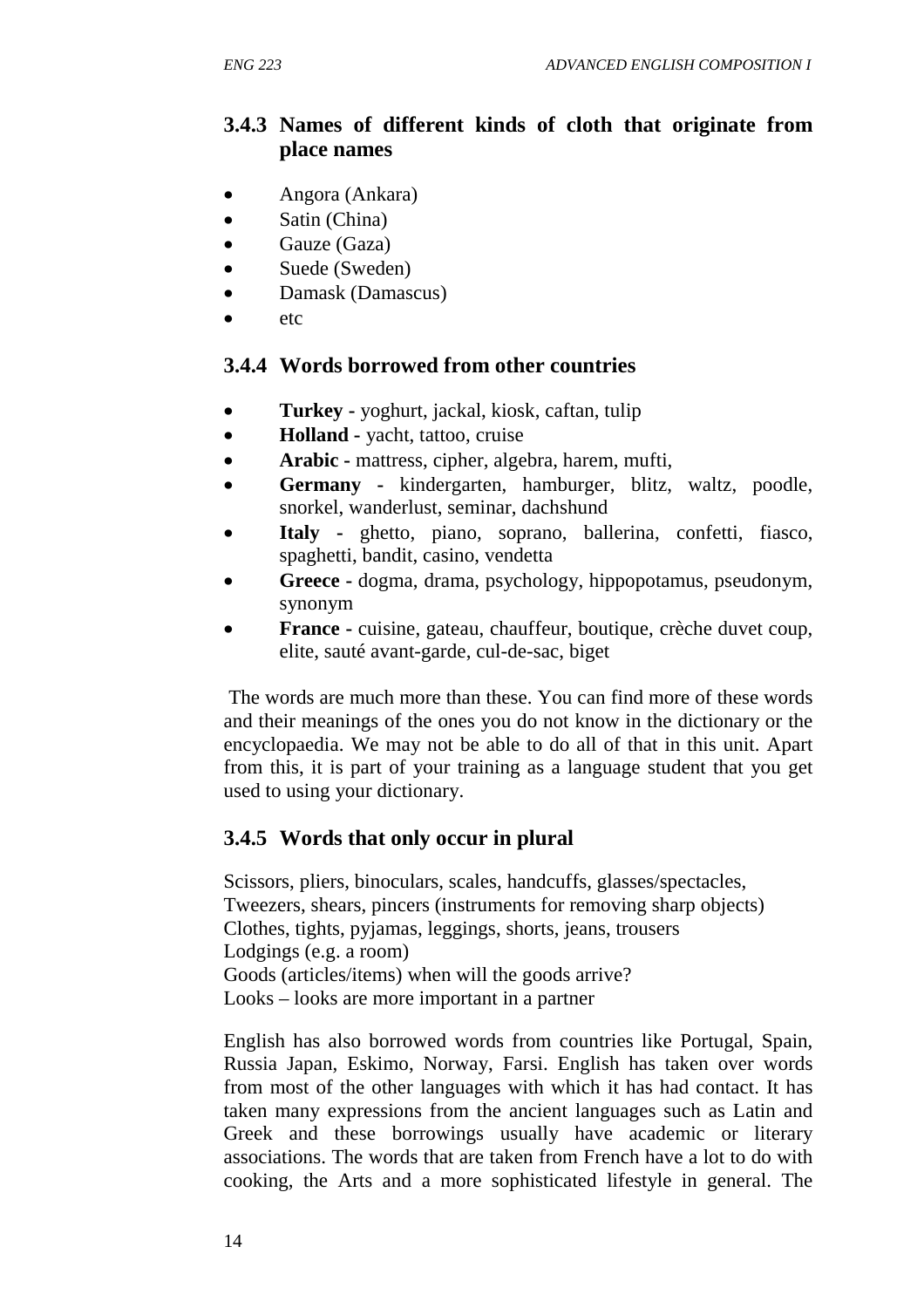words taken from Italy are words connected with music and the plastic arts. German expressions in English have been coined by tourists bringing back new words for new things they saw or by philosophers or Historians describing German concepts or experiences. These borrowings usually relate to things which English speakers experienced for the first time abroad.

# **4.0 CONCLUSION**

In this unit we have tried to go through how words are formed, origin of some words, combination of words all in an attempt to get you ready for the serious business of writing good compositions. It is assumed that henceforth, you will pay more attention to the words you use, their spellings and use.

# **5.0 SUMMARY**

In this unit you have learnt that:

- sounds and marks in a language have meaning and can make up meaningful words,
- there is no logical link between words and what they stand for,
- there are certain words whose sounds are suggestive of their meanings,
- for almost every rule in English, there are exceptions,
- in English, words can be made up of at most three parts,
- in English, there are words with interesting origins.

# **6.0 TUTOR-MARKED ASSIGNMENT**

Below are some commonly misspelt words which have been detected in students' writings over the years. Correct the spellings of the following words if necessary.

- **Medecine**
- Authentic
- **Refrigirator**
- **Enviroment**
- Argument
- **Opportunity**
- Illiterate
- **Hypotesis**
- Priviledge
- Unforeseen
- Industralization
- **Architecture**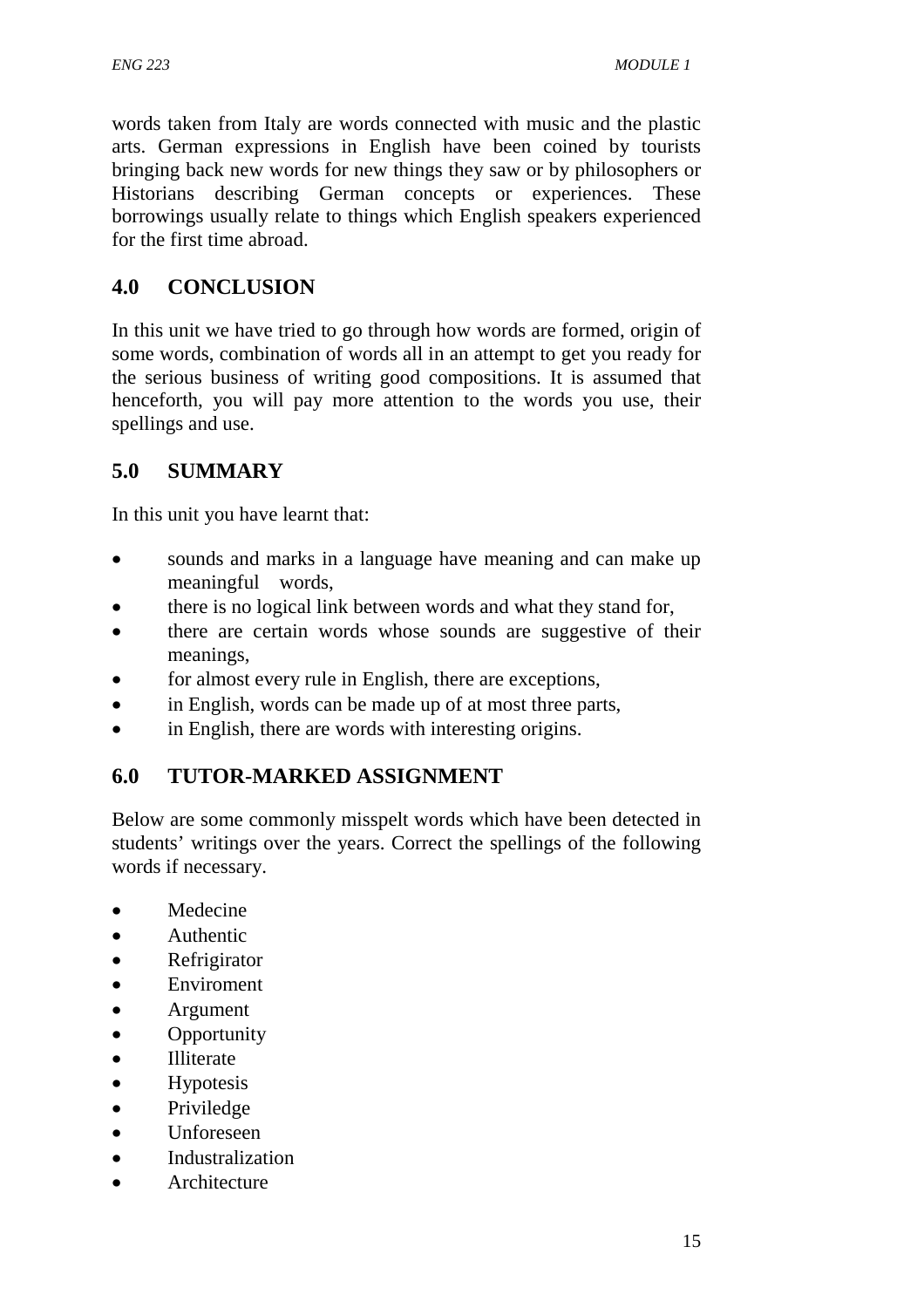The best way to go through this exercise is to take up your biro and your paper and try the spelling yourself. You know you are working on the net and you could easily set your computer to spell check for you. That method will not help you. Try to do it first before asking the computer to help you. With that method, you can be sure that if you come across the words anywhere you will be able to spell them correctly even where access to the computer is difficult either because of power failure or non-availability of a computer system.

### **7.0 REFERENCES/FURTHER READING**

Aremo, B (2001). (Ed) *Advanced English Compositions. Lagos, Nigeria:* Scribo Educational Books.

Aremo, B. (1995). *An Introduction to English Sentences* (1) Ibadan, Nigeria: Caltop Publications Nigeria Ltd

- Aremo, B. (1997). *An Introduction to English Sentences* (2) Ibadan, Nigeria: Caltop Publications Nigeria Ltd.
- Asiyanbola, A.A. (2005). Sentence Connective Devices as Linguistic Tools for English Reading Tasks in a Nigerian ESL in Moji Olateju & Lekan Oyeleye (Eds) *Perspectives on Language and Literature*. Ile- Ife,Nigeria: Obafemi Awolowo University. pp 187-184
- Babalola, E.T. (2005). The Grammar of Paragraphs and the Mechanics of Good written English. in Moji Olateju & Lekan Oyeleye
	- (Eds) *Perspectives on Language and Literature*. Ile- Ife, Nigeria: Obafemi Awolowo University. pp 269-284

Department of English, The Use of English A Text- 2005

- Nash, W, & Stacey, D (1997). *Creating Texts: An Introduction to the Study of Composition* London: Longman
- Zandvoort, R.w (1967). *A handbook of English Grammar*. London: Longman Group Limited.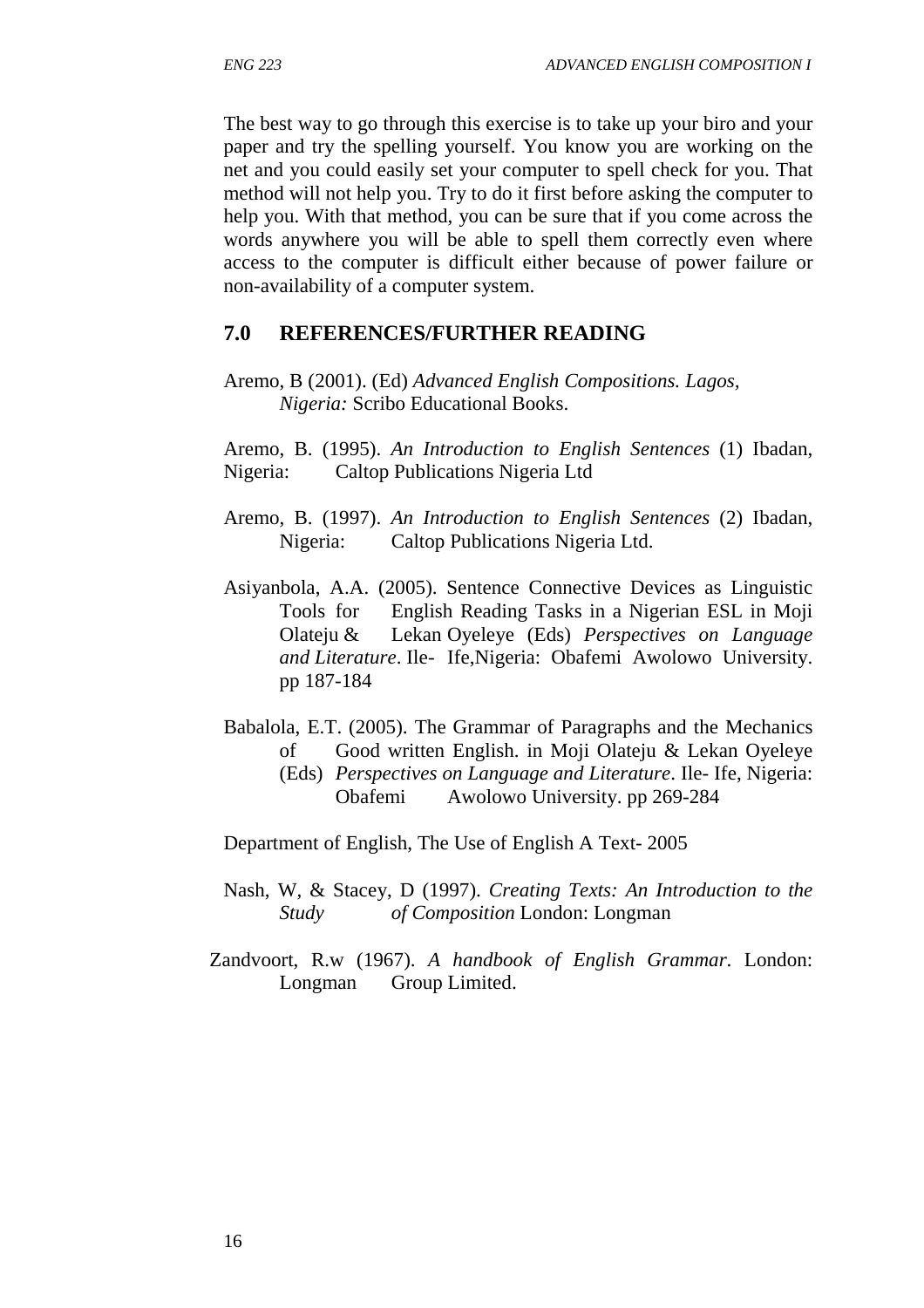## **UNIT 3 BASIC SIMPLE SENTENCE PATTERNS 1**

#### **CONTENTS**

- 1.0 Introduction
- 2.0 Objectives
- 3.0 Main Content
	- 3.1 Basic simple sentence patterns and basic simple sentences
	- 3.2 Non -basic simple sentences
		- 3.2.1 Movement
		- 3.2.2 Insertion
	- 3.3 Non-simple sentences
- 4.0 Conclusion
- 5.0 Summary
- 6.0 Tutor-Marked Assignment
- 7.0 References/Further Rading

## **1.0 INTRODUCTION**

 Apart from knowing how words are formed, writing essays in English also demands adequate knowledge of sentence constructions and parts of a sentence, their functions, simple and complex sentences etc. In this course however, we shall deal mainly with basic simple sentences because we believe that if you can write simple sentences well then, it will not be difficult for you to write complex sentences when the need arises. Apart from this, it is better to write and be understood than to get things muddled up all in an attempt to impress the reader by writing complex sentences. There are some other grammar courses where you will be taught complex sentences at a deeper level. It is important for you to be conversant with the differences between simple and complex sentences and how the parts function together and differently because you will be doing a lot of writing. Just go through this unit with the following objectives in mind so that you can be fully prepared for the unique exercise of writing.

# **2.0 OBJECTIVES**

At the end of this unit, you should be able to:

- identify and discuss basic simple sentence patterns in English
- use basic simple sentences in English in writing some of the self assessment exercises in this unit.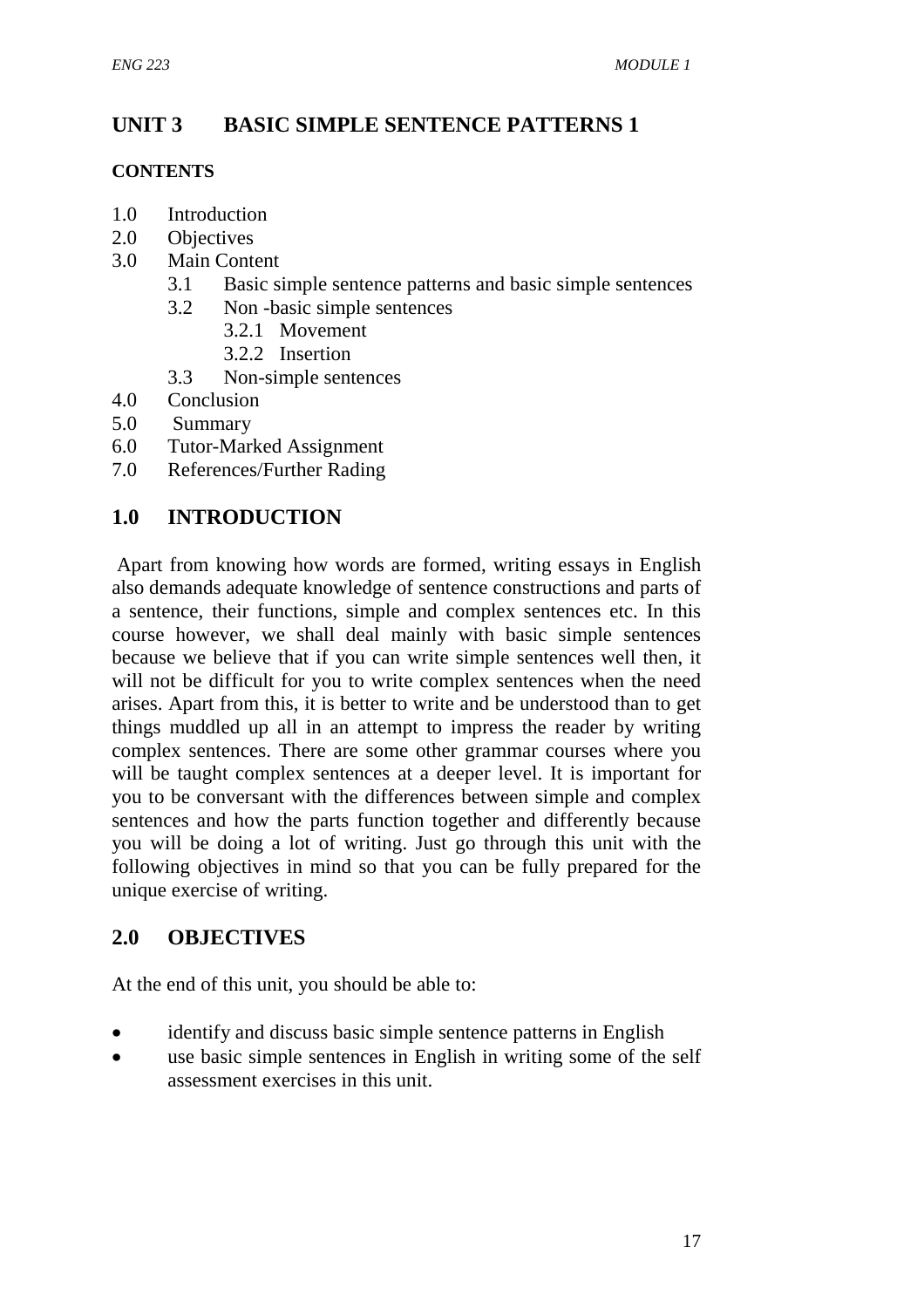## **3.0 MAIN CONTENT**

### **3.1 Basic simple sentence patterns and basic simple sentences**

There are nine basic simple sentence patterns in English and below are these patterns.

| 1. Subject    | <b>Predicator</b> |               |
|---------------|-------------------|---------------|
| The girl      | prayed.           |               |
| 2. Subject    | <b>Predicator</b> | Direct object |
| The gentlemen | watched           | the movie.    |

Please note that the parts of the sentences are realised by or represented by particular kinds of words or word groups (noun/noun phrases, verbs/verb phrases etc)

The various parts of the sentence are referred to as elements of structure. The subject/direct object could be a noun or noun phrase while the predicator could be verb /verb phrase. Pattern 1 has only two elements of structure- subject and predicate. Pattern 2 has three elements of structure. Below are the remaining basic simple sentence patterns in English.

| We <i>We</i> | 3. Subject Predicator<br>gave | Indirect object (Oi) Direct object (Od)<br>Tinu | <i>the orange.</i>                                                          |
|--------------|-------------------------------|-------------------------------------------------|-----------------------------------------------------------------------------|
| 4 Subject    | nredicator                    |                                                 | $\mathbf{C}_v$ and $\mathbf{C}_v$ (no $\mathbf{C}_v$ ) (no $\mathbf{C}_v$ ) |

**4. Subject predicator Subject complement (Cs) (nominal)**  *You are a man.* 

Nominal in front of subject complement for pattern 4 is an indication that all the items that can occupy that column are either nouns or noun phrases. Apart from this, there is always an intimate relationship between the subject and the subject complement in that the subject complements comments directly on the subject.

## **SELF ASSESSMENT EXERCISE 1**

Study patterns1-4 very carefully and construct 5 sentences each for each pattern.

| 5. Subject        | predicator | Subject complement (Cs) (adjectival) |
|-------------------|------------|--------------------------------------|
| <b>She</b>        | lS         | wonderful.                           |
| <b>6. Subject</b> | predicator | <b>Adverbial</b>                     |
| Moji              | lS         | in the kitchen.                      |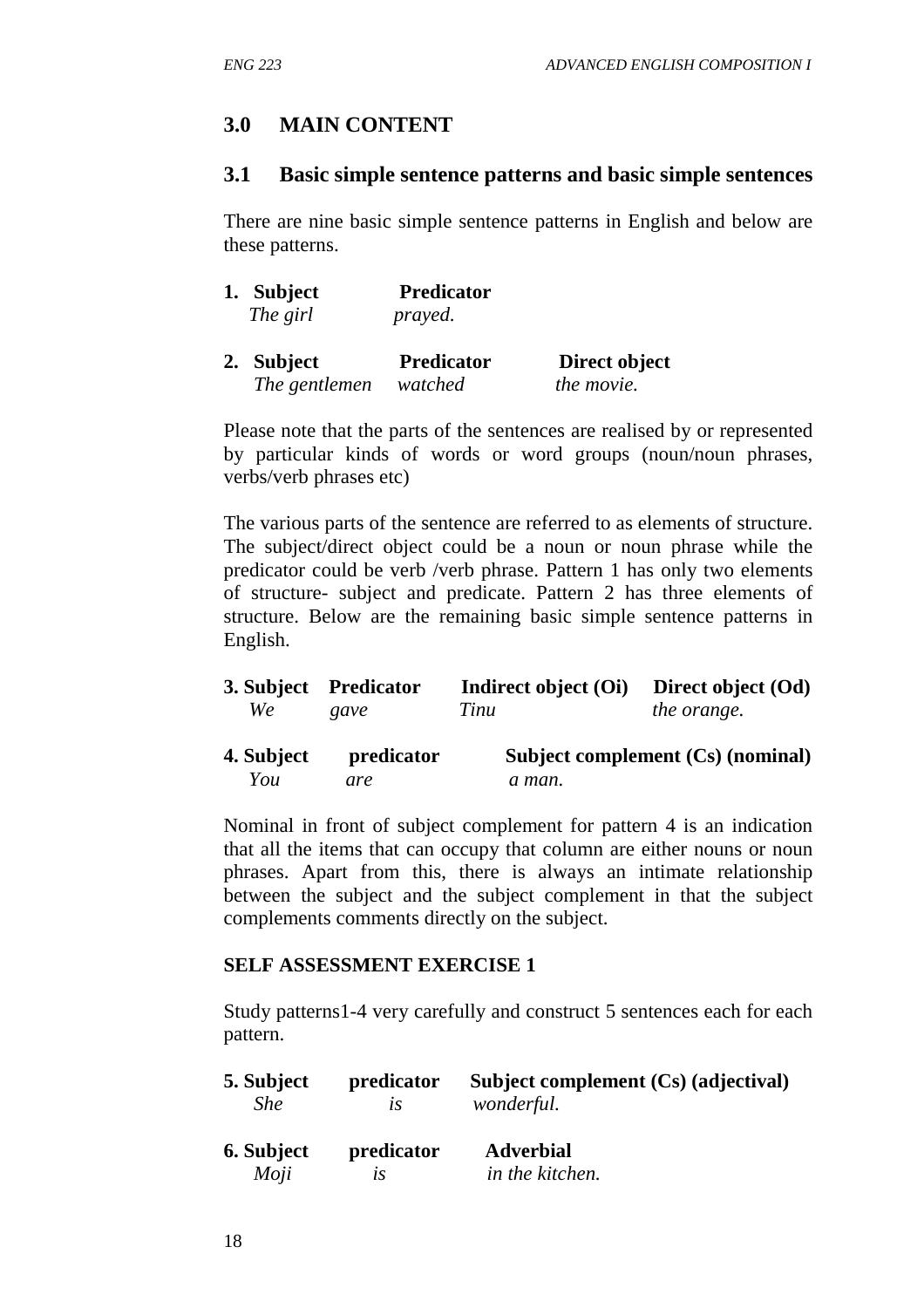| 7. Subject                | <b>Predicator</b>        |                                          | Direct object (Od) Object complement     |
|---------------------------|--------------------------|------------------------------------------|------------------------------------------|
| His classmates            | consider                 | him                                      | a genius.                                |
|                           |                          | 8. Subject Predicator Direct object (Od) | Object complement $(Co)$<br>(adjectival) |
| Some soldiers             | find                     | such weapons                             | useful.                                  |
| 9. Subject<br><b>Bola</b> | <b>Predicator</b><br>put | Direct object<br>the utensils            | <b>Adverbial</b><br>in the cupboard.     |

### **SELF ASSESSMENT EXERCISE 2**

i. Study patterns 5 - 9 very carefully and construct 5 sentences each for each pattern.

The subject and predicator etc., which make up each pattern, are obligatory parts. Each of them is required for the pattern to be complete. It means they are compulsory and they must be in the structure for it to be complete. Each of these patterns may be expanded by the addition of an appropriate optional (not compulsory) adverbial (i.e. an adverbial which is not obligatory like the adverbials in patterns 6-9).

The following are examples of patterns with optional adverbials.

| 1. Subject |        | Predicator (Adverbial) |
|------------|--------|------------------------|
| The girl   | prayed | <i>fervently.</i>      |

**3. Subject Predicator Indirect object (Oi) Direct object (Od) (Adverbial)**  *We gave Tinu the orange for a purpose.* 

| 6. Subject | predicator | <b>Adverbial</b>      | (Adverbial) |
|------------|------------|-----------------------|-------------|
| Moji       | lS         | <i>in the kitchen</i> | now.        |

#### **8. Subject Predicator Direct object (Od) Object complement(Adverbial) (Co) (adjectival)**

| Some soldiers | find | such weapons | useful | here. |
|---------------|------|--------------|--------|-------|
|---------------|------|--------------|--------|-------|

Please note that the optional adverbials are put in brackets to show that they are optional and that their statuses are not the same as the ones without brackets. The optional adverbials are optional because a pattern is complete without it. There may be more than one optional adverbial in a basic simple sentence pattern as in the examples below. An optional adverbial is not restricted to just one position but may occur in various positions in the patterns as in the following:

| <b>Subject</b> | (Adverbial) |        | Predicator (Adverbial) |
|----------------|-------------|--------|------------------------|
| He             | usually     | sleeps | on the table.          |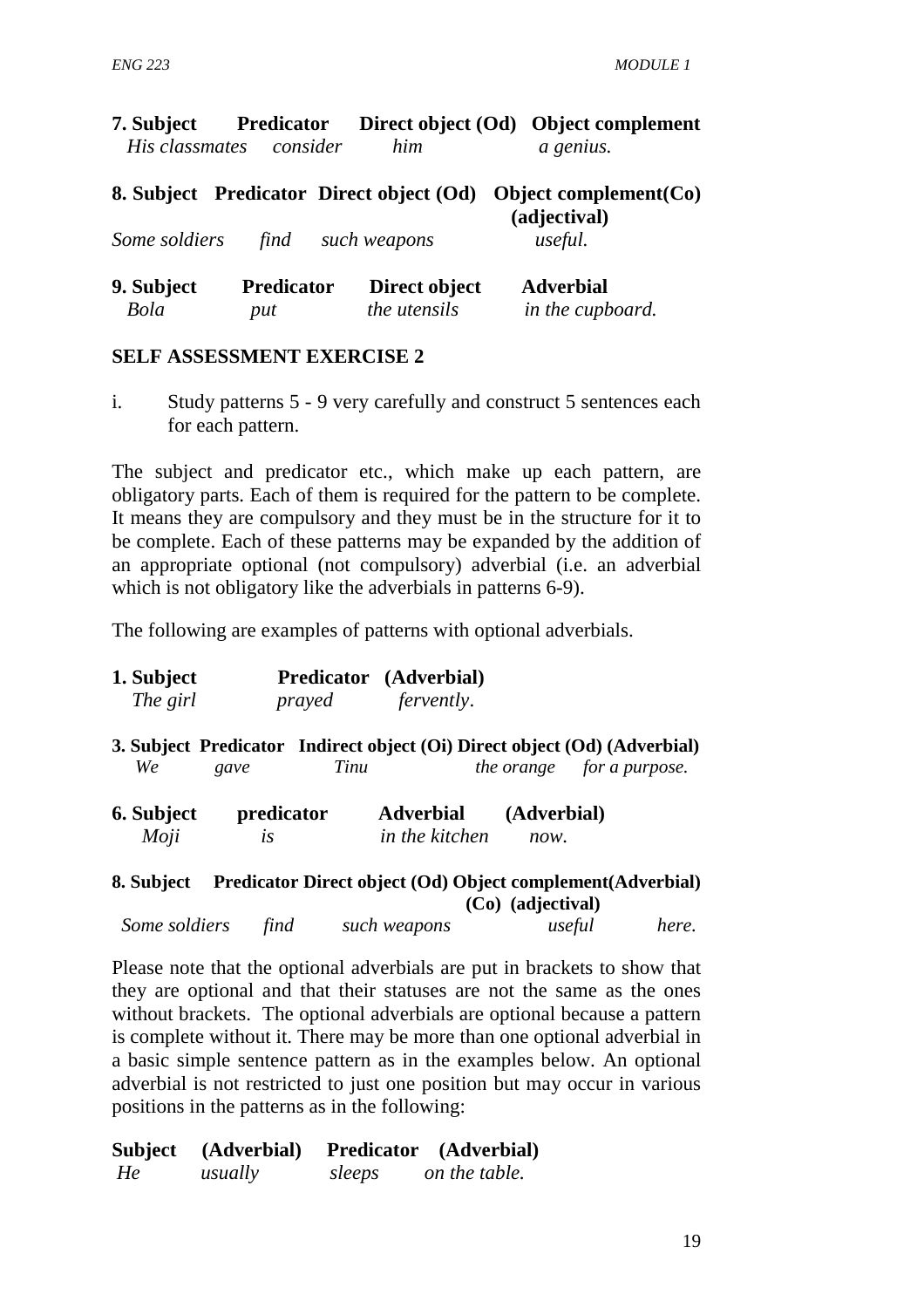What is important in this structure is that 'He sleeps'. The adverbials 'usually' and 'on the table' are therefore optional in the sense that we can do without them if we want. They have only succeeded in giving additional information. Below is another example.

| <b>Subject</b> | (Adverbial) | <b>Predicator</b> | (Adverbial)        |
|----------------|-------------|-------------------|--------------------|
| Soldiers       | sometimes   | fight             | with such weapons. |

In this sentence as well, what is important is the fact that 'soldiers fight'. The adverbials 'sometimes' and 'with such weapons' are optional adverbials that we can do without. Have a look at another example:

| (Adverbial) Subject |     | <b>Predicator</b> | (Adverbial) | (Adverbial) |
|---------------------|-----|-------------------|-------------|-------------|
| Yesterday           | she | came              | to the hall | alone.      |

Just like the last two sentences, the idea conveyed in the sentence is the fact that 'she came', whoever 'she' was. The adverbials-'yesterday', 'to the hall' and alone are optional adverbials which can be done away with at will.

## **SELF ASSESSMENT EXERCISE 3**

What are the pattern numbers of the last three sentences with optional adverbials?

## **3.2 Non -basic simple sentences**

The non-basic simple sentences can be formed by altering the basic ones in various ways. The formation of the non-basic simple sentences from the basic ones usually involves the following two operations-'insertion' and 'movement'.

## **3.2.1 Movement**

By moving the predicator before the subject (and using a rising intonation) we change the basic simple sentences to non-basic as in the example below:

| <b>Subject</b> | predicator | <b>Adverbial</b>    |
|----------------|------------|---------------------|
| Tunde          | was        | <i>in the room.</i> |

The sentence above can be changed to -

| Predicator | <b>Subject</b> | <b>Adverbial</b> |
|------------|----------------|------------------|
| Was        | Tunde          | in the room?     |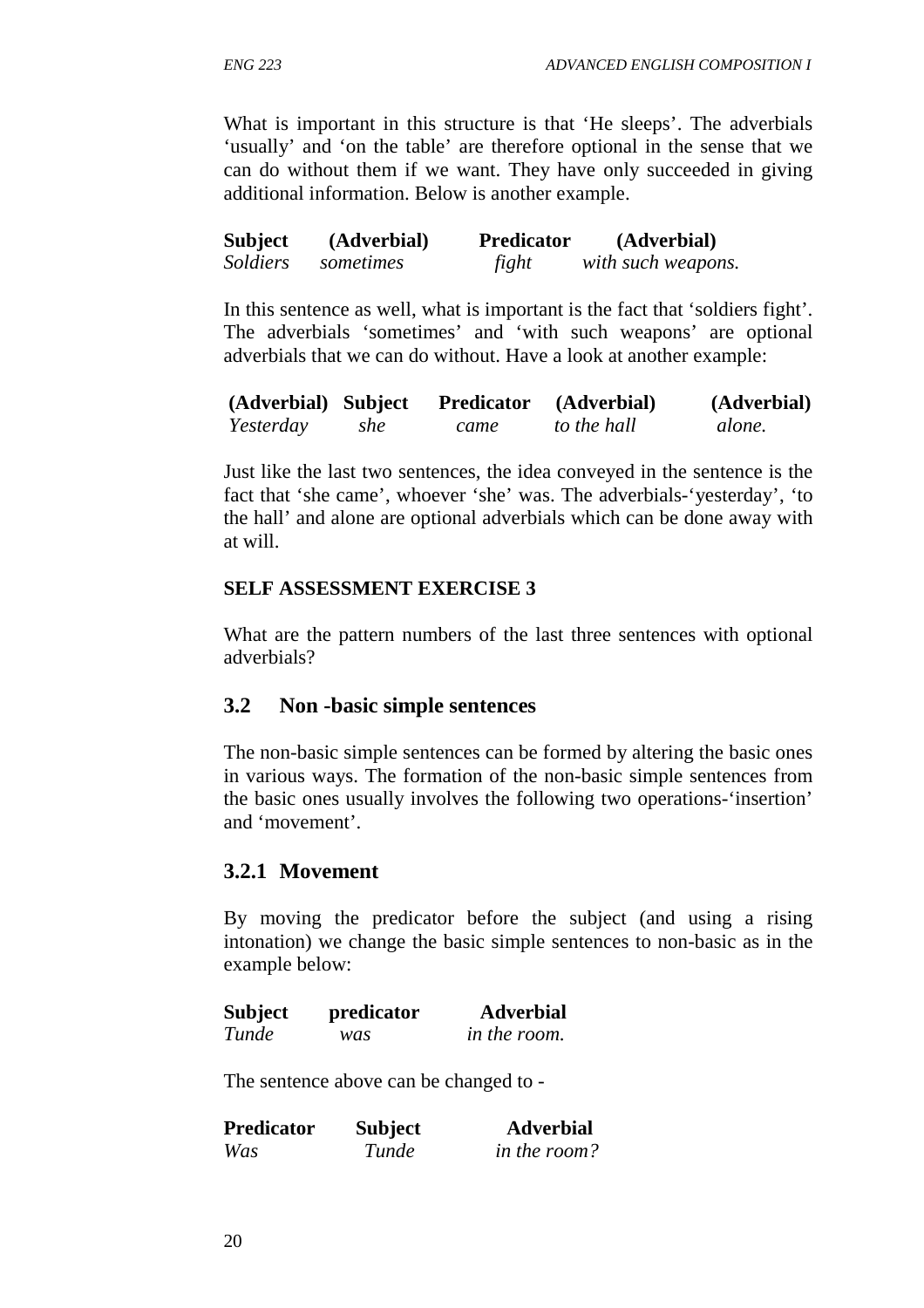In the sentence above, the predicator has been moved and it has been made to come before the subject. Hence we have a question arising out of the movement instead of a sentence. All basic simple sentences are statements. Once you reverse the structure and you have a question, it is no longer basic, it is non-basic.

## **3.2.2 Insertion**

You can get a non-basic simple sentence by inserting the item not within the predicator as in the example below.

| <b>Subject</b> | predicator | <b>Adverbial</b>               |
|----------------|------------|--------------------------------|
| Tunde          | was        | <i>in the room.</i> (positive) |
| <b>Subject</b> | predicator | <b>Adverbial</b>               |
| Tunde          | was not    | <i>in the room.</i> (negative) |

## **3.3 Non-simple sentences**

Please note that non-basic is different from non-simple. The non-simple sentences of English involve combining two or more simple sentences and these are of three main kinds:

- compound sentences
- complex sentences
- compound complex sentences

These have to do with the ways the source sentences are combined in the process of forming them.

A **compound sentence** is usually formed by combining the source sentences using a conjunction or linker such as 'and'.

## **Source simple sentence**

- *a. The boys played the instruments.*
- *b. The girls sang.*

## **Resulting compound sentence**

*The boys played the instruments and the girls sang.*

A **complex sentence** is commonly formed by combining the source sentences using a conjunction such as 'when' as in the following:

## **Source simple sentences**

- *a. I went there at some time.*
- *b. I met him then.*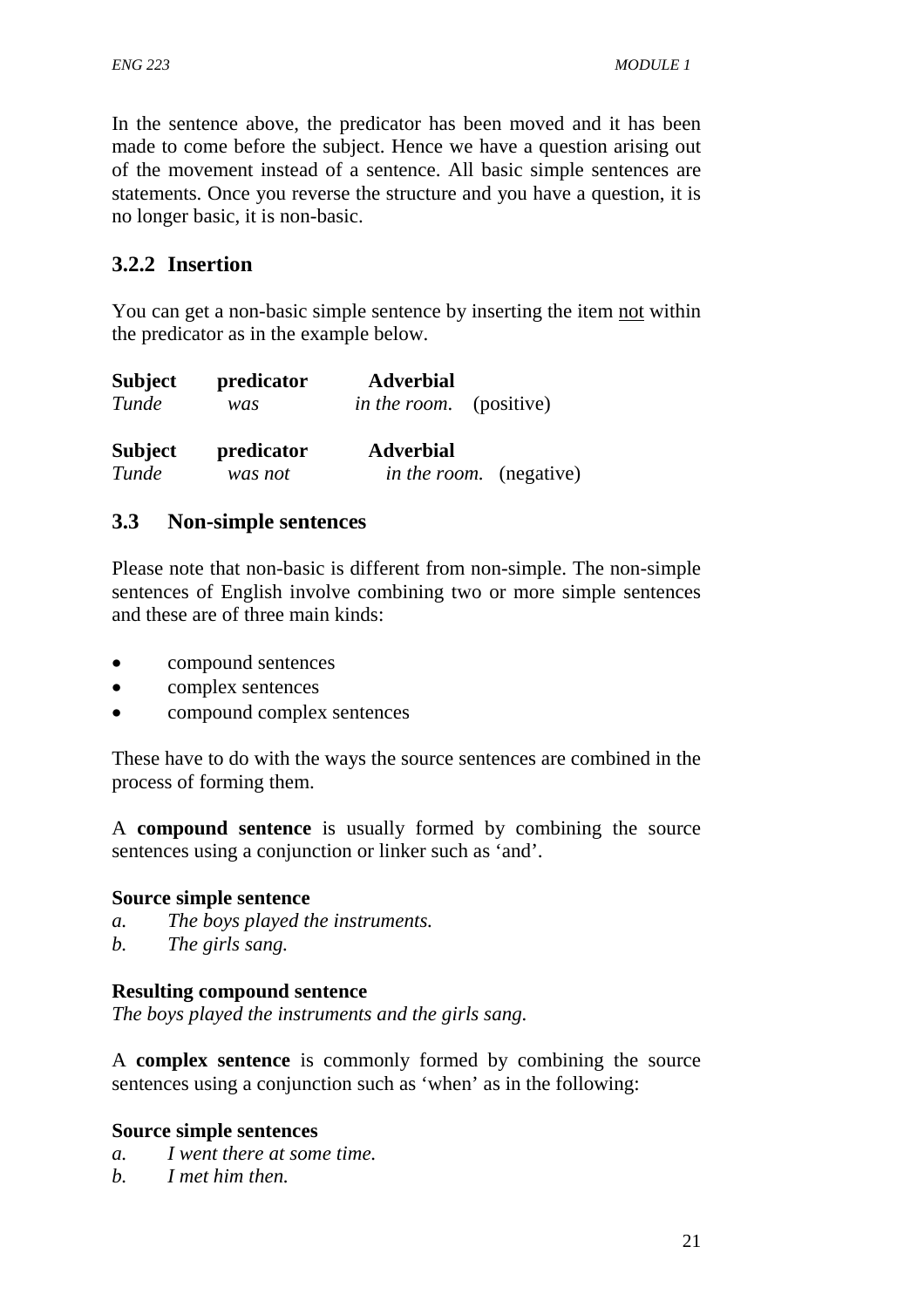## **Resulting complex sentence**

*I met him when I went there.* 

A **compound-complex sentence** is formed partly like a compound sentence and partly like a complex sentence. For example, if after forming the complex sentence:

*I met him when I went there.* 

We use the conjunction 'and' (as in a compound sentence) to combine it with the simple sentence

*He asked me the question.* 

The result will be the compound - complex sentence -

*I met him when I went there and he asked me the question.* 

## **4.0 CONCLUSION**

In this unit we have been able to go through nine basic simple sentences in English. We have also given examples of each. Each of the patterns can be expanded by inserting optional adverbials

## **5.0 SUMMARY**

In this unit you have learnt that there are nine basic simple sentences in English:

- 1. pattern 1 is subject/predicator
- 2. pattern 2 is subject /predicator/direct object
- 3. pattern 3 is subject/predicator/indirect object/direct object
- 4. pattern 4 is subject/predicator/subject complement (nom)
- 5. pattern 5 is subject/predicator /subject complement (adj)
- 6. pattern 6 is subject/predicator/adverbial
- 7. pattern 7 is subject/predicator/direct object/ object complement (nom)
- 9. pattern 8 is subject/predicator/direct object/ object complement (adj)
- 10. pattern 9 is subject/predicator/direct object/ adverbial
- 11. A **compound sentence** is usually formed by combining the source sentences using a conjunction or linker such as 'and'
- 12. A **complex sentence** is commonly formed by combining the source sentences using a conjunction such as 'when'
- 13. A **compound sentence** is usually formed by combining the source sentences using a conjunction or linker such as 'and'.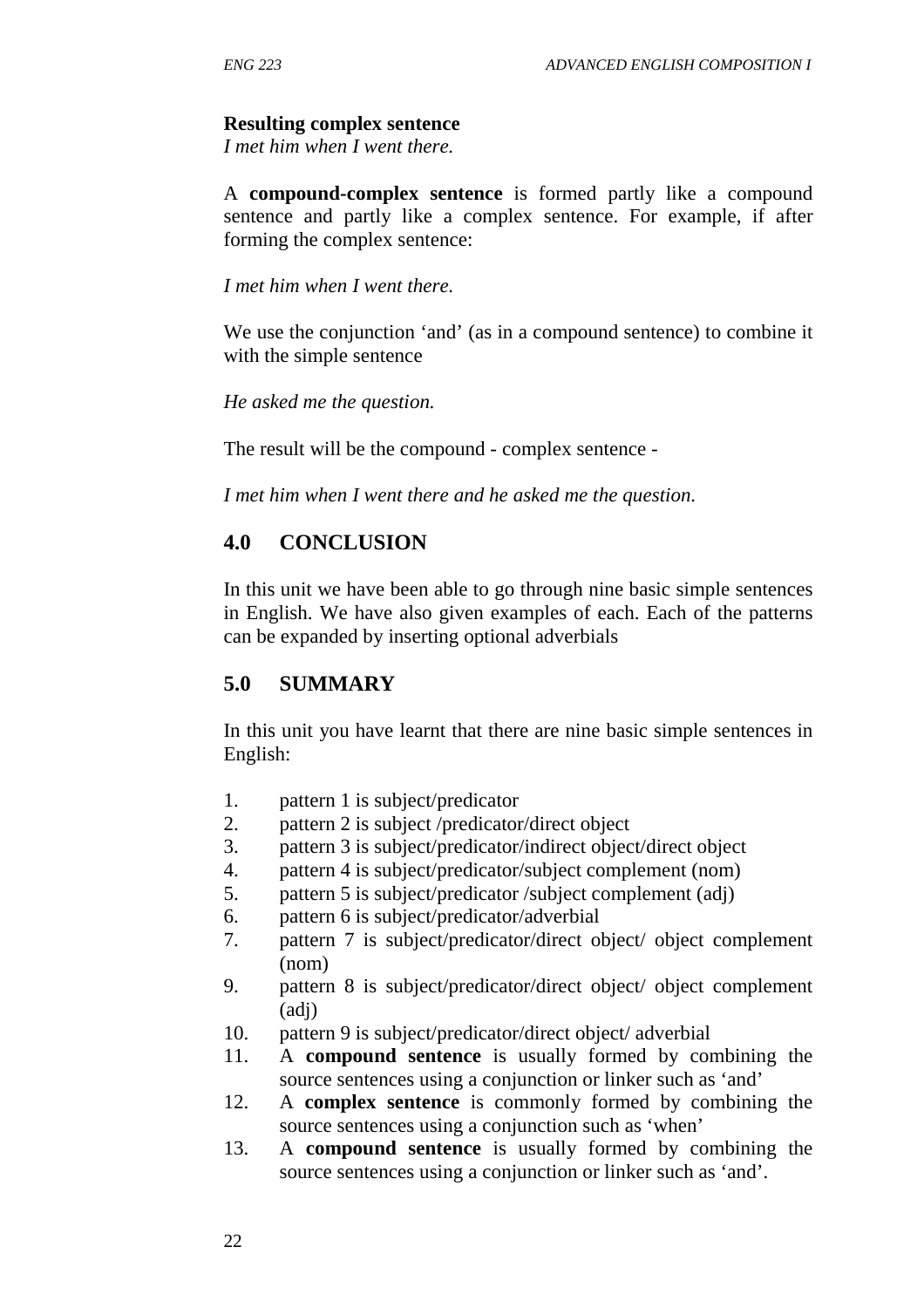## **6.0 TUTOR-MARKED ASSIGNMENT**

- i. Construct two examples each of a compound sentence, complex sentence and a compound complex- sentence.
- ii. Mention and give examples of two ways by which basic simple sentences can be turned to non-basic simple sentences.

## **7.0 REFERENCES/FURTHER READING**

- Adedeji, E.O. (2005). Grammatical ties in English Discourse in Moji Olateju & Lekan Oyeleye (Eds) *Perspectives on Language and Literature*. Ile- Ife, Nigeria: Obafemi Awolowo University. pp 157-166
- Aremo, B (2001). (Ed) *Advanced English Compositions. Lagos, Nigeria:* Scribo Educational Books.
- Aremo, B. (1995). *An Introduction to English Sentences* (1) Ibadan, Nigeria: Caltop Publications Nigeria Ltd
- Aremo, B. (1997). *An Introduction to English Sentences* (2) Ibadan, Nigeria: Caltop Publications Nigeria Ltd.
- Asiyanbola, A.A. (2005). Sentence Connective Devices as Linguistic Tools for English Reading Tasks in a Nigerian ESL in Moji Olateju & Lekan Oyeleye (Eds) *Perspectives on Language and Literature*. Ile- Ife,Nigeria: Obafemi Awolowo University. pp 187-184
- Babalola, E.T. (2005). The Grammar of Paragraphs and the Mechanics of Good written English. in Moji Olateju & Lekan Oyeleye (Eds) *Perspectives on Language and Literature*. Ile- Ife, Nigeria: Obafemi Awolowo University. pp 269-284
- Zandvoort, R.w (1967). *A handbook of English Grammar*. London: Longman Group Limited.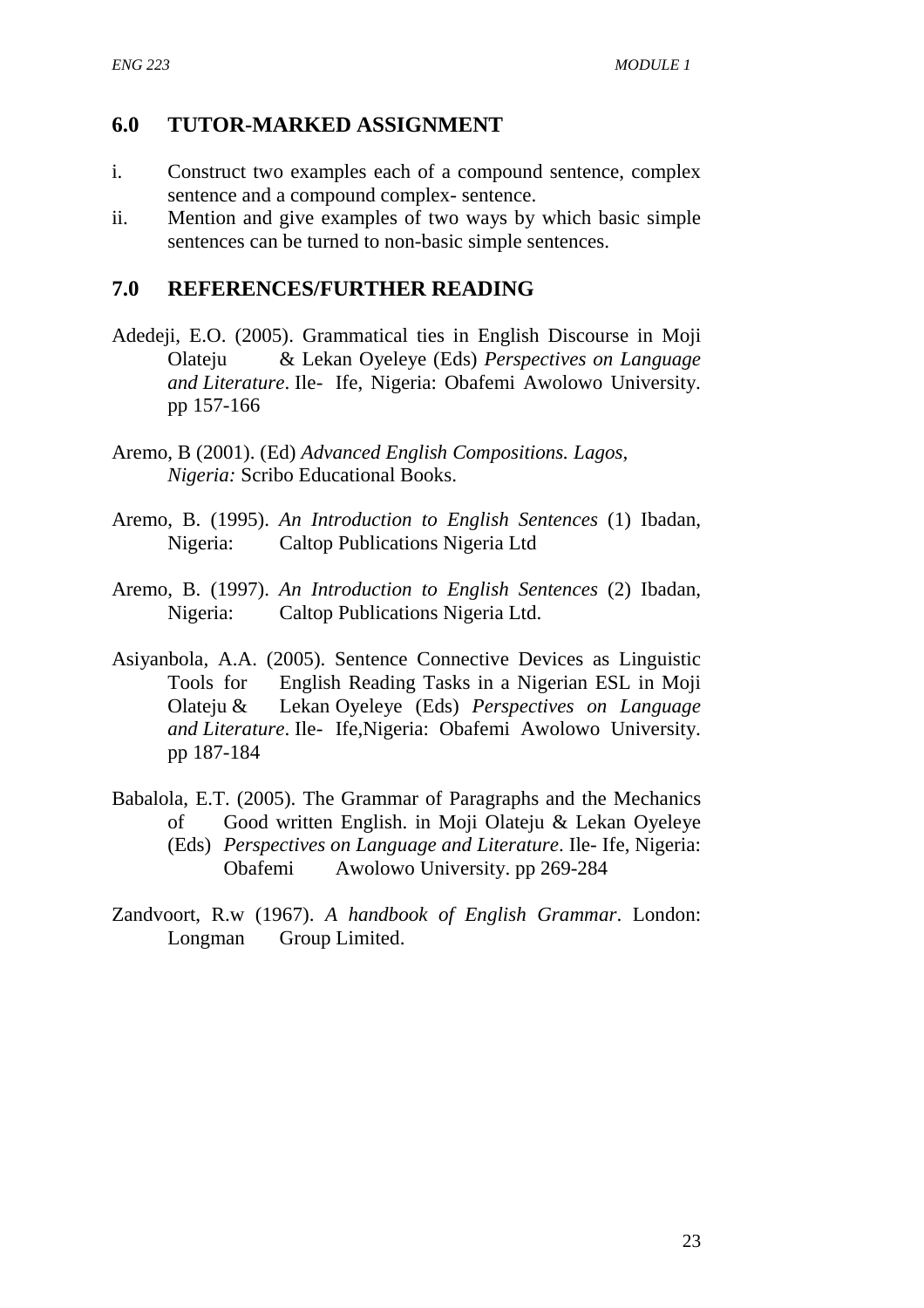# **UNIT 4 BASIC SIMPLE SENTENCE PATTERNS 11**

#### **CONTENTS**

- 1.0 Introduction
- 2.0 Objectives
- 3.0 Main Content
	- 3.1 Pattern 1 Expanded
		- 3.1.1 Nouns
		- 3.1.2 Noun phrases
		- 3.1.3 Pronouns
		- 3.2 Pattern 2 Expanded
		- 3.3 Pattern 3 Expanded
		- 3.4 Pattern 4 Expanded
		- 3.5 Pattern 5 Expanded
			- 3.5.1 Adjectives and Adjective phrases
		- 3.6 Pattern 6 Expanded
- 4.0 Conclusion
- 5.0 Summary
- 6.0 Tutor-Marked Assignment
- 7.0 References/Further Rading

## **1.0 INTRODUCTION**

In this unit, the basic simple sentences will be expanded using some words and some parts of sentences. The various items or sections in a sentence are referred to as 'elements of structure'. I will not spend much time on this because you must have been taught some of these in some other English courses. Nevertheless, I will still take some time to give some explanation on the various items that make up the patterns. As a university student, you need to know all these things so that you can be well equipped.

# **2.0 OBJECTIVES**

At the end of this unit, you should be able to:

- identify the nine basic simple sentence patterns in English
- use the nine basic simple sentence patterns in English
- write sentences using the nine basic simple sentences in English.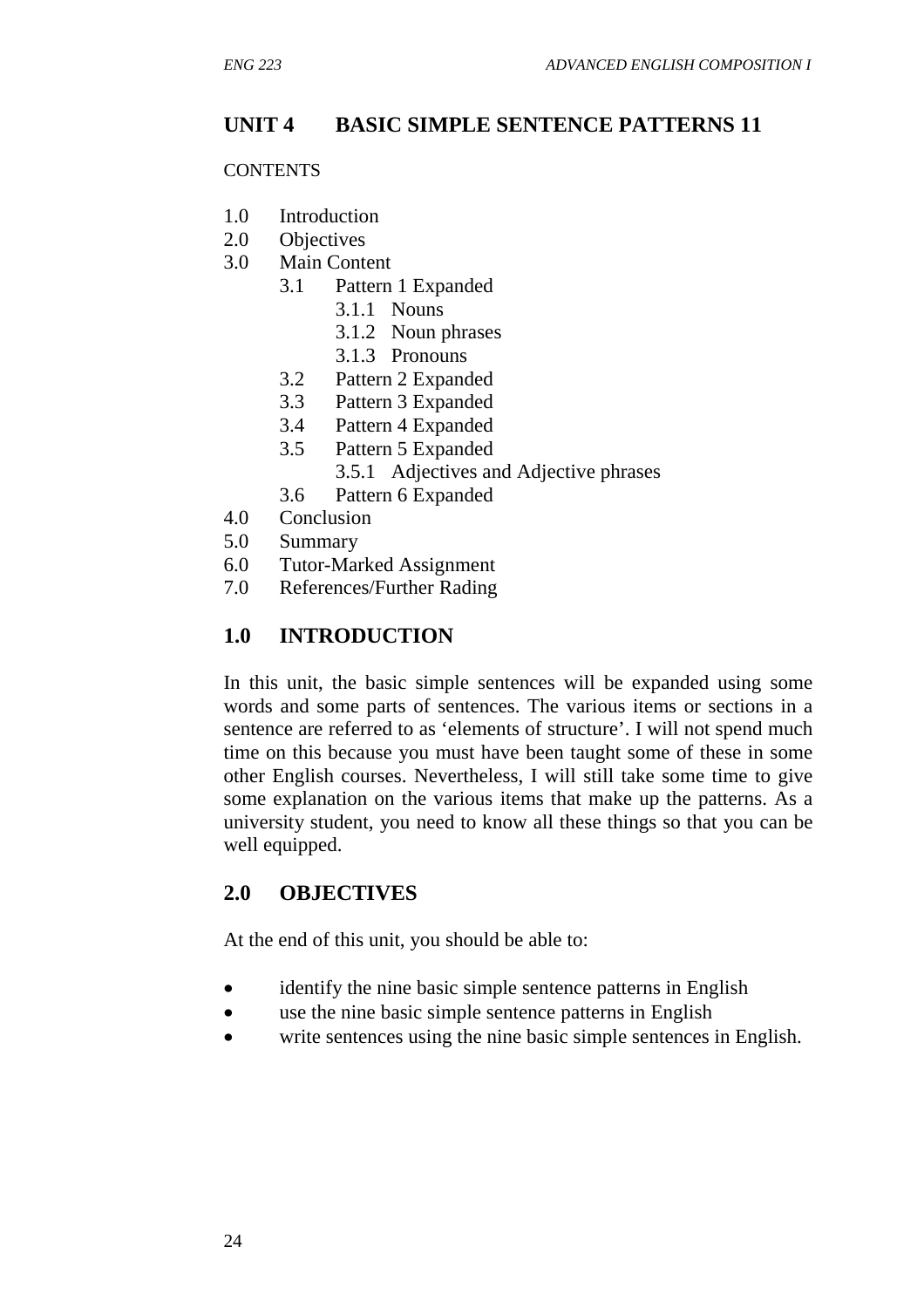# **3.0 MAIN CONTENT**

## **3.1 Pattern 1 Expanded**

Pattern 1 has just two obligatory parts and these are the subject and the predicator. Below are examples.

| Subj         | Pred.   |
|--------------|---------|
| <b>Birds</b> | fly.    |
| The room     | stinks. |
| Petrol       | burns.  |
| John         | fell.   |
| He           | died.   |

The subject is normally realised in actual simple sentences by nouns, noun phrases or pronouns. The predicator is realised by verbs or verb phrases. The examples listed above have verbs. Below are examples with verb phrases.

| Subj  | Pred.     |
|-------|-----------|
| Birds | can fly.  |
| He    | has died. |

Aremo (1995) notes that the commonest type of pattern 1 is one in which the predicator (realised by a verb or verb phrase) expresses an action while the subject is realised by a noun, noun phrase or pronoun which denotes the persons or things that perform the action. With certain verbs, the pattern 1 sentence does not say that the subject performs any action. Aremo (1995) notes the following.

- 1. Birds fly the subject performs a action
- 2. The room stinks (says the subject is in a certain state or condition)
- 3. Petrol burns (says the subject –petrol has a certain property- (burns)
- 4. John fell (tells us that an event affected the subject)
- 5. He died (tells us that an event affected the subject)

We mentioned the fact that the subject is usually realised by nouns, noun phrases and pronouns. As a result of this, we shall discuss nouns briefly to remind ourselves of what they are and how they are used.

## **3.1.1 Nouns**

Nouns are words such as bird, room, petrol, things names of people and places etc. They are members of an open class (i.e. indefinite). New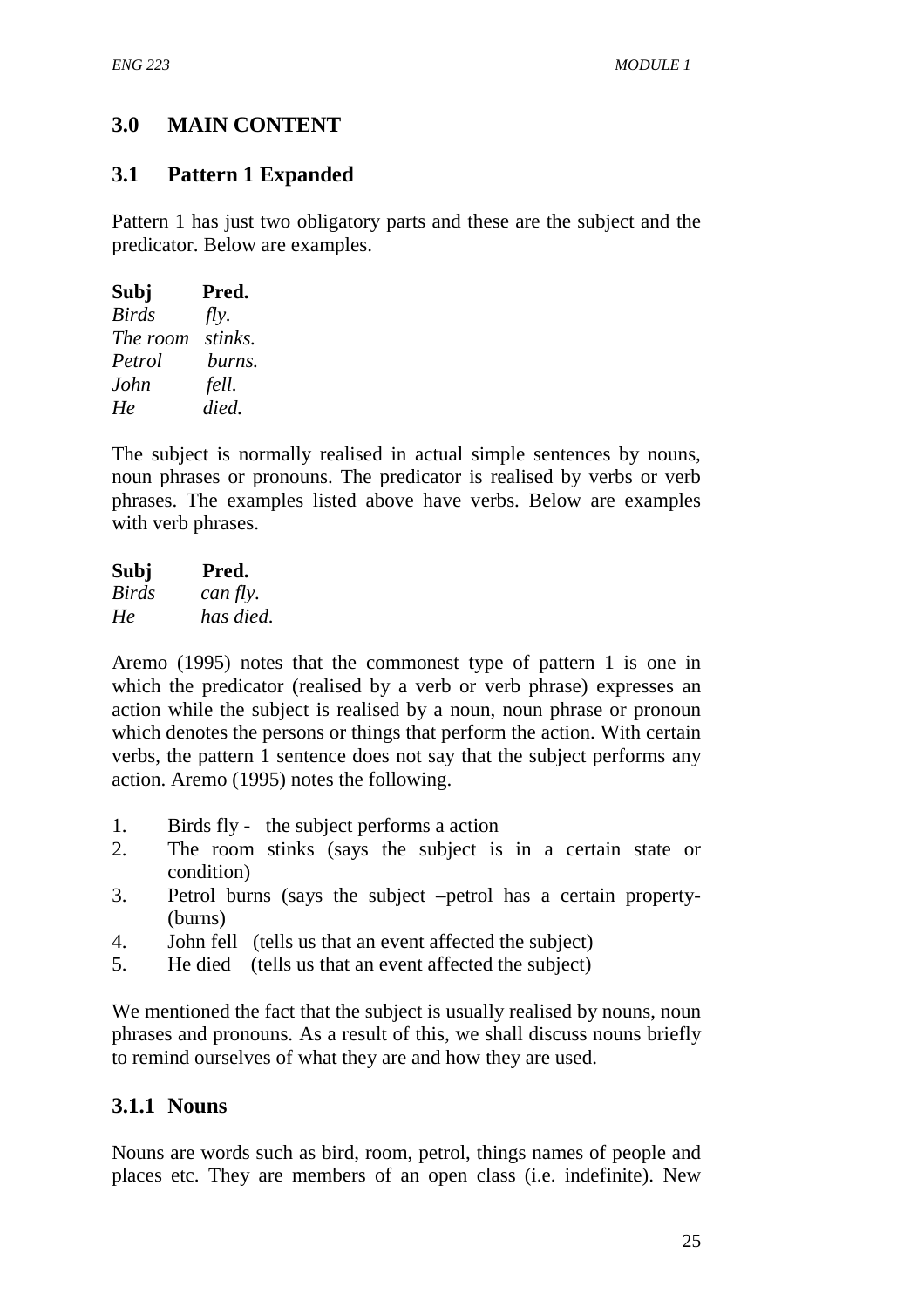nouns are added to the class whenever they are required. All names are nouns. There are common nouns and proper nouns. Common nouns are nouns that can be used to refer to any example of a class of persons (boy/girl), places e.g. (town, stadium) etc. Proper nouns are used to refer to particular persons and places e.g. John, Bola, Liberty stadium, Lagos etc

There are two kinds of common nouns-count nouns and mass nouns. Count nouns refer to entities that are regarded as countable e.g. bird, boy etc. Plural forms - (boys, girls, goats etc). In the plural, most count nouns occur with an –s suffix added to the base form (which is the same as the singular form). Some others appear with e.g. – es as in boxes*.*  Some appear with *– ies* as in *ladies* while some have no plural morpheme e.g. sheep

Mass nouns are common nouns referring to entities that are regarded as uncountable e.g. water and petrol. We can not count water or petrol but we may say little water, little petrol, much water, a large quantity of petrol.

With a proper noun, there is normally no need to distinguish between a singular form and a plural form because it does not refer to countable things. It is used to refer to particular persons or places etc. The noun subclasses are as follows



## **3.1.2 Noun phrases**

A noun phrase is a sequence of words consisting of a noun and its modifier such as 'The man' which is no longer a noun but a noun phrase. In the noun phrase, the modified noun is regarded as the head or central word. A noun phrase may consist of more than one modifier. Please check your ENG101 for more on these.

Please note the following about noun phrases:

- 1. the article 'the' is a special noun modifier known as determiners
- 2. determiners are members of a closed class (i.e. one whose membership is limited or fixed).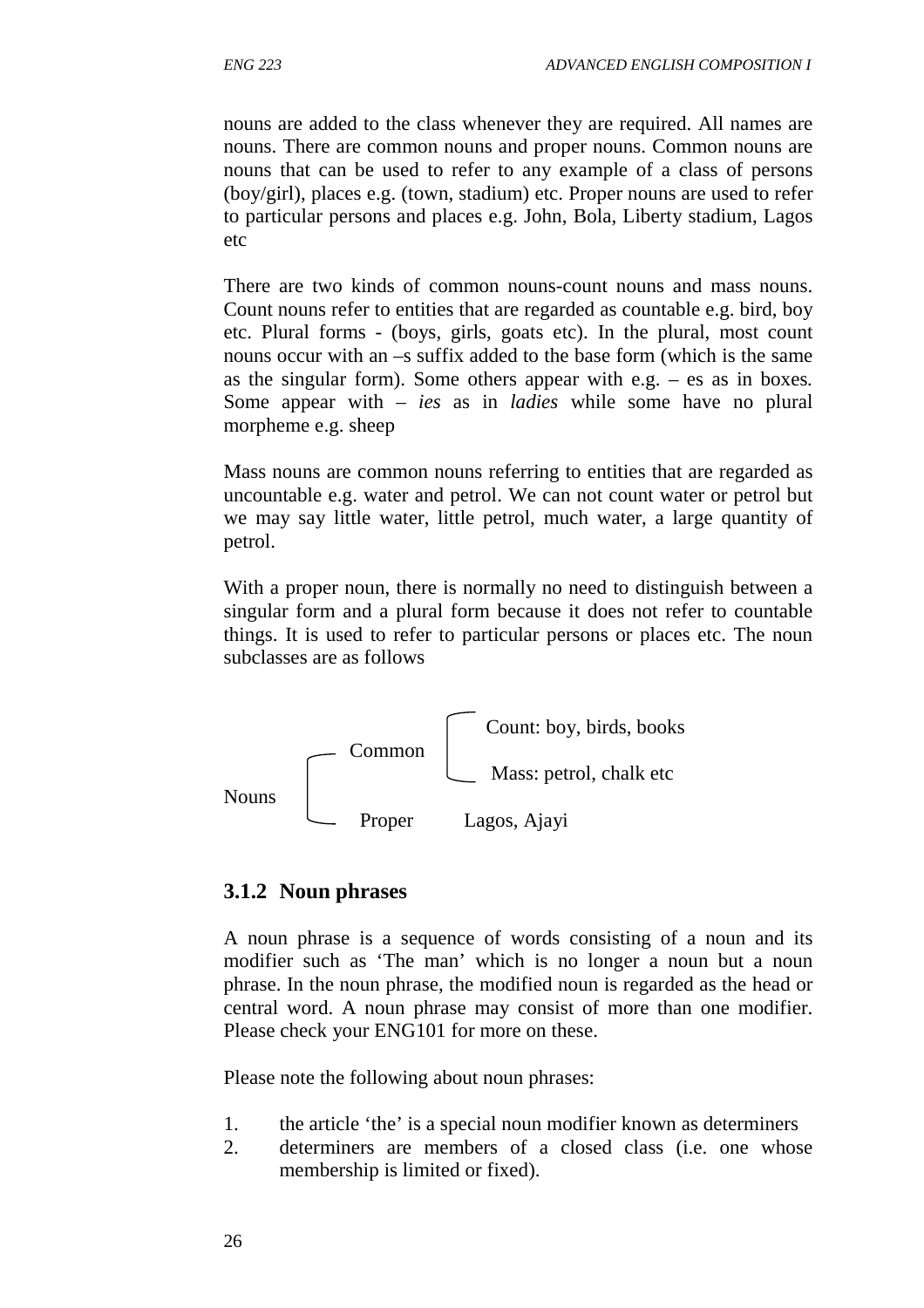3. proper nouns do not normally take any determiner e.g.

*\*The John fell.* 

This is an unacceptable sentence in English and that is why you have it preceded by a star. Once you see that star before any sentence, it means it is an unacceptable sentence in English. It is sad to note that we still find students who put determiners before proper nouns. It should not be so. You should pay attention to all these rules of English usage so that you will make fewer mistakes.

Another common determiner which students confuse at times is 'a (n)' The determiner is a before words beginning with a consonant sound e.g. 'a king', 'a town' 'a dress' etc, but it is an before words beginning with a vowel sound ('an ox', 'an egg', 'an answer' etc).

4. Unlike 'the' which can be used with singular count nouns, plural count nouns and mass nouns,  $a(n)$  can only be used with singular count nouns i.e.:

the room---- the birds---- the petrol-----

## **SELF ASSESSMENT EXERCISE 1**

- i. Write out ten words that can take 'a' as a determiner.
- ii. Write out ten words can take 'an' as a determiner.

# **3.1.3 Pronouns**

Pronouns are members of a closed class, like determiners. They are thus limited in number, and new members of the class are not normally formed. Commonly used pronouns are (I, we, you, she, it, they, and he (personal)). Each of these can be used as subject in the sentence like a noun phrase. The personal pronouns are so called because they are used by the speaker (or writer) to refer to one or other of the three kinds of entities, persons or things technically known as persons. These three entities are the first person – the speaker himself or herself, or the speaker and one or more others (I and We), the second person (the person (s) the speaker is addressing (You) and the third person (one or more other person (s) or things that are mentioned by the speaker.(He, She, It and They).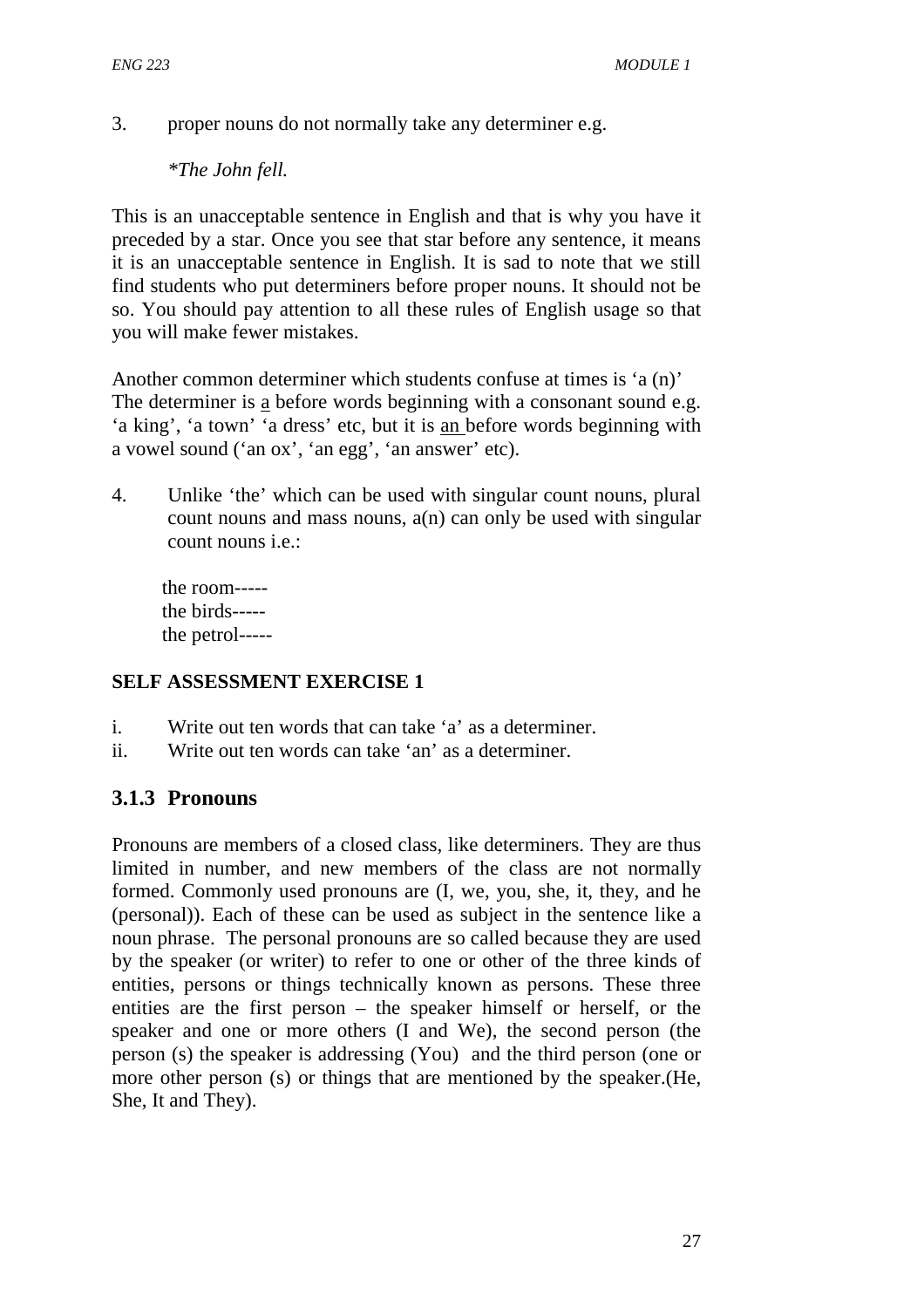# **3.2 Pattern 2 Expanded**

This pattern has three parts. Below are examples

| Subj         | <b>Pred</b> | Direc Object (Od) |
|--------------|-------------|-------------------|
| <b>Birds</b> | lay         | Eggs.             |
| Water        | caused      | the problem.      |
| The woman    | cooked      | Rice.             |
| Tinu         | thanked     | John.             |
| <b>She</b>   | praised     | him.              |

The items used as predicators here are all verbs: lay, caused, cooked, thanked, praised. The item used as subject in each of the example sentences is a noun in examples 1, 2, 4, noun phrase in example 3 and pronoun in example 5. Optional adverbials can be used to expand the sentences. Below are examples.

- 1. (Of course), birds lay eggs.
- 2. (Actually), water caused the problem.
- 3. The woman (quickly) cooked rice.
- 4. Tinu (then) thanked John.
- 5. She praised him for the effort.

You will notice that adverbials have been added to the sentences above to expand them. This shows that adverbials are very important and that they are of different varieties. You should be able to construct sentences and good write- ups using these different sentence patterns so that your work can be an interesting one.

For more details of these expanded sentence patterns, see Aremo (1997)

## **SELF ASSESSMENT EXERCISE 2**

Go through the verbs listed here and construct pattern 2 sentences with them, one for each verb. Try to expand these sentences using optional adverbials of pour own 'work', 'play', 'dig', 'pull', 'destroy'.

# **3.3 Pattern 3 Expanded**

This pattern has four parts. The first two are again, the subject and the predicator. The remaining two parts are both objects- a indirect object and then an direct object.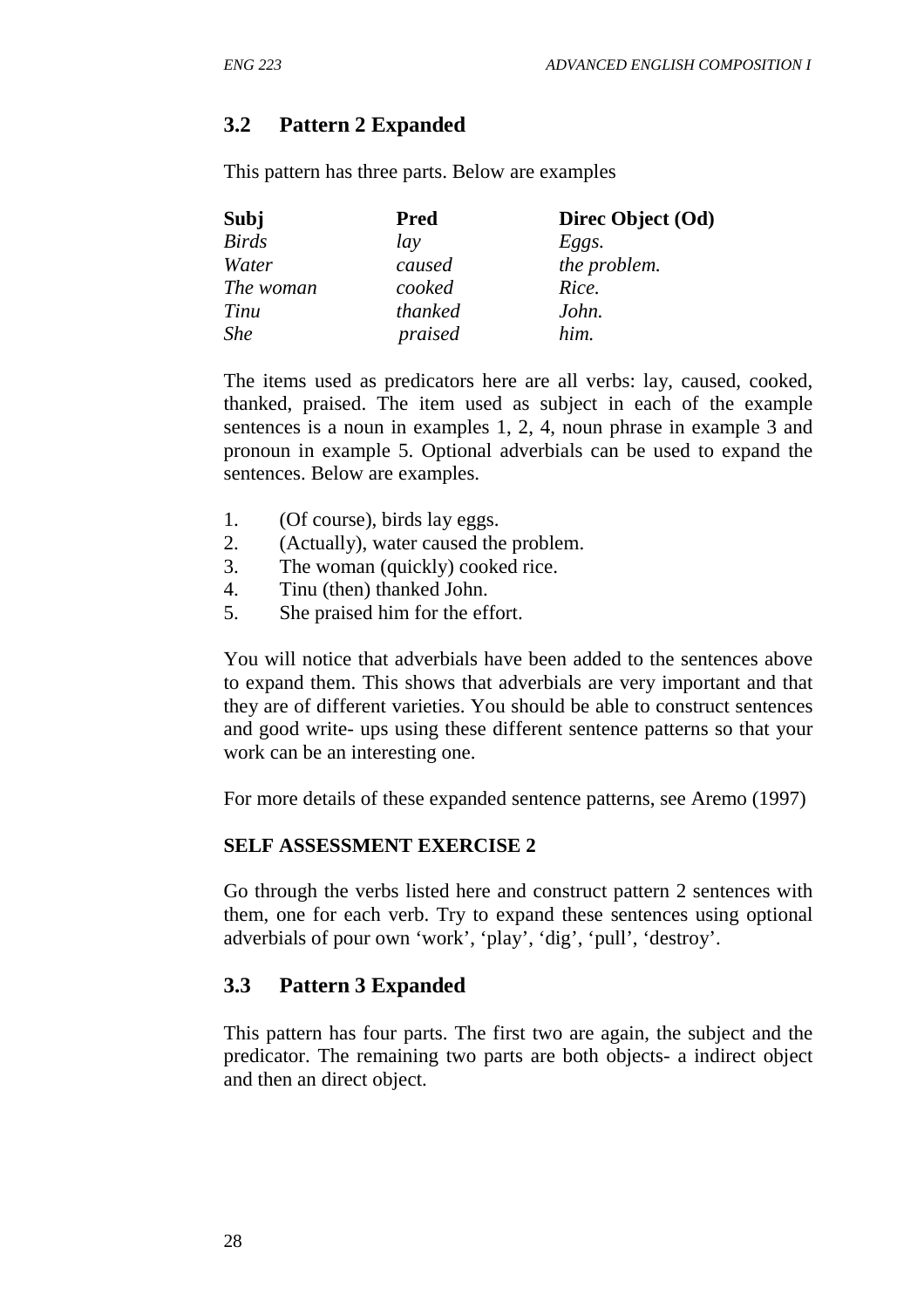| Subj.           | <b>Pred</b>    | <b>Indirect Object</b> | <b>Direct Object</b> |
|-----------------|----------------|------------------------|----------------------|
| <b>Teachers</b> | buy            | the pupil              | presents.            |
| Tinu            | <i>brought</i> | John                   | water.               |
| They            | showed         | visitors               | the cave.            |
| God             | sent           | them                   | Manna.               |
| The move        | gave           | music                  | a boost.             |

The predicators in the actual sentences are all verbs: buy, brought, showed, sent, gave. The subject or direct object is in each case a noun, a noun phrase or a pronoun. The indirect object is also realised by a noun in 2, 3 and 5, a noun phrase in example 1 or a pronoun in example 4.

Pattern three sentences can also be expanded with optional adverbials. Below are examples.

*Teachers (often) buy the pupil presents. Tinu brought Kunle water (in the morning). They (usually) showed visitors their wedding album. (Then) God sent them Manna. The move (really) gave music a boost.* 

You can enrich your writing by varying your sentence patterns.

# **3.4 Pattern 4 Expanded**

Pattern 4 has three parts; subject, predicator and subject complement (nominal)

| Subj         | <b>Pred</b> | Subj Complement (nominal) Cs (nom) |
|--------------|-------------|------------------------------------|
| <b>Birds</b> | are         | animals.                           |
| The winner   | was         |                                    |
| Water        | seems       | a problem.                         |
| The name     | became      | John.                              |
| It           | lS          | bread.                             |

The subject in each case is a noun, a noun phrase or a pronoun. The items realising the predicator are all verbs. The subject complement (nominal) is realised in the examples by a noun in examples  $(1,4,5)$  a noun phrase in example 3 or a pronoun in example 2.

Examples of pattern four sentences expanded with optional adverbials are listed below. What has been included are the optional adverbials.

- *(In a sense), birds are animals.*
- *The winner was (always) I.*
- *Water seems a problem (in town).*
- *The name (later) became John.*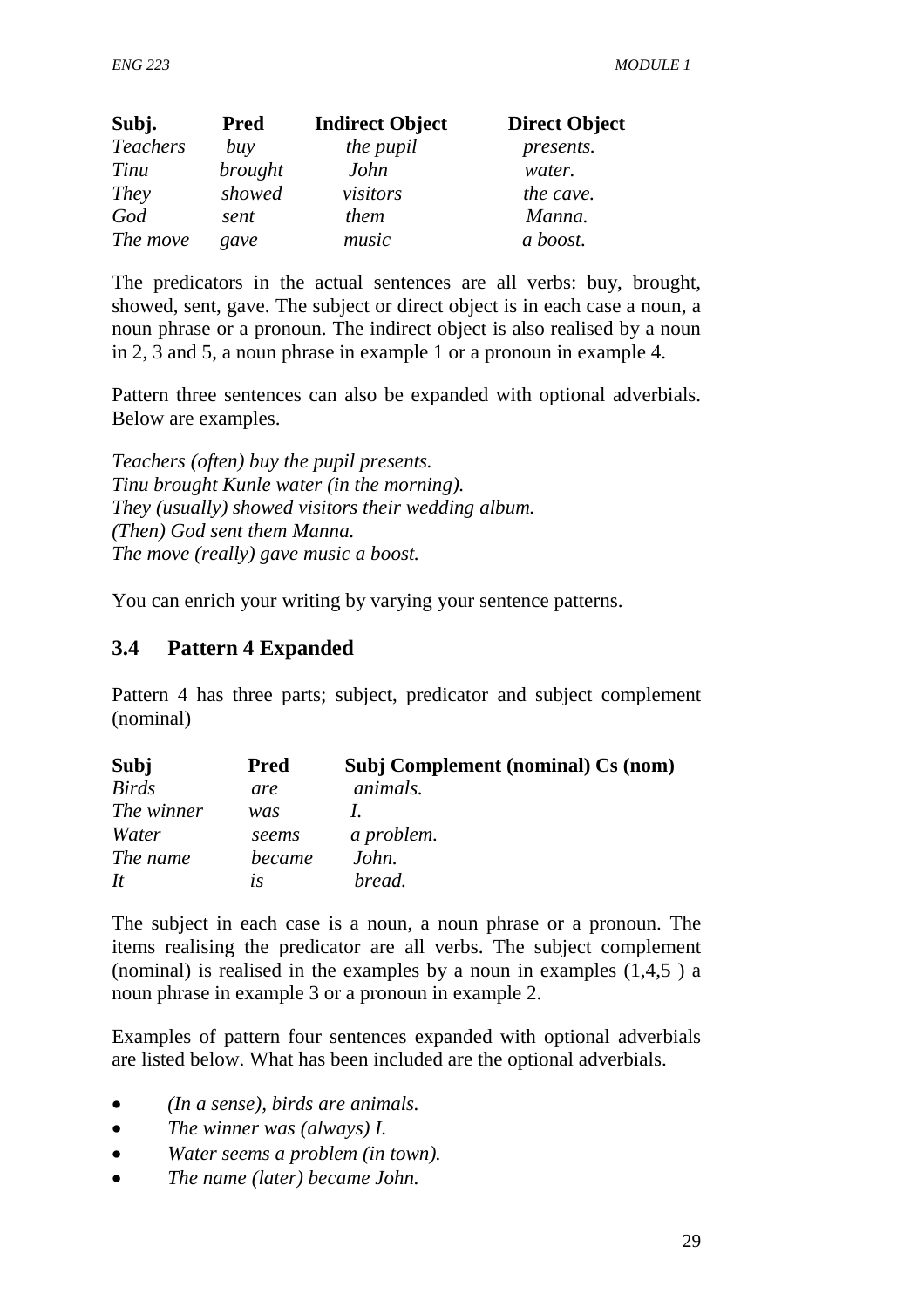## • *(Of course), it is bread.*

Please note that most of the examples here are from Aremo 1997 and for details of the expanded forms, see Aremo 1997.

# **3.5 Pattern 5 Expanded**

This pattern also has three parts. The parts are subject, predicator and subject complement (adjectival)

| Subj         | <b>Pred</b> | Subj Comp (adjectival) Cs(adj) |
|--------------|-------------|--------------------------------|
| <b>Birds</b> | are         | beautiful.                     |
| The boy      | looks       | kind.                          |
| Water        | appears     | scarce.                        |
| The name     | became      | very popular.                  |
| The pot      | remained    | hot.                           |

This pattern is very important because adjectives and adjective phrases function as subject complement. Adjectives and adjective phrases commonly specify the qualities or characteristics of persons or things. Below are some pattern five sentences with optional adverbials.

- *Birds are (naturally) beautiful.*
- *(However), the boy looks kind.*
- *Water appears scarce (everywhere)*
- *The name (soon) became very popular throughout Lagos.*
- *The pot remained hot (for hours).*

# **3.5.1 Adjectives and Adjective phrases**

Adjectives are open items. They are large in number. Some common adjectives include bad, big, easy, fair, good, large, old poor, rich, small, strong, weak etc.

Adjective phrases may be formed by modifying an adjective with a word like *very* or *too* as in -

- *It is very large.*
- *The name became very popular.*
- *He seems too good.*

Modifiers like *very* and *too* are members of a closed class. They are known as intensifiers. This is because they commonly intensify or heighten the meaning of the head word. There are however some intensifiers which have more or less the opposite effect-lowering or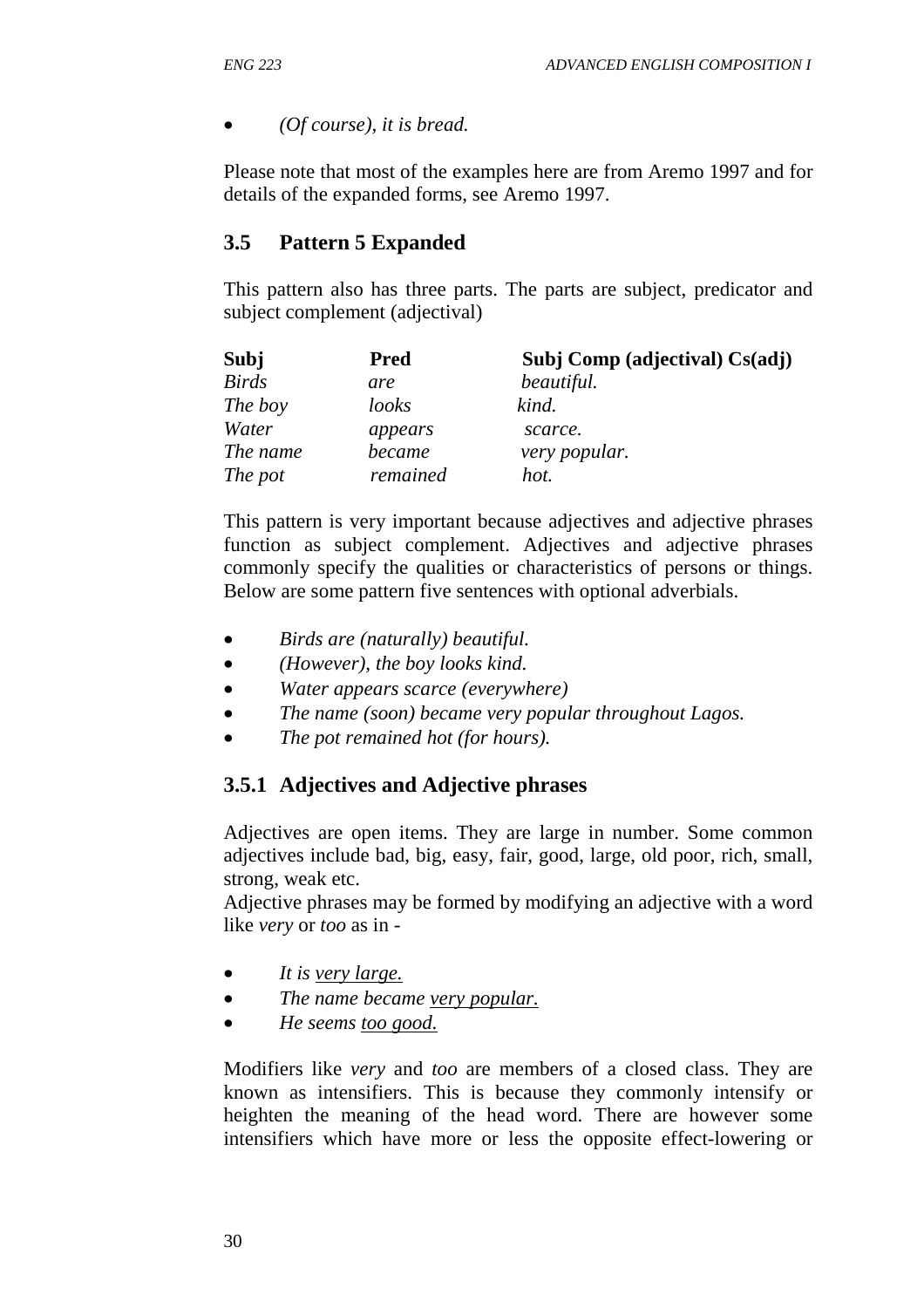weakening the meaning of the headword. Intensifiers of this later kind include- 'somewhat', 'rather' and 'pretty':

It is  $\Gamma$  rather Somewhat small.

She is pretty good. (not as good as you think)

In descriptive essays, you need the mastery of a lot of adjectives for your work to be interesting. For more on adjectives, see Quirk et al 1985 and Aremo 1997.

# **3.6 Pattern 6 Expanded**

This pattern has three parts- subject, predicator and adverbial. We have mentioned some of the uses of adverbials in this unit in that they are what we use to expand the simple basic sentences. Examples are

| <b>Subject</b> | <b>Predicator</b> | <b>Adverbial</b>   |
|----------------|-------------------|--------------------|
| The birds      | are               | in the cage.       |
| The boy        | was               | here.              |
| The bread      | is                | on the table.      |
| They           | appeared          | <i>in a hurry.</i> |
| John           | seems             | in the mood.       |

The adverbial in the third part in the pattern is obligatory like each of the other two parts. This pattern can still be expanded with optional adverbials**.** Below are examples.

- *The birds are (always) in the cage.*
- *The boy was here (last week).*
- *The bread is (already) on the table.*
- *They appeared in a hurry (then).*
- *(Right now), John seems in the mood*.

The items realising adverbial parts in this pattern can be adverbs and adverb phrases. These are used to supply various kinds of information in respect of time, place, manner etc.

You will notice that some of the adverbial phrases are preposition headed- that is, they have preposition starting them e.g. *in the room, at the door, on the table, in a hurry, beside the bed.* They are of two main kinds- simple prepositions (consisting of one word) and compound prepositions consisting of more than one word. The following are examples of simple prepositions- *above, across, after, against, among,*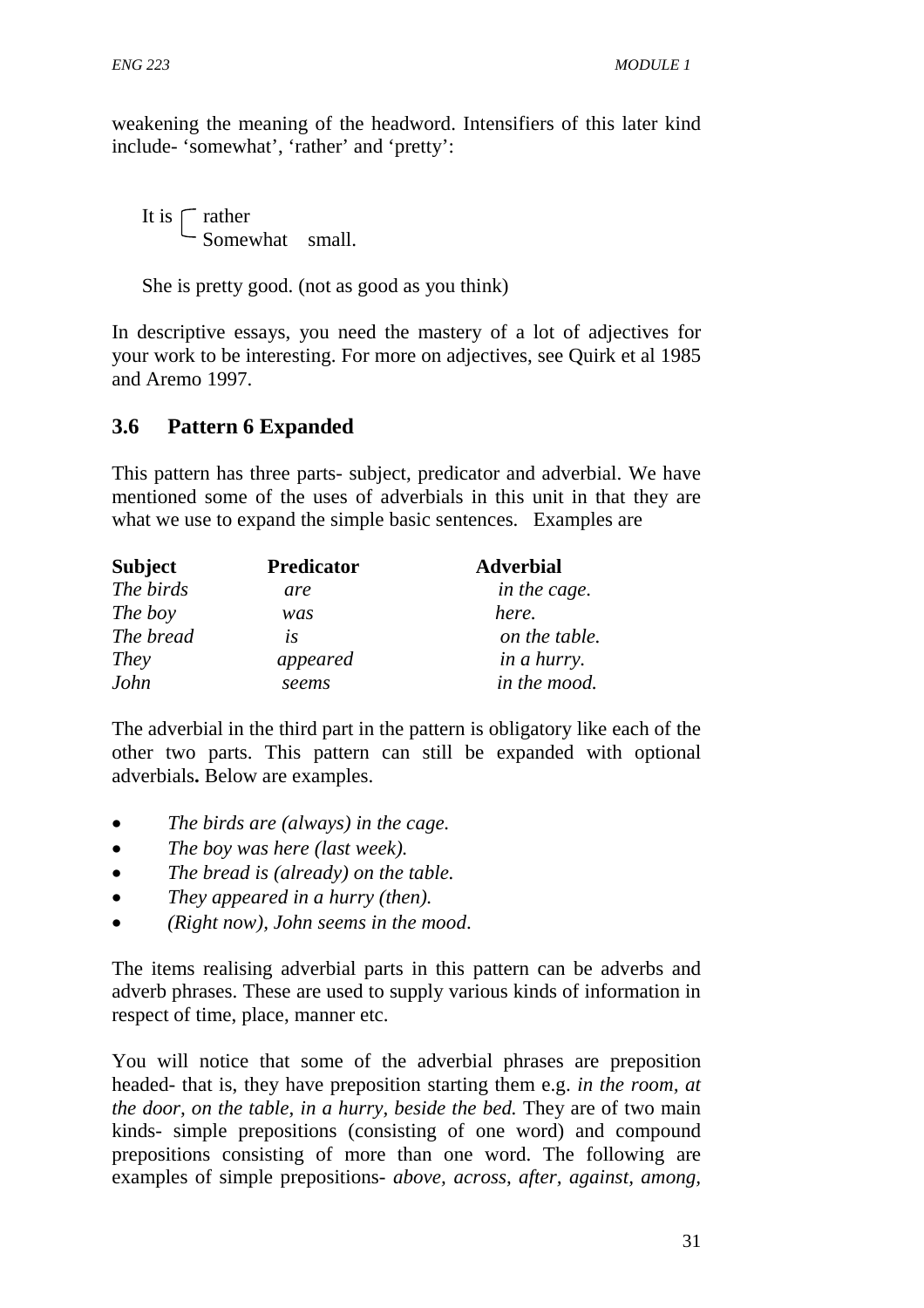*around, at before behind, below, beneath, beyond, by down, during, from inside of, off, outside, over, past, since, than, through, throughout, to toward (American) towards (British) under, up, until, with, without*.

Some compound prepositions are:

*along with, apart from, out of, together with, due to, because of, instead of.* 

You need to master the use of these for cohesion in your work.

Patterns seven, eight and nine can also accommodate optional adverbials. Even though pattern nine has obligatory adverbials, it can still accommodate optional adverbials. For details, see Aremo 1997

## **4.0 CONCLUSION**

In this unit, we have been able to take you fully through six of the simple sentences and their expanded forms. It is important for you to be able to construct good sentences as this is the ladder upon which continuous writing rests. To expand all the basic simple sentence patterns, optional adverbials should be added.

## **5.0 SUMMARY**

In this unit, you learnt that:

- the basic simple sentences can be expanded by adding optional adverbials
- the subject in each case is either a noun, a noun phrase or a pronoun
- commonly used pronouns are (I, we, you, she, it, they, and he (personal)
- adjectives and adjective phrases commonly specify the qualities or characteristics of persons or things
- The items realising adverbial parts in pattern 6 can be adverbs and adverb phrases
- the adverbial phrases are preposition headed

# **6.0 TUTOR-MARKED ASSIGNMENT**

Write out ten examples of pattern 6 sentences with preposition headed adverbials. Go through the examples you were given on pattern 6 so as to remind yourself of what preposition headed adverbials are.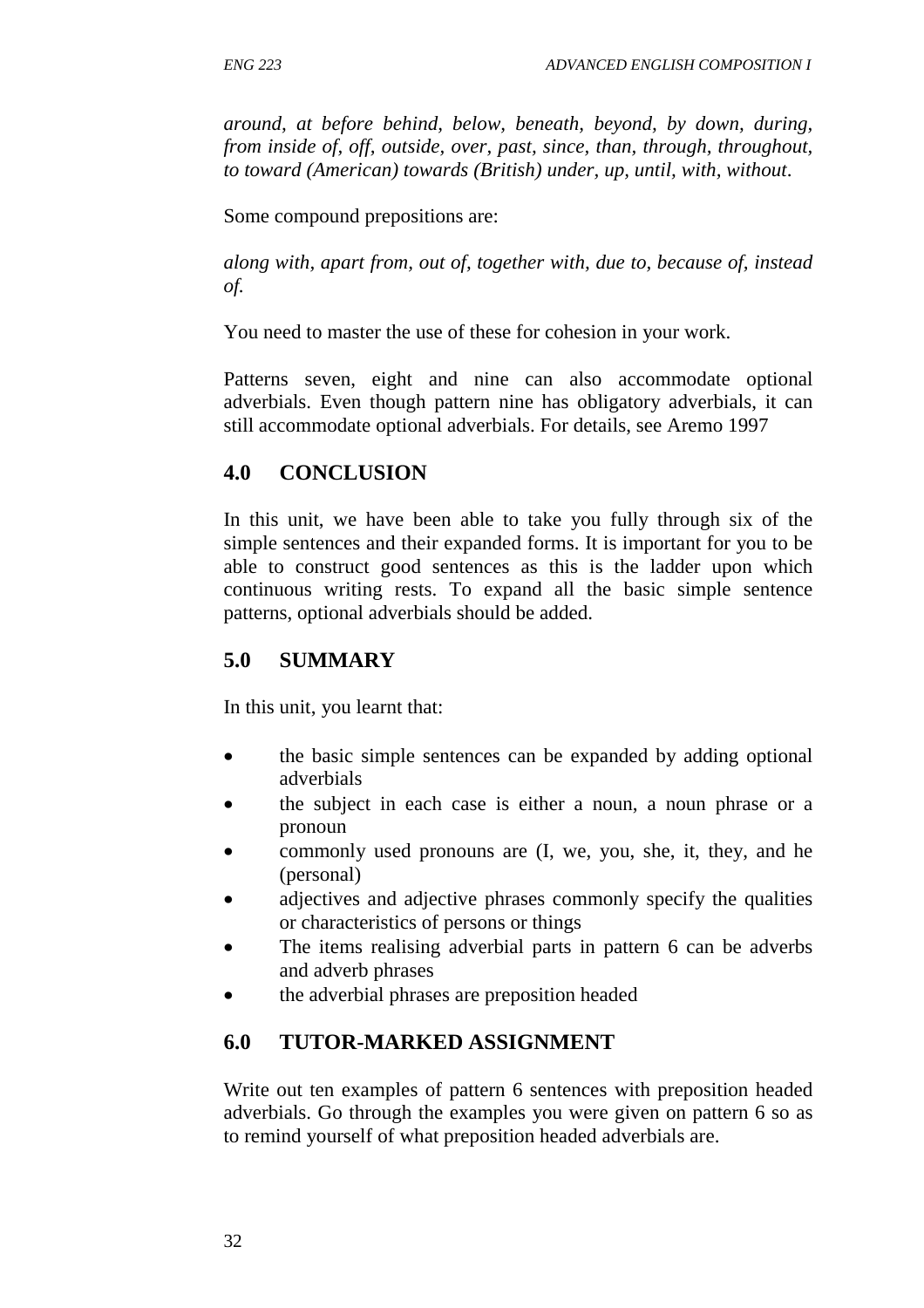## **7.0 REFERENCES/FURTHER READING**

- Adedeji, E.O. (2005). Grammatical ties in English Discourse in Moji Olateju & Lekan Oyeleye (Eds) *Perspectives on Language and Literature*. Ile- Ife, Nigeria: Obafemi Awolowo University. pp 157-166
- Aremo, B. (1995). *An Introduction to English Sentences* (1) Ibadan, Nigeria: Caltop Publications Nigeria Ltd
- Aremo, B. (1997). *An Introduction to English Sentences* (2) Ibadan, Nigeria: Caltop Publications Nigeria Ltd.
- Aremo, B (2001). (Ed) *Advanced English Compositions. Lagos, Nigeria:* Scribo Educational Books.
- Asiyanbola, A.A. (2005). Sentence Connective Devices as Linguistic Tools for English Reading Tasks in a Nigerian ESL in Moji Olateju & Lekan Oyeleye (Eds) *Perspectives on Language and Literature*. Ile- Ife, Nigeria: Obafemi Awolowo University. pp 187-184
- Babalola, E.T. (2005). The Grammar of Paragraphs and the Mechanics of Good written English. in Moji Olateju & Lekan Oyeleye (Eds) *Perspectives on Language and Literature*. Ile- Ife, Nigeria: Obafemi Awolowo University. pp 269-284
- Zandvoort, R.W (1967). *A handbook of English Grammar*. London: Longman Group Limited.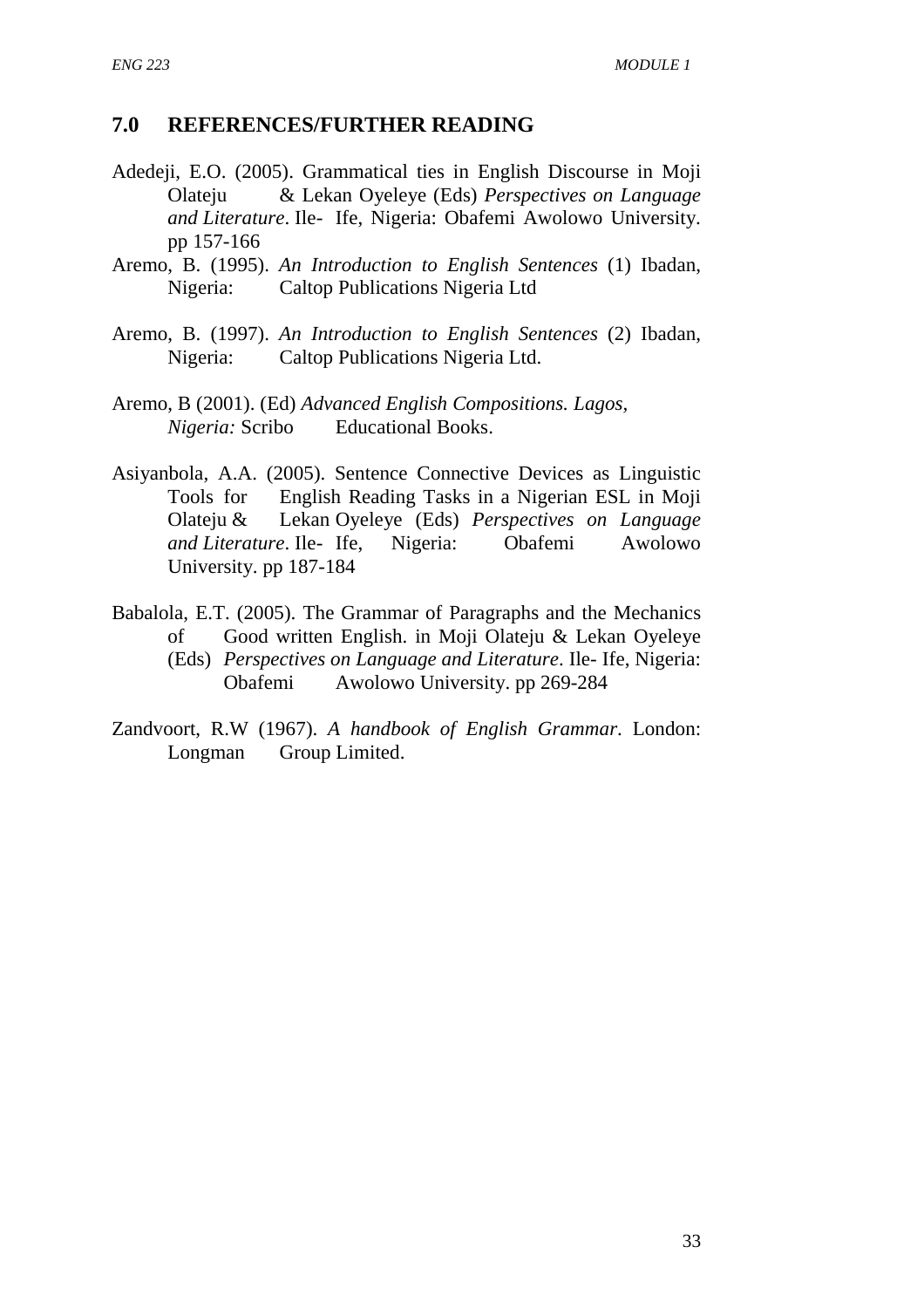# **UNIT 5 CONCORD IN ENGLISH**

#### **CONTENTS**

- 1.0 Introduction
- 2.0 Objectives
- 3.0 Main Content
	- 3.1 Concord relationships
		- 3.1.1 Concord of person
	- 3.2 Number concord
		- 3.2.1 Singular nouns
- 4.0 Conclusion
- 5.0 Summary
- 6.0 Tutor-Marked Assignment
- 7.0 References/Further Reading

# **1.0 INTRODUCTION**

Concord is a major problem for some second language learners of English. It is even evident in some people's spoken language. No matter how interesting a lecture or presentation may be, if it is full of concord errors, the audience may loose concentration. Even if it is a sermon, if you are not careful as a preacher, you may not get the desired effect of your preaching on the congregation. This therefore makes this unit on concord an all important unit in this course.

As mentioned earlier, concord is the formal agreement in person, number, gender or tense between two or more parts of a sentence. It is formal in the sense that the use of one necessitates the use of another. For example in the present tense of the verb 'to be', 'I' can only be combined with 'am', and vice versa. This may be called bilateral concord. Also, 'we' can only be combined with 'are' in the present tense.

## **2.0 OBJECTIVES**

At the end of this unit, you should be able to:

- identify the concord relationships in specified sentences
- construct sentences without concord errors.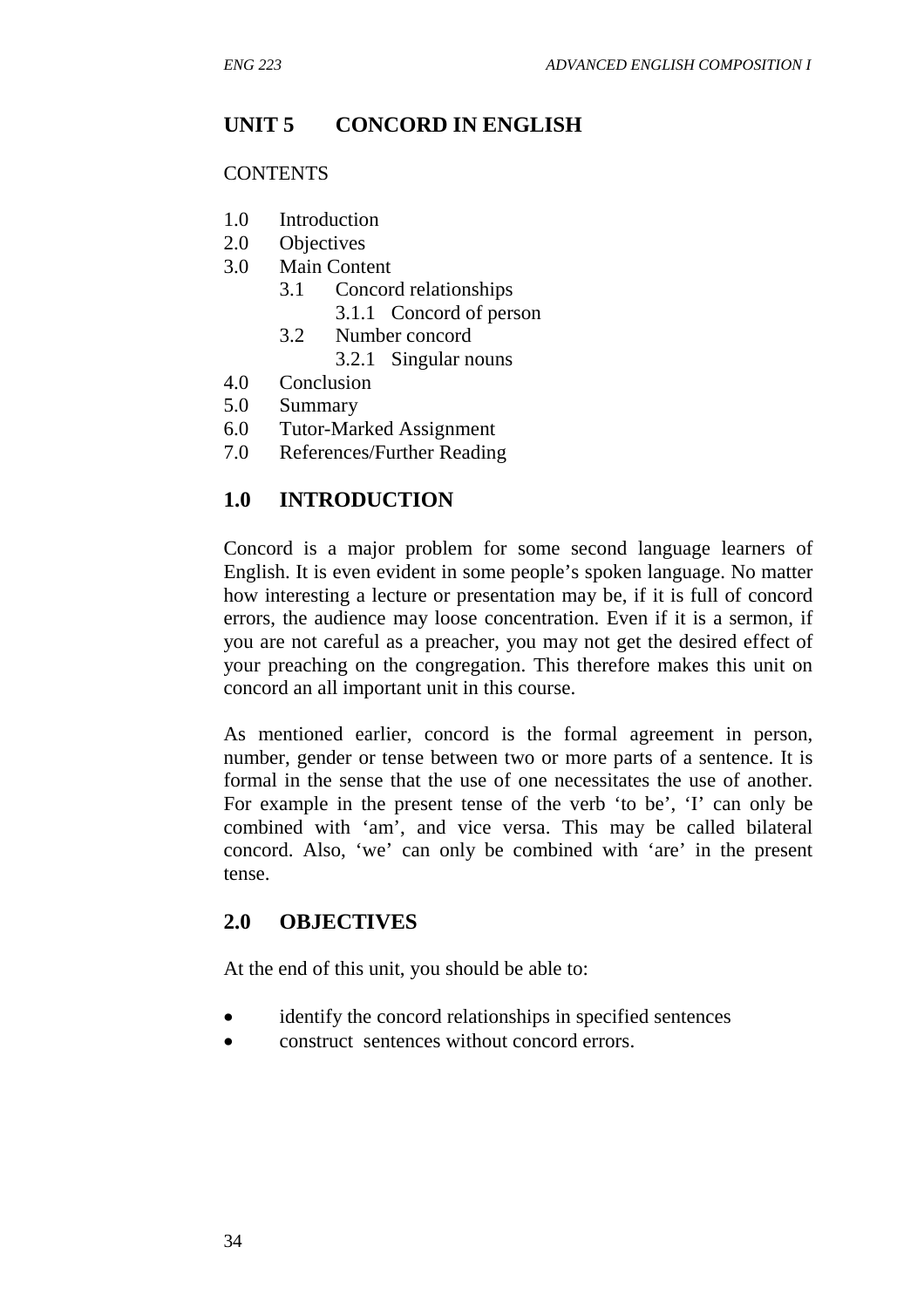# **3.0 MAIN CONTENT**

# **3.1 Concord Relationships**

Aremo (1995) notes that the rule of concord between the subject item and the predicator item goes thus:

A singular subject is used with a singular predicator. A plural subject is used with a plural predicator.

Example:

- 1. a noun phrase with a singular count noun as headword e.g. *The man sings well. The woman dances well.*
- 2. a mass noun or a noun phrase with a mass noun as headword e.g.. *Petrol burns easily. The water looks dirty.*
- 3. a proper noun e.g.. *Bola helps us sometimes John visits us often.*
- 4. any one of the third person singular pronouns –*he, she and it* (commonly substituted for one or other of the items mentioned in 1-4 above. *She dances well.*



 *She visits us often/She helps us often*

In matters of subject/predicator concord, mass nouns and proper nouns are treated as singular nouns.

A plural subject means one realised by:

1. a plural count noun or a noun phrase with a plural count noun as headword

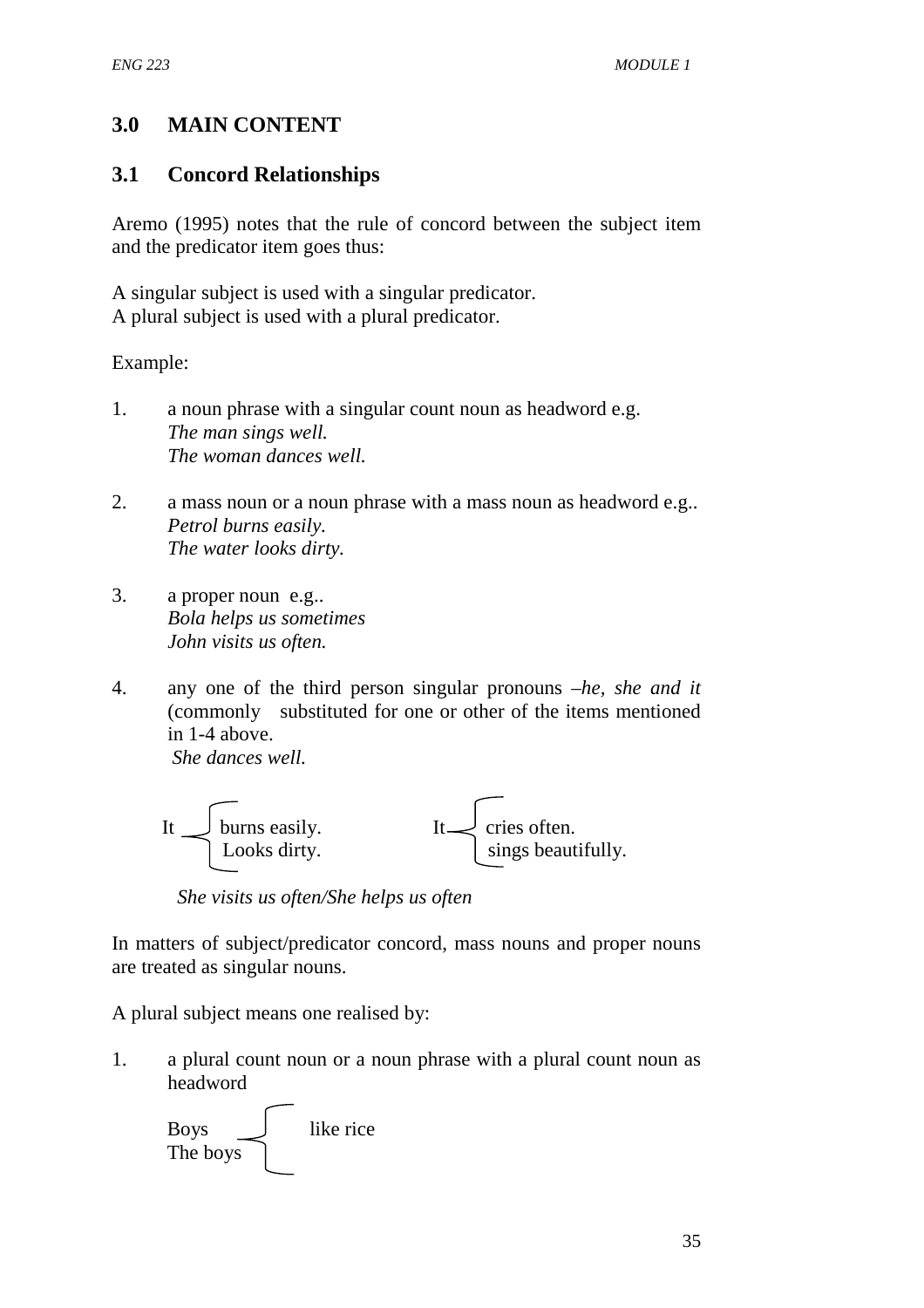2. any of the plural personal pronouns- *we, you and they*

We You  $\leq$  eat yam regularly. **They** 

Thus we have sentences such as:

He eats----- singular predicator They eat----- plural predicator

Aremo (1995) notes that there is what he refers to as singular concord between the subject and the predicator - i.e.

*The boy eats yam daily.*  (singular subject + singular predicator

Plural concord

*The boys eat yam daily*  (plural subject + plural predicator)

#### **SELF ASSESSMENT EXERCISE 1**

Construct five sentences with singular subjects. Make the subject of two of them to be nominal groups, that is, more than one item. E.g. 'the boy' as opposed to 'boy' which is one item.

#### **3.1.1 Concord of person**

This occurs between a noun or pronoun and the pronouns referring to it, e.g.

He, she, it *goes---* My brother *thinks*--

Unilateral concord of person occurs between a subject in the first or second person singular, or in one of the three persons of the plural, e.g.

I, (you, we, they) *go-*-- Some *say-*---- His parents *live*---- I, he,( she, etc) *was*---- You (we, they etc) *were*----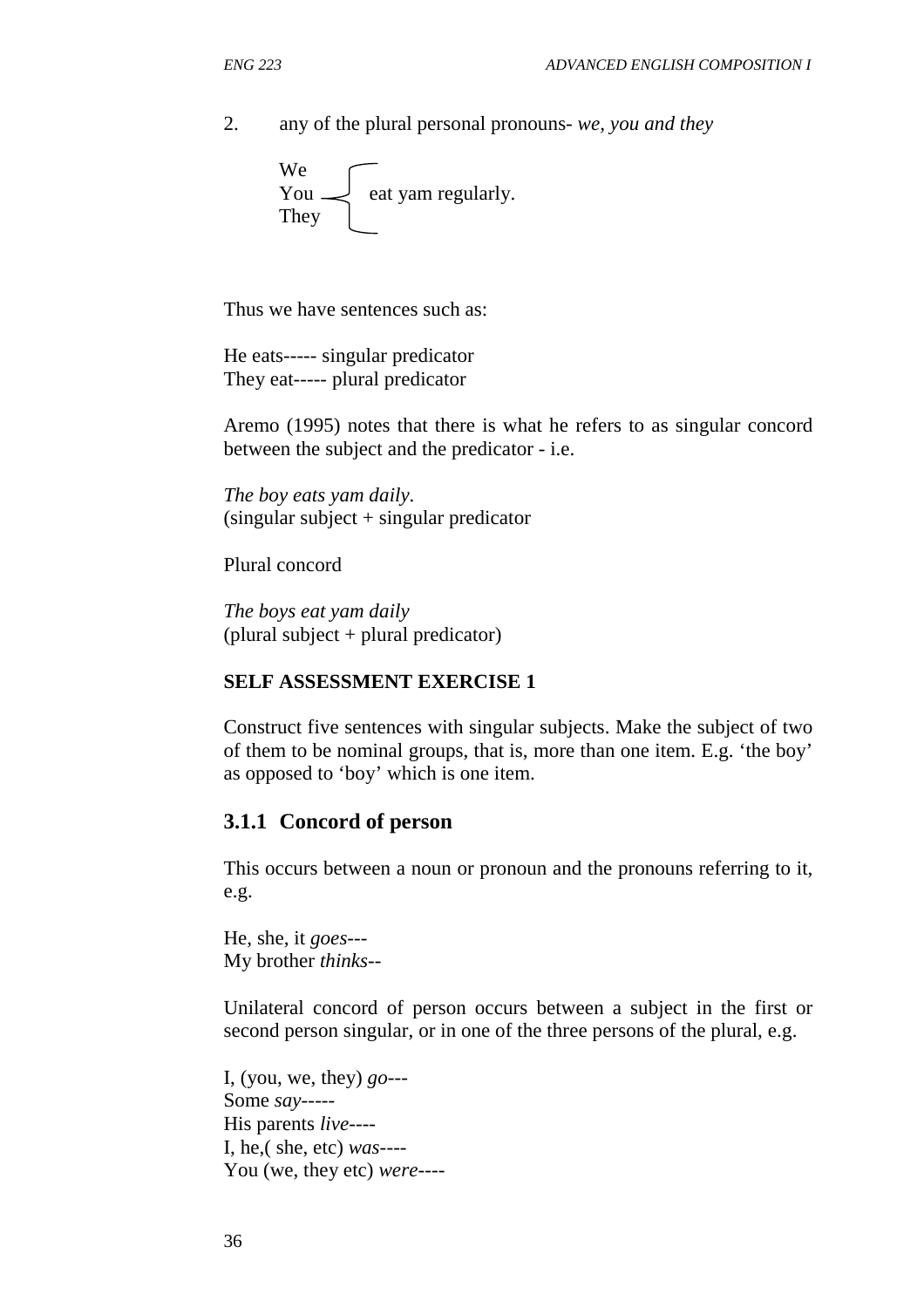In descriptive sentences, both the subject-pronoun and the verb agree in number i.e.

*They are very nice people. Are those your children? It is they who arrange everything.* 

# **Plural nouns**

Sometimes, a noun in the plural form, more or less distinctly denotes a singular idea. For example, names of games – billiards, dominoes, draughts etc are all in the plural form. You can have sentences such as the following:

- *Billiards is not exclusively a men's game.*
- *Draughts is not entirely a game of mathematical calculation.*

A plural subject may consist of two or more coordinated pronouns in the singular, e.g.

• John and Mary *have gone*.

When two coordinated nouns form a semantic unit, the verbal predicate may take a singular form e.g.

- A cart and horse *was* seen at a distance.
- The United States of today *is* nine times as large as the United States of 1800
- *Is* the United States imperialist?

# **3.2 Number concord**

The rule of number concord ( being both singular or plural) between the subject and the predicator only applies when the verb used as predicator is in the present tense, it does not apply when the verb is in the past tense. Thus we have sentences such as:

- The boy *goes* there everyday.
- The boys *go* there everyday.

With a past tense verb, we have sentences such as:

- The boy *went* there everyday.
- The boys *went* there everyday.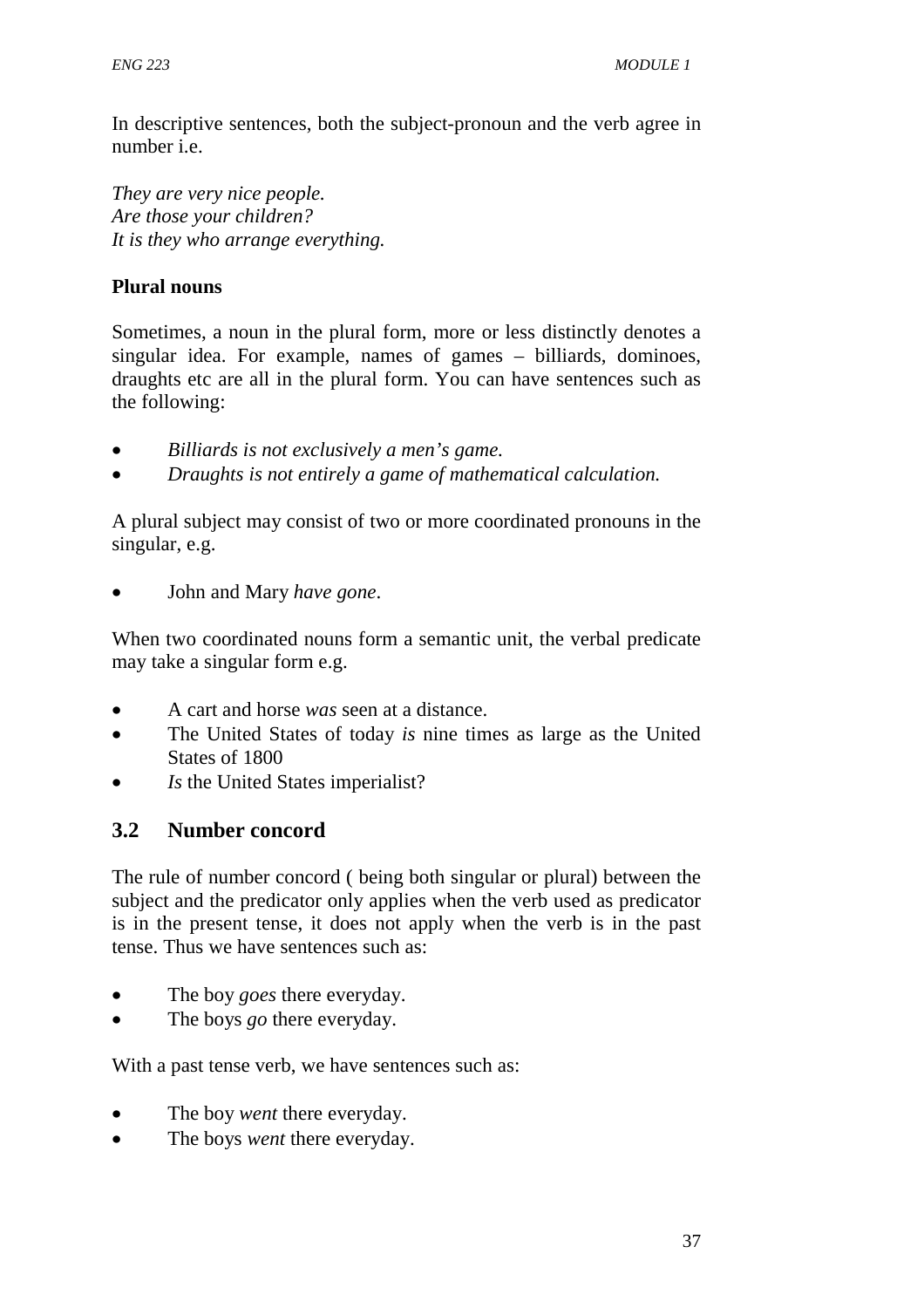You will notice that the past tense of the verb *go* which is *went* is the same for both singular and plural. The concord relationship between the subject and the predicator is only emphasised with the present forms i.e. go /goes.

#### **SELF ASSESSMENT EXERCISE 2**

Construct five sentences each with the present and past forms of the verbs you choose. Each pair of sentences should indicate the number concord for both singular and plural.

### **3.2.1 Singular nouns**

Singular nouns denoting a number of individuals take a plural verb when the persons composing the group are thought of individually, a singular verb when the group is thought of collectively, e.g.

- The crowd *were deeply affected.*
- An immense crowd *was* assembled.
- My family *are* early risers.
- His family *was* an old one.
- The majority of the stickers *are* already resuming work.
- The government majority in the lower house *was* perilously small.

Aremo 1995 notes that the equational verb –'Be' is the most unusual verb in English. It can be found in more forms than any other verb. Other verbs have a single past tense form but 'Be' has two—i.e. *was* / *were.* Other verbs have two present tense forms, 'Be' has three i.e. *am, is, are.* The use of any of these forms depends on the kind of item. (singular count noun/ plural count noun) Like other verbs, 'Be' as predicator must be in concord with the subject item. Please note that even though it was earlier stated that the rule of number concord between subject and predicator only applies when the verb is used in the present tense, with the verb 'Be', it is different. It affects both the past and the present forms. As a result, 'is' (present) and 'was' (past) are regarded as singular verbs. Below are examples:

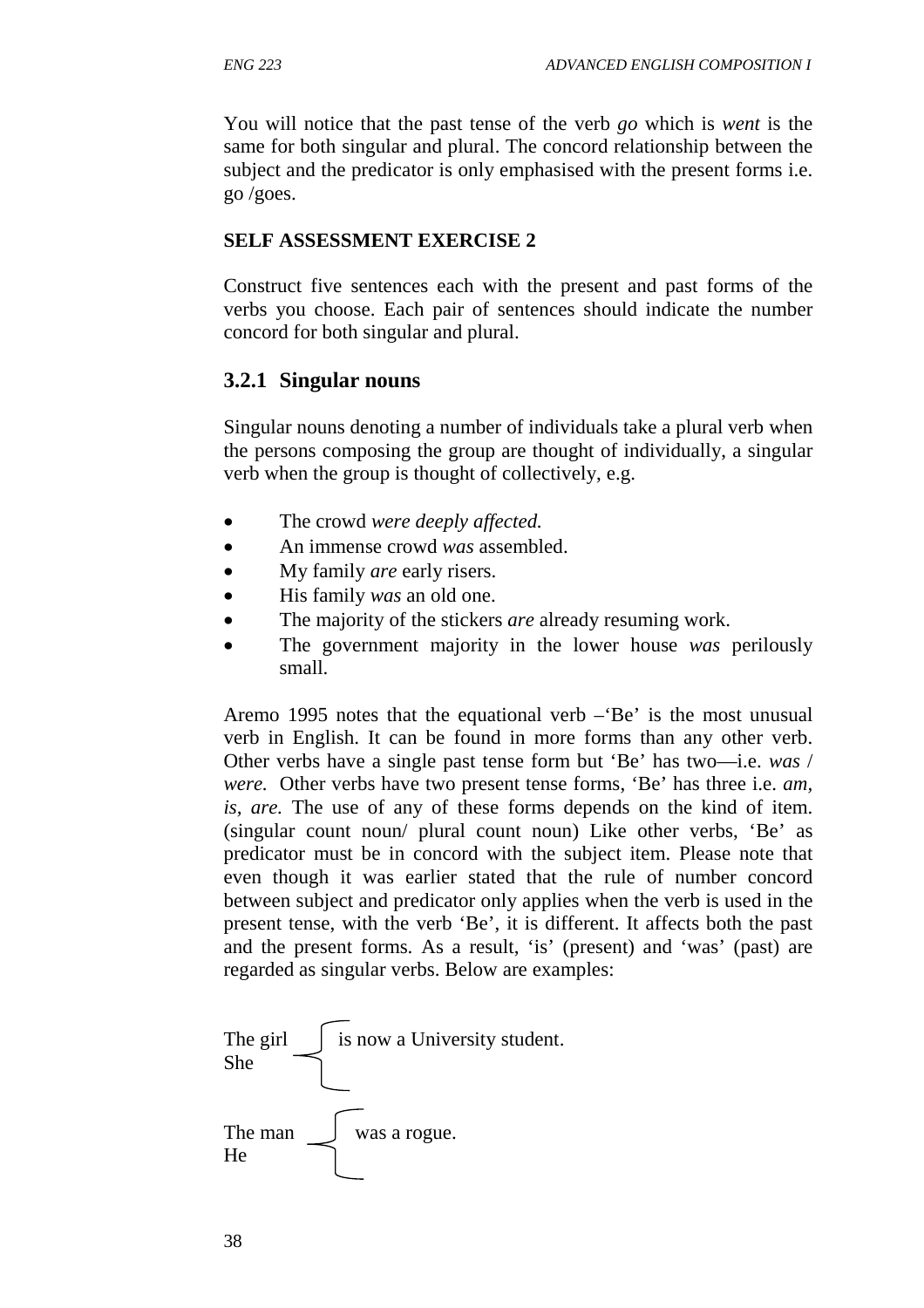'Are' (present) and 'were' (past) are plural verbs used with plural subjects. i.e.



It is important to note that 'I' (singular pronoun) is used as subject with 'am' (present) and 'was' (past). i.e.

- *I am now a business man.*
- *I was once a business man*

You should also note that subjects realised by 'you' (singular or plural) are used. With *are* (present) and *were* (past).

- Singular You are now a teacher.
- Plural You were once teachers.

# **4.0 CONCLUSION**

The rule of concord is a very important one in English. Without a good mastery of it, we will all be writing and making all kinds of mistakes. In this unit, we have been able to go through some essential things to note on concord. Some of the sections may look like repetition, go through them all and you will see the essence of whatever you think is repeated.

# **5.0 SUMMARY**

In this unit, you learnt that:

- a singular subject is used with a singular predicator.
- a plural subject is used with a plural predicator.
- in descriptive sentences, both the subject and the verb agree in number.
- singular nouns denoting a number of individuals take a plural verb when the persons composing the group are thought of individually,
- plural nouns, in spite of its plural form, more or less distinctly denote a singular idea.
- the equational verb  $-$ 'Be' is the most unusual verb in English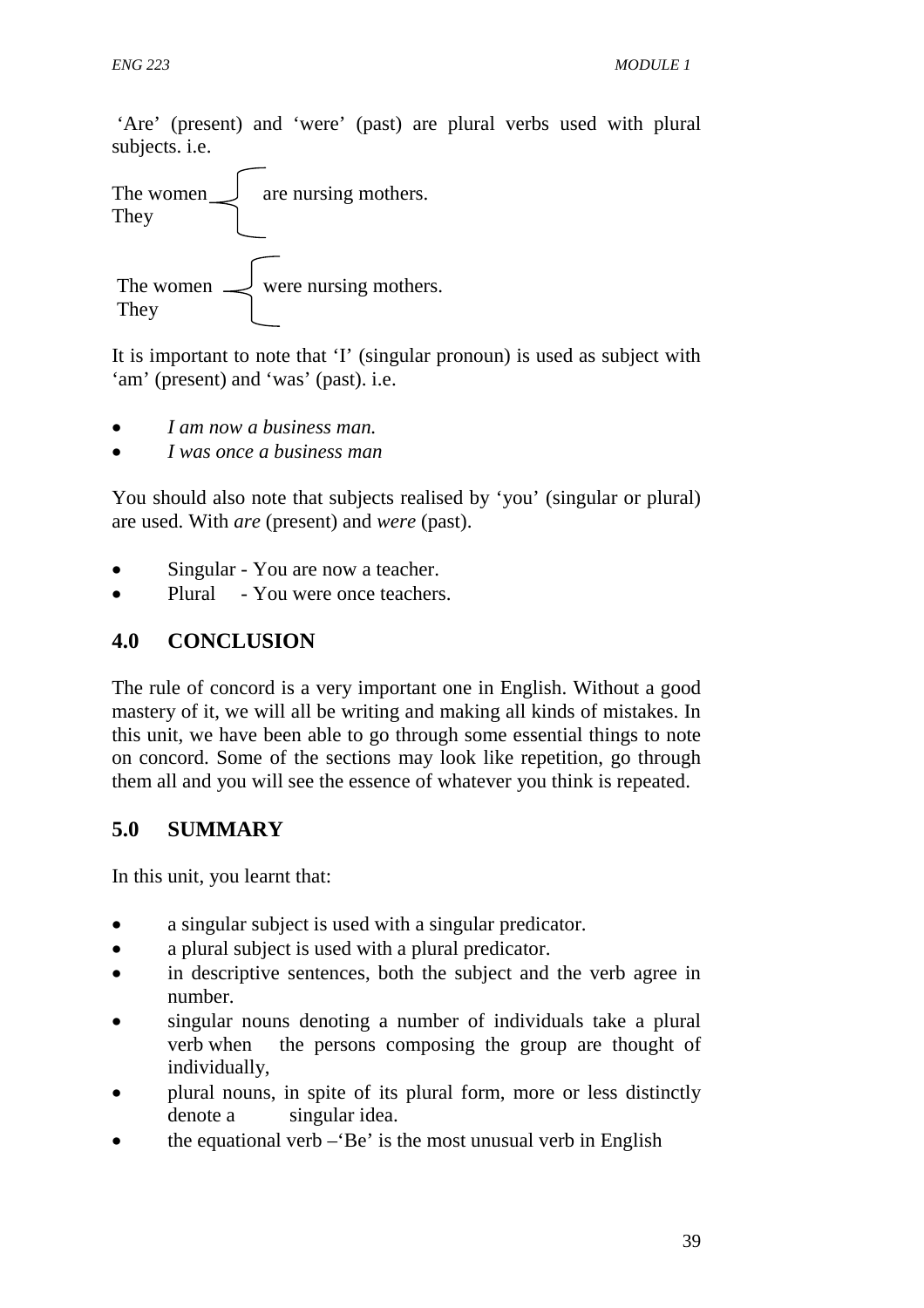- other verbs have two present tense forms, 'Be' has three i.e. *am, is, are.*
- other verbs have a single past tense form but 'Be' has two—i.e. *was* / *were.*

#### **6.0 TUTOR-MARKED ASSIGNMENT**

Construct sentences with all the variants of the verb 'to be' with special reference to the singular and plural forms.

#### **7.0 REFERENCES/FURTHER READING**

- Adedeji, E.O. (2005). Grammatical ties in English Discourse in Moji Olateju & Lekan Oyeleye (Eds) *Perspectives on Language and Literature*. Ile- Ife, Nigeria: Obafemi Awolowo University. pp 157-166
- Aremo, B (2001). (Ed) *Advanced English Compositions. Lagos, Nigeria:* Scribo Educational Books.
- Aremo, B. (1995). *An Introduction to English Sentences* (1) Ibadan, Nigeria: Caltop Publications Nigeria Ltd
- Aremo, B. (1997). *An Introduction to English Sentences* (2) Ibadan, Nigeria: Caltop Publications Nigeria Ltd.
- Asiyanbola, A.A. (2005). Sentence Connective Devices as Linguistic Tools for English Reading Tasks in a Nigerian ESL in Moji Olateju & Lekan Oyeleye (Eds) *Perspectives on Language and Literature*. Ile- Ife,Nigeria: Obafemi Awolowo University. pp 187-184
- Babalola, E.T. (2005). The Grammar of Paragraphs and the Mechanics of Good written English. in Moji Olateju & Lekan Oyeleye (Eds) *Perspectives on Language and Literature*. Ile- Ife, Nigeria: Obafemi Awolowo University. pp 269-284
- Zandvoort, R.W (1967). *A handbook of English Grammar*. London: Longman Group Limited.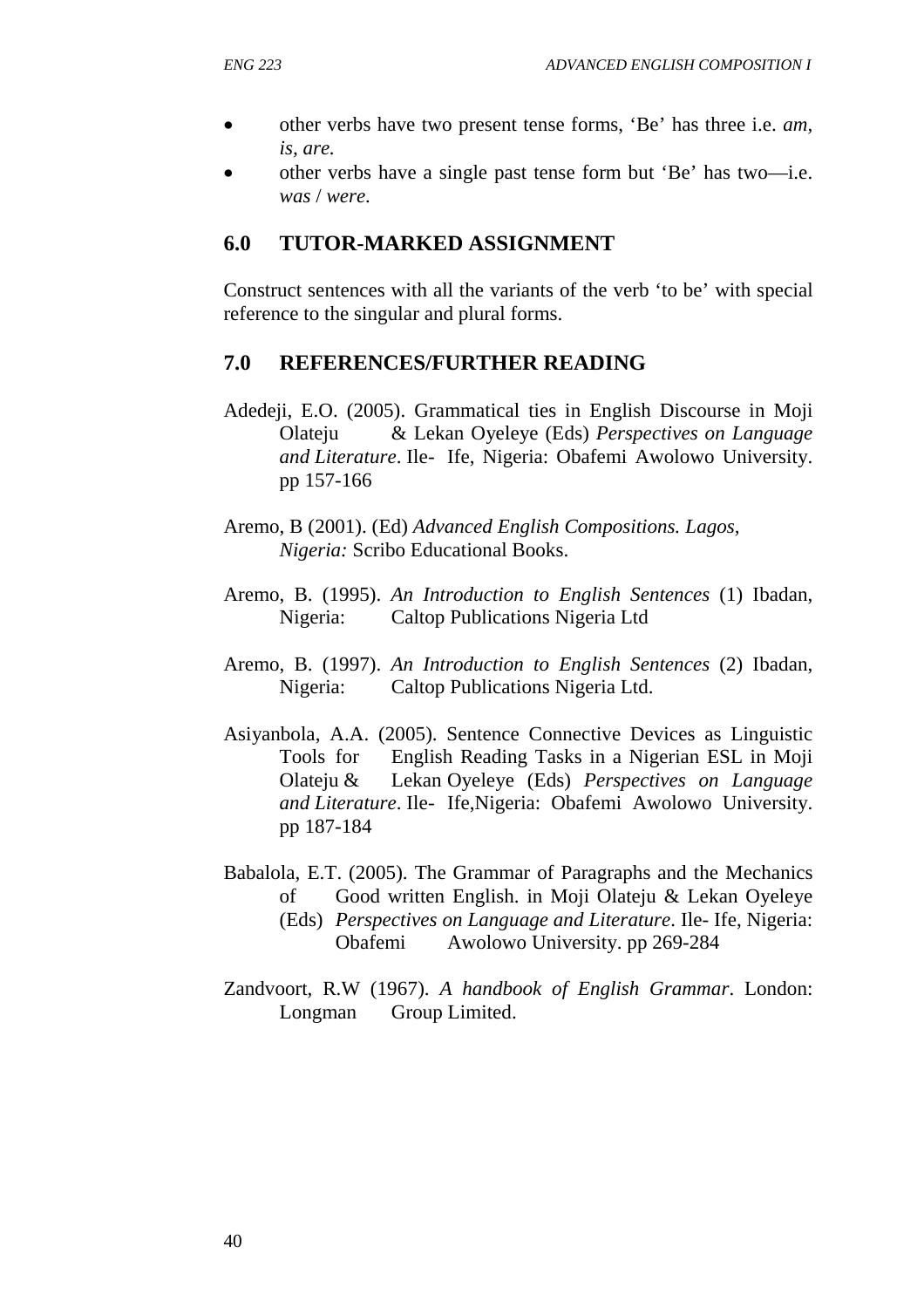# **MODULE 2**

- Unit 1 Paragraph and Paragraph Development
- Unit 2 The Grammar of Paragraphs I
- Unit 3 The Grammar of Paragraphs II
- Unit 4 Beyond the Sentence I

# **UNIT 1 PARAGRAPHS AND PARAGRAPH DEVELOPMENT**

# **CONTENTS**

- 1.0 Introduction
- 2.0 Objectives
- 3.0 Main Content
	- 3.1 Thematic aspect of a paragraph
		- 3.1.1 Unity
		- 3.1.2 Coherence
		- 3.1.3 Emphasis
	- 3.2 Structural aspects of a paragraph
		- 3.2.1 The topic sentence
		- 3.2.2 Paragraph development
- 4.0 Conclusion
- 5.0 Summary
- 6.0 Tutor-Marked Assignment
- 7.0 References/Further reading

# **1.0 INTRODUCTION**

Sentences make up a paragraph and paragraphs make up an essay or a composition. Paragraphs are used to express thoughts and there are two aspects of a good paragraph- the thematic and the structural aspects.

# **2.0 OBJECTIVES**

At the end of this unit, you should be able to:

- identify the essential features of a good paragraph
- write coherent paragraphs on any chosen essay topic or composition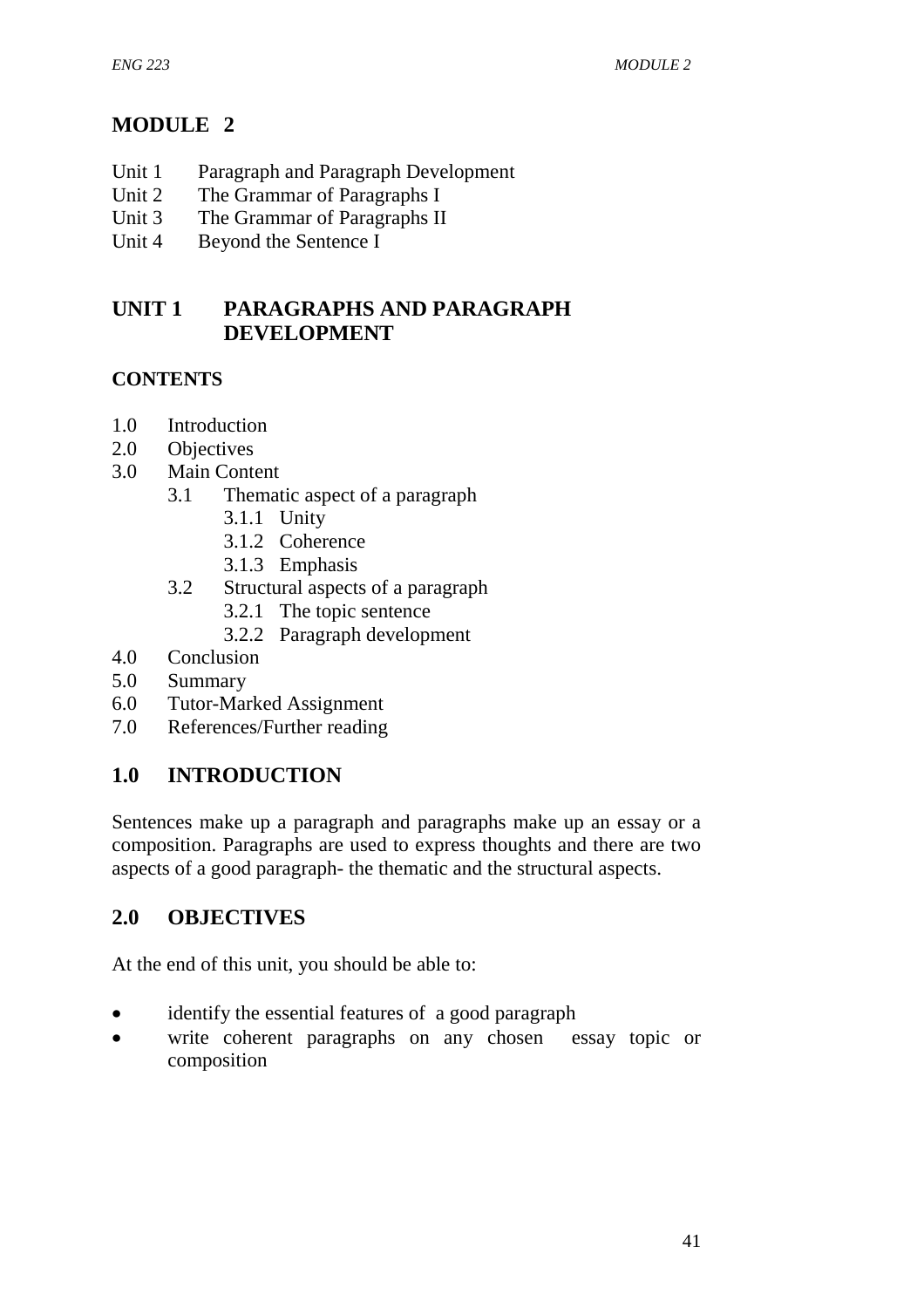# **3.0 MAIN CONTENT**

## **3.1 Thematic aspect of a paragraph**

Three things are important while discussing the theme of a paragraph and these are unity, coherence and emphasis.

## **3.1.1 Unity**

One of the essential features of a paragraph is unity. To achieve this, a paragraph must deal with one central theme. This theme is what will be fully developed through the other sentences in the paragraph. All the sentences in a paragraph must be related to the theme that the paragraph is emphasising. Occasionally, writers get carried away with an aspect of the central theme of a paragraph to the extent that they digress. This digression may eventually make their write-up or paragraph uncoordinated or disjointed. You must guide against this. Below is an example of a paragraph that lacks unity.

The management committee at its meeting on December  $8<sup>th</sup>$  agreed that the personnel manager should be instructed to employ more staff. The committee also recommended that the canteen be closed down because of poor management. The managing director complained about the leaking tap in his personal office. The management committee booked an appointment for a visit with the Managing Director

This paragraph violates paragraph unity in that all the sentences look like topic sentences which could be fully developed in separate paragraphs each. Sentence1 talks about the actions of the committee. Sentence 2 talks about another action of the committee which looks unrelated to the first. Sentence 3 is not about the actions of the committee at all. Instead, it is about the complaints of the managing director concerning the leaking tap in his personal office. The paragraph looses its unity further here. The last sentence also mentioned one of the actions of the committee. Go through the paragraph below which is an example of a paragraph that has unity.

The management committee on December  $8<sup>th</sup>$  agreed that the personnel manager should be instructed to employ more staff. The management committee had been meeting for hours before they took some vital decisions concerning the company. The committee noted that the company had been short-staffed and that production had dropped drastically. The few members of staff had written a letter of protest on excess work load without pay to the management committee recently.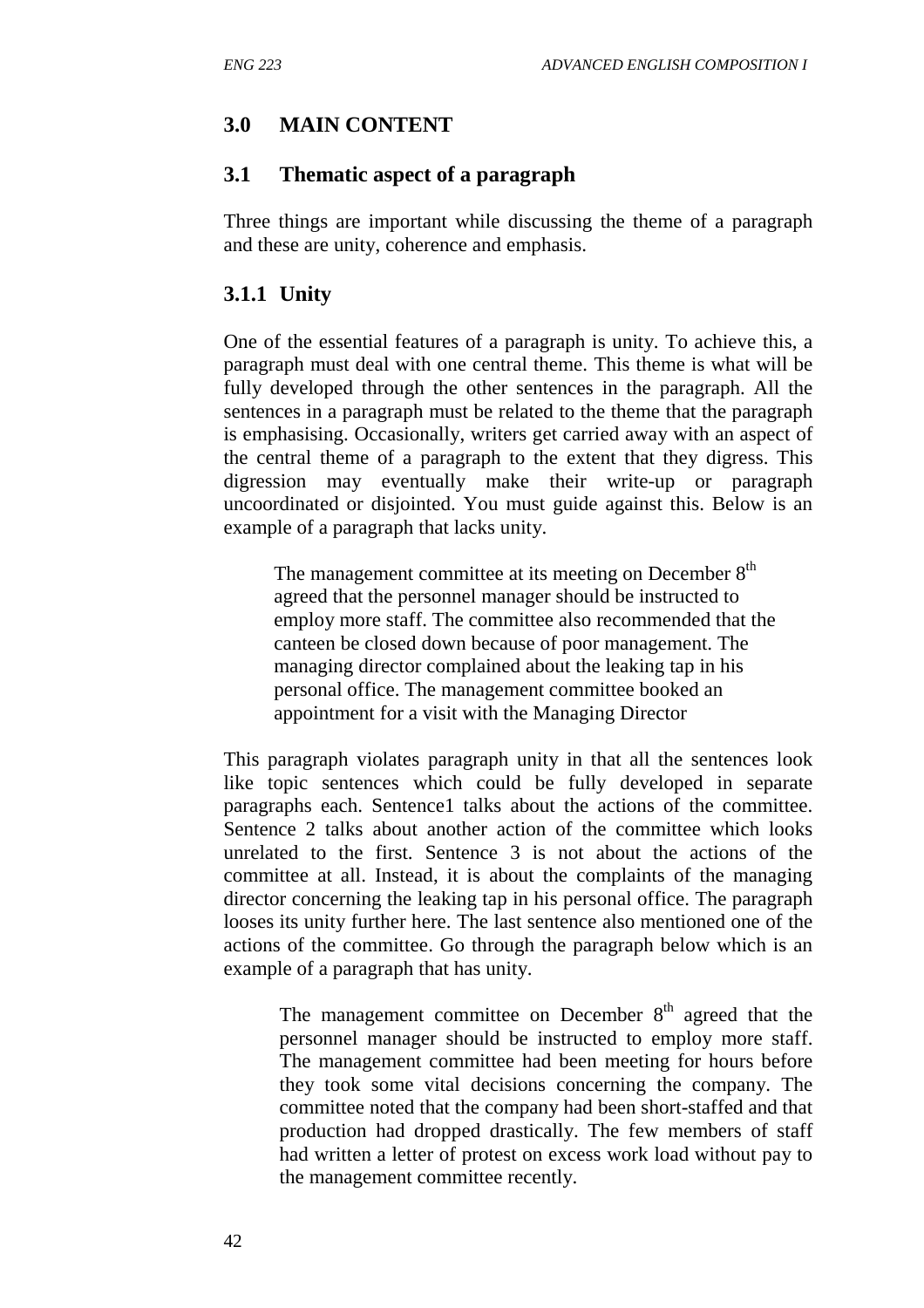All the sentences in this paragraph have something to do with the central theme on the decision of the management committee. Actually, the first sentence is the topic sentence and the other three sentences when summarised express the need for more staff as a result of recent happenings in the company. Sentence 2, explains the fact that the committee had to meet for hours before the decision to employ more staff was taken.

### **SELF ASSESSMENT EXERCISE 1**

Go through the paragraph below and say whether it has unity or not. Justify your answer.

 Since compositions basically serve the purpose of communicating ideas, it is particularly important that they are written in simple and straight forward language. The vocabulary (i.e. the words used) should not be unnecessarily difficult. Common, everyday words---if they are equally effective---should be preferred to the rarely used ones. We should not aim at sending the audience to the dictionary with every word. And the sentences used should generally be as short as possible: none of them should be so long and involved that it becomes a major task getting at the meaning it seeks to express. We impress no one, but perhaps ourselves, when our composition fails as a piece of communication.

Aremo (2001:02)

# **3.1.2 Coherence**

Another quality of a good paragraph is coherence. This has to do with having the parts of a paragraph in a meaningful order. The ideas presented in a paragraph must be orderly and understandable. There must be a logical sequence of ideas. These can be attained through the use of conjuncts or transitional words such as however, nevertheless, in addition, consequently, indeed, finally, as a result, in spite of, in contrast to, again etc. Coherence can also be achieved through the precise use of pronouns to avoid repetition of some nouns. The third way by which coherence can be achieved is through the repetition of specific ideas, although not necessarily the same words or phrases. You should try to avoid sentences that start with 'This is because---'. The pronoun 'this' could be vague in such sentences.

## **3.1.3 Emphasis**

Emphasis is another quality that a paragraph can have which can give it paragraph unity. This can be achieved through the use of contrasting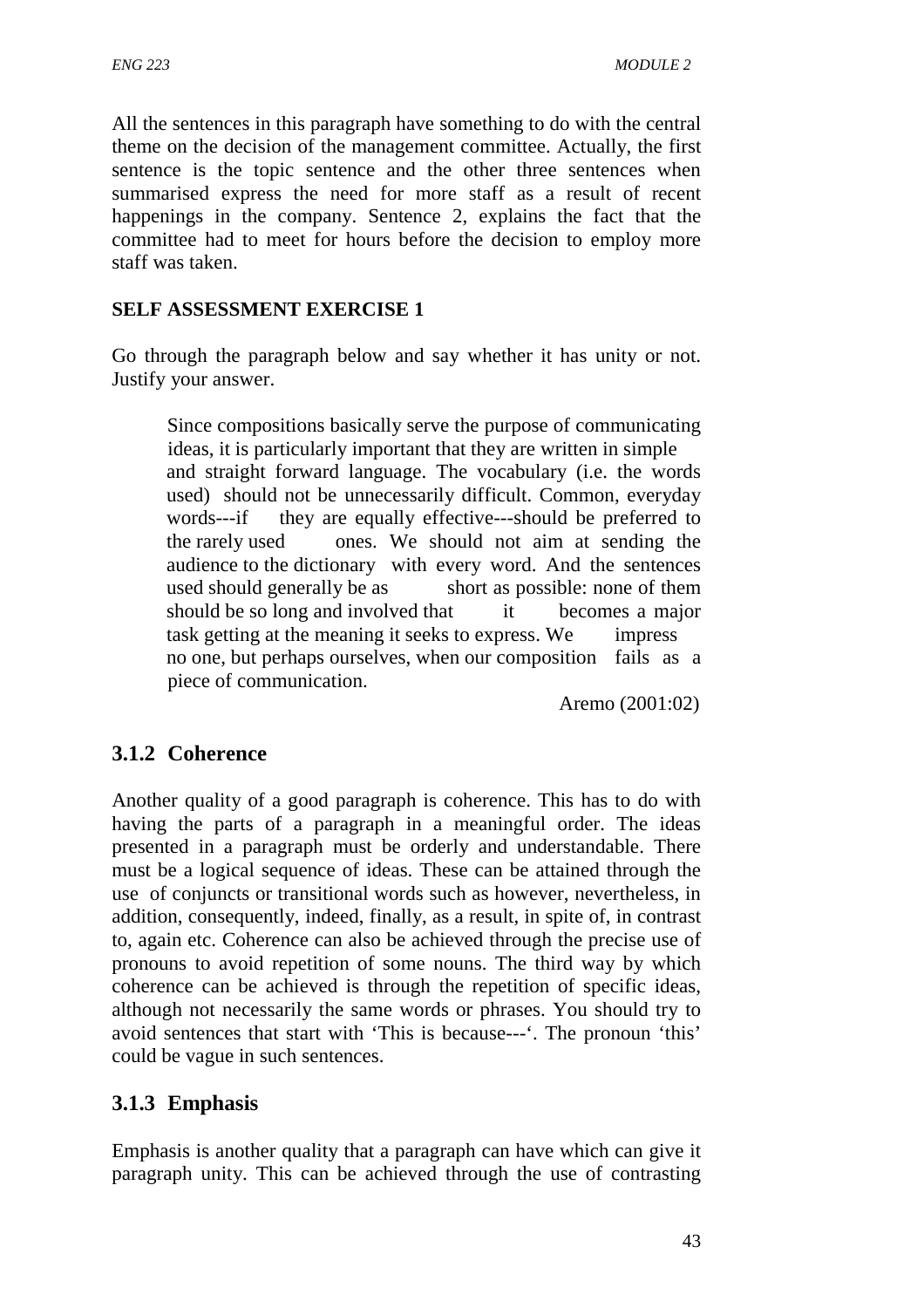sentences, and repetition of ideas. Look at the passage below and discuss how emphasis has been used to drive home the writer's point.

 Delivery is deemed to have taken place when the vehicle is taken over at the workshop by the customer or his authorised representative. n case of delivery at a place other than the workshop, this is at the customer's risk. If the customer fails to take delivery within 7 days of being notified that the vehicle is ready, a garage fee is chargeable. Despatch of the invoice to the customer shall be deemed to be notification that the vehicle is ready for delivery.

(Extract from; The use of English a Text (Department of English OAU pg 193)

## **SELF ASSESSMENT EXERCISE 2**

Write a well constructed paragraph of about 150 words on any of the following topics.

- i. My future career
- ii. My favourite film star

# **3.2 Structural aspects of a paragraph**

A paragraph is a composite whole which should include at least three of the following parts-topic sentence, development, documentation, application or conclusion (if it is an only paragraph or a last paragraph in a write up).

# **3.2.1 The topic sentence**

 A paragraph deals with one main idea which should be relevant to what the whole essay is all about. This main idea is contained in the topic sentence. The other sentences should be closely connected with the topic sentence and this gives the paragraph its unity and internal consistency. The topic sentence need not be the very first sentence. The writer may decide to discuss an issue first and then conclude towards the end by putting the topic sentence last.

# **3.2.2 Paragraph development**

Paragraph development is closely linked with the writer's thought processes and concepts. Logical processes are involved in the presentation of arguments and ideas. The kind of statements we write should be determined by your perception of the truth, verifiable facts, objectivity and relevant details of what we hope to present. A paragraph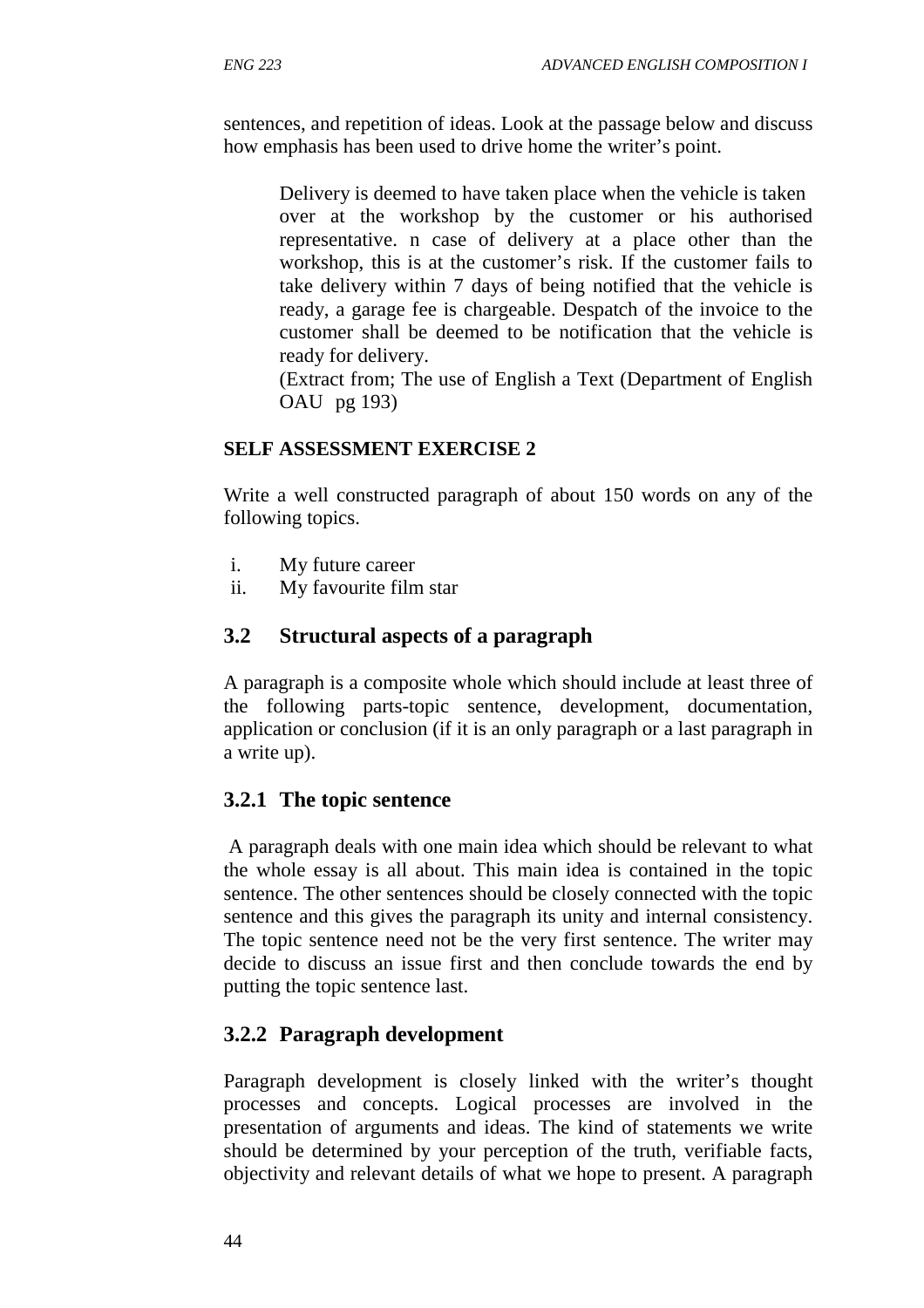should not be developed haphazardly and you should be careful of unnecessary generalisations and fallacies.

### *1. 'Exercise is good; therefore, everybody should exercise'*

This statement is fallacious because, a person suffering from a heart disease is always advised not to do exercises.

*2. 'If I had not taught you to write, you would never have learnt anything about writing'* 

The statement above is also fallacious because somebody else would have taught him/her to write.

You must try to develop your paragraphs based on substantiated facts. A paragraph can also have evidence of documentation or application of some kind. In whatever way any of these parts feature in your work, you should try to make sure they are well presented. For example if you are doing some documentation, you should make sure that the references are included and that contributors are acknowledged where necessary.

The following passage contains certain fallacies and illogicalities. Can you identify them?

 Students should be allowed to look at their textbooks during examinations. After all, surgeons have x-rays to guide them during an operation; lawyers have briefs to guide them during a trial; carpenters have blueprints to guide them when they are building a house. Why then shouldn't students be allowed to look at their textbooks during an examination? Extract from; The Use of English a Text (Compiled by the Department of English, OAU pg 180)

## **Paragraph opening**

The way you start your paragraph is very important. The strategy to use depends on the subject matter. The language also depends on the purpose of the write up. If it is a magazine article, the language may be different from when it is a formal essay for presentation as a proposal. You could start by defining a concept that you hope to write on or the explanation of an idea.

## **Concluding paragraph**

The concluding paragraph is as important as the opening paragraph. Many people conclude by summarising the main points so that the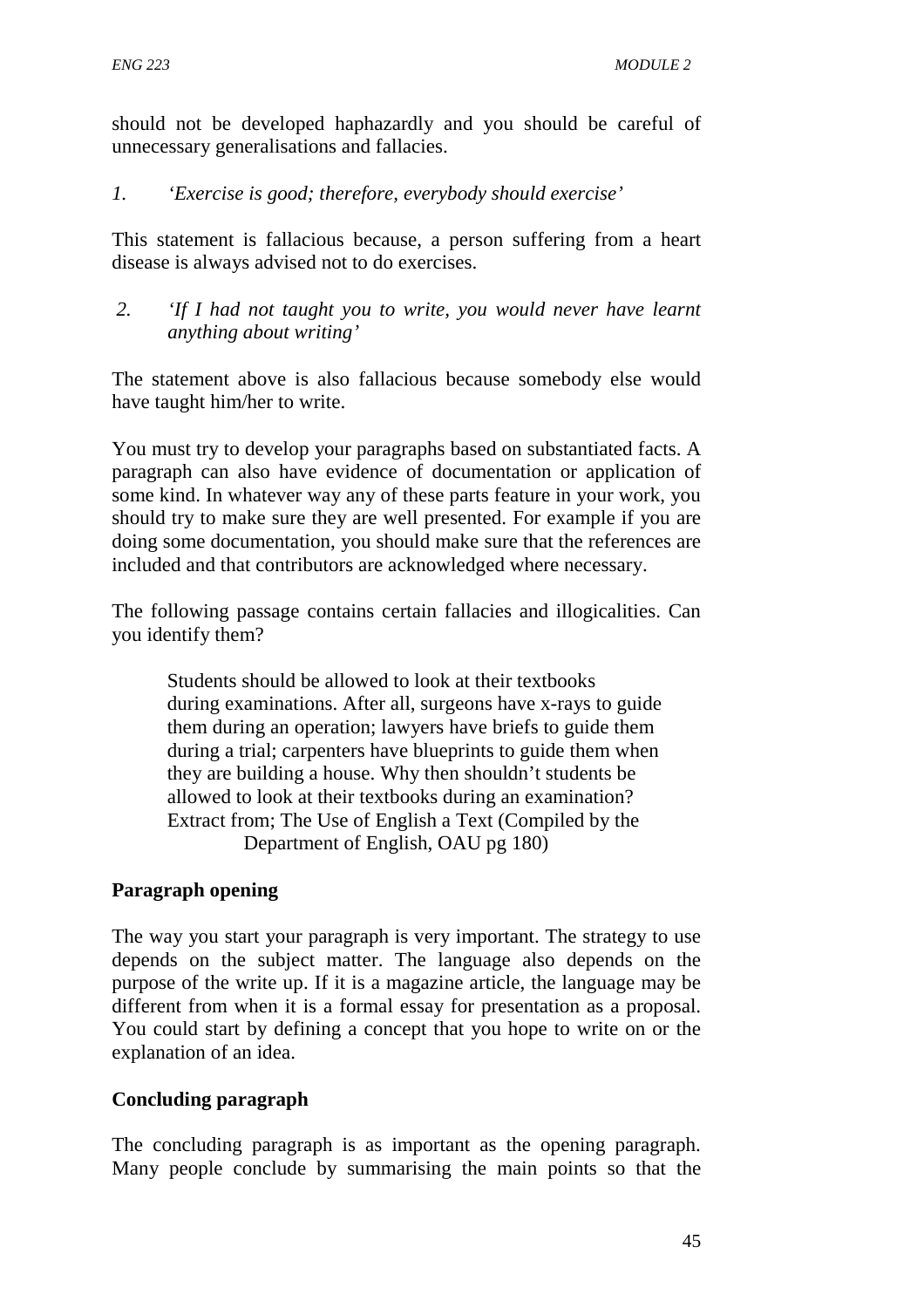reader would be reminded of the writer's line of thinking or argument as the case may be. A lot however depends on the subject matter.

# **4.0 CONCLUSION**

This unit has been able to expose you to the essential details on paragraph development and management. The development of a paragraph is closely linked with the writer's thought processes and concepts. In an attempt to develop a good paragraph, you should be careful of overgeneralizations and unsubstantiated facts.

# **5.0 SUMMARY**

In this unit, you have learnt that:

- paragraphs are used to express thoughts,
- the two aspects of a paragraph are theme and structure,
- one of the essential features of a paragraph is unity,
- a paragraph must deal with a central theme,
- a paragraph must not violate paragraph unity,
- another quality of a good paragraph is coherence,
- coherence has to do with having parts of a paragraph in a meaningful order,
- coherence can be achieved through the use of conjuncts and transitional words such as however, nevertheless, in addition, consequently, indeed, as a result-- etc

# **6.0 TUTOR-MARKED ASSIGNMENT**

Write a paragraph of about 100 words on any of the topics listed below. The topic sentence should appear in the paragraph but not necessarily at the beginning.

- i. Rebellion is a vice in the youth of nowadays.
- ii. What I'll do if I am made the president of Nigeria.
- iii. Internet services are a blessing to humanity.
- iv. I would rather have a male child than a female child.
- v. The prospect of a good job is refreshing to the soul.
- vi. Banks offer a wide range of services to their customers.
- vii. Living in a village could be advantageous.
- viii. Daily exercise is essential to everyone's health.
- ix. Should capital punishment be introduced as a way of curbing societal vices?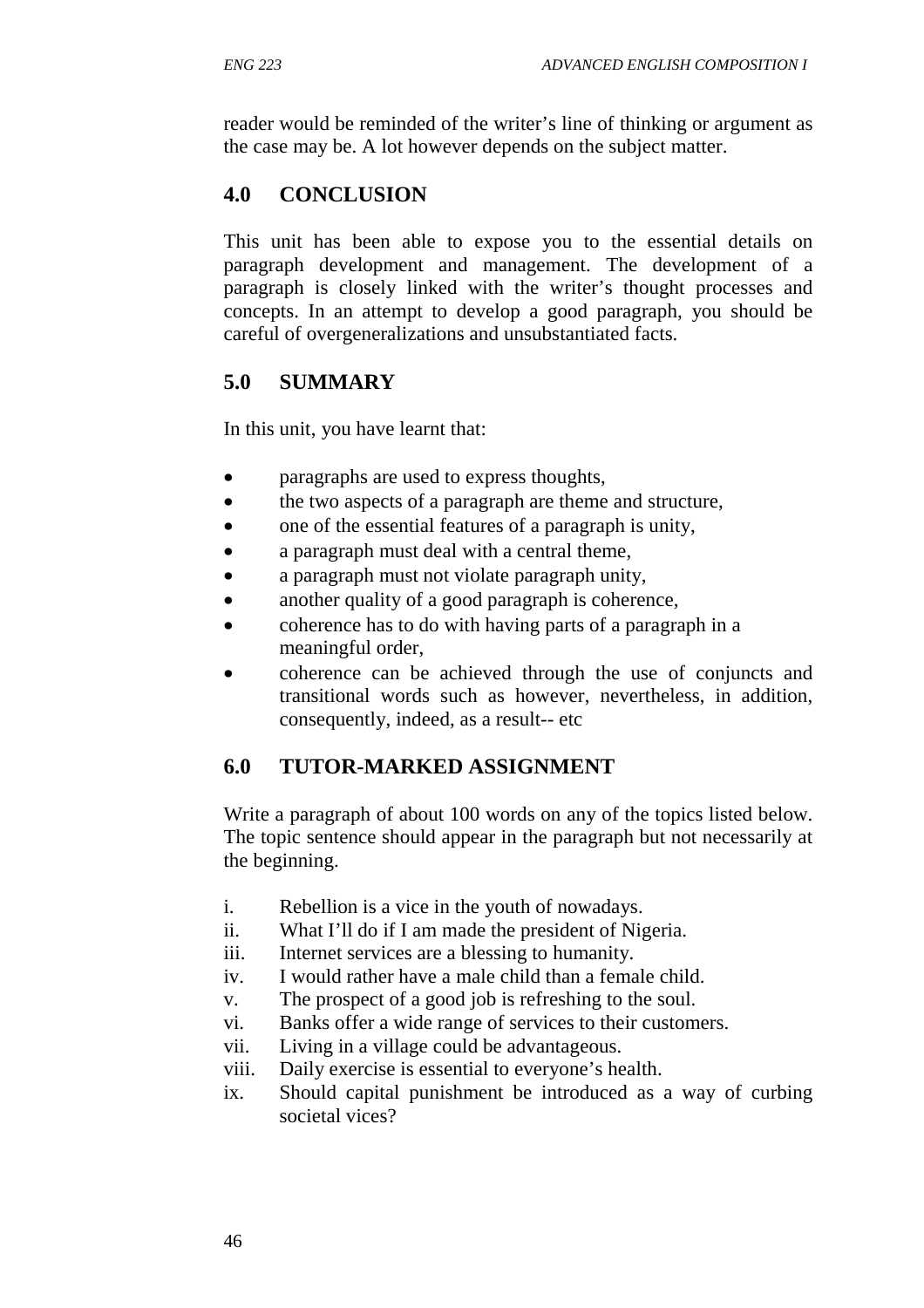## **7.0 REFERENCES/FURTHER READING**

- The Use of English: A Text. (compiled by the Department of English, Obafemi Awolowo University)
- Adedeji, E.O. (2005). Grammatical ties in English Discourse in Moji Olateju & Lekan Oyeleye (Eds) *Perspectives on Language and Literature*. Ile- Ife, Nigeria: Obafemi Awolowo University. pp 157-166
- Aremo, B (2001). (Ed) *Advanced English Compositions. Lagos, Nigeria:* Scribo Educational Books.
- Aremo, B. (1995). *An Introduction to English Sentences* (1) Ibadan, Nigeria: Caltop Publications Nigeria Ltd
- Aremo, B. (1997). *An Introduction to English Sentences* (2) Ibadan, Nigeria: Caltop Publications Nigeria Ltd.
- Asiyanbola, A.A. (2005). Sentence Connective Devices as Linguistic Tools for English Reading Tasks in a Nigerian ESL in Moji Olateju & Lekan Oyeleye (Eds) *Perspectives on Language and Literature*. Ile- Ife,Nigeria: Obafemi Awolowo University. pp 187-184
- Babalola, E.T. (2005). The Grammar of Paragraphs and the Mechanics of Good written English. in Moji Olateju & Lekan Oyeleye (Eds) *Perspectives on Language and Literature*. Ile- Ife, Nigeria: Obafemi Awolowo University. pp 269-284
- Zandvoort, R.W (1967). *A Handbook of English Grammar*. London: Longman Group Limited.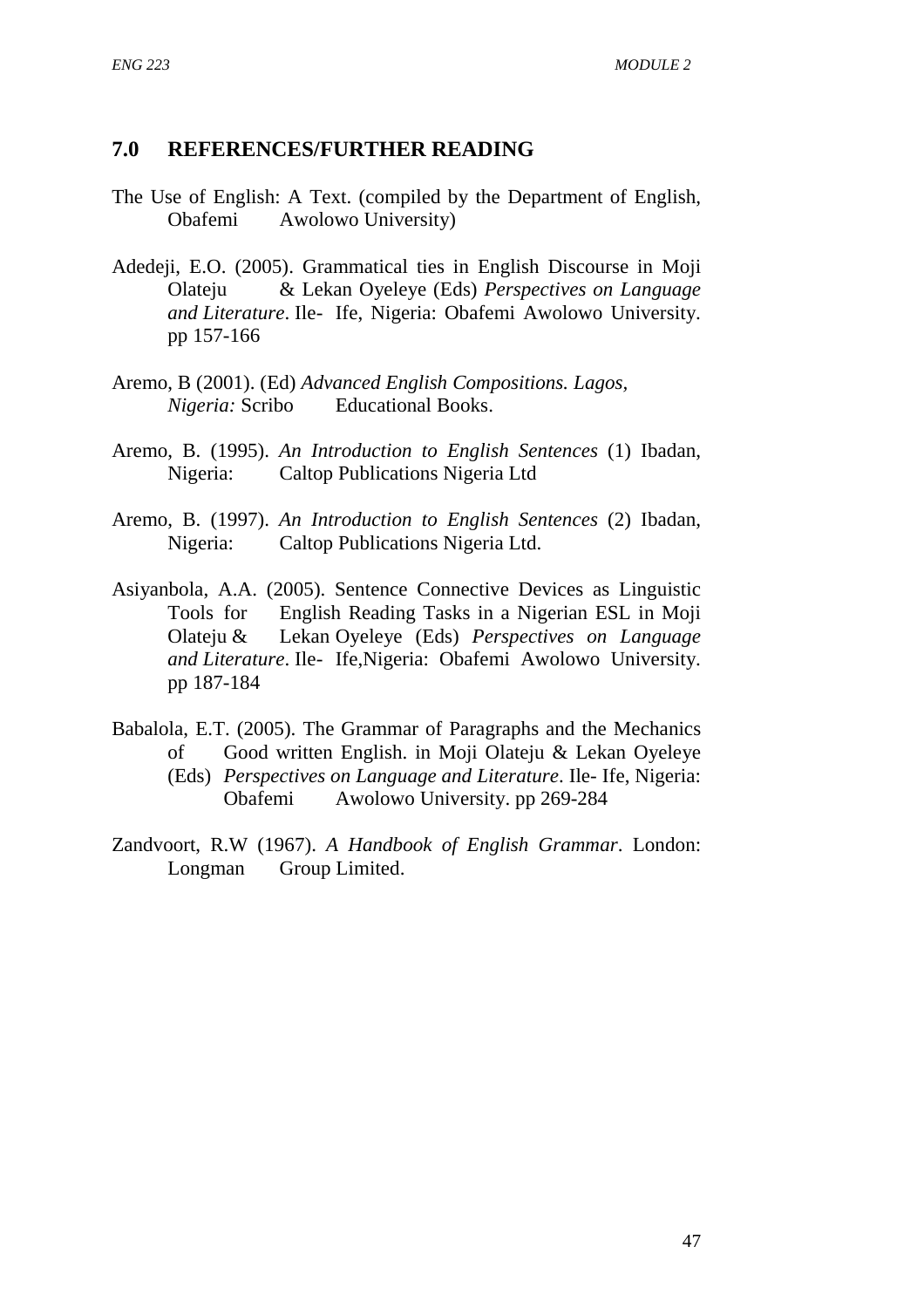# **UNIT 2 THE GRAMMAR OF PARAGRAPHS 1**

### **CONTENTS**

- 1.0 Introduction
- 2.0 Objectives
- 3.0 Main Content
	- 3.1 Punctuation in English
		- 3.1.1 The full stop (.)
		- 3.1.2 The question mark (?)
		- 3.1.3 The Exclamation mark (!)
		- 3.1.4 The comma (,)
	- 3.2 Conjuncts
	- 3.3 Disjuncts
	- 3.4 Adjuncts
- 4.0 Conclusion
- 5.0 Summary
- 6.0 Tutor-Marked Assignment
- 7.0 References/Further Reading

# **1.0 INTRODUCTION**

Unlike spoken language which has a number of devices through which we can identify long and short pauses or variations in tone that can help us determine the meaning of utterances, written language depends heavily on punctuation for meaningful interpretation. King (2000:156) sees punctuation as:

a system capable of conveying force, intonation, urgency, tension doubt, rhythm and passion, while ever abandoning its duty to consistency and clarity of meaning

Quirk et al. (1985) notes that there are two principles underlying the punctuation system and these are separation and specification. Details of these can be seen in Quirk et al (1985). See the reference at the end of this unit. In the content section we shall deal with the different kinds of punctuations and their uses.

# **2.0 OBJECTIVES**

At the end of this unit, you should be able to:

- punctuate sentences using appropriate punctuation marks
- identify the different punctuation marks in any written discourse.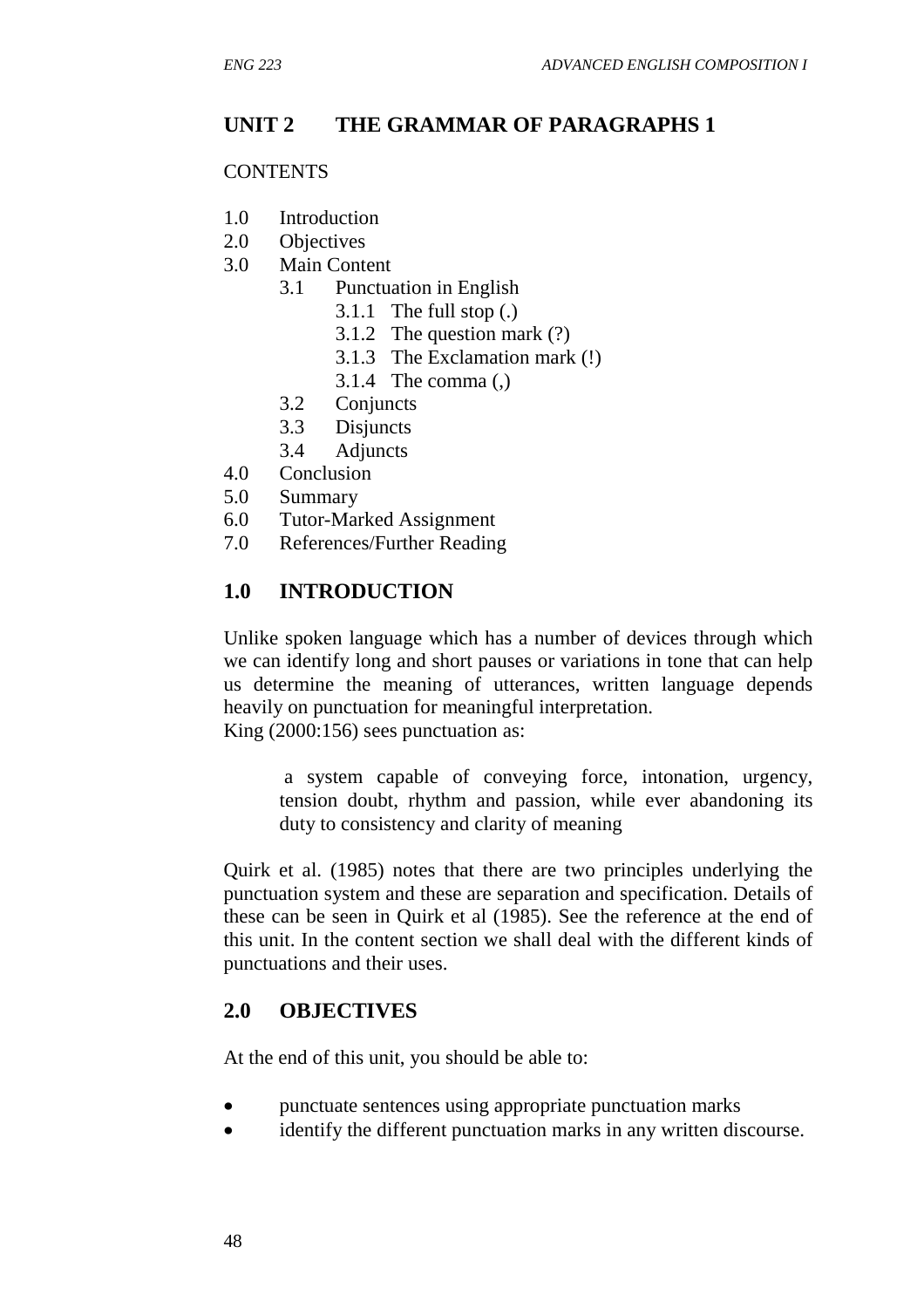# **3.0 MAIN CONTENT**

# **3.1 Punctuation in English**

The main purpose of punctuation marks is to give your writing a meaning by helping you to present your ideas in clear, well demarcated sentences. Punctuation marks should not be used indiscriminately. They should be used when necessary. Some people are heavy punctuators while some are light. Legal language may require heavy punctuation while common writings such as letters may require light punctuation. Even though there are some underlying principles you must follow to be well understood, punctuation could also be a matter of personal taste. Below are some common punctuation marks in English.

# **3.1.1 The full stop (.)**

The full stop or period is an important punctuation mark in English. It is surprising that many people write without putting full stops at the end of their sentences. If you write and you do not put a full stop or you forget to put a full stop, it means you have not ended that sentence. It means you still want to continue that sentence because there is nothing like the longest sentence. You can keep on writing and as long as you put the appropriate linkers, you can write a sentence as long as a whole room. In essence, what I am trying to say is that you should always remember to put a full stop when you think you are through with a sentence. The full stop could be used in the following ways-

- a. for marking the end of a statement e.g.
	- *1. She danced.*
	- *2. The boy and girl washed their clothes in the water, fetched two buckets of water and went home to cook for their parents.*
- b. for marking the end of a command e.g.
	- *1. Come immediately.*
	- *2. Stop shouting.*
	- *3. Answer the question clearly and directly.*
	- *4. Please go straight to the* point.
- c. for indicating abbreviations

i) Acronyms e.g.

- *1. O.A.U (Organisation of African Unity) (Obafemi Awolowo University)*
- *2. U.N (United Nations)*
- *3. D.G (Director General)*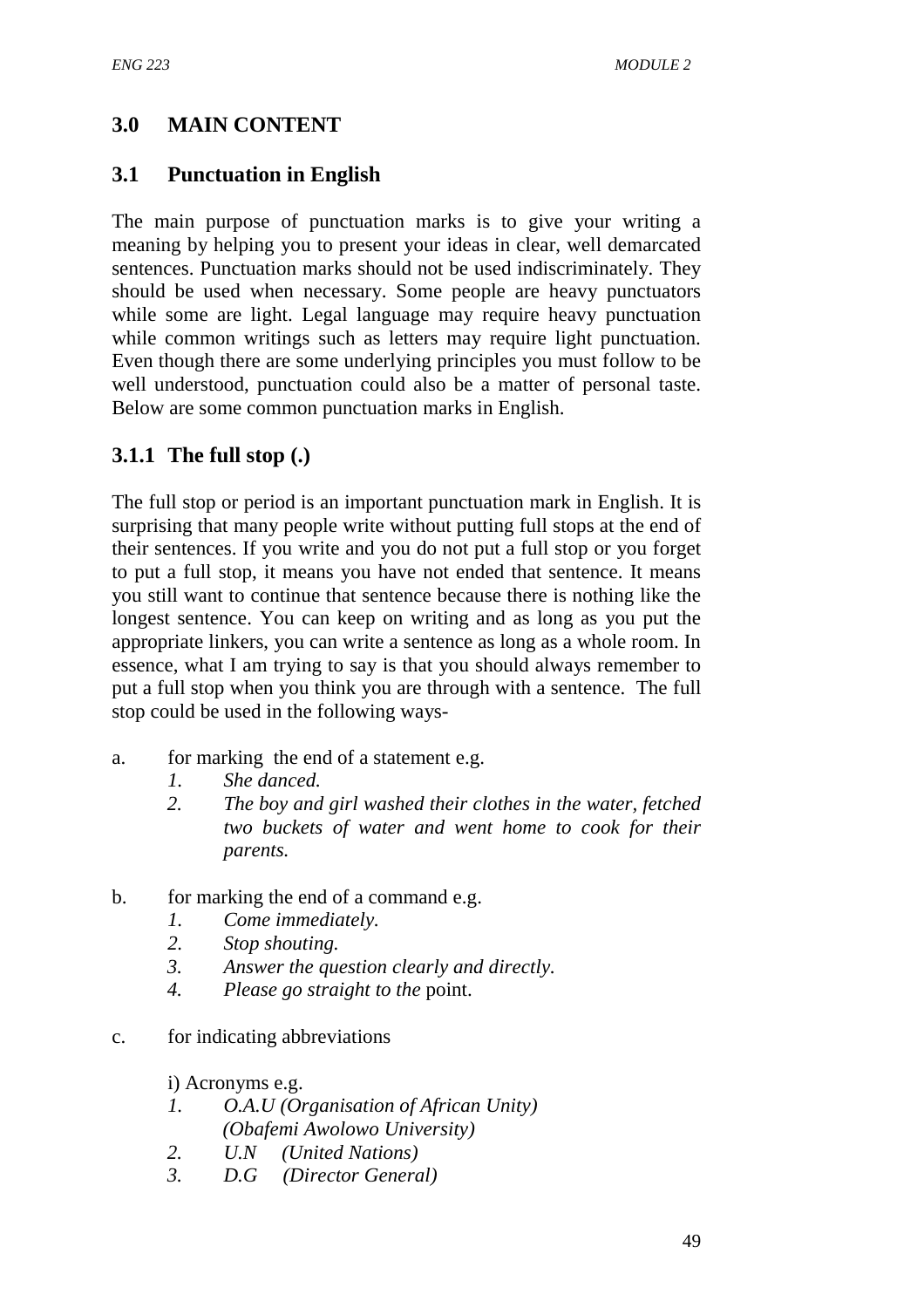The full stop is however optional here, we may also have –OAU, DG, UN without the periods.

ii) A person's initials e.g.

- *1. J.J Okon*
- *2. M.A Olateju*
- *3. T.O Ajayi*

The full stop is also optional here. It is therefore possible to write- JJ Okon, MA Olateju or TO Ajayi

iii) Abbreviations on the model of the following:

- *1. Vol. (Volume)*
- *2. Gen. (General)*
- *3. Jan. (January*)

The full stop is omitted here only when the last letter of the abbreviation is also the last letter of the word. For example - Mr(.) Mister, Dr(.) Doctor

## **3.1.2 The question mark (?)**

The question mark is another important punctuation mark in English. It can be used in the following ways:

- a. to mark the end of a question e.g.
- *1. When are you coming?*
- *2. What is your father's name?*
- *3. Is it true that Kunle has won a scholarship?*

The examples above are the conventional ways of asking questions. The question mark can also be used to mark the end of a statement with a high intonation in form of a question e.g.

- *1. He is coming tomorrow?*
- *2. You came home with him from the airport?*

Please note that it is usual to mark with a full stop the end of question used to give an order or make a request e.g.

*1. Will you please shut the door.* 

But also:

*2. Will you please shut the door?* 

Please note also that you do not have to put a full stop after the question mark again because it already has a stop below the curve.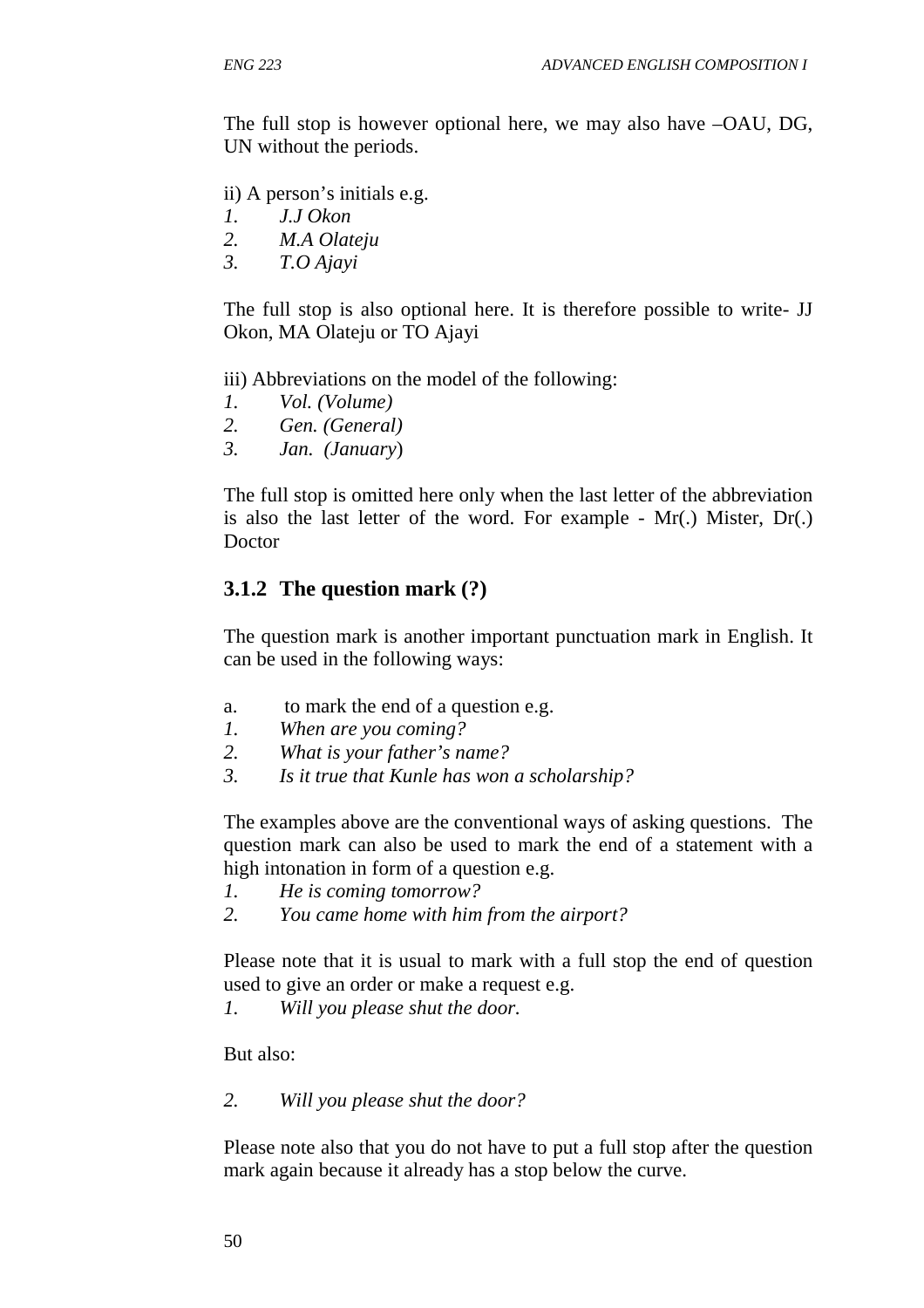## **SELF ASSESSMENT EXERCISE 1**

Punctuate the following sentences

- i. I will go to Lagos tomorrow
- ii. What is your Celtel Number
- iii. Give me your notebook now (with a rising tone)
- iv. What of the ball point I told you about
- v. The weather is fine today

# **3.1.3 The Exclamation mark (!)**

The exclamation mark is normally used at the end of an exclamation; something of a great surprise on the negative or the positive side e.g.

- *1. How wonderful!*
- *2. Exciting!*
- *3. Man, this is awful*!

Please note that the exclamation mark may also be used to mark the end of a vigorous command, statement or question. These are produced in the spoken form with a raised voice. Where the vigorous commands, statements and questions are rendered as they should, the response is always immediate.

 I once had the opportunity of teaching a group of students this aspect of English and a set of students who came late to the class were just entering the class when I said *Get out!* as an example of a vigorous command. The students who were already at the door wanting to come in went back immediately. The other students inside the class room burst into laughter and one of them went to call them in telling them I was not referring to them but that I just gave an example of a vigorous command. So it can be very effective if well rendered.

#### **Vigorous command**

- *1. Get out!*
- *2. Close the window!*
- *3. Kneel down there!*

#### **Vigorous statement**

- *1. I will not answer you!*
- *2. You met the window closed!*
- *3. I am coming tomorrow!*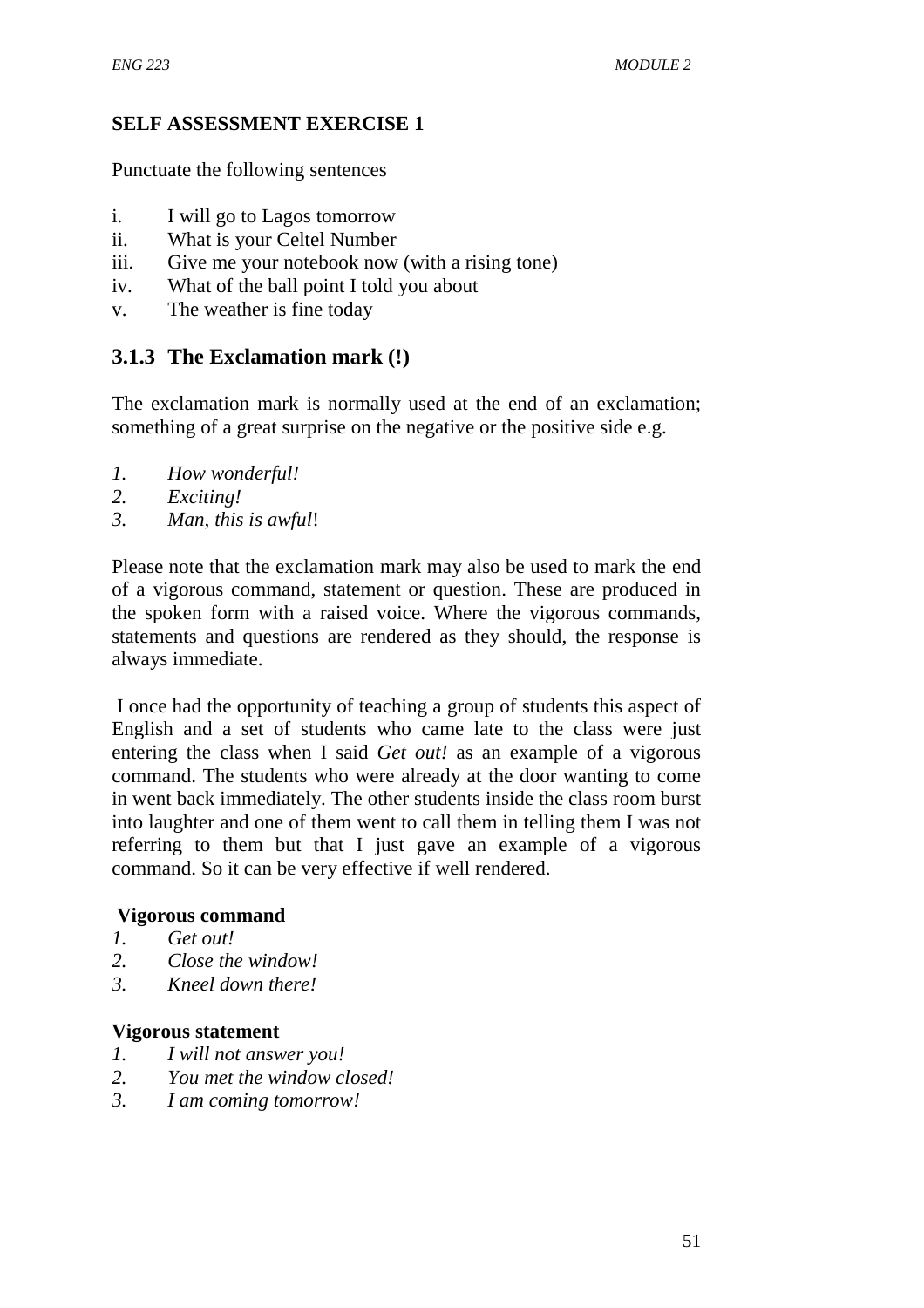#### **Vigorous question**

- *1. What did you just say!*
- *2. Are you alright at all!*
- *3. What do you want!*

### **3.1.4 The comma (,)**

The comma is, apart from the full stop, the most frequently used punctuation mark. It is commonly used -

- a. For marking out the end of the first two clauses linked by a coordinator in a compound or compound complex sentence, particularly when the coordinator is *but.*
- *1. He came, but his presence was not felt.*
- *2. He passed, but his mother was not pleased with his grades.*
- *3. The students at NOUN really love their work, and they have a great deal of admiration for their hard working instructors.*

In each of the sentences above, there are two clauses. In sentence 1 for example, *He came* is a clause. *His presence was not felt* is another clause. *But* is a coordinating conjunction separating the first clause from the second. The same thing applies to the other sentences. The comma marks out the end of the first clause. However, a comma does not need to appear after the first clause if both clauses have identical subjects or if the sentence as a whole is extremely short e.g.

*She greeted him and (she) smiled*.

In the sentence above, *she* is the subject of the first clause- *she greeted him.*

The second clause has only the predicator but *she* is put in bracket to show that the subject of the second clause is ellipted. That is, when you read the sentence you do not have to read the ellipted subject along. The sentence should read:

#### *She greeted him and smiled*

b. For marking out items (words, phrases, or clauses coordinated in a series).

#### **Words** e.g.

1. If you like, you can *sing, dance, jump* and *roll* on the ground.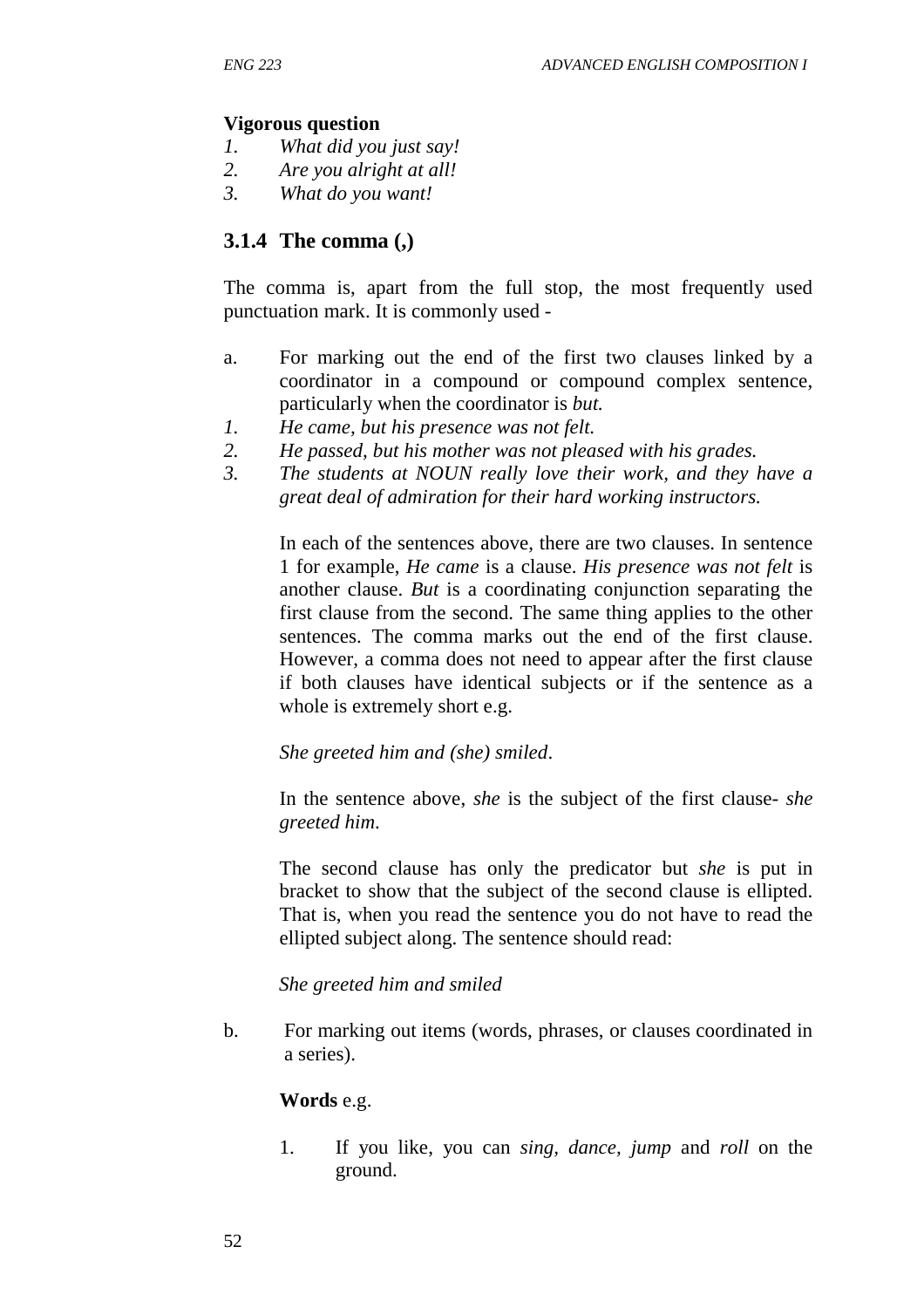*2. Bola gave me some beautiful, precious, designer shoes.*

#### **Phrases** e.g.

1. The man bought *two he-goats, five bags of beans, six gallons of groundnut oil*(,) and a hundred big yams

### **Clauses** e.g.

*1. He jumped down,* (he) *danced a little,* (he) *picked up the dirty note(,) and* (he) *went away still dancing.* 

You will notice that the words, phrases, and clauses in italics follow each other and they are separated by the comma. The subjects in the bracket are ellipted. They are only put there to show you what the clauses would look like if the subjects were to be repeated. Please note that the comma preceding the coordinator between the two final items is optional except when its omission would lead to a mis-reading of the sentence. Although for stylistic purpose, at times you can have cases where no coordinator is used as in:

*They can*, *they will*, *they must*.

c. For separating adverbials (conjuncts, disjuncts and adjuncts)

# **3.2 Conjuncts**

Conjuncts can be said to serve the primary purpose of indicating a meaning connection between sentences in a piece of spoken or written language. They are very important connective devices that a student needs to know about and be prepared to use. Conjuncts separate like conjunctions. They may serve to link like the components of a sentence but can do more than that. A conjunct takes off where a conjunction leaves off. Some commonly occurring conjuncts are- *however, nevertheless, moreover, furthermore, what's more, in addition, in fact, in brief, in sum, indeed, all the same, in other words, by the way, as a result, by contrast, on the other hand, meanwhile etc*. While writing you may need to buttress your points by using some specific words for stylistic effect and conjuncts can be right at hand to provide such effect. For more on conjuncts, see Quirk et al, 1985. You can also read the editorial articles of some broadsheet newspapers. Below are examples of conjuncts in sentences:

*However*, those are the visitors to expect. Those, *however*, are the visitors to expect.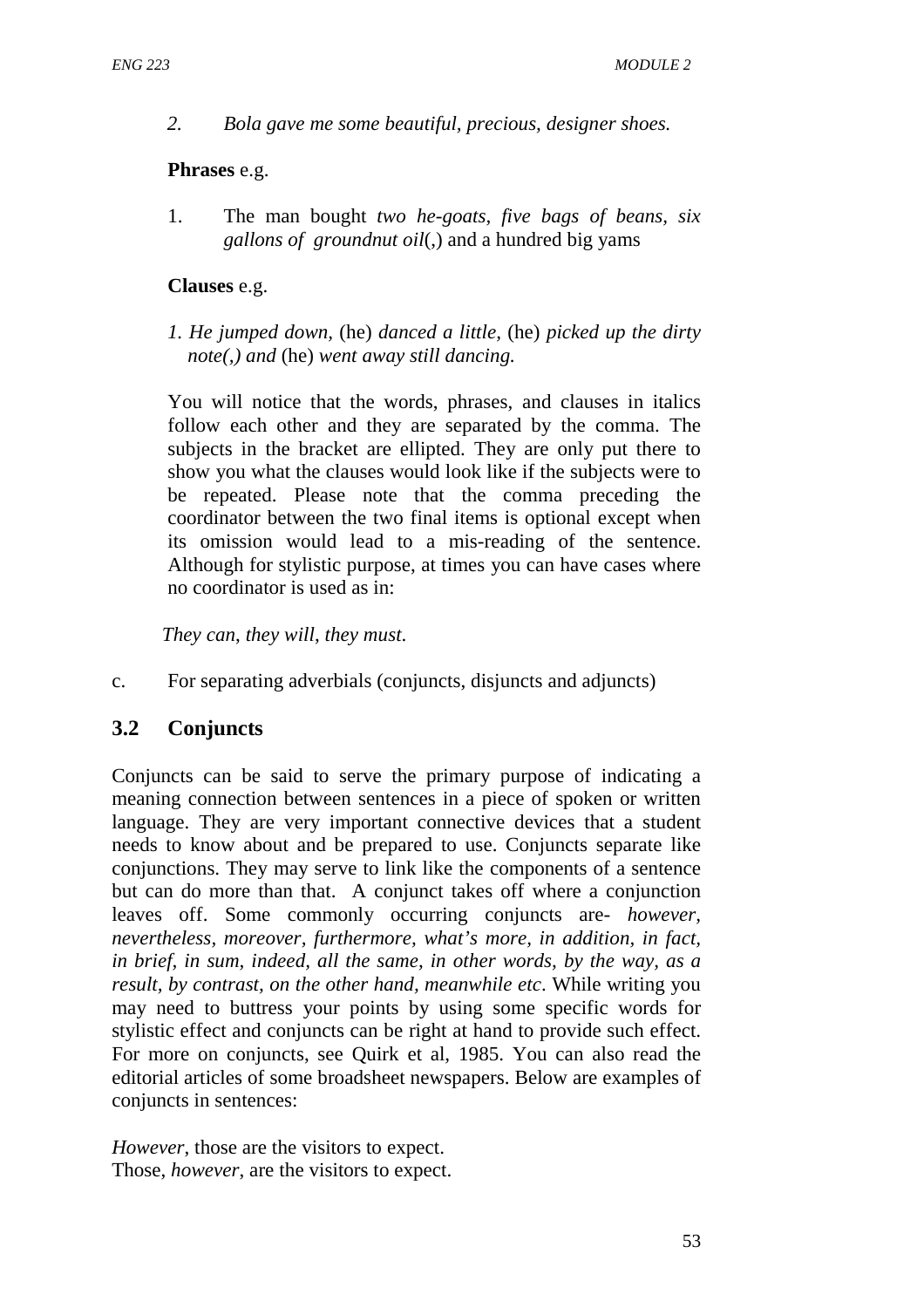Those are the visitors to expect, *however***.**

Shifting the word may involve a shifting of emphasis, a different intonation, a different focusing of the message. Placing a connector in a particular place may mean you are doing some stylistic work on the sentence or language piece.

**Conjuncts (phrases) -** Conjuncts may be in phrases as in the examples below. They can be at the beginning, middle or end. Just as mentioned earlier, shifting the positions of conjuncts means shifting the position of the comma and emphasis.

*In other words*, we were fully occupied. We were, *in other words,* fully occupied. We were fully occupied, *in other words*.

**Conjuncts (clauses) -** Conjuncts could also be in clauses. Examples are:

*To conclude*, they were all prepared for the great event. They were, *to conclude*, all prepared for the great event They were all set for the great trip, *to conclude.*

### **SELF ASSESSMENT EXERCISE 2**

i. Punctuate the following sentences.

In Africa an important celebration like marriage is not a matter for the nuclear family alone the members of the extended family also participate actively.

# **3.3 Disjuncts**

Disjuncts are words, phrases or clauses that express opposition of ideas. They are readily detachable, but serve to make some kind of comment on the ideas expressed.

## **Words** e.g.

- *1. Naturally, he hated having to speak to her.*
- *2. He, naturally, hated having to speak to her.*
- *3. He hated having to speak to her, naturally*.

#### **Phrases** e.g.

- *1. In all frankness, he is the one I prefer.*
- *2. He is, in all frankness, the one I prefer.*
- *3. He is the one I prefer, in all frankness.*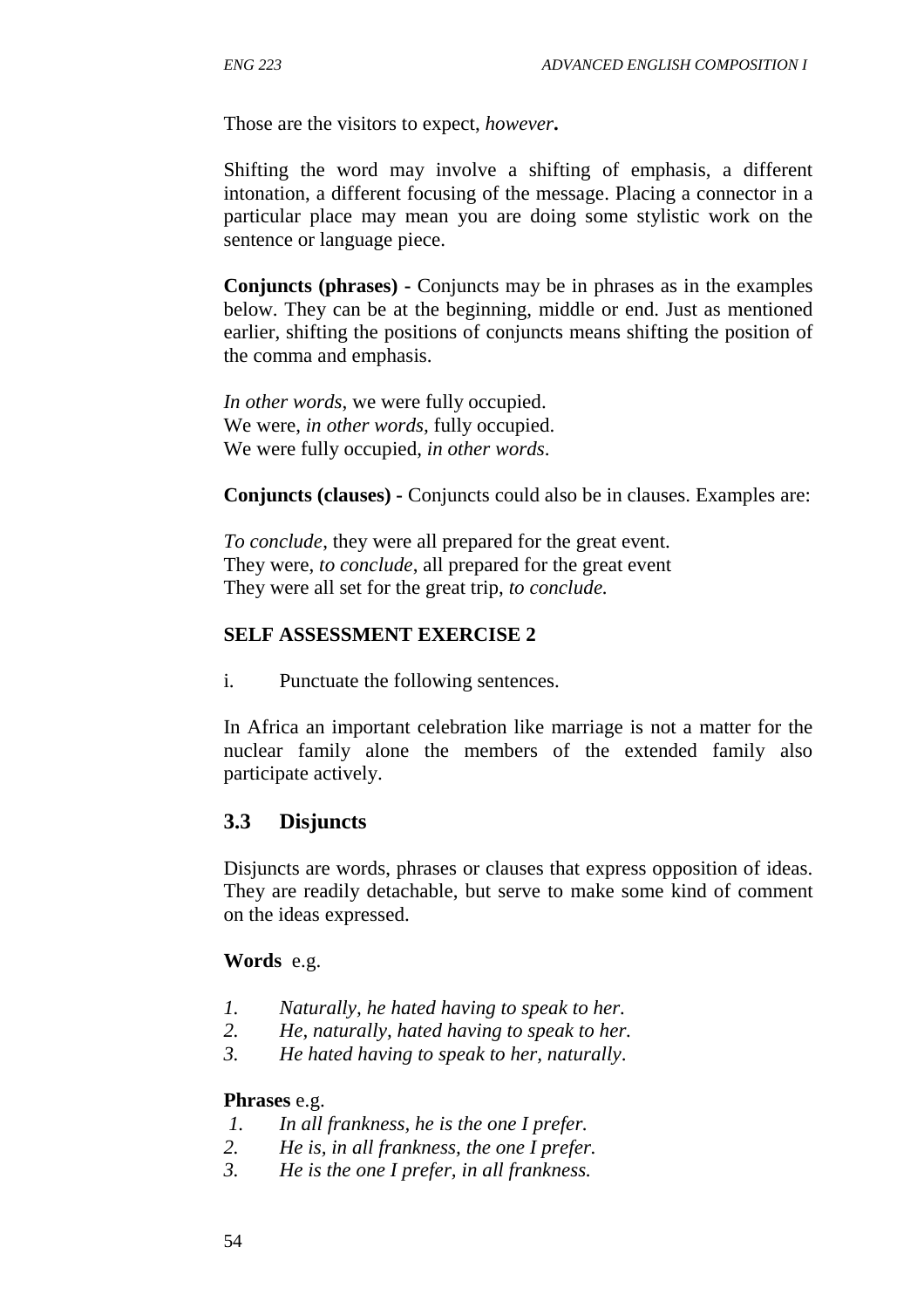## **Clauses** e.g.

- *1. To tell the truth, we are not sure of him.*
- *2. We are, to tell the truth, not sure of him.*
- *3. We are not sure of him, to tell the truth*.

# **3.4 Adjuncts**

Adjuncts are words; phrases joined or added to an expression but are not a necessary part of it. They can also be words added to qualify or modify other words in a sentence. Some are adverbials. The most usual kinds of linking adjuncts are expressions of space and time.

# **Words** e.g.

- 1. *Tomorrow*, we shall all visit him.
- 2. We shall, *tomorrow*, all visit him.

# **Phrases** e.g.

- 1. *In those days*, that would be a taboo.
- 2. That would, *in those days,* be a taboo.
- d. Commas can be used for separating vocatives (a noun or the special form of a noun used in some languages when addressing someone or something) e.g.
	- 1. *Bola,* listen to what I have to say.
	- 2. Listen, *my friend*, to what I have to say.

In all the examples given above, you will notice how the comma has effectively been used to give meaning relations to the expressions.

# **4.0 CONCLUSION**

We have been able to introduce you to four common punctuation marks in English- the full stop, the comma, the question mark, and the exclamation mark. You will notice that we stopped with the comma. This is as a result of lack of space. The remaining punctuation marks will be discussed in the next unit.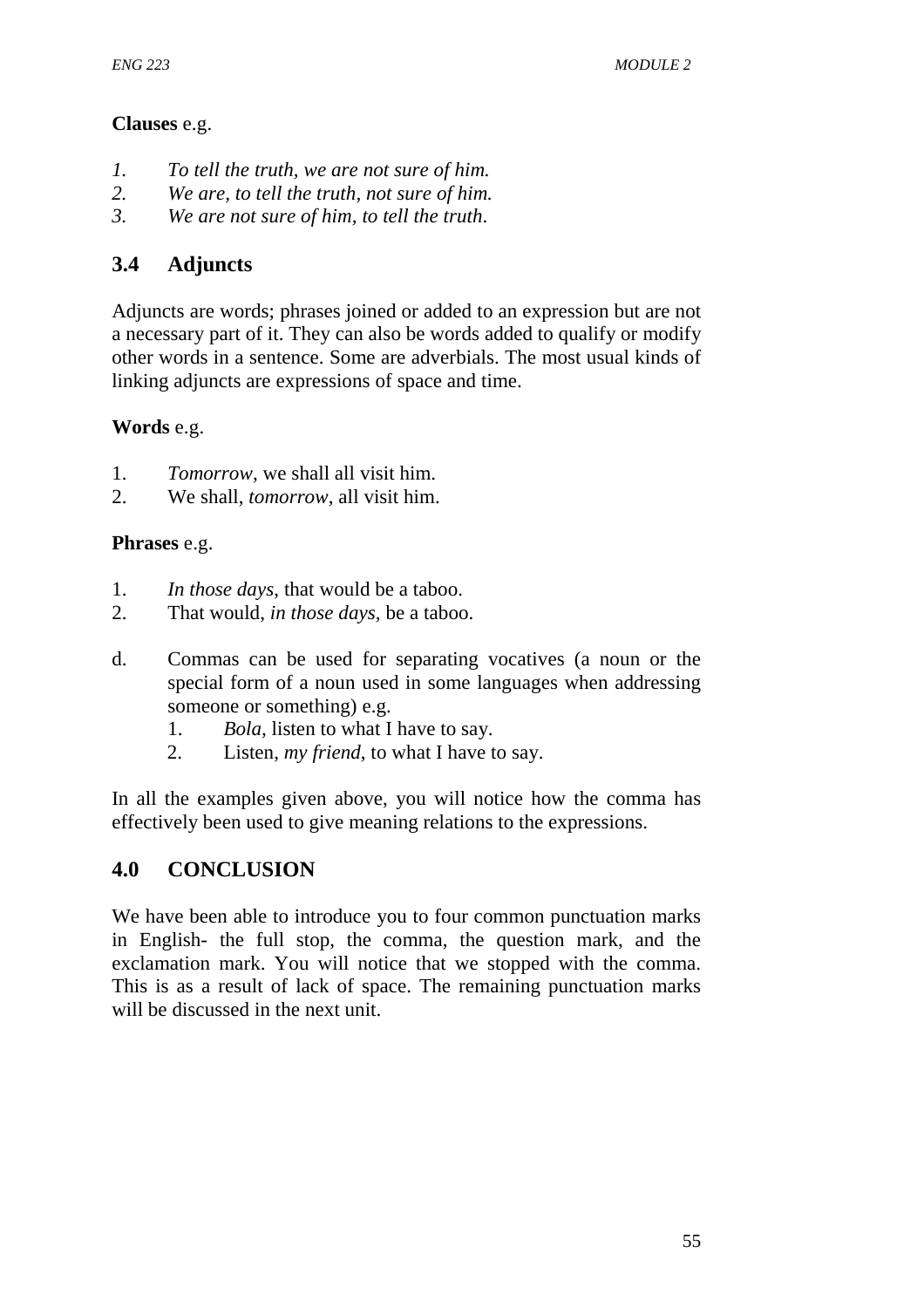## **5.0 SUMMARY**

In this unit, you learnt that:

- the full stop or period is an important punctuation mark in English
- it is usual to mark with a full stop the end of question used to give an order or make a request.
- the question mark can also be used to mark the end of a statement with a high intonation in form of a question.
- The comma is, apart from the full stop, the most frequently used punctuation mark
- the comma can be used for separating adverbials (conjuncts, disjuncts and adjuncts)

## **6.0 TUTOR-MARKED ASSIGNMENT**

i. Punctuate the following passage.

In other words the education now provided is designed for the few who are intellectually stronger than their fellows it induces among those who succeed a feeling of superiority and leaves the majority of the others hankering after something they will never obtain

## **7.0 REFERENCES/FURTHER READING**

- Aremo, B (2001). (Ed) *Advanced English Compositions. Lagos, Nigeria:* Scribo Educational Books.
- Aremo, B. (1995). *An Introduction to English Sentences* (1) Ibadan, Nigeria: Caltop Publications Nigeria Ltd
- Aremo, B. (1997). *An Introduction to English Sentences* (2) Ibadan, Nigeria: Caltop Publications Nigeria Ltd.
- Babalola, E.T. (2005). The Grammar of Paragraphs and the Mechanics of Good written English. in Moji Olateju & Lekan Oyeleye (Eds) *Perspectives on Language and Literature*. Ile- Ife, Nigeria: Obafemi Awolowo University. pp 269-284
- King, G. (2000). Good Grammar, Glasgow: HarperCollins Publishers
- Quirk, R.G, Greenbaum, G.N, Leech and J. Svartvik (1985). A Comprehensive Grammar of English, London: Longman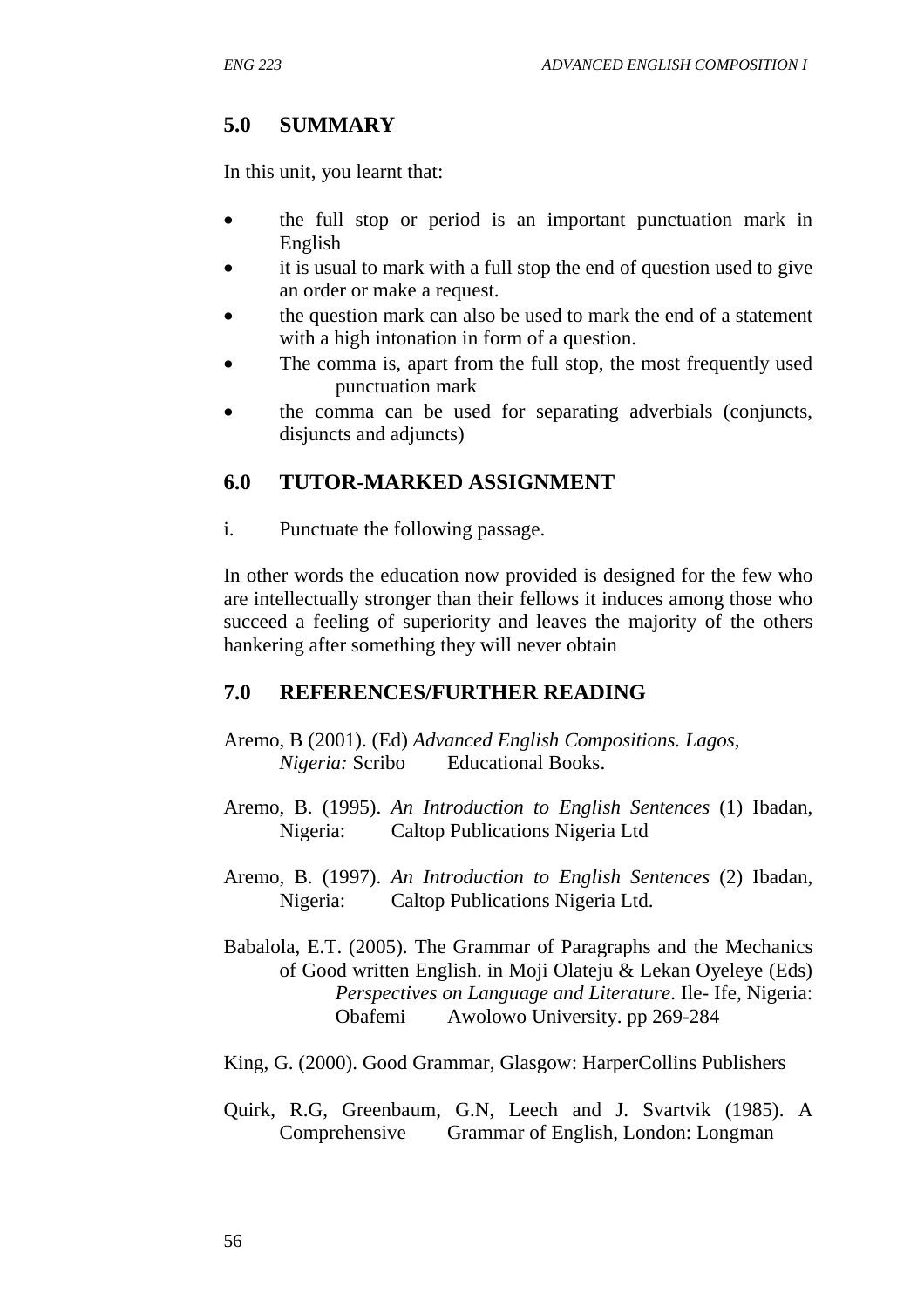# **UNIT 3 THE GRAMMAR OF PARAGRAPHS 11**

### **CONTENTS**

- 1.0 Introduction
- 2.0 Objectives
- 3.0 Main Content
	- $3.1$  The colon (:)
	- 3.2 The dash (-)
	- 3.3 Semi-colon (;)
	- 3.4 Brackets (Parenthesis) ( )
	- 3.5 Quotation marks or inverted commas ('')
	- 3.6 Italics
	- 3.7 The Apostrophe (')
	- 3.8 The Hyphen
	- 3.9 Capital letters (ABC)
- 4.0 Conclusion
- 5.0 Summary
- 6.0 Tutor-Marked Assignment
- 7.0 References/Further Reading

# **1.0 INTRODUCTION**

In this unit we shall discuss some of the other commonly used punctuation marks i.e. the colon, semi- colon, the dash, the apostrophe, brackets, quotation marks and the hyphen. These are punctuation marks you may need from time to time while writing and using them appropriately will make your work interesting and give it some form of interesting aesthetics. Just go through the unit under the various subheadings for good understanding of the unit. Please note that the categorisations in this unit are as itemised by Aremo 1995. See reference at the end of this unit.

# **2.0 OBJECTIVES**

At the end of this unit, you should be able to:

- punctuate sentences using appropriate punctuation marks,
- identify the different punctuation marks in any written discourse.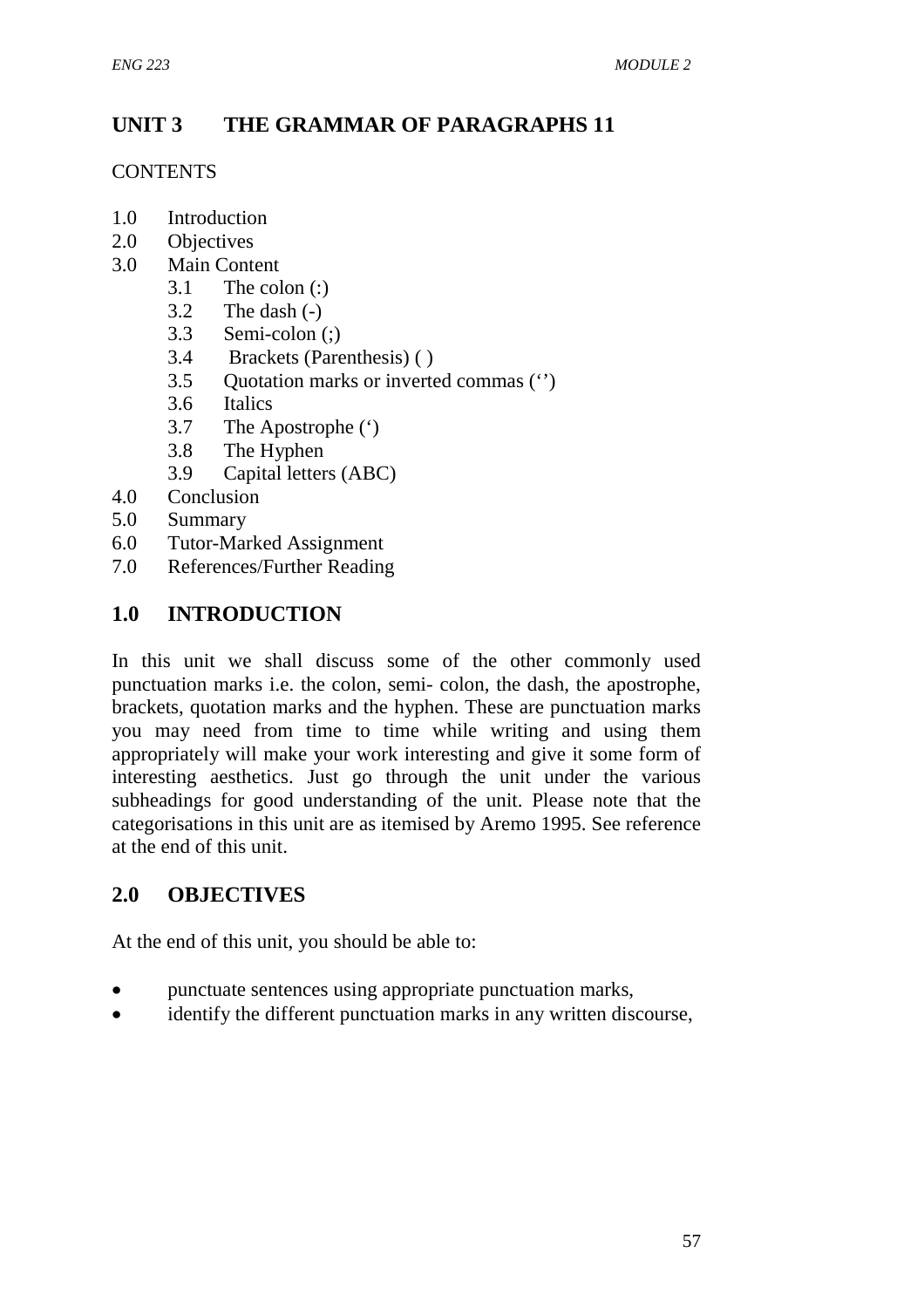# **3.0 MAIN CONTENT**

### **3.1 The colon (:)**

The colon is commonly used:

a. to link two clauses (the second being a restatement, an explanation or an expression of the first) within a compound or compound complex sentence e.g.

These men are a credit to their village and country: their good deeds will be remembered for long.

If you study the sentence above very well, you will notice that the second clause after the colon is an explanation of the first.

b. to introduce a list, in which case it is often preceded by *namely*, *such as*, etc e.g.

He spoke on several of the issues: shortage of liquid cash, poverty, injustice, unemployment, industrial unrest, and disease.

- c. to introduce direct speech particularly in dramatic dialogue e.g. *He said: 'I am the president of this association'*
- d. to introduce a quotation as in e.g. *She was very fond of those immortal words by Shakespeare: 'Cowards die many times before their death'*

## **3.2 The dash (-)**

The dash is used:

- a. to mark off an informal insertion, particularly one with internal commas e.g. *The girls - I should in fact call them the call girls- have now taken up arms.*
- b. to introduce a list, when a less formal mark than a colon is required e.g. *She had all she wanted – sharpeners, rubbers, pencils, rulers, ink, bags, and paper.*
- c. to introduce a summary statement after a list e.g. *We bought pencils, rubbers, pens, ink, rulers and paper- in short, all we need.*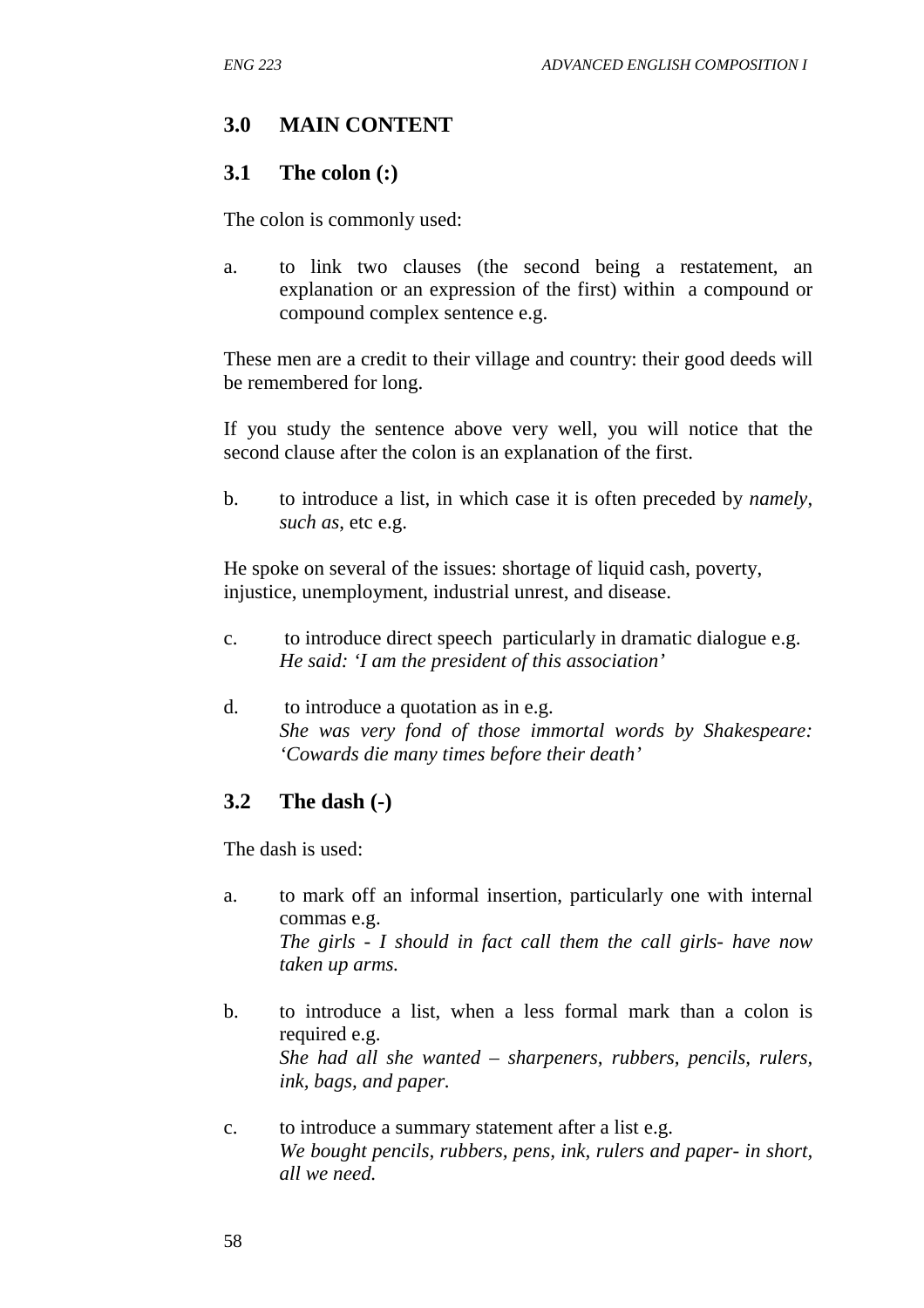A colon can replace the dash, I (c), but the colon will be considered more formal than the dash.

# **3.3 Semi-colon (;)**

The semi colon is a heavier version of the comma but it is less frequently needed than the comma as a punctuation mark. Aremo 1995 notes that it is commonly used to -

a. mark out the end of the first of two clauses linked by a coordinator in a compound or compound complex sentence e.g.  $\sqrt{2}$ 

|                               | He was a very reasonable young man; nevertheless he found it |  |
|-------------------------------|--------------------------------------------------------------|--|
|                               | but                                                          |  |
| difficult to make it in life. |                                                              |  |

- b. to link two or more clauses in a compound or compound– complex sentence e.g. *You certainly can come; it is everybody's affair.*
- c. to mark out the boundary between coordinated clauses or phrases with internal comma punctuation for the sake of clarity e.g. *The woman, whom you spoke highly of, came; and we were all very happy to see her.*

# **3.4 Brackets (Parentheses) ( )**

Brackets are used, like dashes and commas, to set off an informal insertion from the rest of the sentence:

*It is said that mercenaries (I mean hired soldiers from other countries) are fighting on the side of the rebels)* 

Please note that:

- 1. brackets and dashes are used to show more clearly than commas the status of an informal insertion
- 2. square brackets [ ] are used by a writer to enclose his own words inserted in a quotation to make its meaning clear e.g. *The students [ Bola, Ajayi and Aina] have proved to the world what you are all capable of achieving.*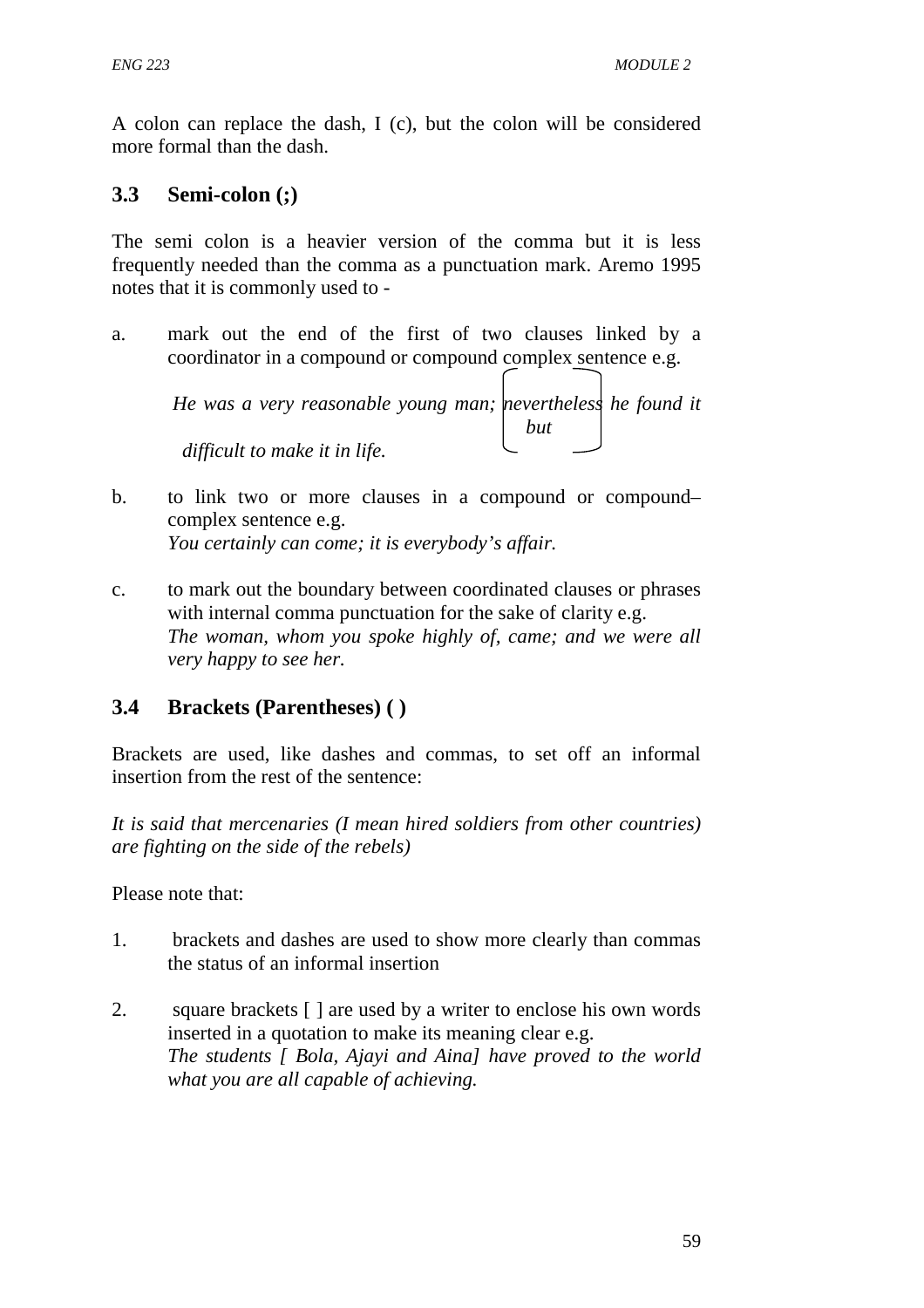# **3.5 Quotation marks or inverted commas ('' )**

Quotation marks may according to preference, be single '' or "". They are used-

a. to enclose direct speech e.g.  *'In any case', said the principal, 'Mary is a good girl'.* 

> *'I'm happy you still can say such kind things about the little girl' said Mary's mother.*

*'He said: 'I am the land-lord here'* 

Please note that:

- 1. The two sets of quotation marks, one double and the other single are used for a quotation within a quotation e.g. *The witness said "He cried, 'where have you kept the money?'"*
- 2. Direct speech in dramatic dialogue is enclosed in quotation marks:
- a. to enclose quotation e.g. *She was very fond of those immortal words by Shakespeare: 'cowards die many times before their death'.*
- b. to enclose words or expressions that the writer does not wish to claim as his own e.g..
	- *1. As a child, she really believed that what she saw on the moon was 'a woman's beautiful face'*
	- *2. It is unbelievable that 'John told the chief to go to hell'*
- c. to enclose words and expressions that are unfamiliar or that are used in a special, not generally accepted sense e.g.
	- *1. One can talk at length about this 'primitive' language.*
	- *2. It was all traceable to their leader's 'chop-chop' mentality.*
- d to enclose the titles of stories, poems, articles, etc or issued as separate publications e.g.. *The Raiders' was published in his first collection of short stories.*

## **SELF ASSESSMENT EXERCISE 1**

Write out four uses of quotation marks and support your answer with good examples.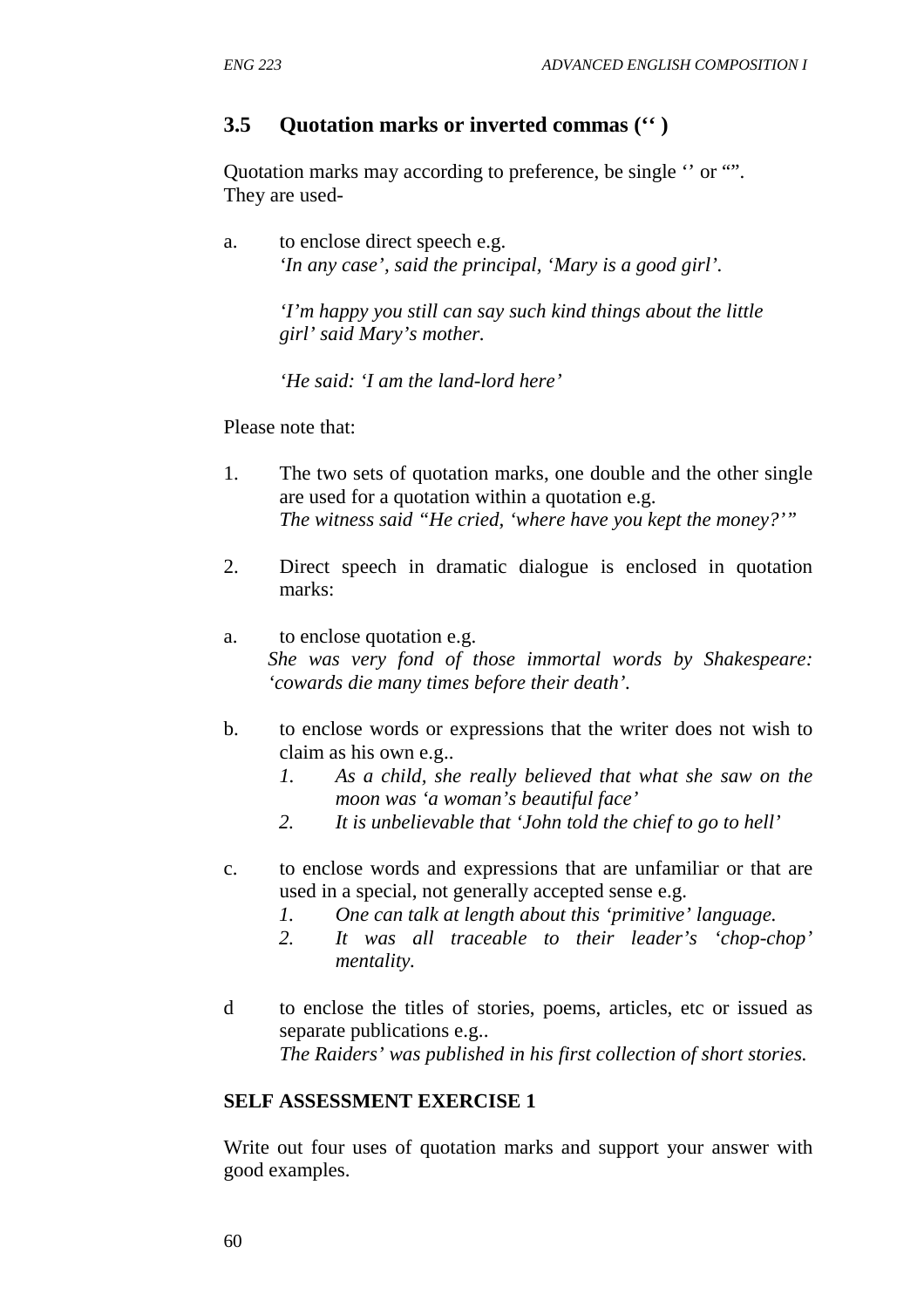## **3.6 Italics**

In a hand written or typed manuscript, italics can be indicated through underlining. Italics are used:

- a. for titles of books, magazines, newspapers and other works published separately e.g.. *The Daily times The Guardian*
- b. titles of shorter works not issued as separate publications e.g. *short stories and poems are enclosed in quotation marks*
- c. for foreign words or expressions used in a text e.g. The *dramatis personae* are found on the first page e.g.

It was evening again and he was back at the remaining bottle of *ogogoro*

- d. for words or expressions which the writer would like to be carefully noted e.g. The *semi-colon* may be linked to two or more clauses
- e. for items (words, phrases etc) illustrating a point of usage e.g.
	- *1. The man was here. (past tense)*
	- *2. The man is here. (present tense)*

## **3.7 The Apostrophe (')**

The apostrophe is used:

a. for indicating the genitive of some general pronouns e.g. *somebody's dog everybody's affair* 

The apostrophe is not used for indicating the genitive of personal pronouns e.g..

 *my/mine her/hers your/ yours* 

b. for indicating the genitive of nouns and noun phrases e.g. *the girl's book a child's toy children's books*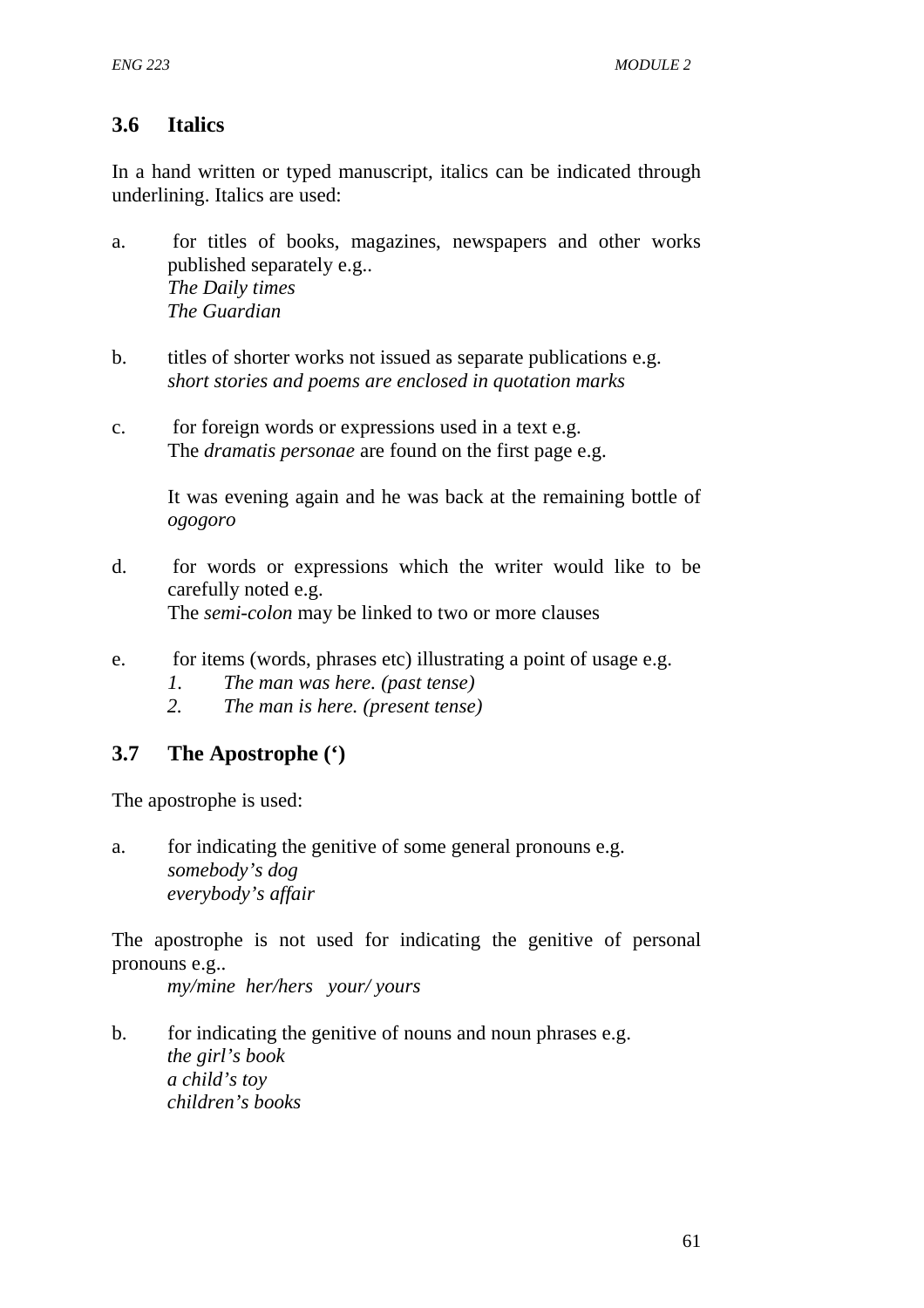- c. for marking omissions in reduced words and numbers e.g.  $I'll (= I will)$  $hasn't (= has not)$  $It's (= It is)$  *We're (= We are - )*
- d. for indicating the plurals of numbers, letters and cited words or expressions e.g. *There are two O's in 'book' The 7's look like 1's In the 1980's*

#### **SELF ASSESSMENT EXERCISE 2**

Some of the sentences below need apostrophe. Put them where they should be.

- i. It is hers.
- ii. Dr Ojo thesis is missing from the Library.
- iii. He hasn't been able to come back again.
- iv. I need some children story books.
- v. Your's is very beautiful.

## **3.8 The Hyphen**

The hyphen is used to:

a. show when a single word has been broken at the end of one line and completed on the next line e.g.  *He came for the first time yesterday* 

Please note that the hyphen is placed at the end of the line on which the word is started not at the beginning of the following line

b. to link the component bases of some compound words i.e.  *breath-taking go-between* 

Please note that not all compounds are written with a hyphen. Some are written solid e.g. dressmaking and some are written open- e.g. tear gas. The same compound can sometimes be written in any of the three ways e.g. flower-pot, flowerpot, and flower pot.

c. to link the component words of a multi – word item used as a single pre-modifier e.g. *They were all seven -month -old –babies. He adopted his usual- I don't care attitude*.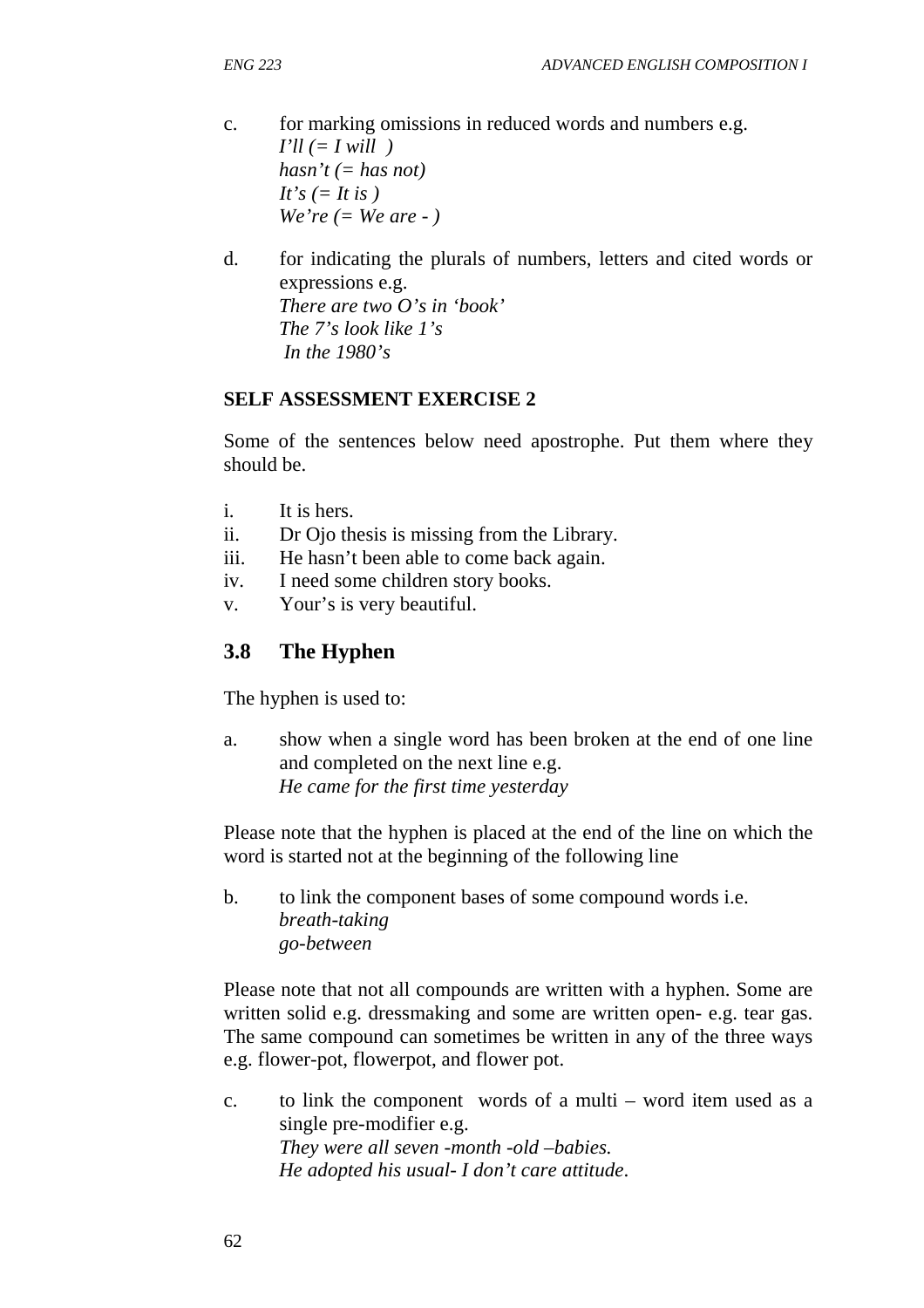d. to separate some prefixes from the base (particularly when the base begins with a capital letter or when the word could otherwise be mispronounced e.g. *co-author re-present (preset again) pro-Iraq* 

# **3.9 Capital letters (ABC)**

These are used at the beginning of:

- a. the first word of a sentence e.g. *Today is her birthday. You are all invited*.
- b. all proper nouns(names of specific people, places etc and words derived from them e.g. *Bola Ojo, China, Sunday January, Independence day*

Please note that with proper nouns, a capital is normally used only at the beginning of the open class items (nouns, adjectives, adverbs) e.g.

*(the) Department of English (the ) National Assembly The National Assembly members are two hundred in number* 

Words like committee, department, government state and university are spelt with a capital when they are part of the proper nouns or when they are used as substitute for the proper nouns but not when they are used as ordinary common nouns e.g.

*The National Assembly is on recess. A committee should be set up immediately. The House Committee on petroleum matters recommended the removal of its chairman.* 

- c. all titles preceding proper nouns or titles used as substitutes for proper nouns e.g. *Princess Aina, Chief Okonkwo, Miss Olabode, The President, President Clinton*
- d. the first and the last word and each of the open class words (nouns, verbs etc) in the title of a book or article e.g.  *The Beautiful Ones Are not Yet Born Our Husband has gone Mad Again*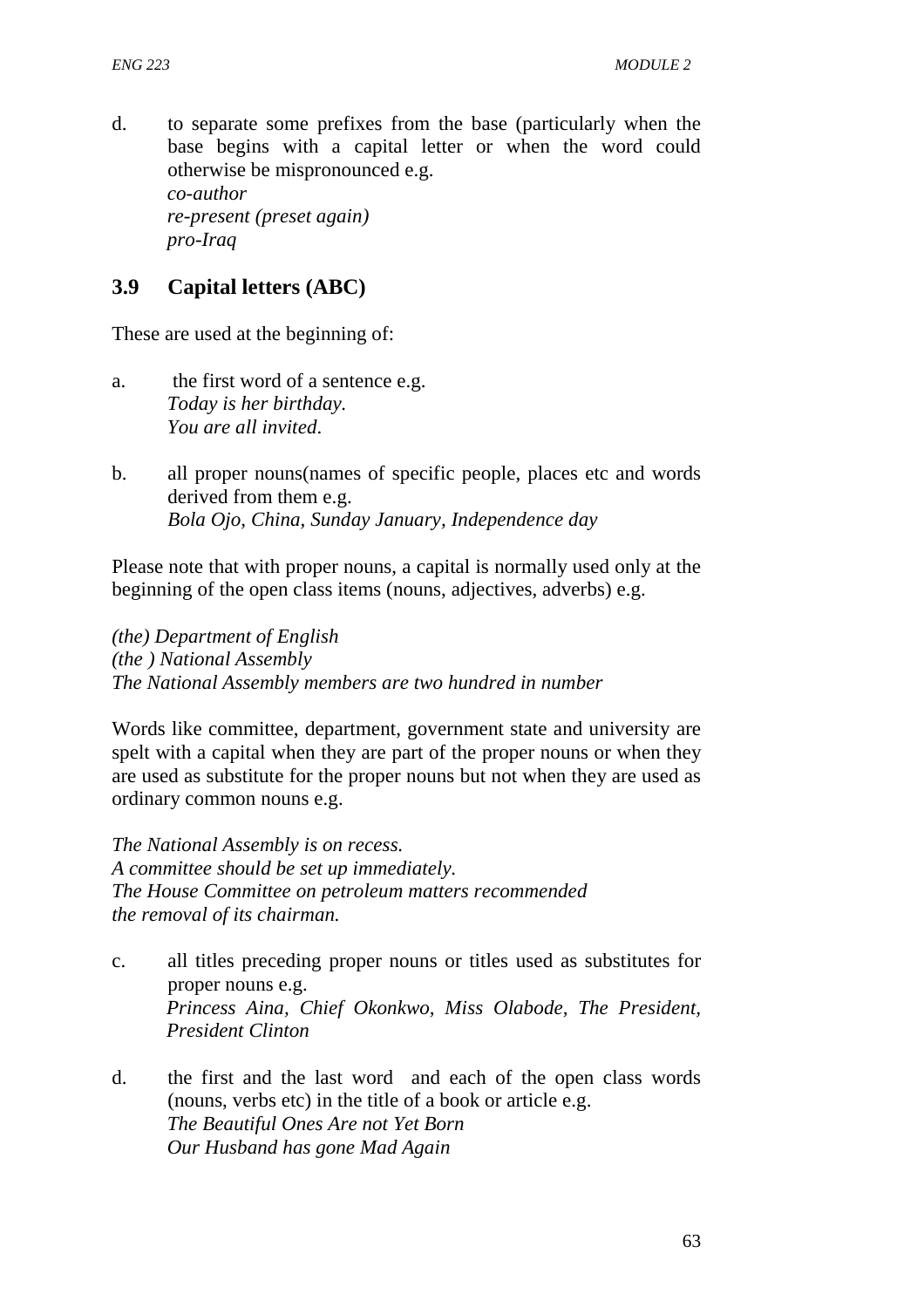e. Words of family relationship when used alone e.g.  *Usually, Father does not like such display of arrogance but Mother only laughs at such. Usually our father does not like such display of arrogance but our mother only laughs at such.* 

When used with the first name, the words are also spelt with a capital e.g.

*I think Brother James will understand this. James is a brother to Alice.* 

The personal pronoun 'I' is always written with a capital e.g. *I prefer to go to Marks and Spencer but I'll ask my fiancé to go with me.* 

Some other punctuation marks are the ellipsis  $(...)$  and the caret  $(')$  and these are used to indicate omissions in a sentence.

# **4.0 CONCLUSION**

This unit is the one that completes the discussion on punctuation marks. We started with the colon and ended with just a mention of the ellipsis and the caret which are used to indicate omissions.

# **5.0 SUMMARY**

In this unit you learnt that:

- the colon is used to link two clauses
- the colon is used to introduce a list
- In a hand written or typed manuscript, italics can be indicated through underlining
- a hyphen is used to show when a single word has been broken at the end of one line and completed on the next line
- an apostrophe is used for indicating the genitive of some general pronouns
- The two sets of quotation marks, one double and the other single are used for a quotation within a quotation
- Some other punctuation marks are the ellipsis  $(...)$  and the caret (^) and these are used to indicate omissions in a sentence.

# **6.0 TUTOR-MARKED ASSIGNMENT**

Itemise some of the uses of the colon. Give other examples apart from the ones you have been given to support your answer.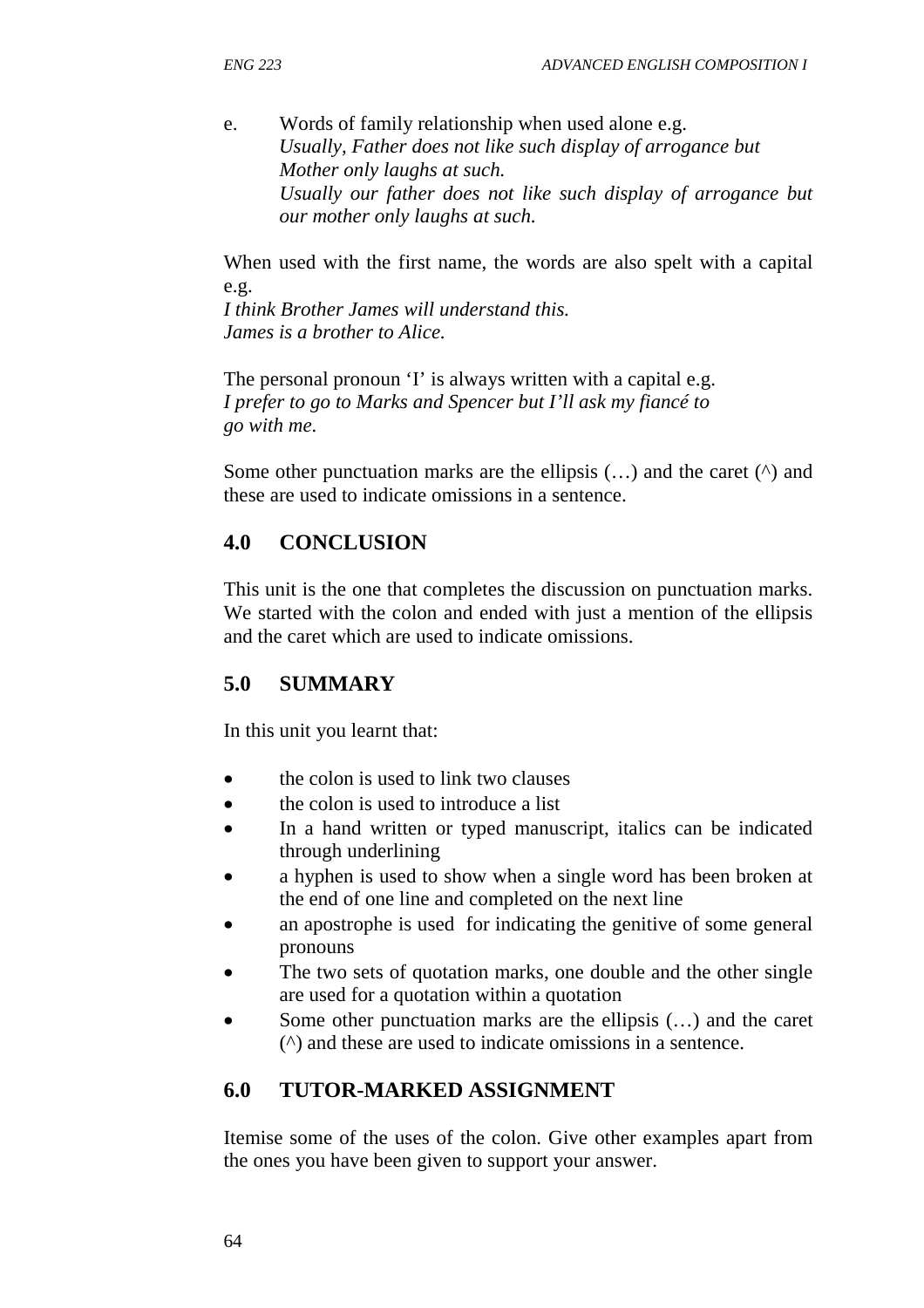## **7.0 REFERENCES/FURTHER READING**

- Aremo, B. (1995). *An Introduction to English Sentences* (1) Ibadan, Nigeria: Caltop Publications Nigeria Ltd
- Aremo, B. (1997). *An Introduction to English Sentences* (2) Ibadan, Nigeria: Caltop Publications Nigeria Ltd.
- Babalola, E.T. (2005). The Grammar of Paragraphs and the Mechanics of Good written English. in Moji Olateju & Lekan Oyeleye (Eds) *Perspectives on Language and Literature*. Ile- Ife, Nigeria:
	- Obafemi Awolowo University. pp 269-284
- Quirk, R.G, Greenbaum, G.N, Leech and J.Svartvik (1985). A Comprehensive Grammar of English, London: Longman
- Zandvoort, R.W (1967). *A Handbook of English Grammar*. London: Longman Group Limited.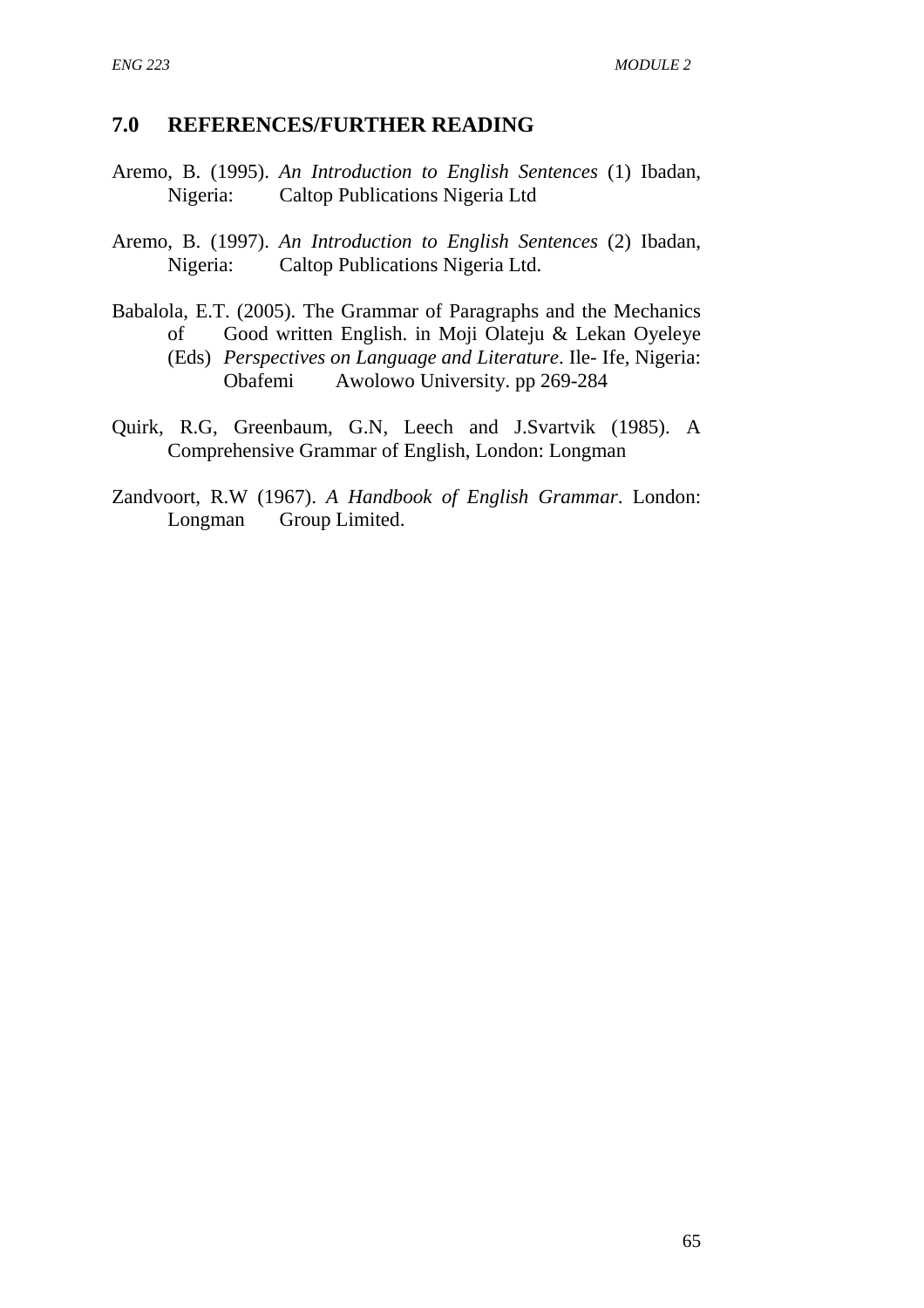## **UNIT 4 BEYOND THE SENTENCE I**

### **CONTENTS**

- 1.0 Introduction
- 2.0 Objectives
- 3.0 Main Content
	- 3.1 Synonymy
	- 3.2 Antonyms
		- 3.2.1 Complementary pairs
		- 3.2.2 Gradable antonyms
		- 3.2.3 Relational opposites
	- 3.3 Hyponymy
	- 3.4 Repetition
- 4.0 Conclusion
- 5.0 Summary
- 6.0 Tutor-Marked Assignment
- 7.0 References/Further Reading

## **1.0 INTRODUCTION**

The term 'Beyond the sentence' is borrowed from Aremo 1997 and it is meant to refer to units of language that are bigger in size and structure than the sentence. In most of the earlier units, we dealt with individual sentences in English. We have also dealt a little with formation and origin of some peculiar words in English. In this unit, we shall move ahead and talk about sentences and how they relate with one another, their well formedness in discourse (that is in continuous speech or writing) which involves more than a sentence. It is important to note that it is not only important for a sentence to be well formed; it should also flow with other sentences in the group. In other words, it should fit in with every other sentence in its environment. Go through the example below.

> Mr James was a good business man. He gave gifts to children at the school end of the year party. Goats love raw yams. Congratulations on your newly acquired Volvo 940.

If you look carefully at the sentences above, each of them is well formed but the sentences taken together do not make sense. They look disjointed. They cannot form a unified whole. They cannot form a unified whole the way they are except they are re-written. Go through the sentences below and see if there is a difference between the sentences in the paragraph above and that below.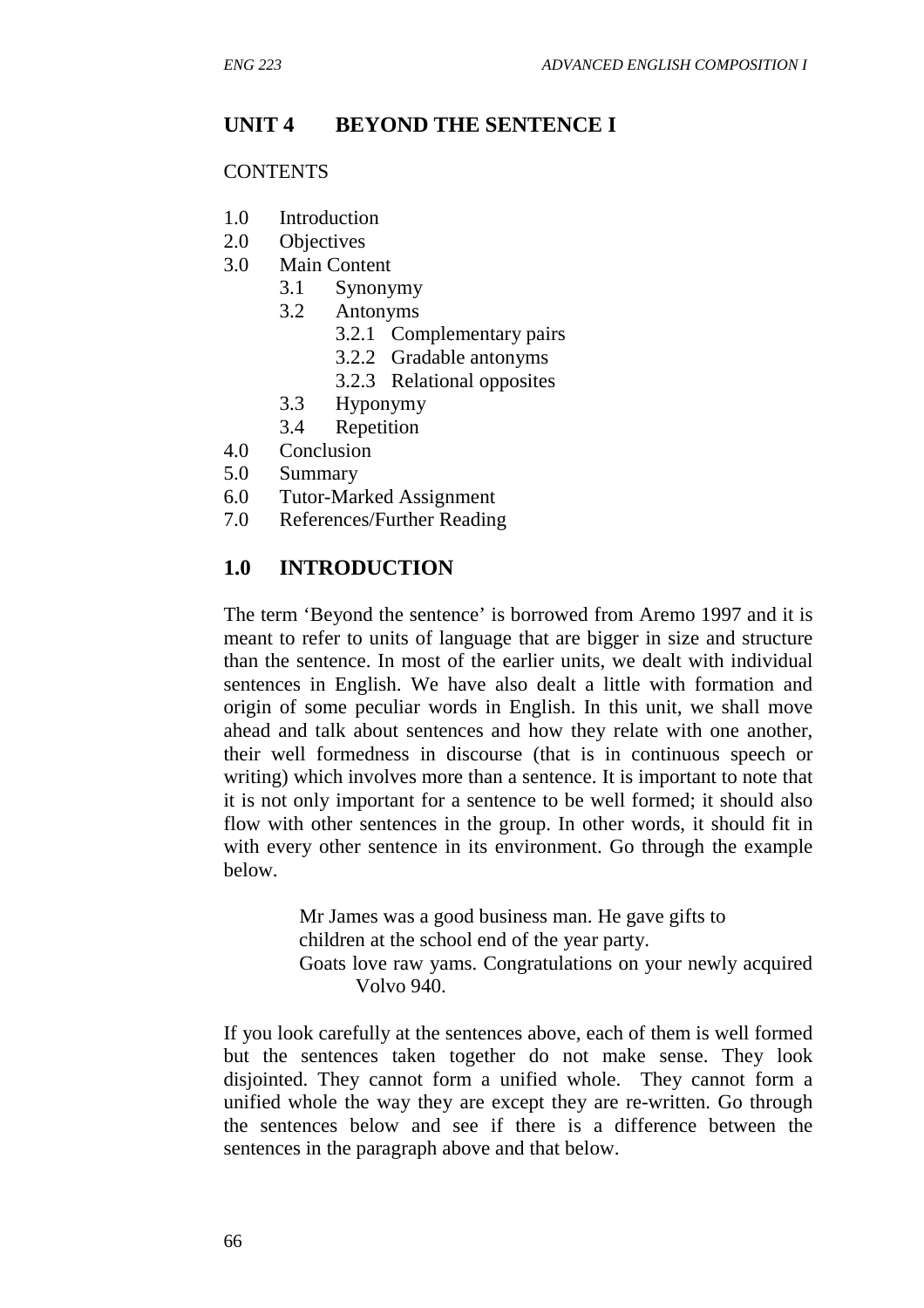Mr James was a good business man. He gave gifts to children at the school's end of the year program. He loves rearing goats for sale but they always end up eating his yam stalks. His friends sent congratulatory messages to him on his newly acquired Volvo 940.

If you examine the set of sentences above, you will discover that they are coherent and intelligible in sequence. The sentences are interconnected in meaning and the events in one sentence seem connected with the next. The sentences refer to the same person- Mr James mentioned in sentence 1. Sentence 2 refers to part of his goodness by giving gifts to children at the end of the year party in his children's school. Part of his business acumen is revealed in sentence 3 in that he loves rearing goats for sale. In sentence 4, he bought a new Volvo 940 for which he was congratulated.

## **2.0 OBJECTIVES**

At the end of this unit, you should be able to:

- mention the lexical connective devices for sentence connection
- identify the connective devices in any given language use
- use them appropriately in the construction of sentences and paragraphs

## **3.0 MAIN CONTENT**

Some of the lexical devices that will be discussed in this unit aresynonymy, antonymy, hyponymy, repetition and collocations

## **3.1 Synonymy**

This term is used to describe the relationship of similar lexical items or lexemes. It can be referred to as a relation of sameness of meaning. Aremo (1997) notes that, for two or more items to be regarded as synonymous, they do not have to be interchangeable in every context. According to him, the following synonym pairs – *profound* and *deep*, *finish* and *end*, *start* and *begin* can be substituted for each other in:

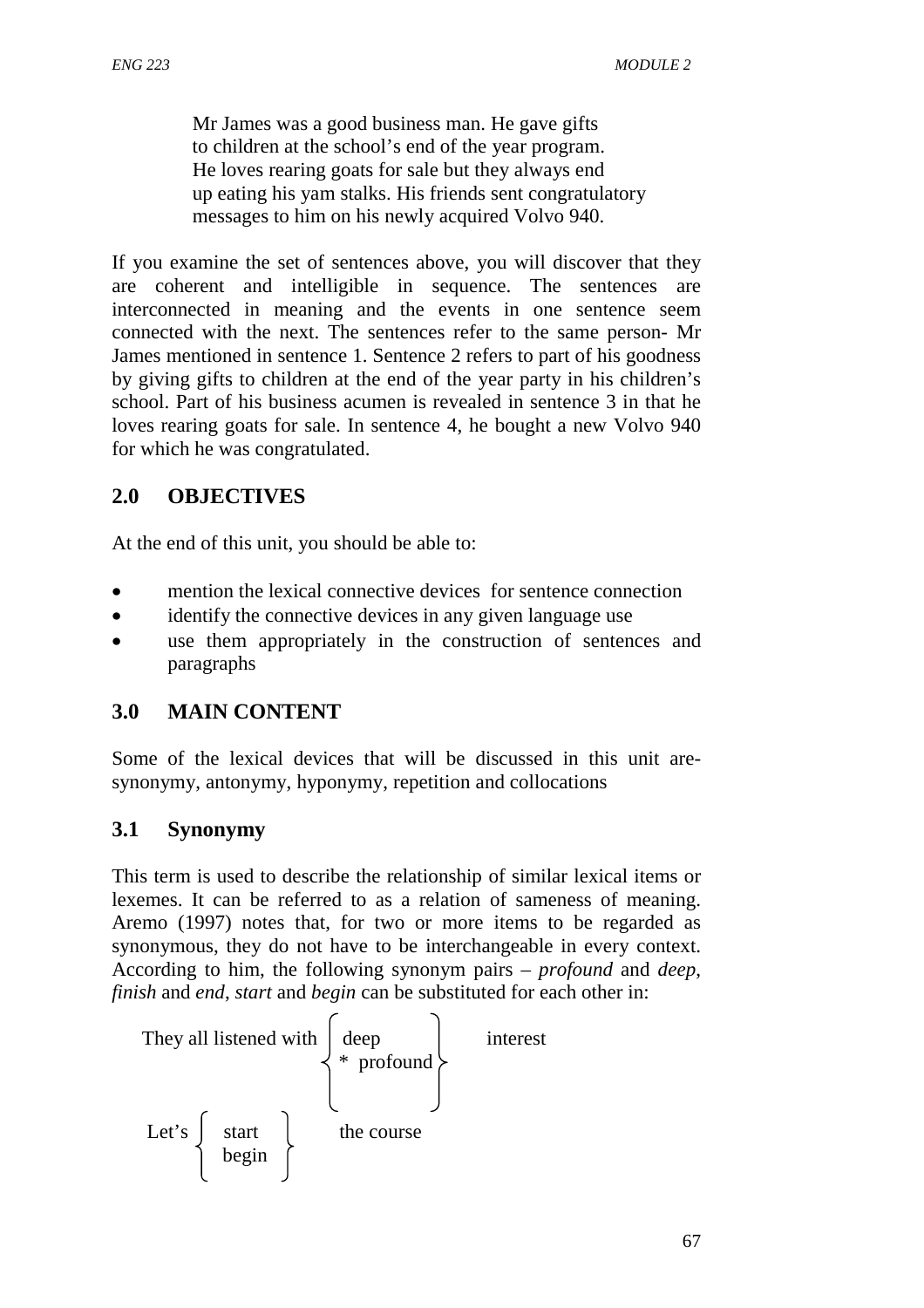$$
ENG\,223
$$

We shall 
$$
\left\{\n \begin{array}{c}\n \text{ finish} \\
\text{end}\n \end{array}\n \right\}
$$
 the series next week.

They cannot be substituted for each other in -



Synonymous items may even differ in their connotation, that is, in the emotional associations that are suggested by them. For example the words *statesman* and *politician* though interchangeable, still differ in their connotation in that some people think that a statesman is associated with greater freedom from deceit.

Palmer1966 notes five ways in which words can differ from one another:

- 1. Sets of synonyms which belong to different dialects of the language e.g. Fall (US) Autumn (Britain).
- 2. Different degrees of similar situation require words that are used in different styles e.g. a nasty smell, an obnoxious effluvium, a horrible stink Pass away/ die/ pass on/ pop off.
- 3. Some words may be said to differ only in their emotive or evaluative meaning e.g. politician/statesman hide/conceal liberty/ freedom midget /dwarf mountain/ hill.
- 4. some words are collocationally restricted they occur in conjunction with other words e.g. rancid — goes with butter addled - goes along with eggs.
- 5. some words are close in meaning/ their meanings overlap e.g. mature, adult, ripe, perfect, due, govern, direct, control, determine, require, loose, inexact, free, relaxed, vague, lax, unbound.

As a writer, one has to choose the most appropriate synonym while writing.A sign in the San Diego zoo wild animal park states-

> Please do not annoy, torment, pester, plague, molest, worry, badger, harry, harass, heckle, persecute, ink, bullyrag, vex, disquiet, grate, beset, bother, tease, nettle, tantalise, or ruffle the animals.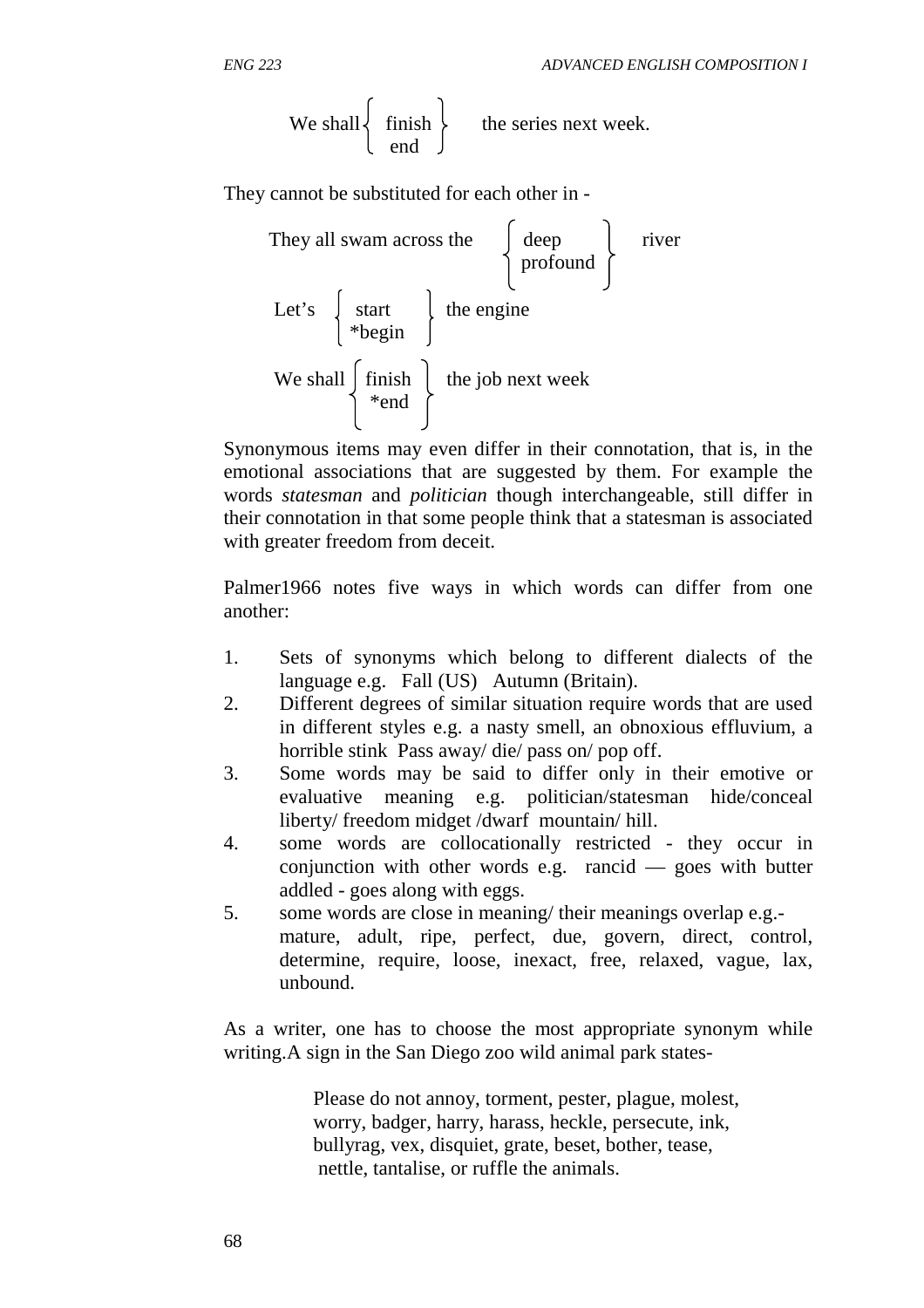It has often been said that there are no perfect synonyms but the following pair of sentences have very similar meanings:

*He is sitting on a sofa. / He is sitting on the couch.* 

The degree of semantic similarity between words depends to a great extent on the number of semantic properties they share. For example, sofa and couch refer to the same type of object and most of their semantic properties.

# **3.2 Antonyms**

This is a relationship of oppositeness in meaning. Just like synonyms, antonyms do not need to be substitutable for each other in all contexts. The following pairs of words are antonyms and can be substituted in some cases while they can not be substituted in some other cases. Please note that these examples are from Aremo 1997. For more details see the reference at the end of this unit.

They can be substituted in -



They can not in

He is a 
$$
\begin{cases} \text{short} \\ * \text{long} \end{cases}
$$
 man.

We can 
$$
\begin{cases} start \\ * finish \end{cases}
$$
 the engine now.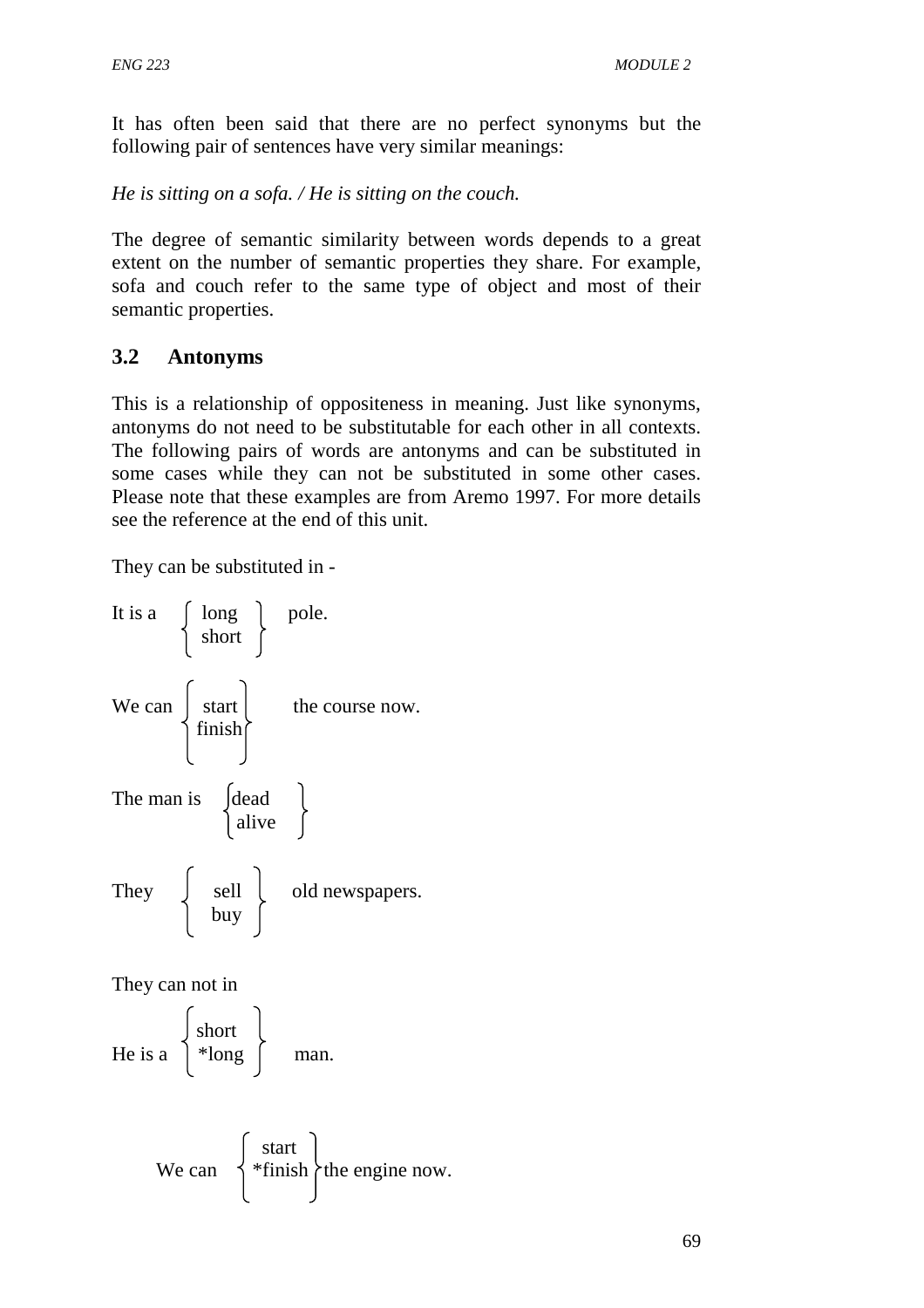She told the story of the 
$$
\left\{\begin{array}{c}\text{dead} \\ \text{*alive}\end{array}\right\}
$$
 man.

 sell They  $\parallel$  \*buy  $\parallel$  them the auction.

We become aware of these distinctions in language use through our exposure to the language. Just as we do not have perfect or absolute synonyms, there are no absolute antonyms as well. The linguistic context determines the usage and the appropriateness of a word. Antonyms are of different kinds- complementary, gradable and relational opposites.

### **3.2.1 Complementary pairs**

Some opposite words are complementary to each other in English. They are complementary in the sense that not being this  $=$  that. e.g.

*Alive/dead Present/absent Awake/asleep* 

This means that not alive =dead, not dead=alive.

At this point, the question can be asked of those who, for one reason or the other, have become what we call vegetables. That is they are only seen to be breathing, they can not do any other thing. Some might even be in an unconscious state. Such people, even though they are not clinically dead, they are dead to their environment. If you are not present, you are absent. You can not do the two together physically.

#### **3.2.2 Gradable antonyms**

These kinds of words do not provide an absolute scale. With gradable antonyms, the negative of one word is not synonymous with the other. For example, someone who is not happy is not necessarily sad. Some adjectives fall into this category e.g.

*Big /bigger /biggest Hot/ warm /cool /cold Big /small fast / slow happy / sad*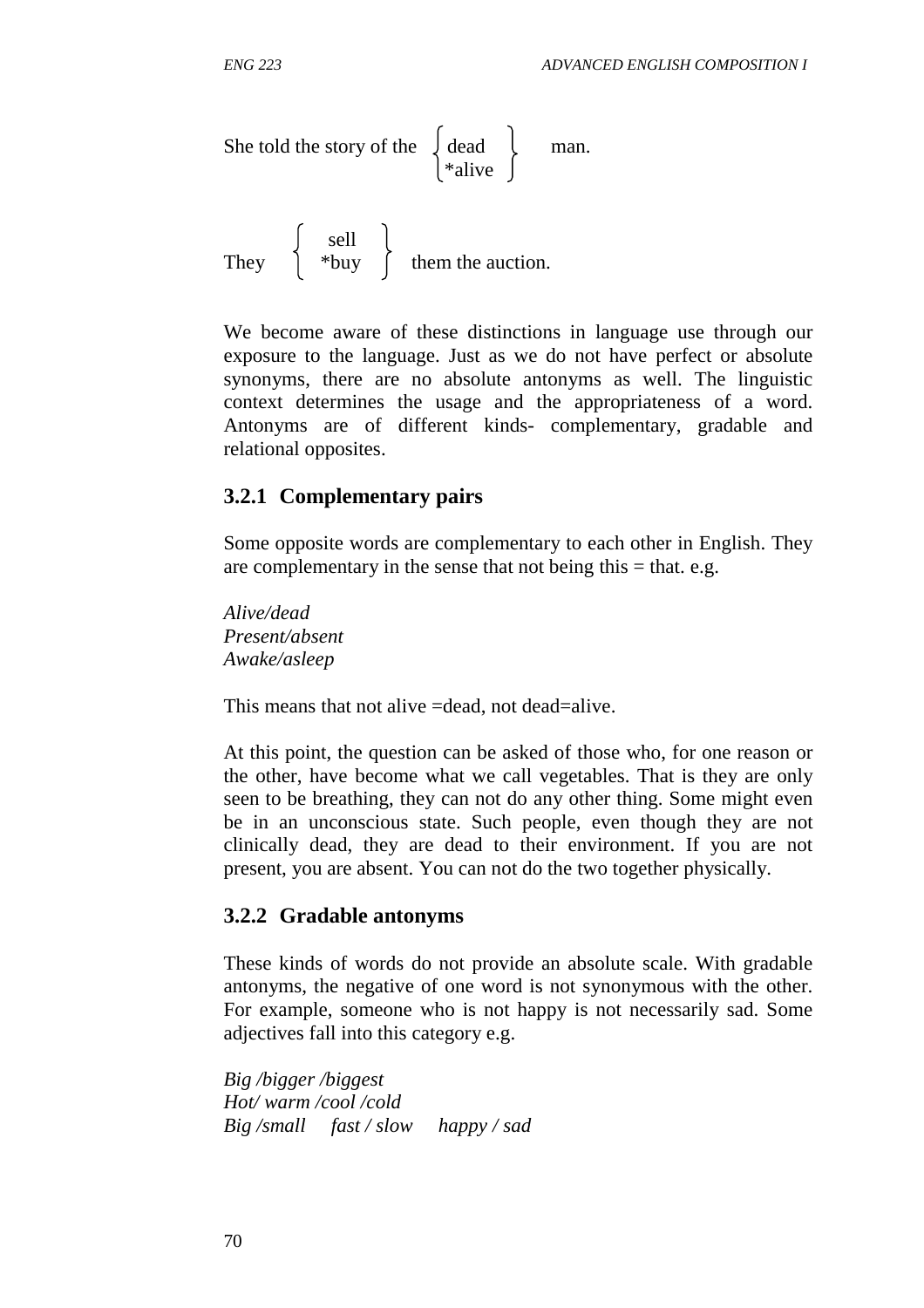Gradable antonyms are often found among sets of words that partition a continuum i.e.

 *Tiny-small-medium-large—huge- gargantuan* 

# **3.2.3 Relational opposites**

These are words that are linguistically related in that they refer to a reversal of relationship between a pair of related items or kinship terms. The items in this category are mutually exclusive e.g.

*father/mother, brother sister, buy/sell lend/borrow, give/receive, husband /wife, parent/child, doctor/patient, teacher/pupil* 

## **SELF ASSESSMENT EXERCISE 1**

Give the synonyms of the following words:

- 1. Expensive 4. Abandoned
- 2. Tradition 5. Scolded
- 3. advantages 6. Commanded

## **3.3 Hyponymy**

This is a situation where there is a super-ordinate term. The general or super-ordinate term is the larger set that houses the other smaller ones. e.g.

*Red, green, yellow, blue* etc have their lexical representation as 'colour' which is a super-ordinate term.

*Lion, tiger, leopard, lynx (animal of the cat family, with tufted ears and a short tail)* have their lexical representation as Feline (catlike, of the cat family).While writing, you may find out that you need to use these words. So a good mastery of these kinds of lexical devices is important.

Sometimes, there is no single word in the language that encompasses a set of hyponyms. Thus, clarinet guitar, horn, marimba, piano, trumpet, violin are hyponyms because they are 'musical instruments' but there is no single word meaning 'musical instrument' that has these words as its hyponyms. The small elements are also referred to as co-hyponyms of the superordinate term. For example, tulip, rose, hibiscus are hyponyms of the term 'flower'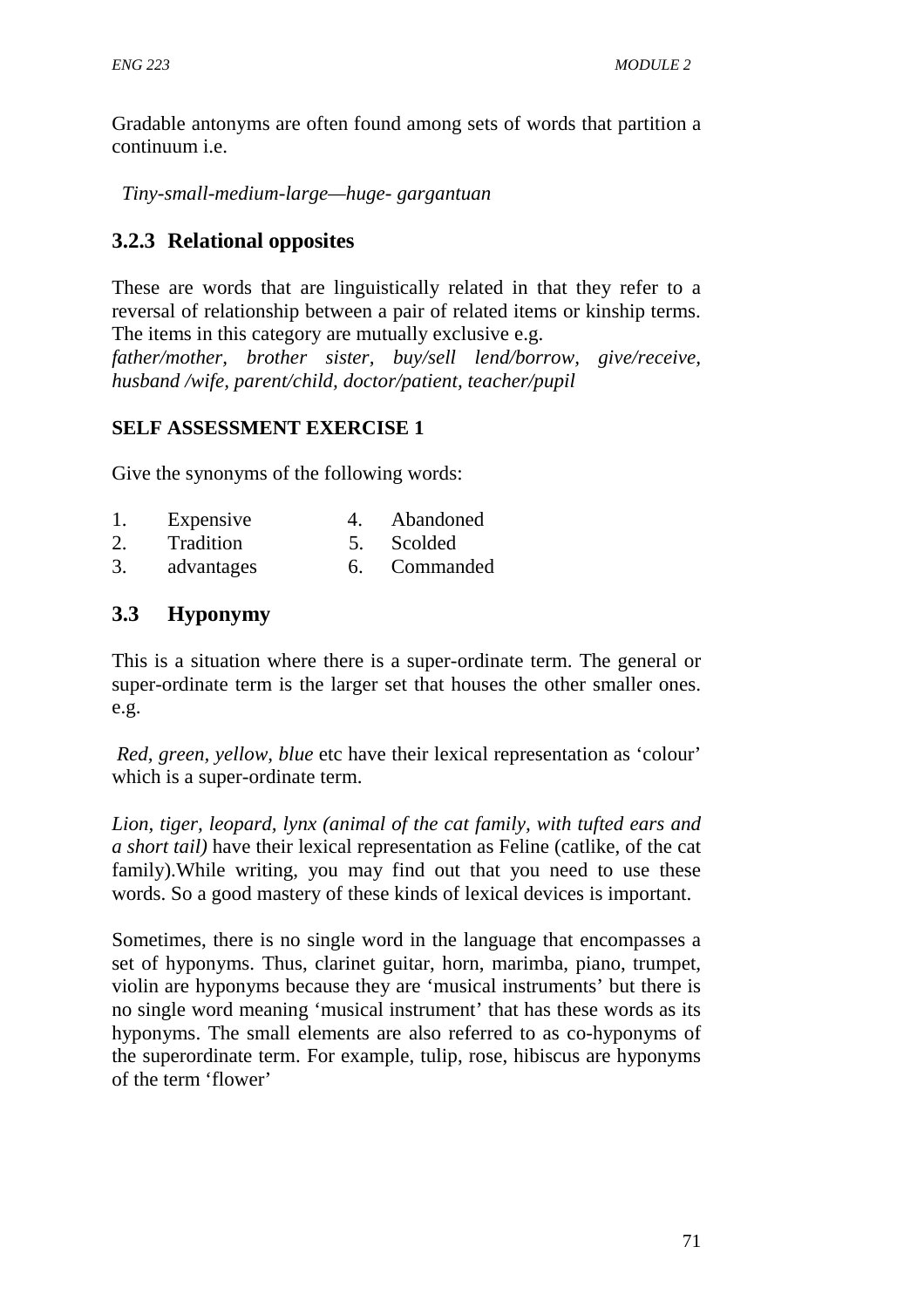# **3.4 Repetition**

Repetitions are often for emphasise. Below is an example of an anonymous text with a lot of repetitions and antonyms.

As a rule, man is a fool When it is hot, he wants it cool When it is cool, he wants it hot Always wanting what is not Anonymous

The words *wants wanting* are repeated to emphasis part of human nature. 'When it is----'is also repeated to lay emphasis on the temporal aspect of man's demands. From the text we also have examples of antonyms- i.e. hot/cool which are gradable antonyms.

### **SELF ASSESSMENT EXERCISE 2**

Write five pairs of words with their relational opposites.

## **4.0 CONCLUSION**

Lexical and grammatical connective devices are very important in English. As a student of English, you should know them and use them appropriately. And you can only achieve this through constant practice and use of them. This unit deals with the first part of these devices where we have been able to go through synonymy, antonymy, hyponymy and repetition. Some other lexical connective devices and grammatical connective devices will be dealt with in the next unit. Please go through the next unit for the remaining part of the topic.

## **5.0 SUMMARY**

In this unit, you learnt that:

- Lexical connective devices include lexemes or content words such as (nouns, verbs, adjectives and adverbs) whose sense relations shed light on a reading text
- synonymy can be referred to as a relation of sameness of meaning
- Antonyms are of different kinds- complementary, gradable and relational opposites.
- gradable antonyms do not provide an absolute scale
- relational opposites have items whose categories are mutually exclusive
- in complementary pairs, what is present in one item is absent in the other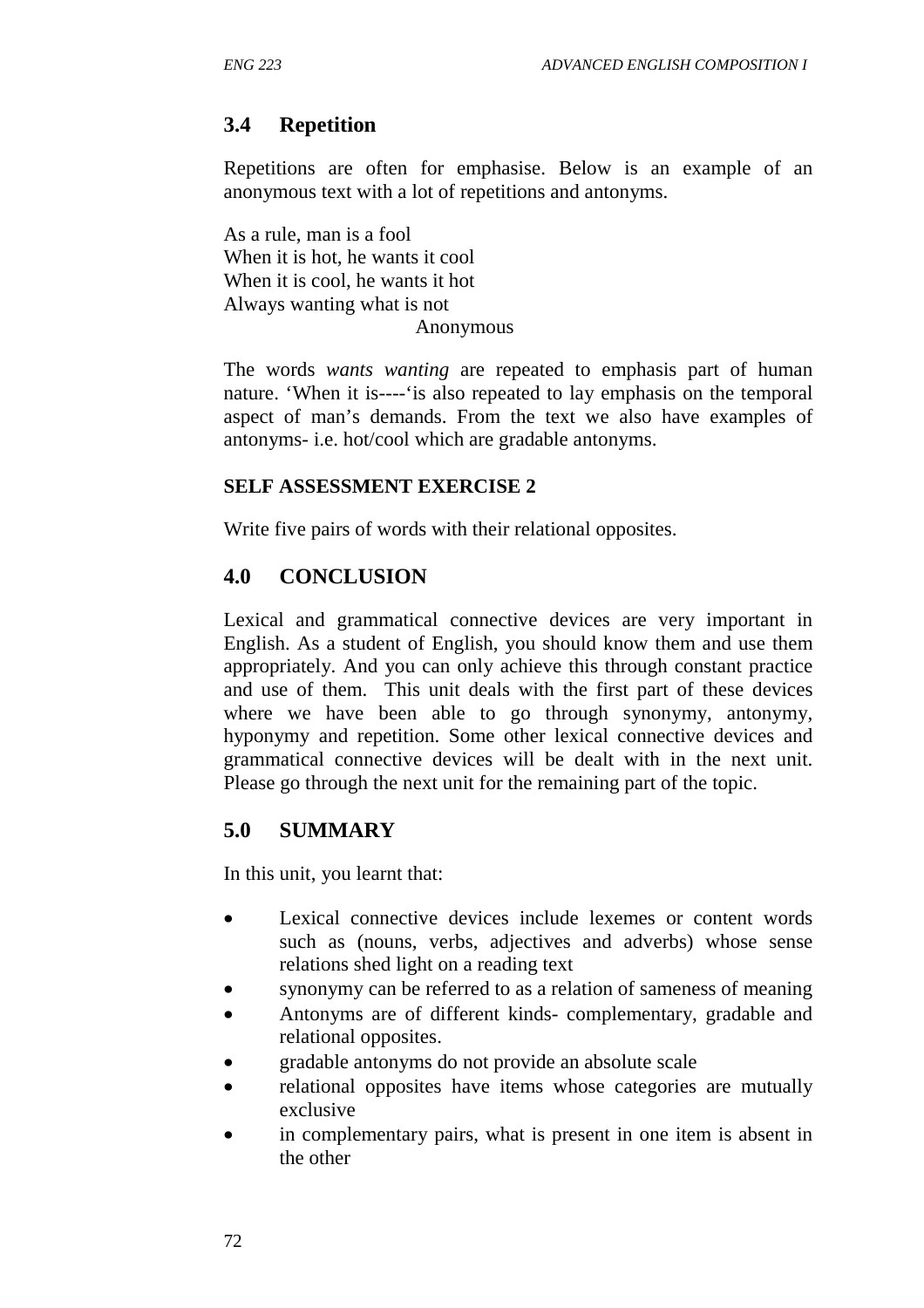• Gradable antonyms are often found among sets of words that partition a continuum

## **6.0 TUTOR-MARKED ASSIGNMENT**

Indicate whether the pairs of words listed below are complementary, gradable or relational opposites.

- i. Good/bad
- ii. Parent offspring
- iii. Beautiful /ugly
- iv. False/true
- v. Pass/ fail
- vi. Poor/ rich
- vii. Legal/ illegal
- viii. Asleep/ awake
- ix. Husband /wife
- x. Fast/slow

## **7.0 REFERENCES/FURTHER READING**

- Adedeji, E.O. (2005). Grammatical ties in English Discourse in Moji Olateju & Lekan Oyeleye (Eds) *Perspectives on Language and Literature*. Ile- Ife, Nigeria: Obafemi Awolowo University. pp 157-166
- Aremo, B (2001). (Ed) *Advanced English Compositions. Lagos, Nigeria:* Scribo Educational Books.
- Aremo, B. (1995). *An Introduction to English Sentences* (1) Ibadan, Nigeria: Caltop Publications Nigeria Ltd
- Aremo, B. (1997). *An Introduction to English Sentences* (2) Ibadan, Nigeria: Caltop Publications Nigeria Ltd.
- Asiyanbola, A.A. (2005). Sentence Connective Devices as Linguistic Tools for English Reading Tasks in a Nigerian ESL in Moji Olateju & Lekan Oyeleye (Eds) *Perspectives on Language and Literature*. Ile- Ife,Nigeria: Obafemi Awolowo University. pp 187-184
- Babalola, E.T. (2005). The Grammar of Paragraphs and the Mechanics of Good written English. in Moji Olateju & Lekan Oyeleye (Eds) *Perspectives on Language and Literature*. Ile- Ife, Nigeria: Obafemi Awolowo University. pp 269-284
- Zandvoort, R.W (1967). *A Handbook of English Grammar*. London: Longman Group Limited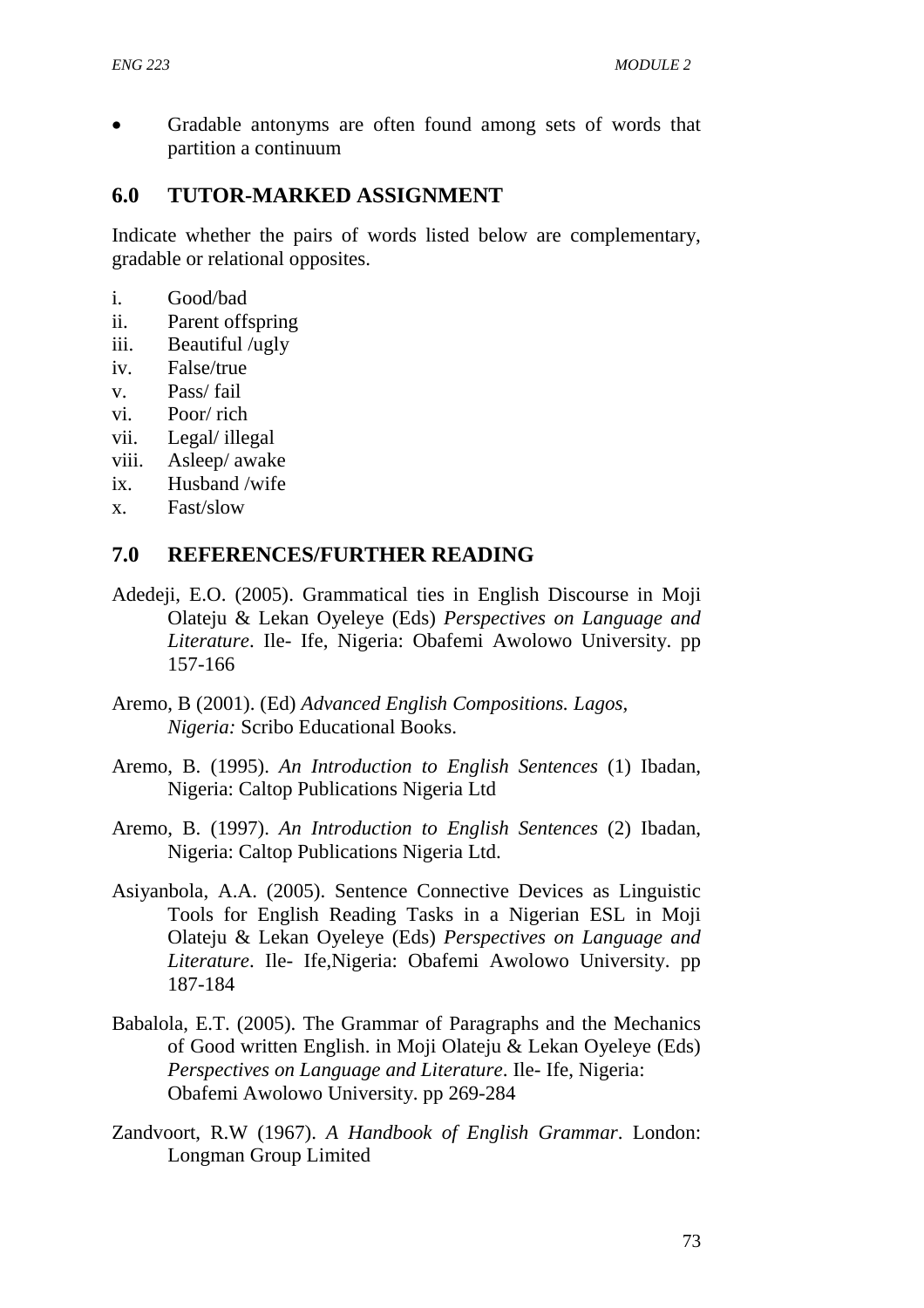## **MODULE 3**

- Unit 1 Beyond the Sentence II
- Unit 2 The Narrative Essay
- Unit 3 The Descriptive Essay
- Unit 4 The Persuasive /Argumentative Essay
- Unit 5 The Expository Essay

## **UNIT 1 BEYOND THE SENTENCE 11**

### **CONTENTS**

- 1.0 Introduction
- 2.0 Objectives
- 3.0 Main Content
	- 3.1 Collocations
		- 3.1.1 Free collocations
		- 3.1.2 Fixed collocations
	- 3.2 Grammatical devices for sentence connection 3.2.1 Conjunctions
	- 3.3 Identification
	- 3.4 Structural parallelism
	- 3.5 Substitution
	- 3.6 Ellipsis
- 4.0 Conclusion
- 5.0 Summary
- 6.0 Tutor-Marked Assignment
- 7.0 References/Further Reading

## **1.0 INTRODUCTION**

In Module 2 unit 3, we discussed some of the lexical connective devices. In this unit, we shall discuss collocations and some grammatical connective devices. You will find some or all of them useful at one point in time or the other.

## **2.0 OBJECTIVES**

At the end of this unit, you should be able to:

- mention the lexical and grammatical connective devices for sentence connection
- identify the connective devices in any given language use
- use them appropriately in the construction of sentences and paragraphs.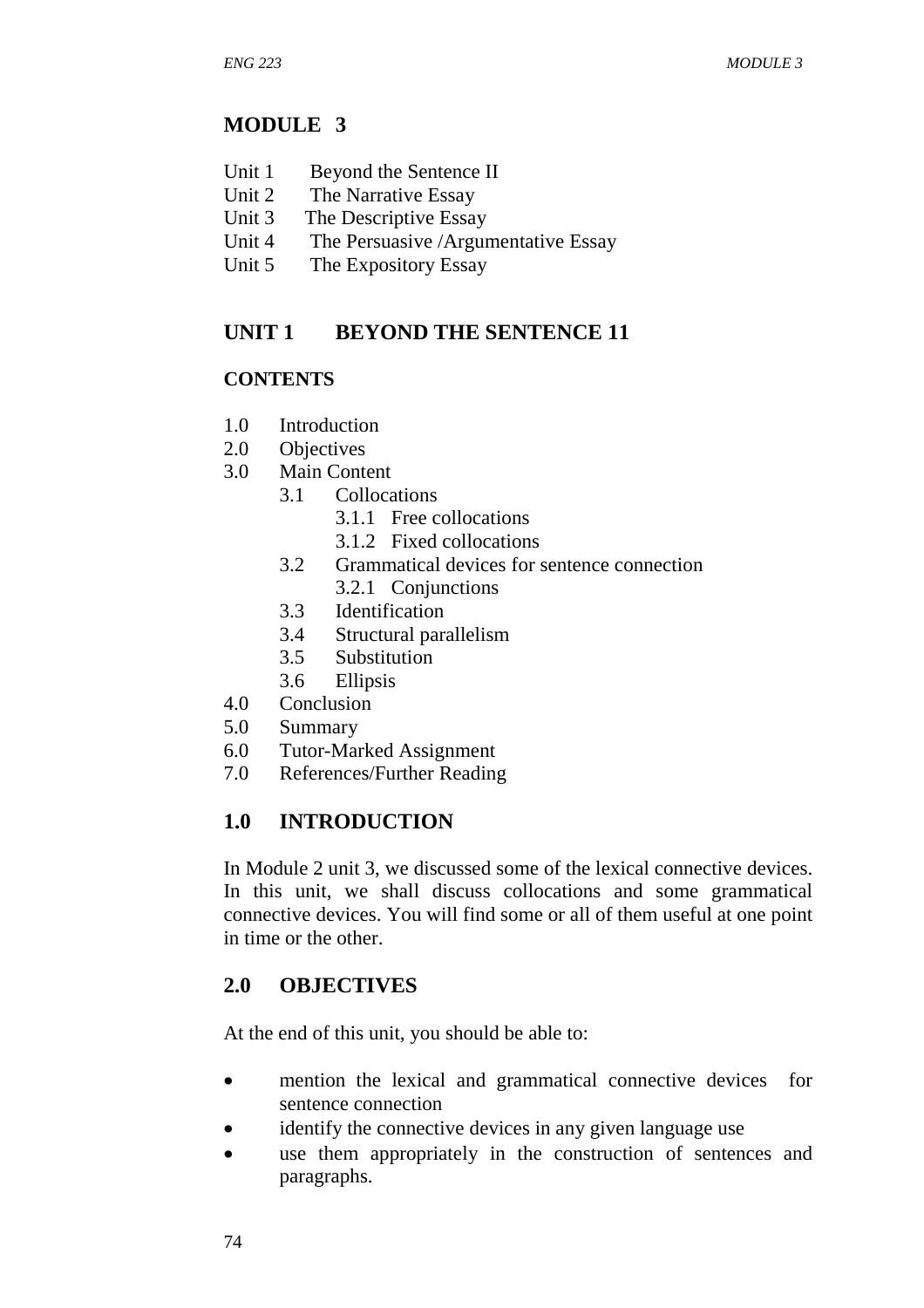## **3.0 MAIN CONTENT**

### **3.1 Collocations**

Collocations are the acceptable co-occurrence of lexical items in a sentence. Lexical items co-occur. Items that relate these ways are called collocates. The units involved depend on each other. There are two types of collocations- free collocations and fixed collocations.

## **3.1.1 Free collocations**

With free collocations, items co-occur naturally. e.g.

- Dog and bark
- Fish and swim
- Insect and fly
- Butter and rancid
- Fruit and rotten

These lexical items are free in the sense that some other structural words can be added to them to make meaningful sentences with them. e.g.

*Insects fly* very high in the sky. This *butter* has gone *rancid.* The *rotten* mango *fruit* was thrown away. Bring me two *big* and four *small boxes* from the store. The *river flows* down the hill.

With free collocations words naturally go along with each other.

### **3.1.2 Fixed collocations**

These are otherwise known as idiomatic expressions or simply idioms. Examples are-

- *a square peg in a round hole (someone occupying a post not suited for him)*
- *a storm in a tea cup ( excitement over a small matter)*
- *a dog in a manger (someone holding on to something that is not useful to him)*

They are fixed in that you can not insert any word in between these fixed collocations. The words are used in the order in which they are. For example you can not say: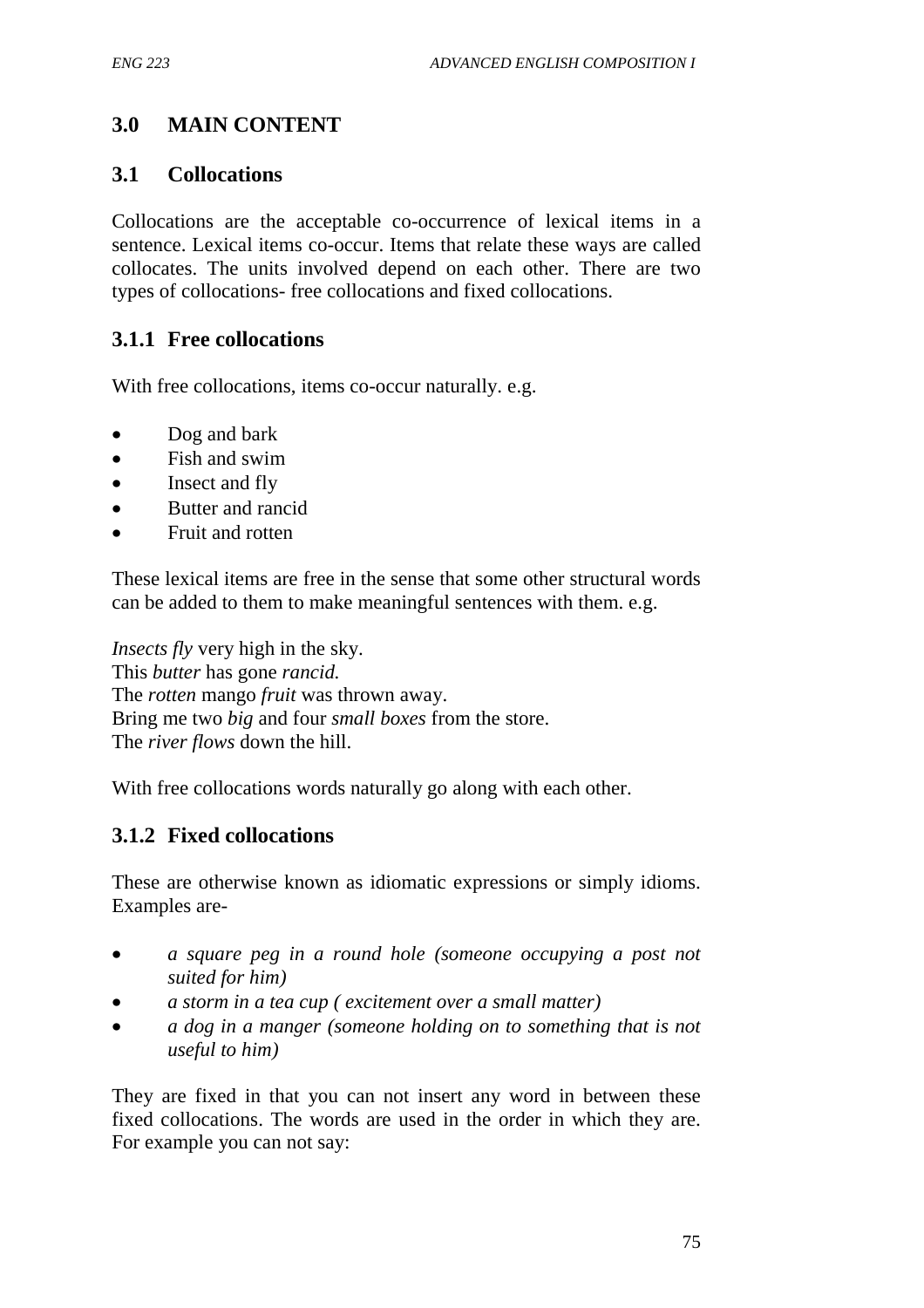- *\* a dog in a green manger*
- *\* a storm in a big tea cup*
- *\* a big square peg in a round hole*

Some of these idioms have however become clichés and have almost gone out of use. An example is - kick the bucket which means 'die'. Another type of fixed collocations in English are phrasal verbs. These have been discussed in Module 1 unit 2. Where they occur in sentences in English, they appear and function like idioms. They pass specific messages across. An example is 'up the hill' i.e. 'up the hill task' meaning that it is a difficult assignment.

### **SELF ASSESSMENT EXERCISE 1**

Write five examples of sentences with free collocations. Write five examples of sentences with fixed collocations.

## **3.2 Grammatical devices for sentence connection**

Grammatical devices can be seen in terms of the following: conjunction, ellipsis, substitution, structural parallelism.

## **3.2.1 Conjunctions**

Conjunction can be referred to as the connection of sentences into units of meaning in discourse. Quirk et al. (1985) notes that conjunctions are of two types- coordinating and subordinating conjunctions. Coordinating conjunctions are known as coordinators while subordinating conjunctions are know as subordinators. The three major coordinators are *and, but* and *or.* In the following sentences:

- 1. We all expected him on the D-Day, *but* he disappointed us by not coming.
- 2. She was physically challenged *yet* he loved her.

The conjunction *but* and the conjunct *yet* express a form of concession and the fact that the sentences are connected.

Aremo 1997 notes that most of the meaning relationships expressed by the conjuncts are also expressed by one or other of the coordinating conjunctions *and, or, but. And* in particular can express enumeration, reinforcement, summation, result etc depending on the context. Below are examples of the various ways which the conjunction and can be used to express enumeration etc.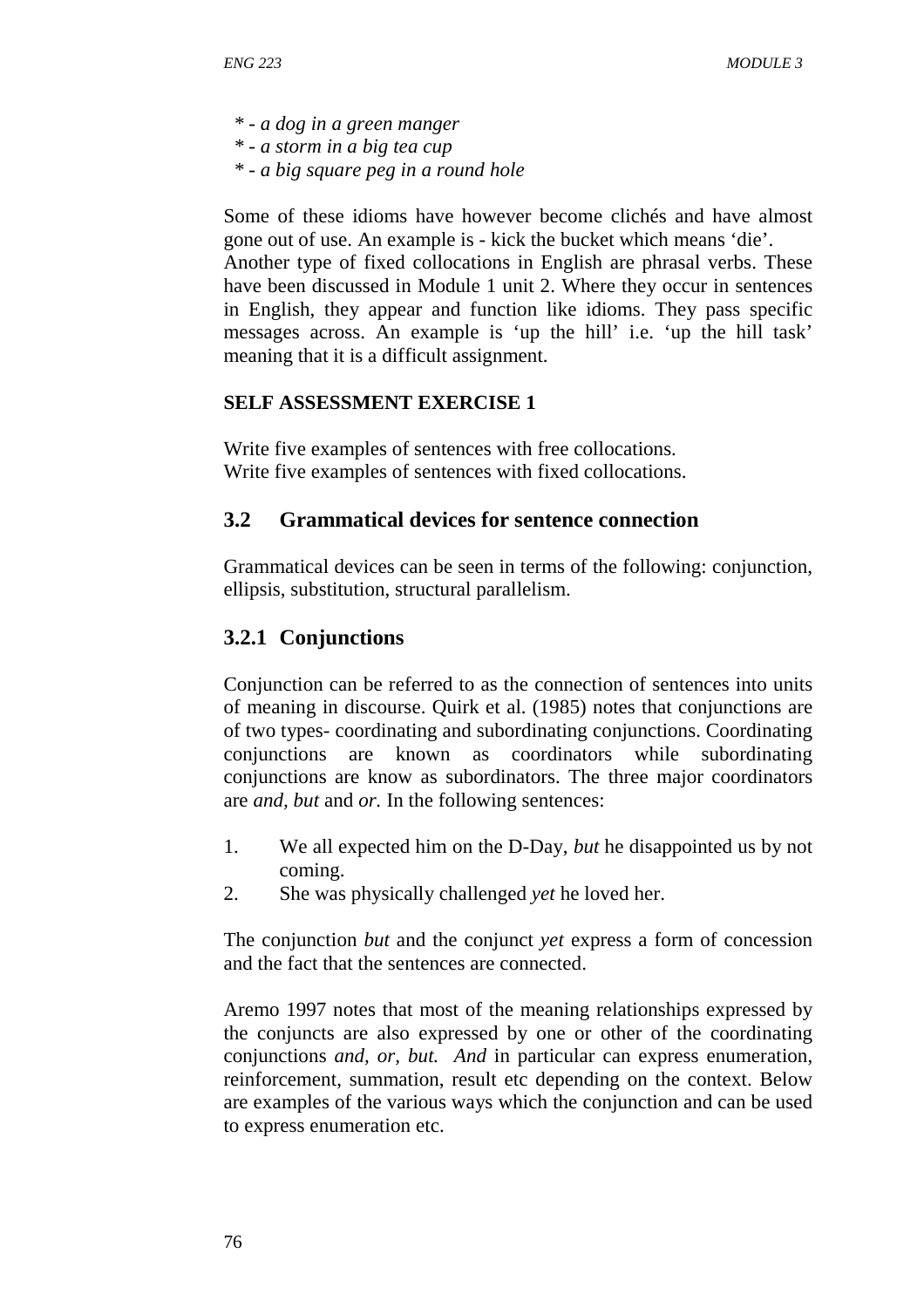### **Enumeration**

There were two reasons why he preferred the appointment. Its location was close by. *And* the remuneration was good.

#### **Reinforcement**

Those were her young days. *And* they were her days of glory.

#### **Summation**

We walked the beach together, sang choruses and played games. We even phoned our close friends during the picnic. *And* it was a very refreshing time.

#### **Result**

He lifted the iron lid. *And* the bees buzzed out in their thousands.

### **'Or' is used for 'reformulation' and 'replacement'. e.g.**

#### **Reformulation**

She was very tall. *Or* (rather) she was the tallest girl around.

### **Replacement**

You could see your mother about it. *Or* you could see the doctor.

'But' is used for 'contrast' or 'antithesis' and 'concession'. E.g.

### **Contrast/antithesis**

He looks like a gentle man. *But* he is a crook to the core.

#### **Concession**

He was very lazy. *But* all the teachers thought that he was one of the most diligent boys in the school.

'For' is a conjunction used to indicate a relationship of justification (or reason/cause) e.g.

The stories all taught the children the need for hard work. *For* the ants in the stories were hard-working.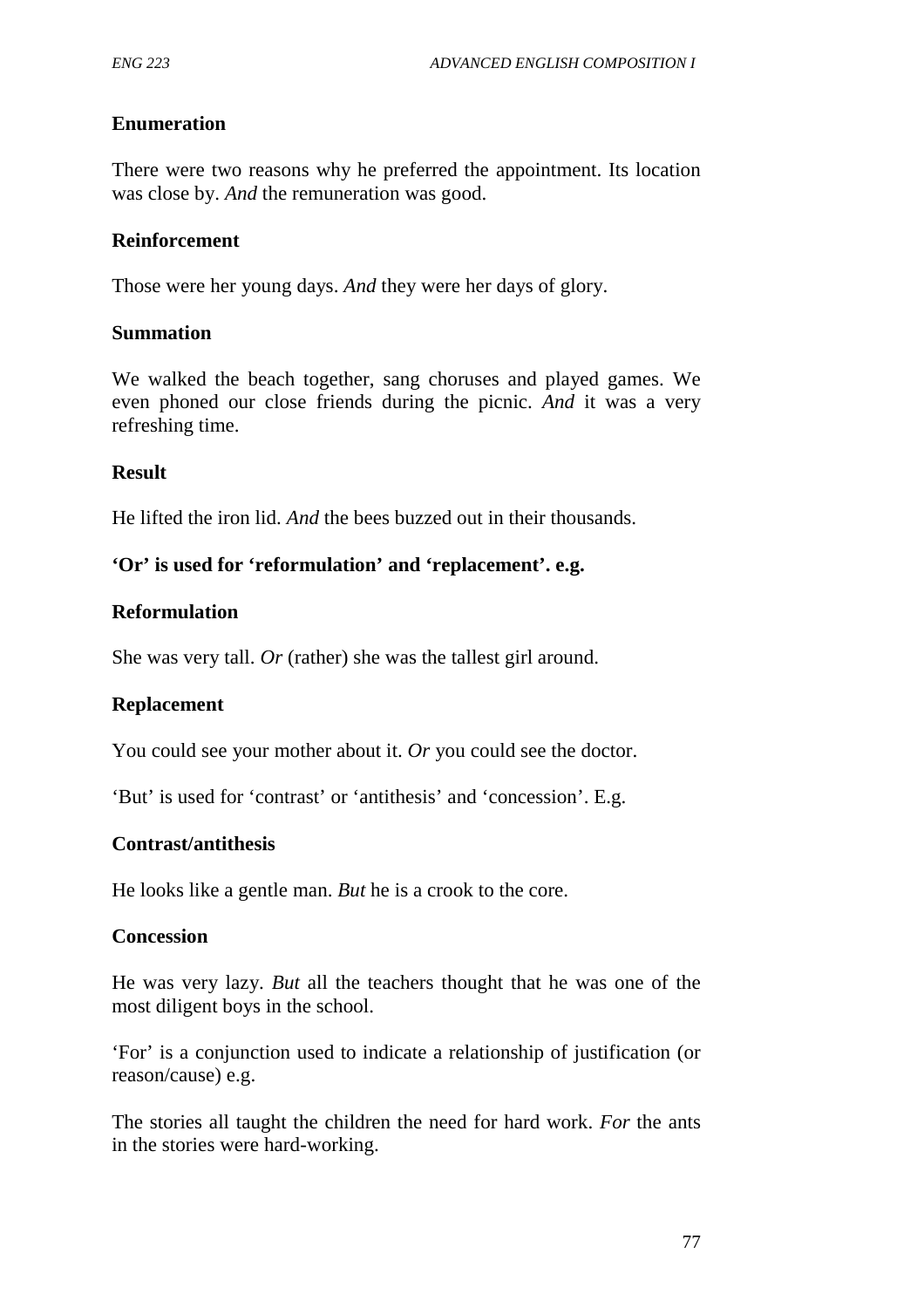The items *neither, nor* and *either* can also indicate some meaning relationships indicated by *and* ( *e.g. reinforcement* and *result* ) They are however normally used for connecting negative sentences with negative implications. e.g.



Please note the following as observed by Aremo 1997

- a. With *neither* or *nor* there is subject /operator inversion and the negator 'not'is not retained. e.g. He *did not* ---this *either* ----neither *did he*
- b. While neither and nor (like *and* or *but*, occur only in the initial position in their sentence, either occurs only in the final position.
- c. *Neither, nor,* or *either* may be combined with *and* or *but* to link a sentence with the preceding one. e.g.

And 
$$
\leftarrow
$$
 *neither* did the bees buzz out in their thousands

And the bees did not buzz out in their thousands.

### **3.3 Identification**

Identification involves the use of certain determiners to point out the relationship between certain items that have been mentioned earlier in a sentence. It is used within and across sentences e.g.

He gave us the example of a man who travelled to the moon long ago. According to him, the man came back after three weeks of exploring the moon.

The determiner 'the' in the noun phrase *the man* is co-referential with a earlier noun phrase *a man.* The determiners that are used in identification are the definite article *the* and the demonstratives*- this /these, that /those e.g.*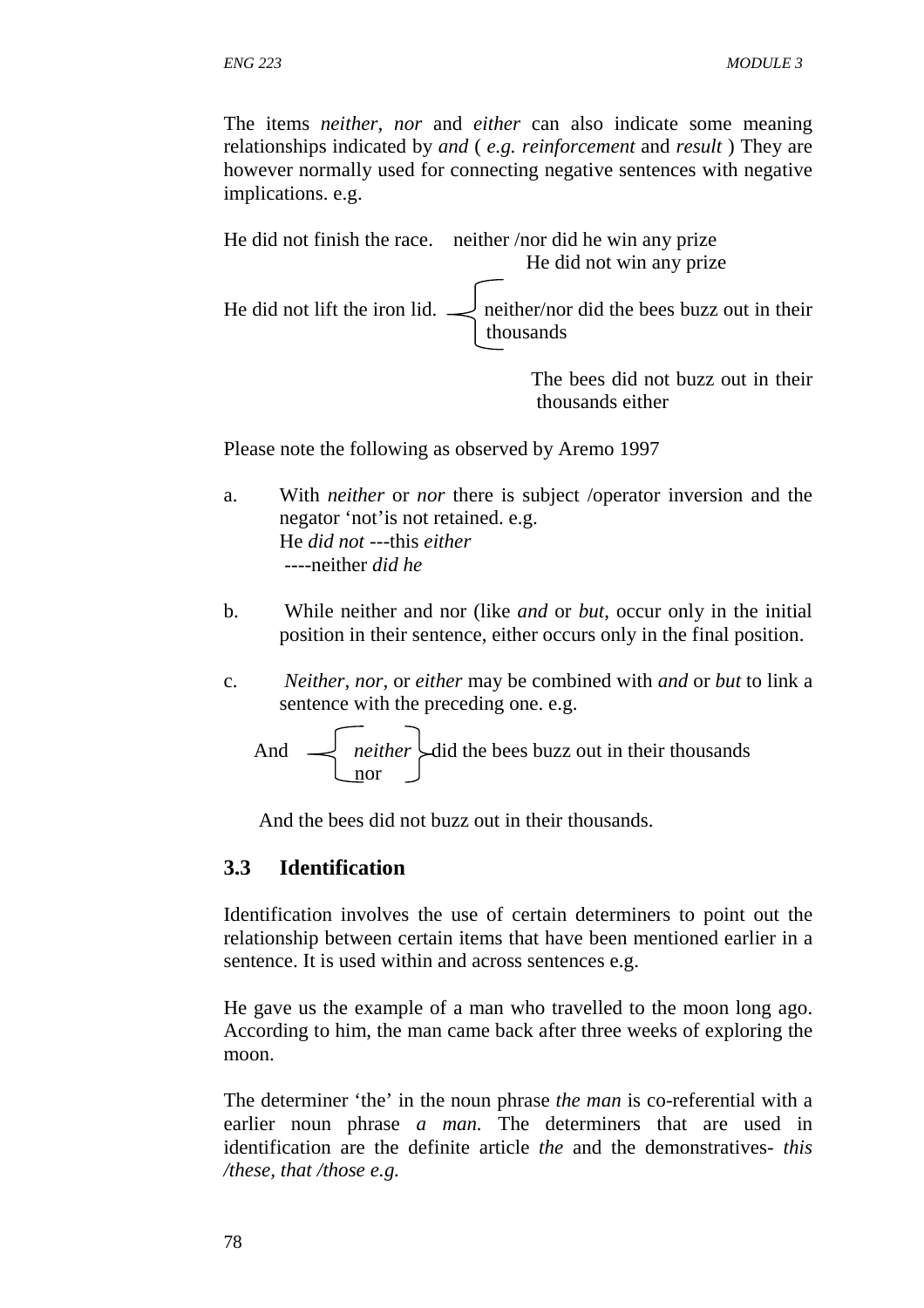He married *a woman* of honour. *That woman* was like a mother to him.

Some of the questions he asked were on poverty alleviation. *Those* questions were never answered by the minister.

Identification determiners *the*/*this* at times do not occur alone. They occur with some other pre-modifying items such as *same*, *very*, *former*, *latter, first*, *second*, (or some other numerals in the ordinal series) and *las.t*

Using the determiners with items like *same, very* has the effect of emphasising the co reference of their noun phrase e.g.

A man can eat like a glutton this week, next week,



## **3.4 Structural parallelism**

This device is of value in sentence connection in that it normally suggests that there is some meaning relationship (contrast or similarity) between sentences with parallel structures.

This device involves giving identical structures or forms to two or more sentences or parts of the same sentence within the same sentence:

Bola was taught *to work*, *to pray* and *to hope.*

Across sentences-

The villagers *had hoped* Jagun would be well. They *had prayed* he would be willing.

## **3.5 Substitution**

This involves the use of proforms and pronoun preferences as replacements for particular words in a sentence. Examples of proforms include- same, so, too, any both, each, neither, some, none etc. Examples of pronouns are he, him, she her, hers, my mine, we, their, theirs, them etc. Substitutions prevent repetition and for details of these, see Quirk et al 1985**.** The following are just a few examples of the different parts of a sentence that can be substituted.. Almost every part of a sentence can be substituted**.**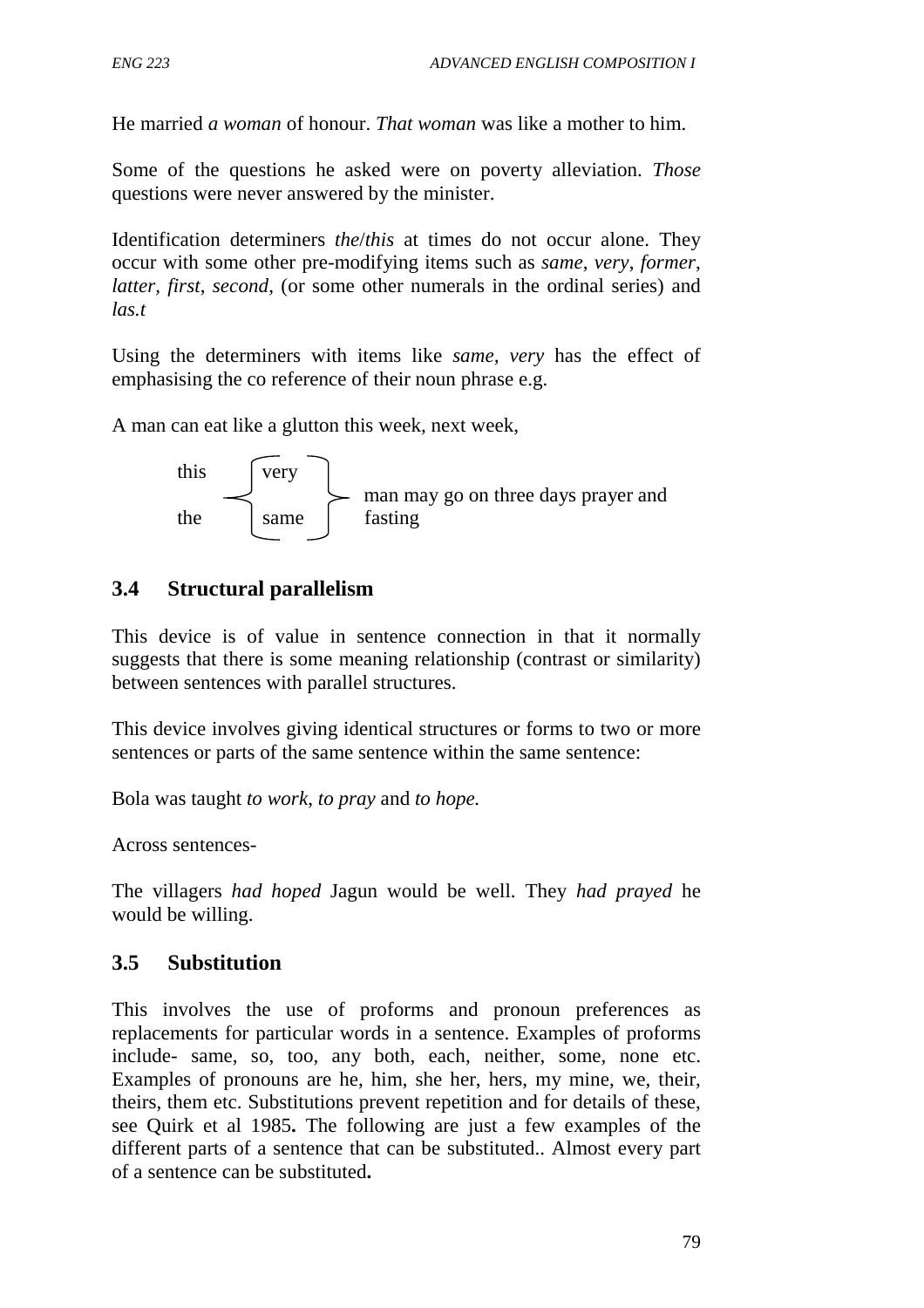*Bola* and *Tinu* went out. *They* bought sweets and biscuits for their younger sisters. (The subject- *Bola and Tinu* is substituted with *They*)

Feranmi *sings well*. Tinu *does so* too. (whole predicate– *sings well* in the first sentence is substituted by *does so* in the second sentence )

For other examples of parts of a sentence that can be substituted, see Quirk et al. 1985 and Aremo 1995

#### **SELF ASSESSMENT EXERCISE 2**

Write three examples of sentences in which substitution is demonstrated. You can give examples of where some other parts of a sentence is substituted.

### **3.6 Ellipsis**

Ellipsis is the omission of linguistic items which have been realised elsewhere in the sentence. It is like substitution in that it is used to avoid repetition. In substitution, the item is replaced by another item (i.e proform) In ellipsis, it is replaced by nothing. Ellipsis can also be used within and across sentences e.g.

He *bough*t one and his wife two.

'Bought' used in the first clause has been ellipted from the second clause i.e

He *bought* one and his wife *(bought)* two.

Please note that in all the examples of the different kinds of ellipsis below, the parts in bracket are the ellipted parts. You should read the sentences as if the parts in the brackets are not there.

#### **Ellipsis within nominal parts**

Many young (men) and (many) old men prefer that. He brought us books (on farming) and magazines on farming. We can send one (boy) or two boys.

#### **Ellipsis within the verbal part**

They have caught and dismissed the corrupt official. He was working and was studying at the same time.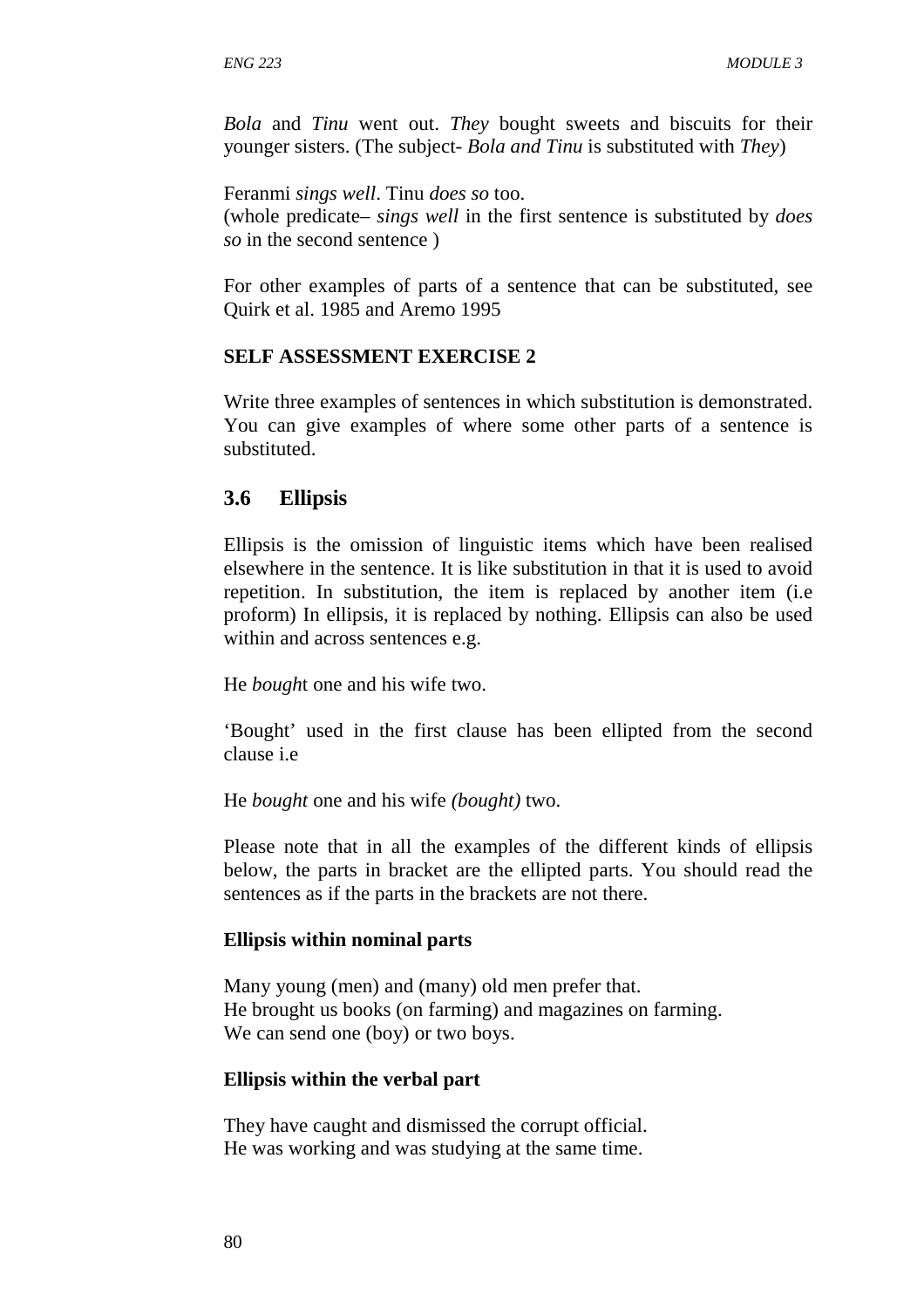## **Ellipsis within the adverbial parts**

You can go (by) air, (by) sea or (by) land. He travels to (Lagos) and from Lagos everyday.

### **Ellipsis within the adjectival parts**

He is very rich and (very) happy We consider him much richer (than the other man) and more successful than the other man

## **4.0 CONCLUSION**

The lexical and grammatical devices discussed are not all that we have in English. We only dealt with the ones we feel you need most in your writings for now. If you still go through some of the references at the end of this unit and some other grammar texts, you will find more. You will also notice that we dealt a lot on conjuncts and conjunctions for the singular reason that they occur more than most of the other connective devices. We noted that collocations are the acceptable co-occurrence of lexical items in a sentence and that they are of two types- free and fixed. Conjunctions, ellipsis, substitution and structural parallelism are grammatical connective devices which are useful in continuous writing.

# **5.0 SUMMARY**

In this unit, you learnt that:

- collocations are the acceptable co-occurrence of lexical items in a sentence
- there are two types of collocations- free collocations and fixed collocations
- fixed collocations are otherwise known as idiomatic expressions or simply idioms
- conjunction can be used to connect sentences into units of meaning in discourse
- ellipsis is the omission of linguistic items which have been realised elsewhere in the sentence
- this involves the use of pro-forms and pronoun preferences as replacements for particular words in a sentence
- structural parallelism normally suggests that there is some meaning relationship (contrast or similarity) between sentences with parallel structures.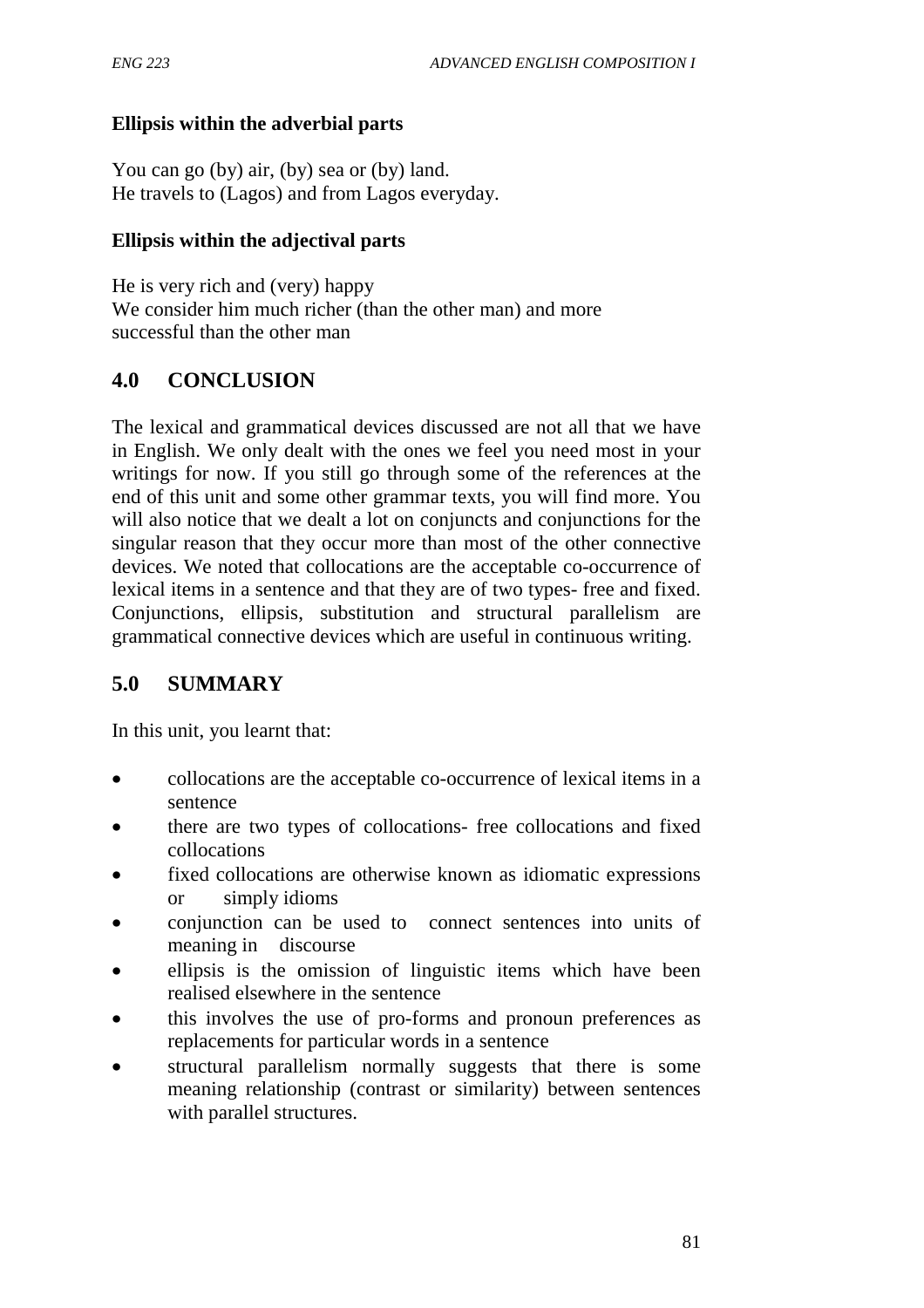### **6.0 TUTOR-MARKED ASSIGNMENT**

Conjunction can be referred to as the connection of sentences into units of meaning in discourse. Write five sentences each of the various types of sentence connections we can have with the coordinating conjunctions *and, but* and *or.*

### **7.0 REFERENCES/FURTHER READING**

- Adedeji, E.O. (2005). Grammatical ties in English Discourse in Moji Olateju & Lekan Oyeleye (Eds) *Perspectives on Language and Literature*. Ile- Ife, Nigeria: Obafemi Awolowo University. pp 157-166
- Aremo, B (2001). (Ed) *Advanced English Compositions. Lagos, Nigeria:* Scribo Educational Books.
- Aremo, B. (1995). *An Introduction to English Sentences* (1) Ibadan, Nigeria: Caltop Publications Nigeria Ltd
- Aremo, B. (1997). *An Introduction to English Sentences* (2) Ibadan, Nigeria: Caltop Publications Nigeria Ltd.
- Asiyanbola, A.A. (2005). Sentence Connective Devices as Linguistic Tools for English Reading Tasks in a Nigerian ESL in Moji Olateju & Lekan Oyeleye (Eds) *Perspectives on Language and Literature*. Ile- Ife,Nigeria: Obafemi Awolowo University. pp 187-184
- Babalola, E.T. (2005). The Grammar of Paragraphs and the Mechanics of Good written English. in Moji Olateju & Lekan Oyeleye (Eds) *Perspectives on Language and Literature*. Ile- Ife, Nigeria: Obafemi Awolowo University. pp 269-284
- Nash, W & Stacey, D (1997). *Creating Texts: An Introduction to the Study of Composition* London: Longman
- Quirk, R.G, Greenbaum, G.N, Leech and J.Svartvik (1985) A Comprehensive Grammar of English, London: Longman
- Zandvoort, R.W (1967). *A Handbook of English Grammar*. London: Longman Group Limited.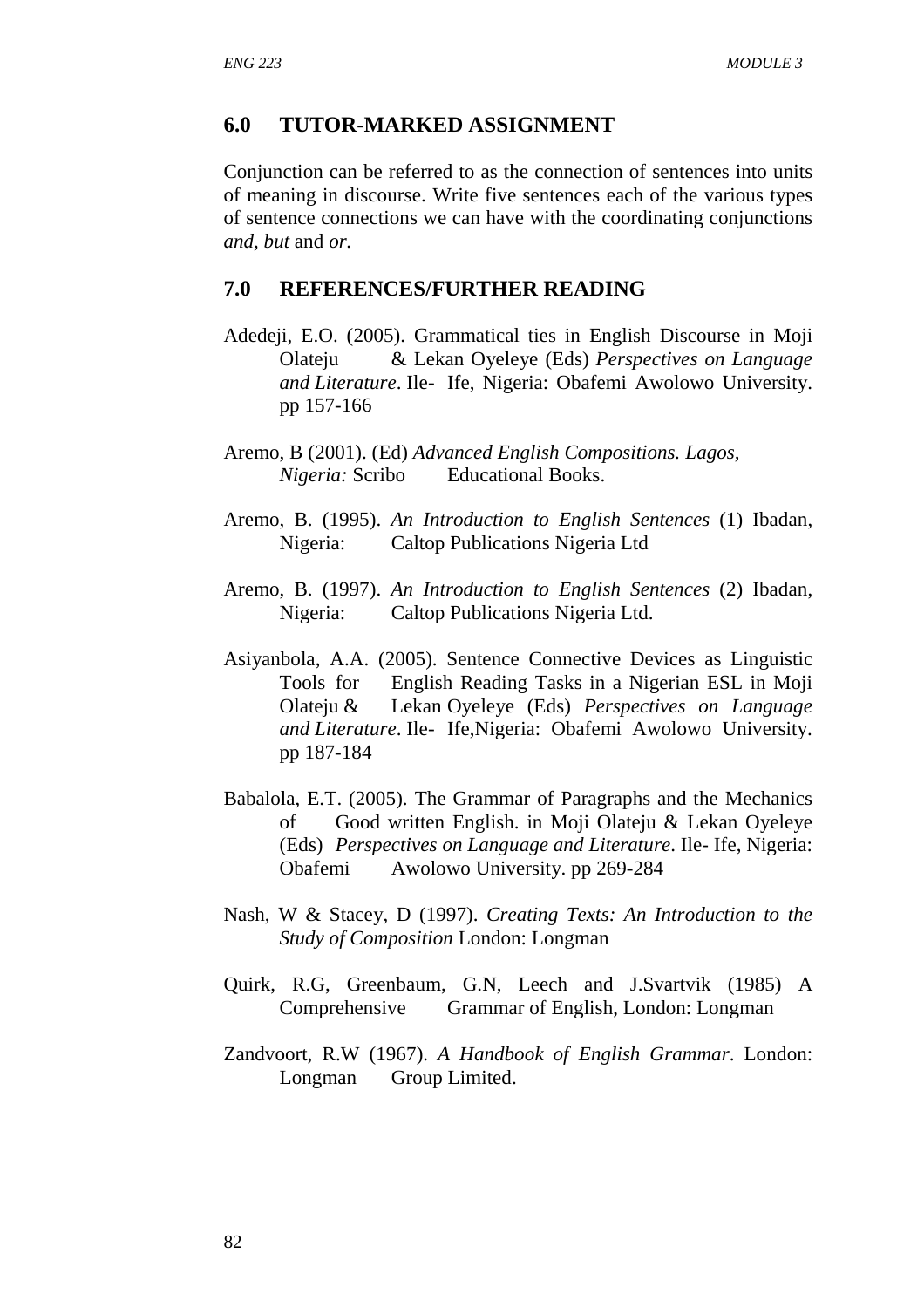# **UNIT 2 THE NARRATIVE ESSAY**

### **CONTENTS**

- 1.0 Introduction
- 2.0 Objectives
- 3.0 Main Content
	- 3.1 Principles of writing narrative essays
		- 3.1.1 The plot
		- 3.1.2 The setting
		- 3.1.3 The Characters
		- 3.1.4 Introduction
		- 3.1.5 The body of the narrative
		- 3.1.6 The climax and ending
	- 3.2 Narrative technique
- 4.0 Conclusion
- 5.0 Summary
- 6.0 Tutor- Marked Assignment
- 7.0 References/Further Reading

## **1.0 INTRODUCTION**

According to the ABC of academic writing and ABC of essays, (see reference at the end of the unit) student essay writing develops many of the skills needed for other forms of academic writing. A narrative essay is one of the many different kinds of essay writings that students are expected to engage in while in school and sometimes outside of school. One of the features of essays is originality. You are expected to develop the habit of thinking for yourself so that you can be original in thought and expression. By being original, we mean that students think on their own without the influence of anybody or any material. They can then be confident enough to express their opinions freely on any matter. For you to be able to express yourself well in English or any target language, you should be able to think in that target language and write expressions that have no language interference or one that has minimal language interference.

## **2.0 OBJECTIVES**

At the end of this unit, you should be able to:

- identify the basic features of the narrative essay
- explain the principles of writing narrative essays
- attempt the writing of narrative essays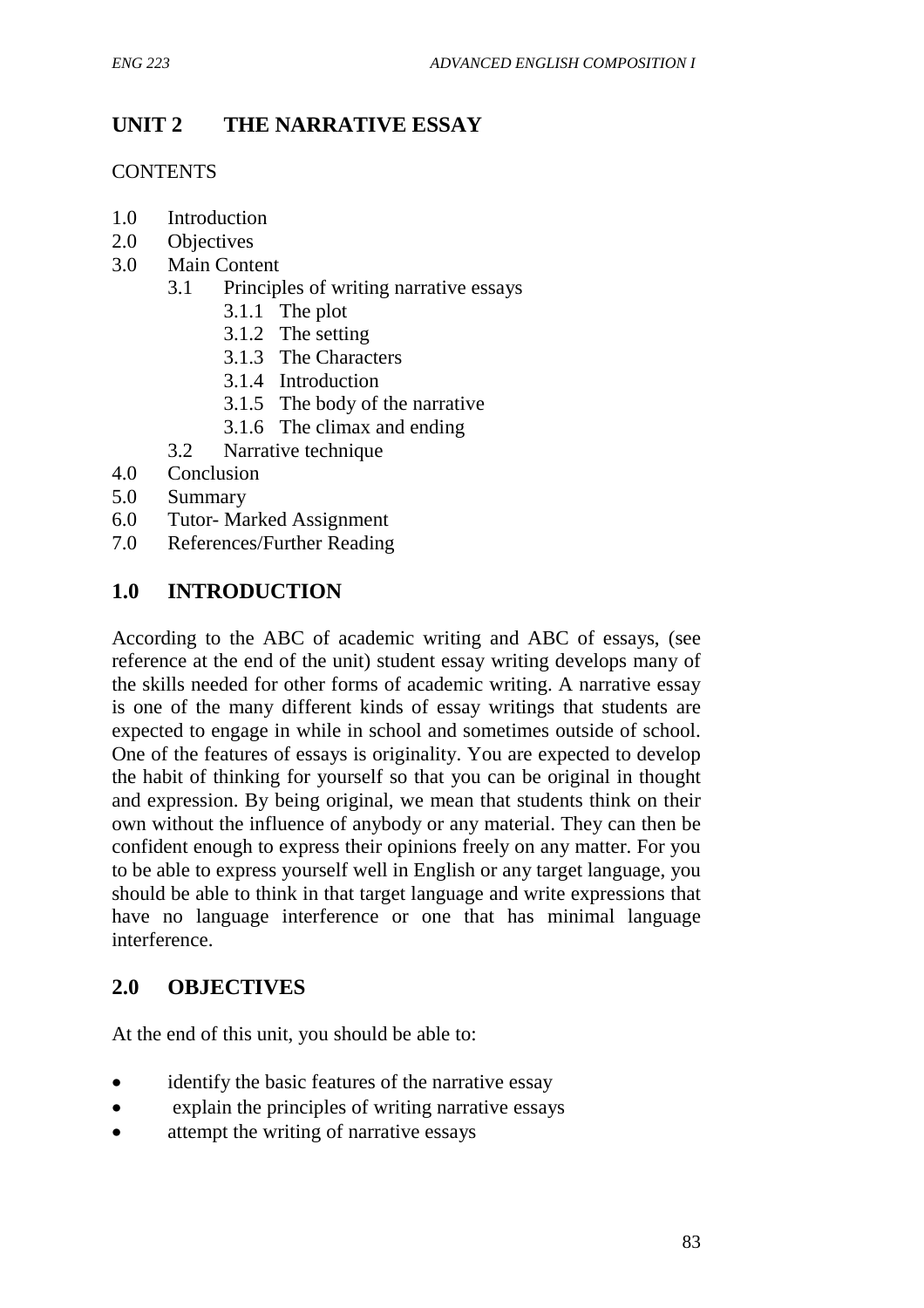## **3.0 MAIN CONTENT**

Once you have decided to write either for pleasure or exam, you should choose or select an incident worthy of sharing with others or which you think others will benefit from. You should ask yourself if anybody will find this of any relevance. If the answer to your question is yes, then you need to look for ways of making your story real to them by including details that will sound real to them for their enjoyment and learning.

Some people prefer to write about themselves in a narrative essay probably because it is easier to narrate what happened to you better than what happened to others. By doing this, they can describe events vividly and accurately. Human beings have a lot of experiences they share daily with each other orally which if written would be wonderful narratives on paper. One of the reasons we do not have some of these narratives written down is probably because of laziness, lack of time or money to get them printed for others to read. I have heard of many unexpressed feelings, unfinished manuscripts, finished but unpublished manuscripts etc some of which our generation could have benefited from. You can become a part of the people who will produce the next set of novels for the coming generation and the time to start is now. So get prepared to write different kinds of essays not only in this unit but in the next three units as well.

### **3.1 Principles of writing narrative essays**

Once you have chosen the incident, you have to develop a story line which indicates the plot, setting, characters a climax an anticlimax (at times) and an ending.

### **3.1.1 The plot**

This has to do with the series of incidents forming the plan of action of a story, play or poem. You have to decide on the series of incidents you want to write about. They could be ten, twenty, fifteen etc. You also have to order the events. Which one comes first and which one comes last. It must be ordered in such a way that you will not contradict yourself. For example you can not say somebody died on Tuesday and then he was seen driving around town the next Friday. It is therefore important for you to know how the events occurred and how they are related to each other.

### **3.1.2 The setting**

Every narrative must have a setting. That is, the place the story is set or reference to specific places that are mentioned in the narrative. You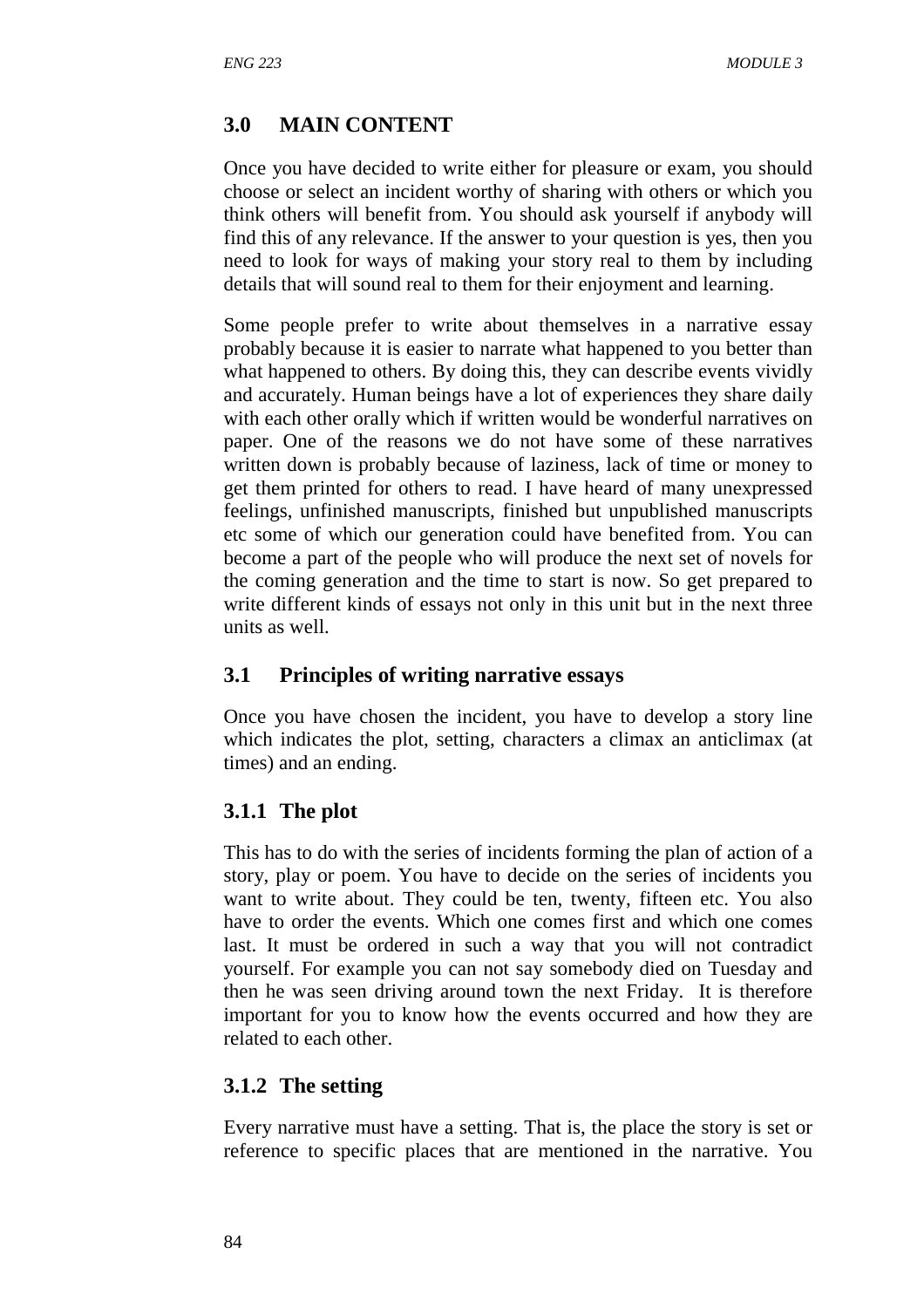cannot write without situating your narrative or else it will look like a fairy tale that is told by an excited human being.

## **SELF ASSESSMENT EXERCISE 1**

Think of an incident that happened recently in which you were involved in an accident (home or highway) and the series of events that occurred before the accident occurred. List them in the order of occurrence and write a paragraph each on any two of them. What do you think about them? Give it to a friend to go through and ask for his/her opinion.

# **3.1.3 The Characters**

This is another convention of a narrative that has to be followed. If there are no real characters, you must create them and make them say what you want them to say and also achieve what you want them to achieve. The characters must have specified names and functions. They must also be able to interact with one another so that the theme can be properly understood.

# **3.1.4 Introduction**

There are different ways of introducing a narrative. Some start by introducing the characters while some people present the setting so as to properly situate the narrative. What is important is that it should be done in such a way that will prompt the reader to be interested and continue reading. The introduction often gives the background information which can help the reader to have a better understanding of the narrative. If the introduction is not interesting or challenging to sustain the interest of the reader, the book or narrative piece could be abandoned or put aside until an opportune time when the reader feels he has enough spare time for such novels. Below is an example

> WINTER IN LONDON can be rather unfriendly, especially from the view point of a middle aged African immigrant who had had the privilege of growing up in a land that knew no winter. Winter was the season of nostalgia, the time to assess the wisdom of ever venturing out of home in the first place to a far away land. It is the time when the trees are stripped of their plumes and rendered stark naked. Faces of men and women are squeezed together, making it hard for the teeth to catch a glimpse of the daylight.

( From The Minister's Mother's official car by Kehinde A. Ayoola p.1)

The writer sets the pace by describing what winter looks like in Londonfrom a psychological point of view, the physical –the trees and plants, in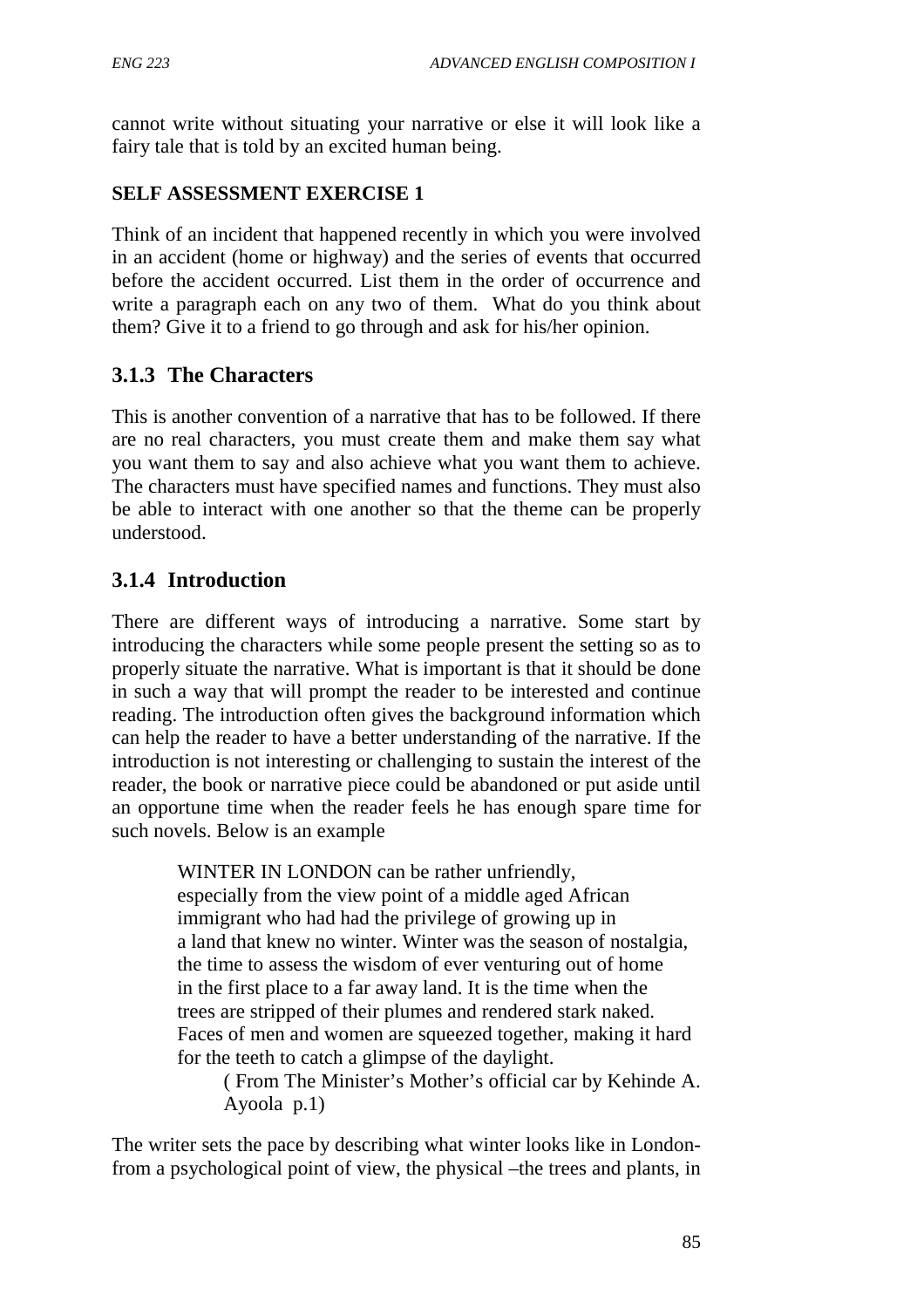the environment and even people's countenances. The reader already has an idea of what to expect.

## **3.1.5 The body of the narrative**

This is equally important and this is presented in paragraphs. A short narrative could have about five paragraphs including the introduction and the conclusion. A long narrative could have as many as possible depending on how the paragraphs could be divided. A book on narrative story could then be seen not only in terms of the paragraphs alone but the pages. You should write in such a way that you would be able to sustain the interest of your reader. Make your narration vivid by using the appropriate language and connective devices between sentences and paragraphs. Do not contradict yourself in your narration. Some people are so good at giving attention to details in narratives that you can almost see the mental picture of the individual or the situation being described. As a narrator, you should know how to connect events, people and places in such a way that will sustain the attention of your reader. You should also write in such a way that the reader will get the essence of what you are trying to present.

## **3.1.6 The climax and ending**

There should be a climax and an ending in any narrative. There will definitely be an introduction which has been discussed. Your story should not be flat. There should be some elements of suspense which would lead to a climax and an ending depending on the theme. A narrative could simply be for entertainment. It depends on the motive of the writer. He could just have the intention of taking people's minds away from the busy frustrations of the day by presenting something that will make them laugh. At times however, the writer may want to instruct, give advice, or help people to be aware of something important in the world around them. A narrative could also end by presenting a moral lesson which every reader or listener can learn from. The concluding paragraph is very important because that is the reader's last contact with the narrative. That is where the writer brigs all the major activities of the characters to a close. Go through the part of the concluding paragraph of the extract that started with Winter in London-

Many who seek their fortune in foreign lands end up sweeping, sweeping and sweeping until they twist their spines. They wash, wash and wash until their hands get coarse. If you don't believe me, when next someone returns from abroad, shake hands with them and you will know that they have not been dining with Her Majesty at Buckingham Palace. ( From The Minister's Mother's official car by Kehinde A. Ayoola)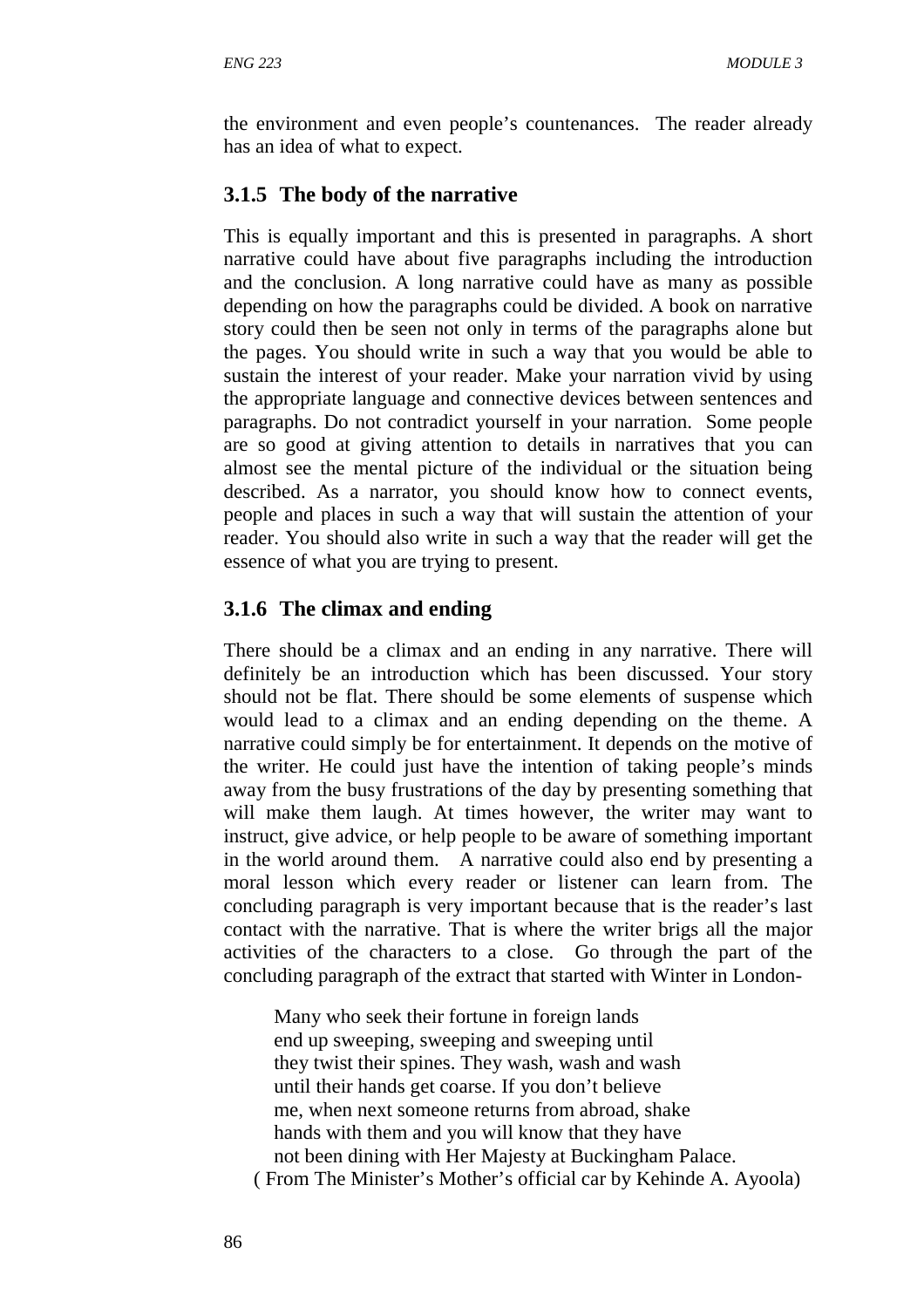From this conclusion, you will notice that the writer has a lesson for readers to learn and this he makes clear in his concluding paragraphs.

# **3.2 Narrative technique**

Once you have chosen the incident, the involvement of readers in the story is important. You should try and make the reader a part of the story by carrying him/her along. You can even recreate an incident or the circumstances surrounding an incident and tell the story in another interesting way. You should also be able to think about some generalisations in human experiences or endeavour that the story supports so that the reader can find himself in this generalisation. For example, the general belief that hard work is profitable while laziness tends to poverty. The events in the story must be carefully selected and explained.

In narratives, if the first person narrative technique is used i.e 'I', it draws the reader closer to share in an intimate discussion. Narration is a technique that you have to develop as a writer and you should make your narration lively. You should also vary your style so that you will not bore your reader. Avoid unnecessary mannerism in speech and writing. For example, there is an expression which many university graduates use now which is uncalled for in most cases. It is the expression- 'as in'. In most of the cases I have heard the expression used, it has been uncalled for. This kind of mannerism can make your write up boring. The third person singular or plural –i.e 'he' 'she' or 'they' can also be used in narratives. Even though it puts a distance between the narrator and the narrative it nevertheless enables the reader to identify minimally or maximally with the narrative.

Below is another example of a narrative passage

 Richard laughed at the jokes. He tried too not to drift throughout the conversations, not to show how awkward he felt. He preferred talking to the women, although he had learned not to spend too long with a particular woman or Susan would throw a glass at the wall when they got home He was baffled the first time it happened. He had spent a short time talking to Clovis Bacroft about her brother's life as a District Commissioner in Enugu years ago and afterwards, Susan was silent during the drive back in her chauffeur- driven car.

(from *Half of a Yellow Sun* by Chimamanda Ngozi Adichie p56)

In this narrative, the third person singular is used. The names of some individuals are also mentioned. You will notice that from this short paragraph, you have been informed about Susan's temperament. As a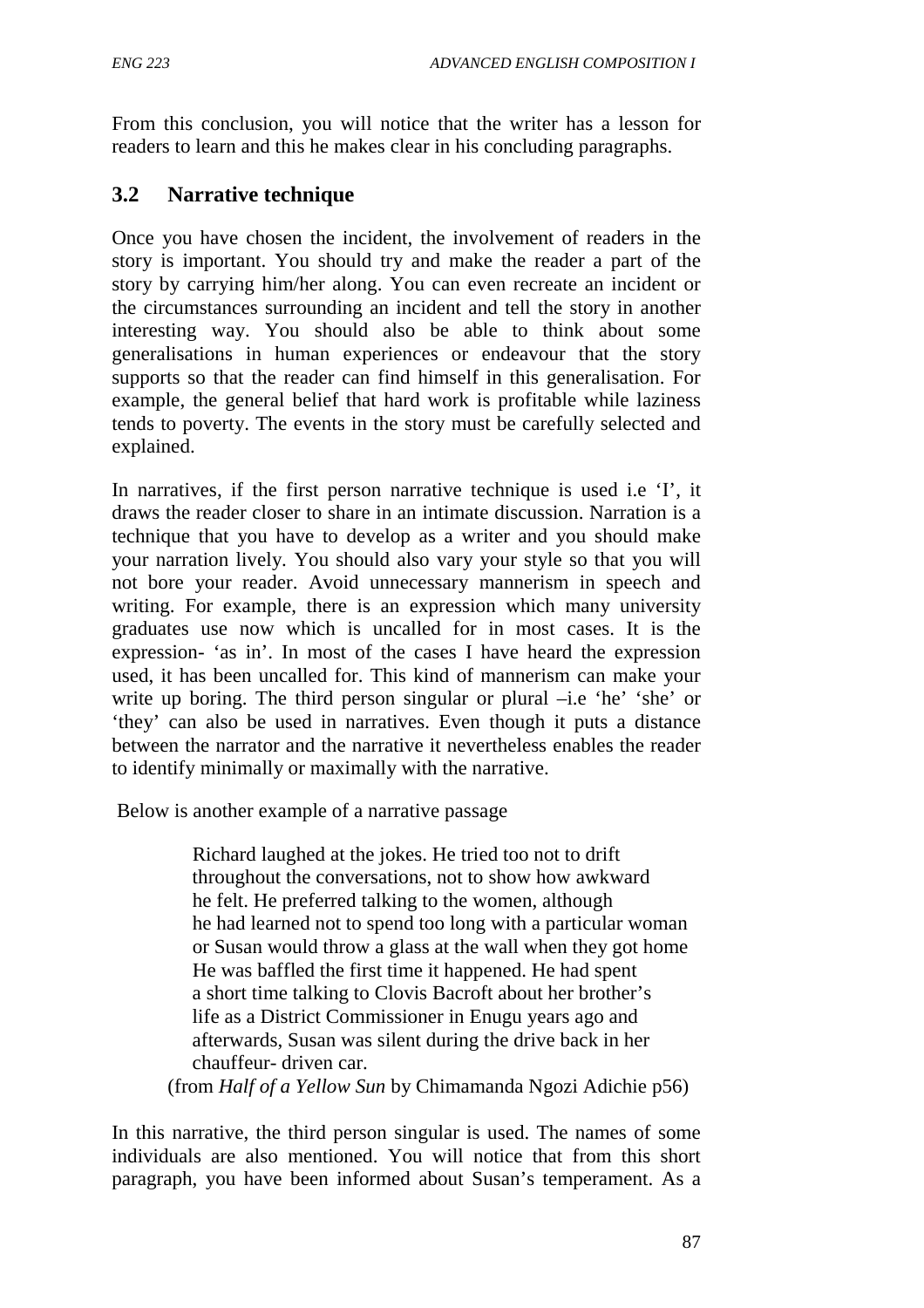writer, you can introduce your characters in different ways to get your reader acquainted them and the situations around them. Building up the essay paragraph by paragraph will form a unified whole and an interesting piece.

## **4.0 CONCLUSION**

In this unit, we have been able to go through how essays are written in general and in particular we have highlighted some of the principles of narrative essays. We have tried not to allow you to get used to full sample essays because most students then pattern their essays after such essays thinking it is the only model. We want you to be able to think on your own and be creative. Remember that we said you should be original. That is why in this unit and the remaining three units, we shall try to give samples of sections of the different kinds of essays. Remember that you need to sustain the interest of your reader and do not forget all the linking expressions you wee taught in the previous units. We took time to go through them so that you will remember to use them. This is the time to put into practice all that you have learnt in modules 1 and 2.

## **5.0 SUMMARY**

In this unit you learnt that:

- a narrative essay is one of the many different kinds of essay writings that students engage in while in school.
- one of the features of essays is originality.
- you are expected to develop the habit of thinking for yourself so that you can be original in thought and expression
- the plot has to do with the series of incidents forming the plan of action of a story, play or poem.
- the setting has to do with reference to specific places that are mentioned in the narrative.
- the characters must have specified names and functions.
- in narratives, the first person narrative technique can be used *i.e* 'I' and this draws the reader closer to share in an intimate discussion
- you should think about some generalisations in human experiences or endeavour that the story supports so that the reader can find himself in this generalisation.
- 9**.** usually, a narrative ends by presenting a moral lesson which every reader or listener can learn from.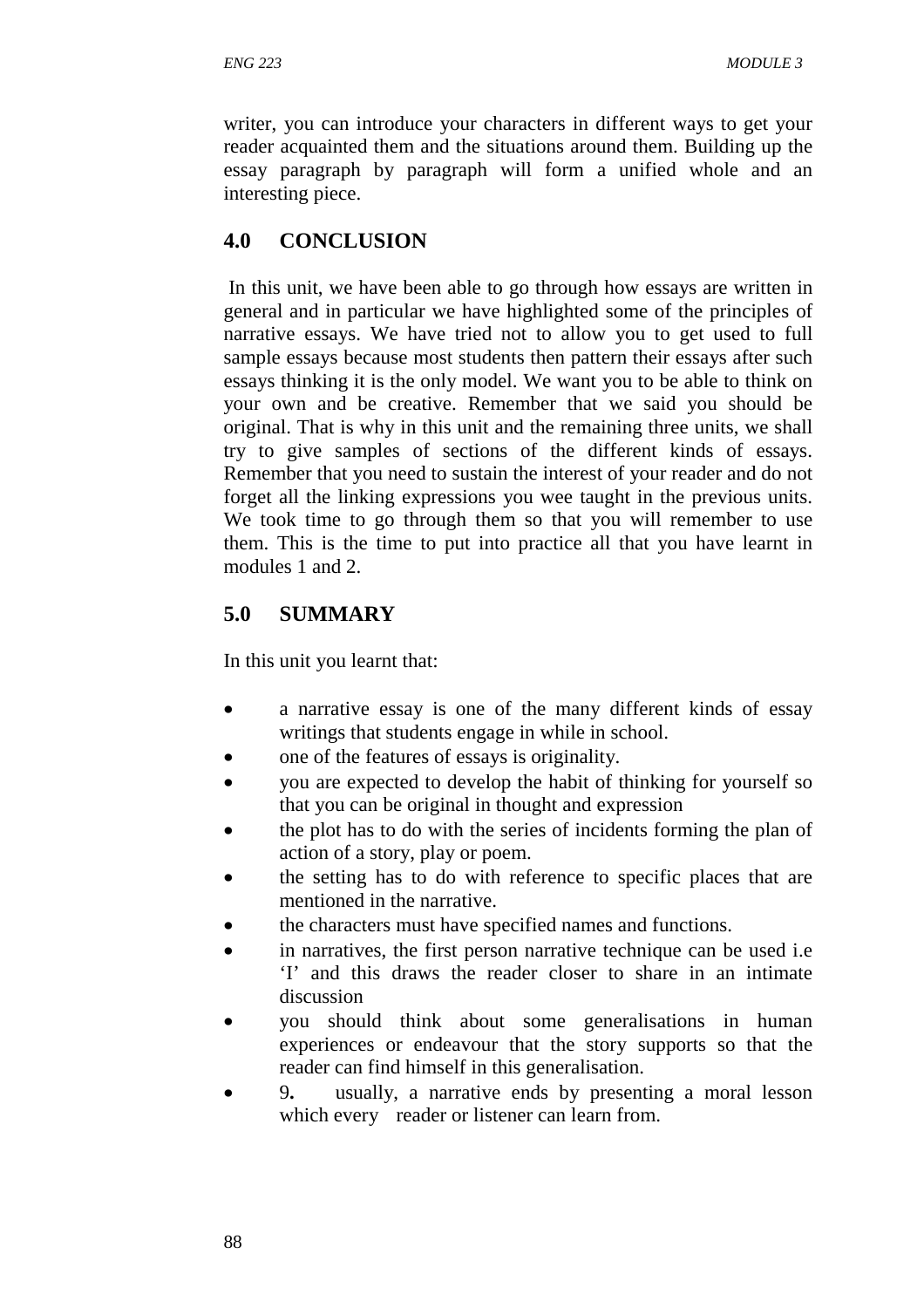## **6.0 TUTOR-MARKED ASSIGNMENTS**

Your younger brother or sister's naming ceremony was a whole day affair in your house the day it was held. In fact, it was not held on the eight day which was the usual practice because of a few things that happened before the birth of the child and after it. Narrate what happened throughout the naming ceremony to your classmates. (Write it down, you can then narrate it to your classmates in the presence of your tutorial instructor who will award marks).

## **7.0 REFERENCES/FURTHER READING**

- Adedeji, E.O. (2005). Grammatical ties in English Discourse in Moji Olateju & Lekan Oyeleye (Eds) *Perspectives on Language and Literature*. Ile- Ife, Nigeria: Obafemi Awolowo University. pp 157-166
- Adichie Chimamanda N. (2006). Half *of a Yellow Sun* Lagos, Nigeria: Farafina p.56
- Aremo, B (2001). (Ed) *Advanced English Compositions. Lagos, Nigeria:* Scribo Educational Books.
- Aremo, B. (1995). *An Introduction to English Sentences* (1) Ibadan, Nigeria: Caltop Publications Nigeria Ltd
- Aremo, B. (1997). *An Introduction to English Sentences* (2) Ibadan, Nigeria: Caltop Publications Nigeria Ltd.
- Asiyanbola, A.A. (2005). Sentence Connective Devices as Linguistic Tools for English Reading Tasks in a Nigerian ESL in Moji Olateju & Lekan Oyeleye (Eds) *Perspectives on Language and Literature*. Ile- Ife,Nigeria: Obafemi Awolowo University. pp 187-184
- Ayoola, K.A (2005). *The Minister's Mother's Official Car*. Lagos, Nigeria: Olivetree Publishing Ventures. p1
- Babalola, E.T. (2005). The Grammar of Paragraphs and the Mechanics of Good Written English. in Moji Olateju & Lekan Oyeleye (Eds) *Perspectives on Language and Literature*. Ile- Ife, Nigeria: Obafemi Awolowo University. pp 269-284
- Nash, W & Stacey, D (1997). *Creating Texts: An Introduction to the Study of Composition* London: Longman
- Zandvoort, R.w (1967). *A Handbook of English Grammar*. London: Longman Group Limited.

ABC of Academic writing

http://grammar.ccc.commnet.edu/GRAMMAR/composition/arrative.htm ABC of Essays

http://www.mdx.ac.uk/WWW/STUDY/Essaysl.htm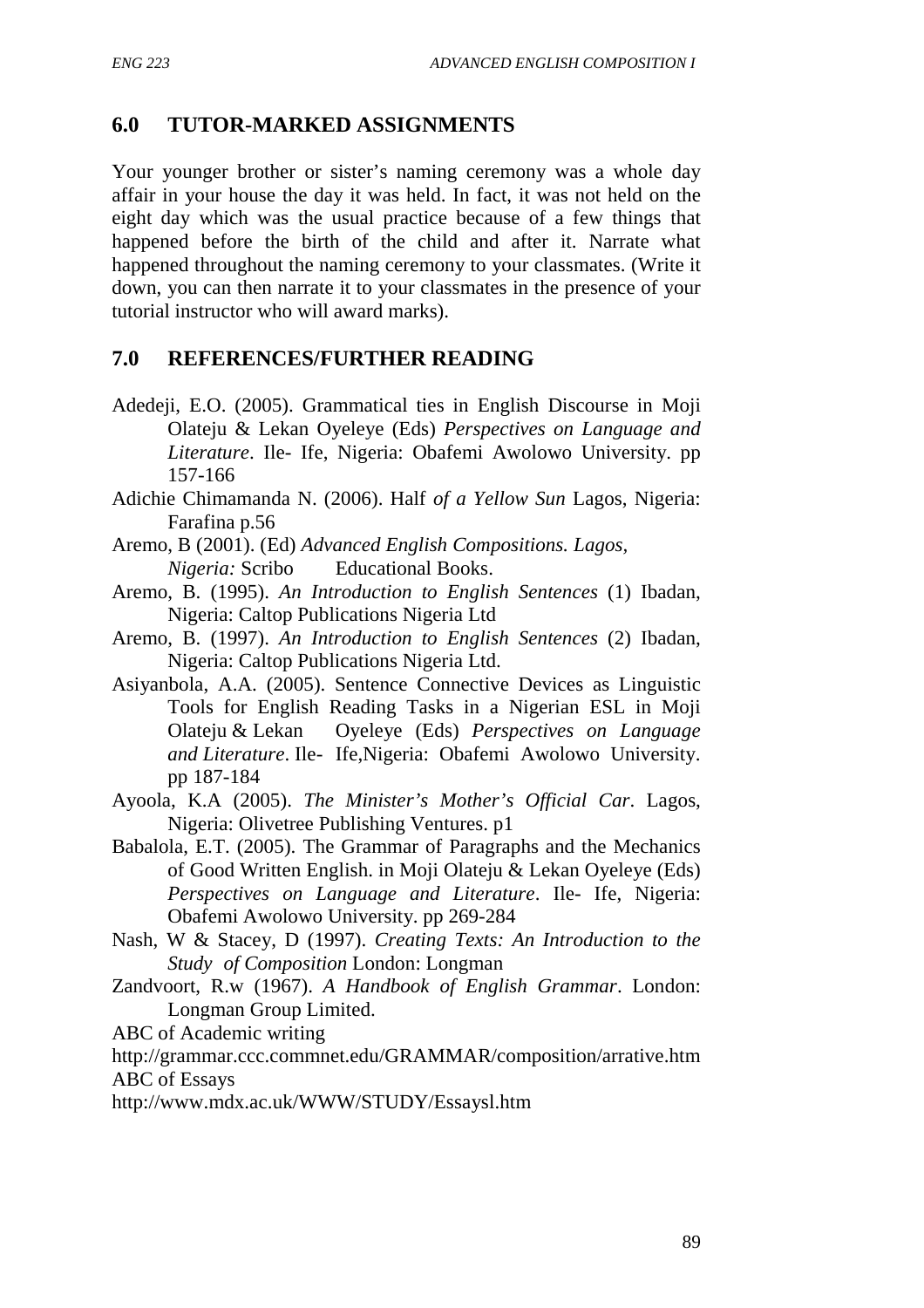## **UNIT 3 THE DESCRIPTIVE ESSAY**

### **CONTENTS**

- 1.0 Introduction
- 2.0 Objectives
- 3.0 Main Content
	- 3.1 Formal and thematic purposes of fictional description
		- 3.1.1 Close observation
		- 3.1.2 Close selection
		- 3.1.3 Formulate an impression
		- 3.1.4 Practise free writing
- 4.0 Conclusion
- 5.0 Summary
- 6.0 Tutor-Marked Assignment
- 7.0 References/Further Reading

## **1.0 INTRODUCTION**

One of the ways in which you can get involved in what you are writing and also get your readers involved is to vividly describe the people, places, things, experiences and situations in your writing. The ability to describe is a universal value of good writing (Nash & Stacey (1997). By all means, a detailed description is better than a general one. People usually prefer the concrete to the abstract. When a reader is able to visualise what the writer is trying to say through vivid descriptive devices, the reader understands better and identifies more with the work.

Not all writings demand colourful description, for example- scientific reports do not**.** Whatever means of description you employ depends on the purpose of the writing. Nash & Stacey (1997:130) summarise what readers do to most texts in the following extract-

> A reader assumes a passive receptive role. He looks at the picture, audits the lecture, accepts the revelation, beholds the scene, suspends disbelief, and admits into his consciousness this world the writer has made as the only world there is.

According to Nash & Stacey (1997), lively descriptions of people, places and things endow your text with energy and they involve the reader in your meaning. Your ability to describe is a way of making something look, sound, smell, taste, hear, feel or become more of what you want it to be. Description makes your writing memorable and appealing to whoever is going through it.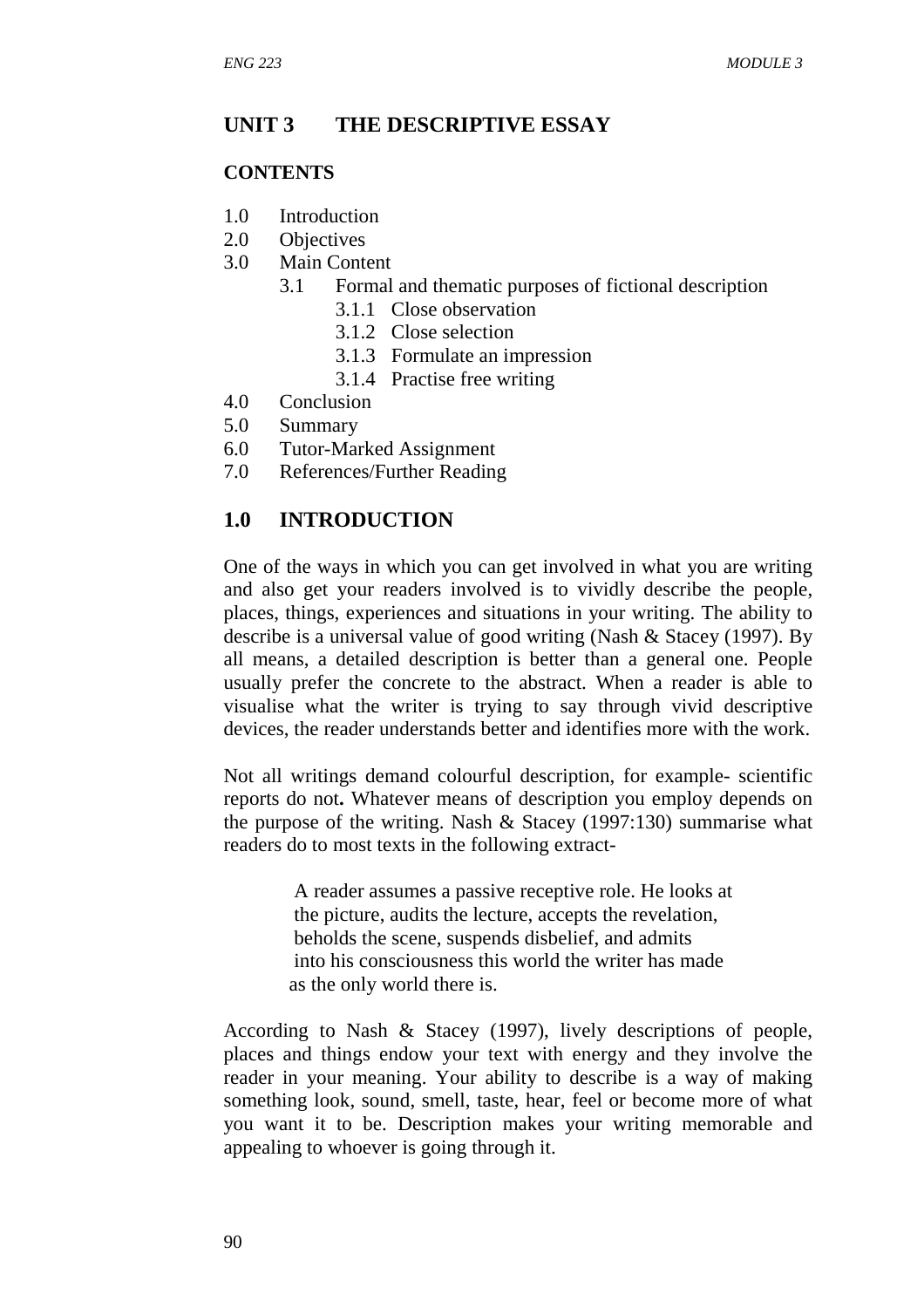## **2.0 OBJECTIVES**

At the end of this unit, you should be able to:

- identify the basic features of a descriptive piece of writing
- explain the principles of writing descriptive essays
- attempt the writing of descriptive essays.

### **3.0 MAIN CONTENT**

For you to practice the art of description, you have to be involved yourself. Section 3.1 presents an instance of imaginative description. Go through the example from Nash & Stacey (1997:132) in the next section.

## **3.1 Formal and thematic purposes of fictional description**

Below is a descriptive text.

At almost one O'clock I entered the lobby of the building where I worked and turned towards the escalators, carrying a black Penguin paperback and a small white CVS bag, its receipt stapled over the top. The escalators rose toward the mezzanine, where my office was. They were the free-standing kind: a pair of integral signs swooping upward between the two floors they served without struts or piers to bear ay intermediate weight. On sunny days like this one, a temporary, steeper escalator of daylight formed by intersections of the lobby's towering volumes of marble and glass, met the real escalators just above their middle point, spreading into a needy area of shine where it fell against their brushed-steel side panels, and adding long glossy highlights to each of the black rubber handrails which wavered slightly as the handrails slid on their tracks, like the radians of black luster that ride the undulating outer edge of an LP.

(Nash & Stacey (1997:132)

As the first paragraph of a novel, its main purpose is to establish the scene for the story. In this paragraph, a place is described. A man enters the building after lunch hour and he is carrying some things.

### **3.1.1 Close observation**

For you to be able to describe adequately, you need to engage in close observation and be able to identify and name the things that you see, their placement or position where they are placed. You can do this by closing your eyes and with your mind eye imagine what you see or what you used to see. Document the result of your mind's journey. If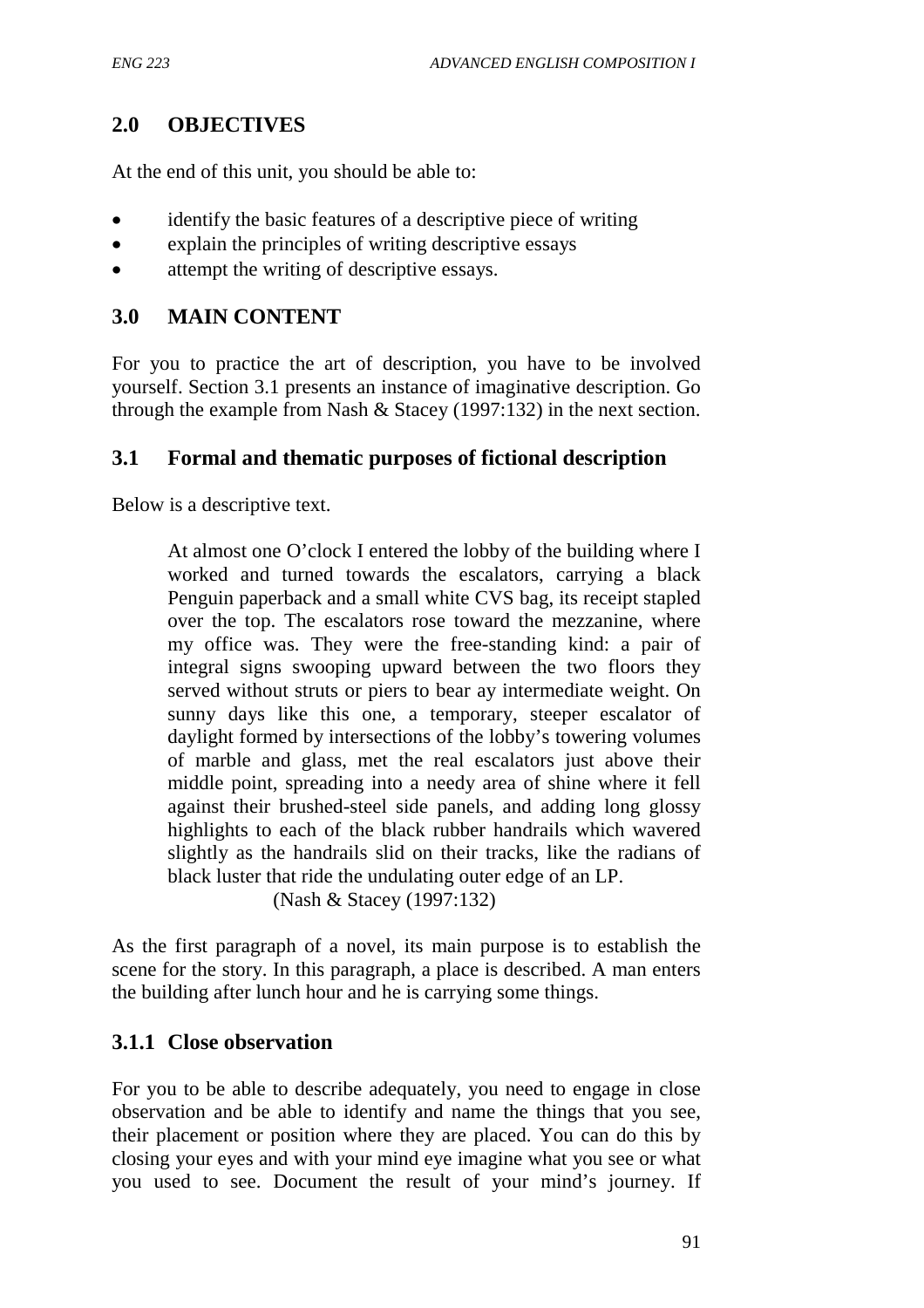possible, then go to the place and see things physically and document them again. In this way you have two lists which will be useful later when you want to write.

## **3.1.2 Close selection**

Apart from the fact that you need to observe closely you also have to do a close selection of the things you see and the ones you want to name and bring to focus so that they can match your narrative action. If you do not do this you may over do things. You can not possibly name everything you see. The reader would have to use their imagination to fill in the gaps in the world of the story or event being described. There is a relationship between descriptive detail and narrative action and they must fit one another. Fiction writers build a world that is close to the social world in which we live and the sensory images are the tools they use in building this world. Description of the scenes and actions are given but the description should not be done in such a way that it will overpower the action except it is required by the theme. What people do and say in the imagined world is what sustains our interest.

### **SELF ASSESSMENT EXERCISE 1**

Can you imagine where your workplace or faculty is? Is there any main entrance to the place? Is there a particular door or set of doors you go through before getting to your office or Faculty office? Are there any remarkable things there you never bothered yourself to look closely at as regards some specific details? Choose that place or any other place you think you want to describe, try to go through in your mind's eye. As you come into the place, list the objects you see either to your left or to your right, in front of you etc. then try to select the ones you think are worthy of note and attempt a description of that place and you will be surprised at the information you have on paper which you have never bothered yourself about.

## **3.1.3 Formulate an impression**

Just imagine that you now have the list of things at the entrance of your faculty as you were asked to do in the exercise above. Decide on a point of view- that is- do you want to imagine yourself doing the action or someone else? It would either be 'I' or he /she etc. Having a point of view or creating one will make you actively participate in the story or narrative yourself. You must discover and create an impression. The impressions will be what you feel about a person an event or situation. You must examine yourself on why you think the way you do through the impression you have created. Your impression will guide the selection of the details you include in the narrative. The details must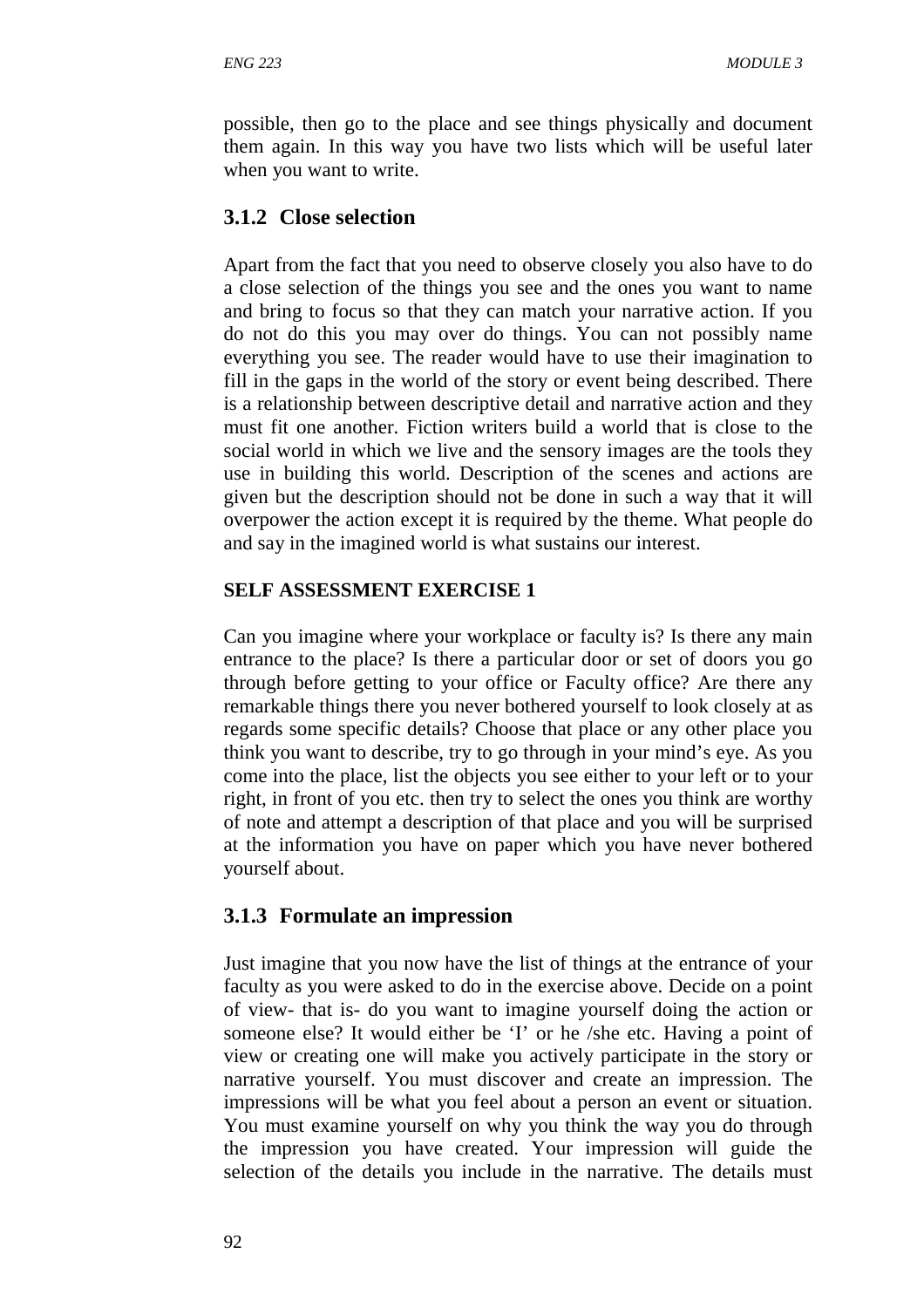then fit into the plot of the story. Do you know that if you believe that the entrance of your faculty is beautiful, you will create that impression with the way you describe the details.

## **3.1.4 Practise free writing**

Writing is a way of expressing yourself. And one of the types of writing that is common among students is free writing. What is important is for the ideas to flow and as long as you keep on writing, whatever is wrong in your writing can always be corrected. Let us imagine that you want to write on the entrance of your faculty as we mentioned earlier. You already have the list with you and you have also gone through the place again to reconfirm your mind selection. You can then start by trying to put something on paper. Many students ask themselves 'how am I going to start? Just start any how. Put your pen or pencil on paper and start writing. Look up at the title and write something. You may discover that you have cancelled a lot of things and that the work is rough. Do not mind the mistakes. The advantage of this type of writing is that you are alone and nobody sees those mistakes. After you have scribbled for some time, stop and go over what you have written. Try to correct them if you can at that point in time or you can sleepover it and then try to see how you can correct the paragraph or page. If you ask most writers, they will tell you about this experience of theirs and how they got over it. The approach you have been told is at best good for long story writers who are not under any examination pressure.

As a student writing a descriptive essay in an examination, what takes the place of free writing is concentrated thought. Description is used to create worlds for creative writing, literary journals, personal letters, stories and plays, travel accounts, poetry and memoirs. In some other expository or stricter forms of academic writing, writers do not try to create independent scenes, situations or worlds. In descriptive essays, you have to involve your readers as you explore the topic through naming and detailing of events, people and places.

For classroom exercises which are meant to be submitted immediately or during examinations, you have to take time out- preferably seven to eight minutes to think and just organise your thoughts. You just do not pick up your biro and start writing without doing some free thinking about the topic and how to go about it. You just go ahead and use words to describe your observations.

In descriptive essays, we use words to convey what something, or someone, a situation, an incident is like. Describing a thing is different from when you are evaluating. You are not arguing, interpreting or evaluating (judging). In descriptive essays, there is a lot of explanation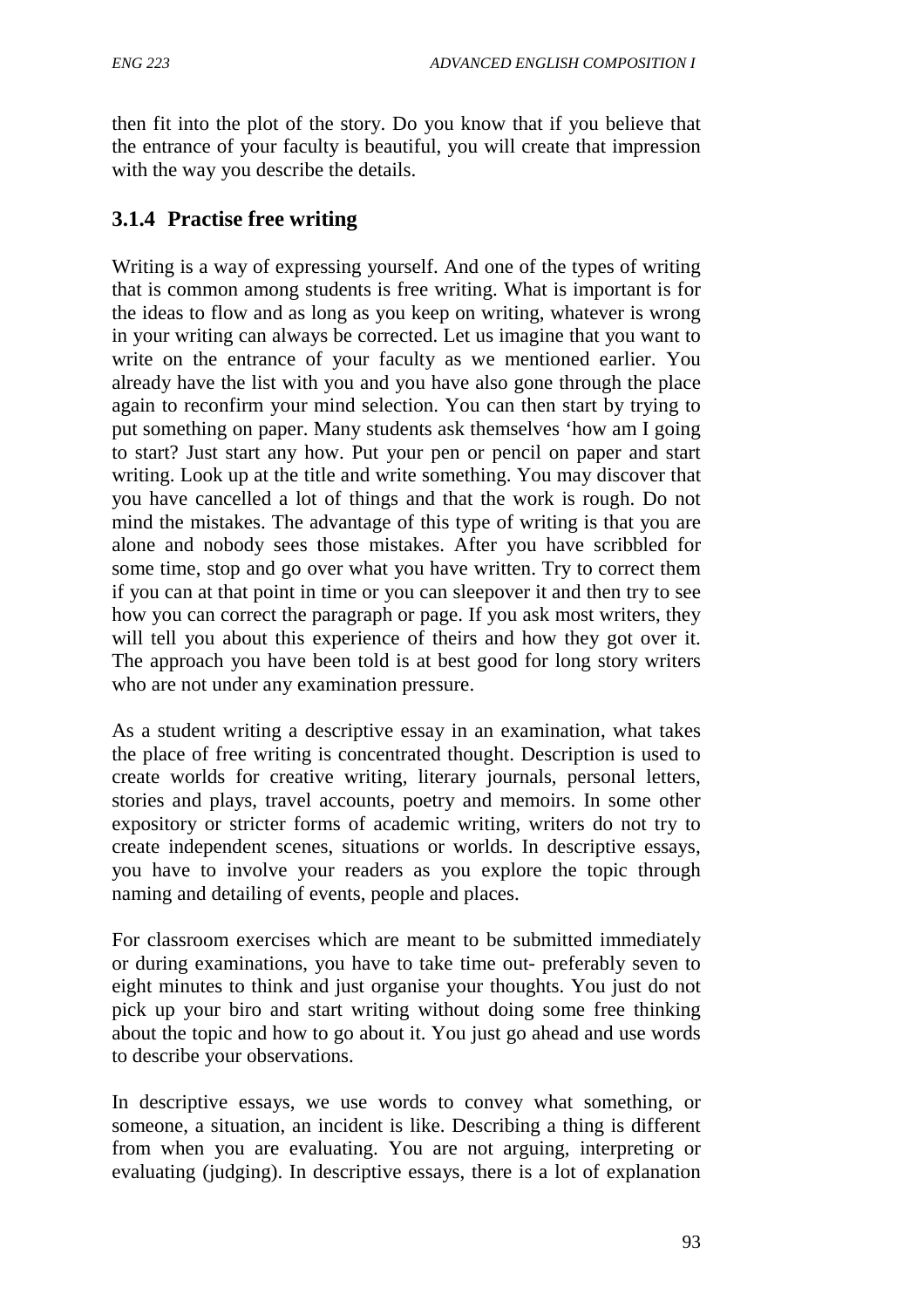of facts presented on things seen. Essays can be said to be descriptive when they present facts and ideas with little argument or interpretation. Below is an example from *Half of a Yellow Sun* by Chimamanda Adichie-

> His aunty walked faster, his slippers making slap-slap sounds that echoed in the silent street. Ugwu wondered if she too could feel the coal tar getting hotter underneath, through her thin soles.------. He smelt something sweet, as they walked into a compound and was sure it came from the white flowers clustered on the bushes at the entrance. The bushes were shaped like slender hills. The lawn glistened, butterflies hovered around.

In the text above, you will notice that it is the actions of human beings that are described in the first part of the paragraph, not a location, while some plants were described in the later part. The narrative point of view is basically the third person singular- 'he' along with the invisible 'they' Describing the lawns further would bring in 'it' as a point of view.

## **4.0 CONCLUSION**

In this chapter, we have talked about the descriptive method of writing essays. There is a common saying that –'if you give a man a piece of fish, he will still be hungry but if you teach him/her to fish, he will never be hungry because you have shown him/her a means of livelihood'. That is why most of what has been described here is geared towards making you know how to write these essays and not giving you samples to cram. Once you know the principles involved, you can always face any topic no matter how challenging. For you to be able to give vivid descriptions, you have to be observant and form the habit of giving attention to details. You have to create an impression by getting a point of view through which the narration will be done. Free writing helps you to start off if you are scared of where to start and free thinking for examinations and class assignments will help you organise your thought before putting them on paper.

### **5.0 SUMMARY**

In this unit you learnt that:

- you should vividly describe the people, places, things, experiences, situations in your writing.
- for you to practice the art of description, you have to be involved yourself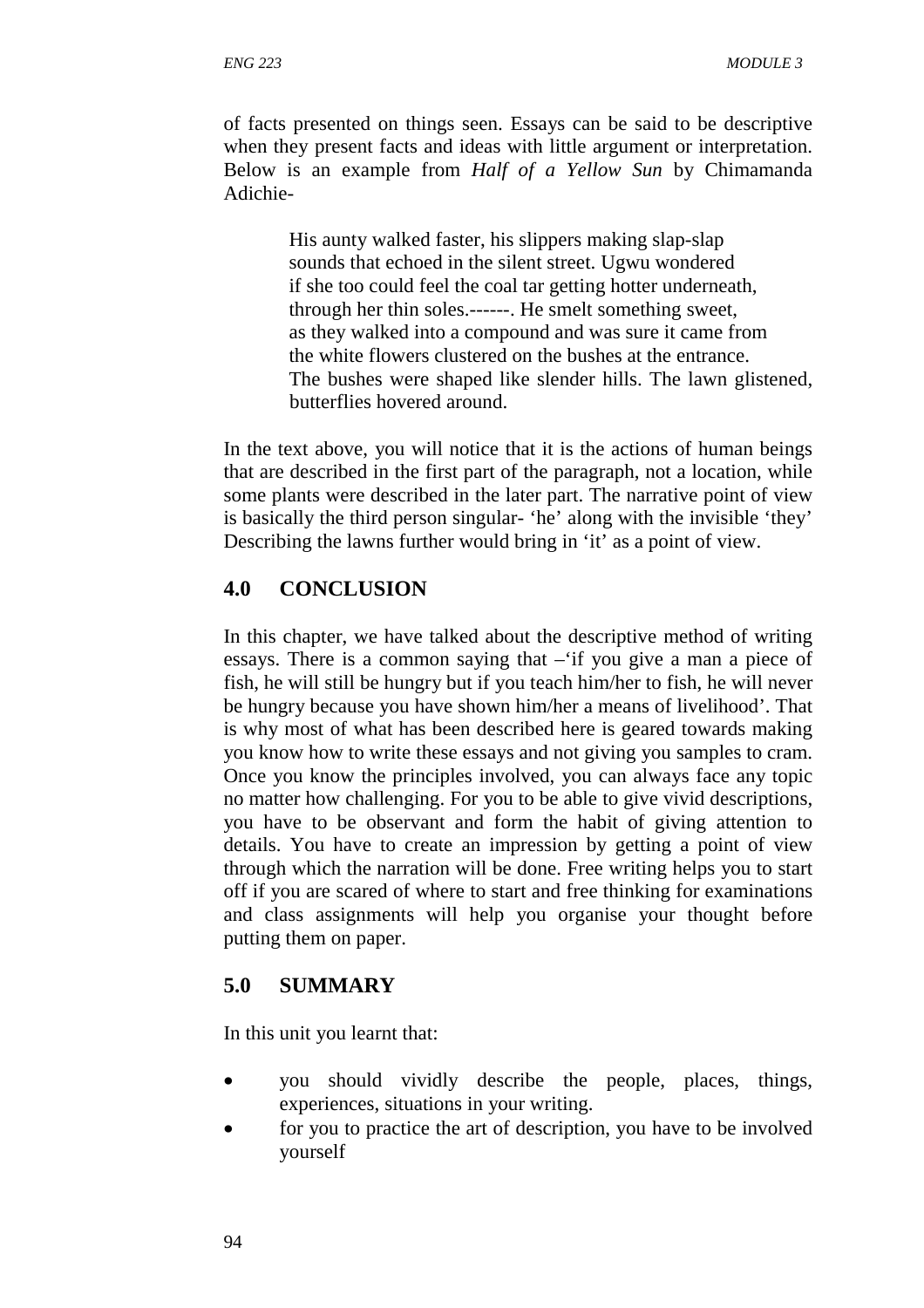- engage in close observation and be able to identify and name the things that you see, their placement or position where they are placed
- for you to be able to describe adequately, you need to engage in close observation and be able to identify and name the things that you see, their placement or position where they are placed
- do a close selection of the things you see and the ones you want to name and bring to focus so that they can match your narrative action
- having a point of view or creating one will make you actively participate in the story or narrative yourself
- practise free writing which is a way of expressing yourself
- description is used to create worlds for creative writing- such as literary journals, personal letters, stories and plays, travel accounts poetry and memoirs

## **6.0 TUTOR-MARKED ASSIGNMENT**

Describe what you saw on a recent journey you made from your village to the city in your country.

## **7.0 REFERENCES/FURTHER READING**

- Adedeji, E.O. (2005). 'Grammatical ties in English Discourse' in Moji Olateju & Lekan Oyeleye (Eds) *Perspectives on Language and Literature*. Ile- Ife, Nigeria: Obafemi Awolowo University. pp 157-166
- Adichie Chimamanda N. (2006). Half *of a Yellow Sun* Lagos, Nigeria: Farafina p.56
- Aremo, B (2001). (Ed) *Advanced English Compositions. Lagos, Nigeria:* Scribo Educational Books.
- Aremo, B. (1995). *An Introduction to English Sentences* (1) Ibadan, Nigeria: Caltop Publications Nigeria Ltd
- Aremo, B. (1997). *An Introduction to English Sentences* (2) Ibadan, Nigeria: Caltop Publications Nigeria Ltd.
- Asiyanbola, A.A. (2005). 'Sentence Connective Devices as Linguistic Tools for English Reading Tasks in a Nigerian ESL' in Moji Olateju & Lekan Oyeleye (Eds) *Perspectives on Language and Literature*. Ile- Ife,Nigeria: Obafemi Awolowo University. pp 187-184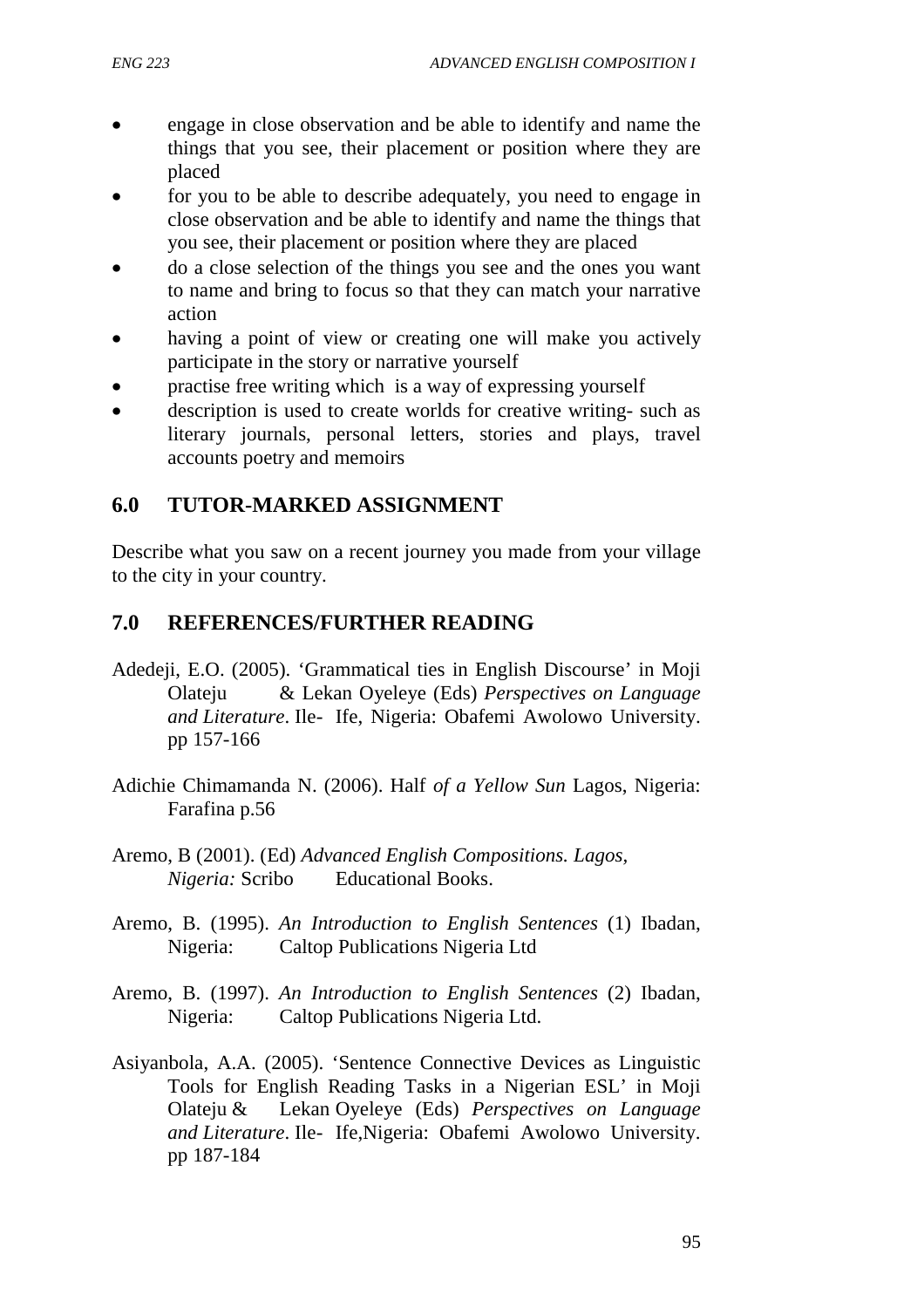- Babalola, E.T. (2005). 'The Grammar of Paragraphs and the Mechanics of Good written English'. in Moji Olateju & Lekan Oyeleye (Eds) *Perspectives on Language and Literature*. Ile- Ife, Nigeria: Obafemi Awolowo University. pp 269-284
- Nash, W & Stacey, D (1997). *Creating Texts: An Introduction to the Study of Composition* London: Longman
- Zandvoort, R.W (1967). *A Handbook of English Grammar*. London: Longman Group Limited.

ABC of Academic writing

http://grammar.ccc.commnet.edu/GRAMMAR/composition/narrative.htm

ABC of Essays http://www.mdx.ac.uk/WWW/STUDY/Essaysl.htm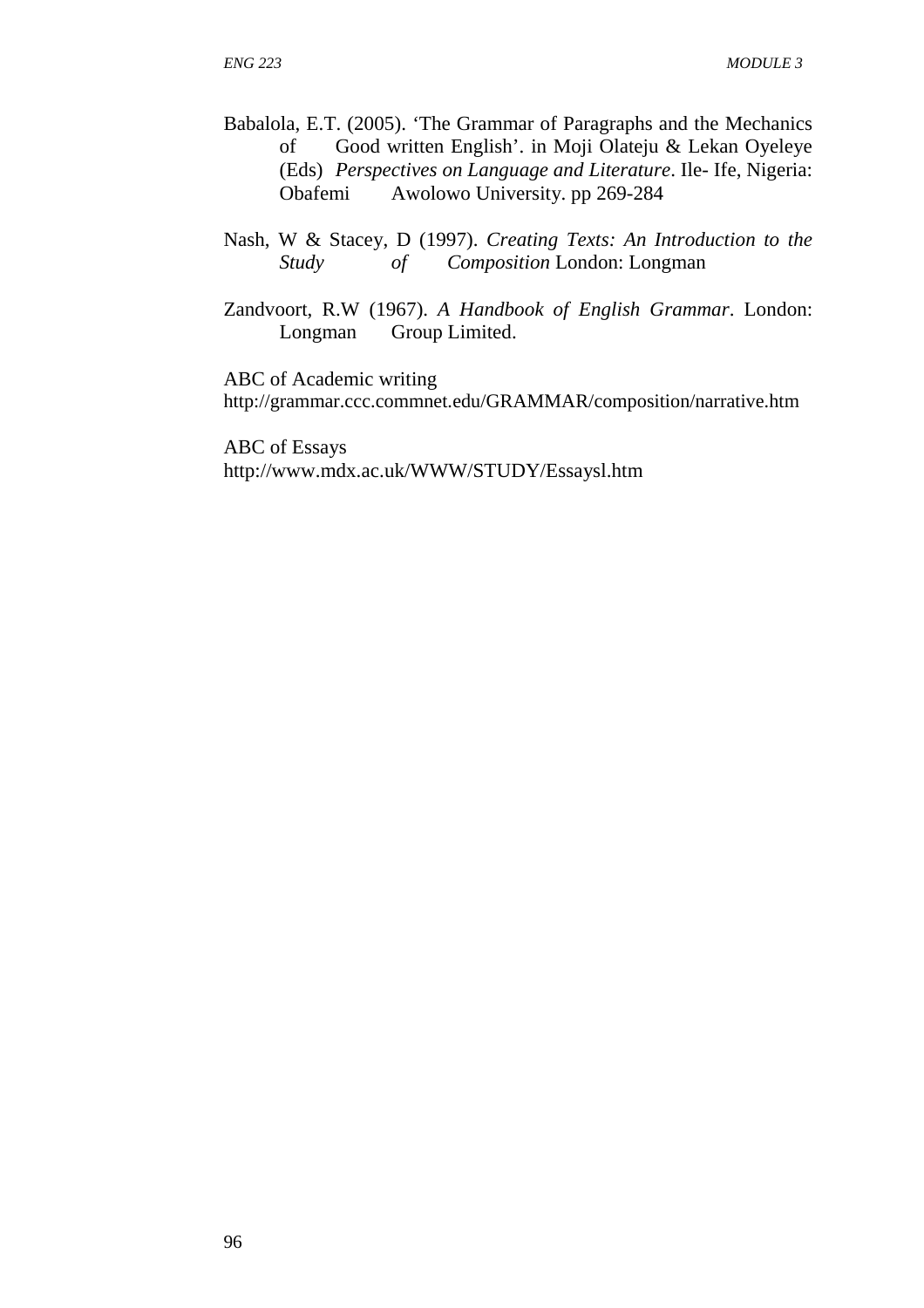# **UNIT 4 THE PERSUASIVE/ARGUMENTATIVE ESSAY**

### **CONTENTS**

- 1.0 Introduction
- 2.0 Objectives
- 3.0 Main Content
	- 3.1 Research
	- 3.2 Introduction
		- 3.2.1 Ordering sentences in an introduction
	- 3.3 Paragraph flow
	- 3.4 Summary
	- 3.5 Editing
	- 3.6 Conclusion of the essay
- 4.0 Conclusion
- 5.0 Summary
- 6.0 Tutor-Marked Assignment
- 7.0 References/Further Reading

# **1.0 INTRODUCTION**

 In persuasive or argumentative essays, we try to convince others to agree with our opinions and facts, and share our values. For you to be able to convince another person, you need to know your facts and be able to present them convincingly enough. You have to be sure of the facts by making sure your sources are correct and verifiable. You should remember that since you are writing, many people will see your work and that is why you need to be sure your facts are in order or else you will not be able to convince anybody. You will only end up being frustrated by the time people start dismantling what you think you have built up.

 Unlike narratives and descriptive essays which can be based on fiction, argumentative writings are hooked on facts. Your reasoning must sound logical to the human mind and your motive achievable.

# **2.0 OBJECTIVES**

At the end of this unit, you should be able to:

- explain what argumentative essays are
- identify some of the strategies for writing argumentative essays
- use some of these strategies for writing sections of argumentative essays for class presentation or take home assignments.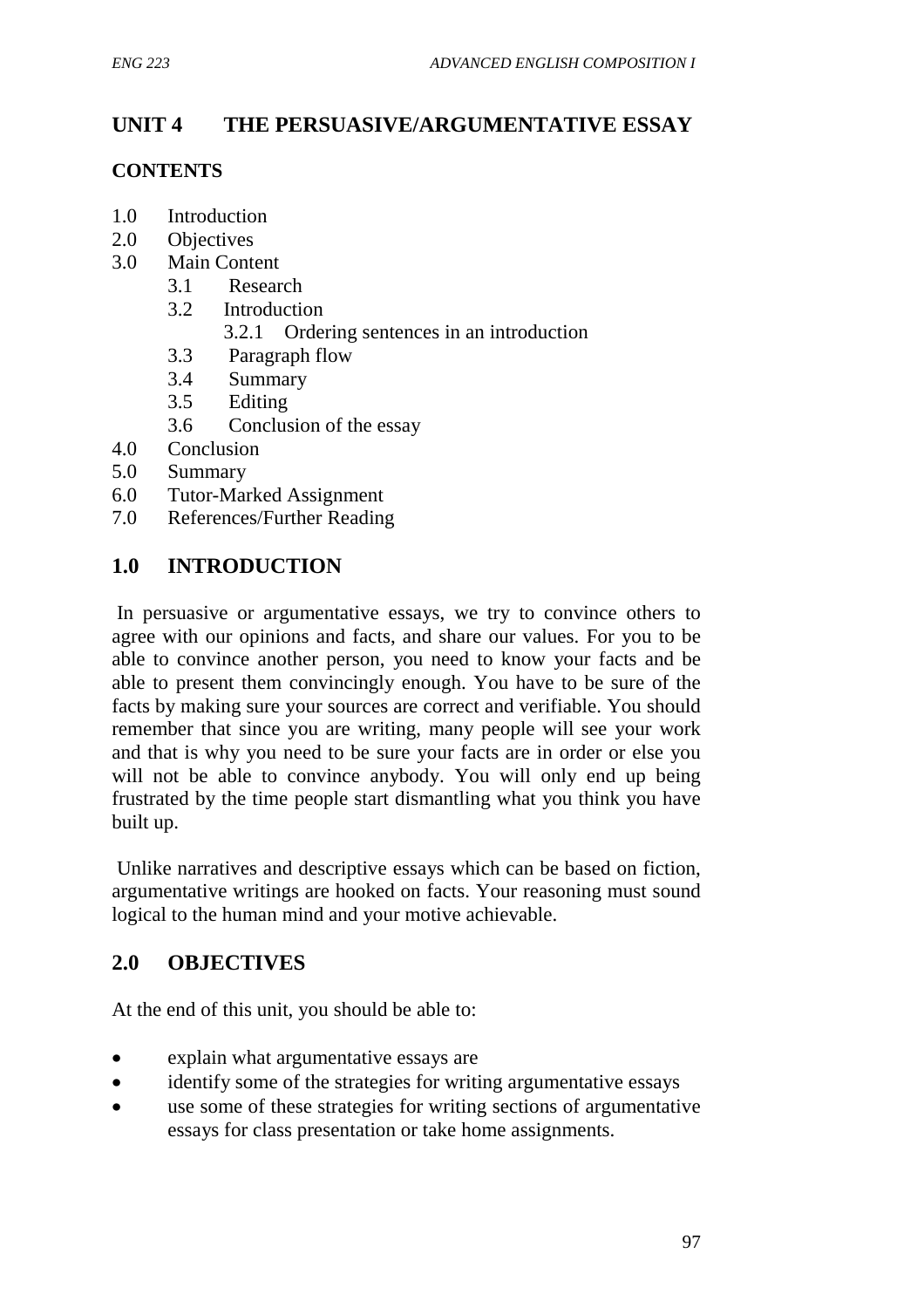# **3.0 MAIN CONTENT**

Some of the strategies discussed here are those identified by study guides and strategies (see reference at the end of this unit) In argumentative essays, we try as much as possible to convince people to adopt our way of thinking. You can use the following guidelines while writing.

## **3.1 Research**

It is important that you do some fact finding work on whatever topic you choose. Decide on the facts or the points you want to present, their number and how you want to arrange them. This is important because your style of presentation matters a lot. Some people start by giving heart provoking questions to the audience or readers. For example, you can have questions such as-

Ladies and gentlemen, why do you think we have constant power failure?

Why are our roads as bad as they are?

Why can we not feed our families with balanced diets?

These are thought-provoking questions that border on people's welfare and which are likely to draw the attention of the reader or the listener to the topic. If the arguments that follow these questions are well managed, the speaker is likely to convince the audience to his/her side. For you to make convincing statements on a topic that borders on the questions above, you need to research into some of the causes of power failure, problems of food production in the country, road management in the country etc.

Some people, on the other hand, start with some allusions while some others just go straight to the topic, declare their stand on the issue and give reasons for their arguments. Some people start with pleasant jokes while some start on a level ground emotionally and then build up to elicit the interest, concern and compassion of the audience. You have to think about possible emotions/ emotional reactions and use them in your discussion of the topic.

## **3.2 Introduction**

Introductions are very important because they give the reader the first impression of the write up. Bill Daly, (1997) in 'writing introductions to argumentative essays (see reference at the end of the unit) notes that there are four parts of an introduction- It introduces the topic, states why the topic is important, states the differences of opinion about the topic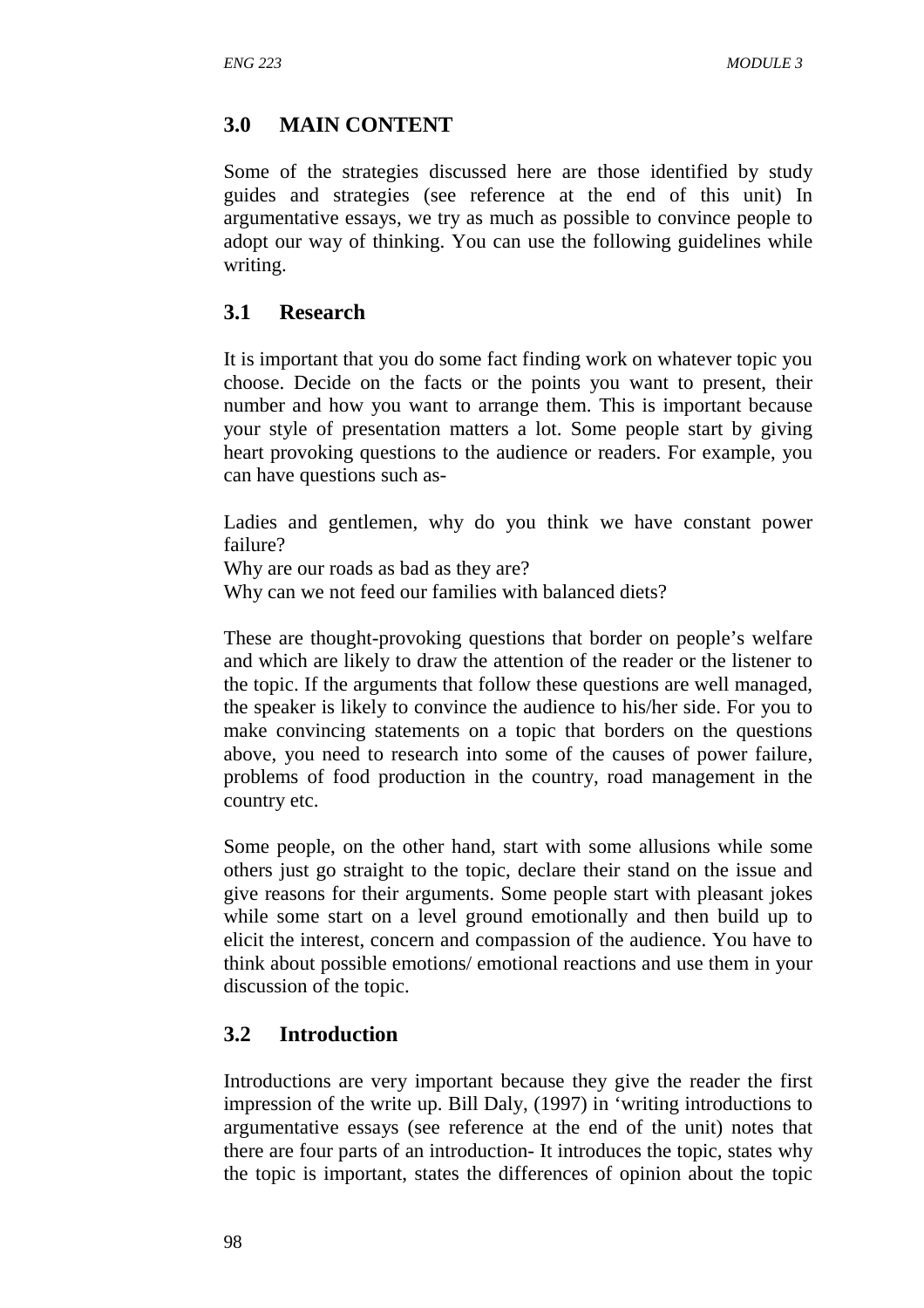and describes how the assignment will be structured and what the writer's stand is. All these should be ordered in an introduction.

## **3.2.1 Ordering sentences in an introduction**

In an introduction, sentences should be ordered in such a way that the writer's line of argument or position is clear. Below is an example of an ordered introduction from the model essay on Marine Parks by Bill Daly ( see reference at the end of the unit)-

 The issue of whether we should allow marine parks to stay open has been widely debated in our community recently. It is an important issue because it concerns fundamental moral and economic questions about the way we use our native wildlife. A variety of different arguments have been put forward about this issue. This essay will consider arguments for having marine parks and point to some of the problems with these views. It will then put forward reasons for the introduction of laws which prohibit these unnecessary and cruel institutions.

You must make sure that as a writer, your introductory sentences are not haphazard. Write in such a way that the reader will be encouraged to continue reading your work. The first sentence in the example above is a general opinion on what people's feelings are on the issue of marine parks and the writer then zeros in on his/her own stand in the last sentence.

#### **SELF ASSESSMENT EXERCISES 1**

The sentences below are from Bill Daly's writings on argumentative essays (see reference at the end of this unit) Try to put the sentences in the correct order. They make up the introduction of an article on whether Australia should become a republic.

- i. As a result, the issue is a very controversial one and has attracted a lot of debate.
- ii. It will then put forward a number of reasons why Australia should change to a republican form of government.
- iii. The question of whether we maintain the monarchy is not merely a legal detail but is intrinsically linked to the way we perceive ourselves as a distinct nation of people with its own identity and culture.
- iv. Since the time of federation, Australia has been a constitutional monarchy with the Queen of the United Kingdom as its head of state.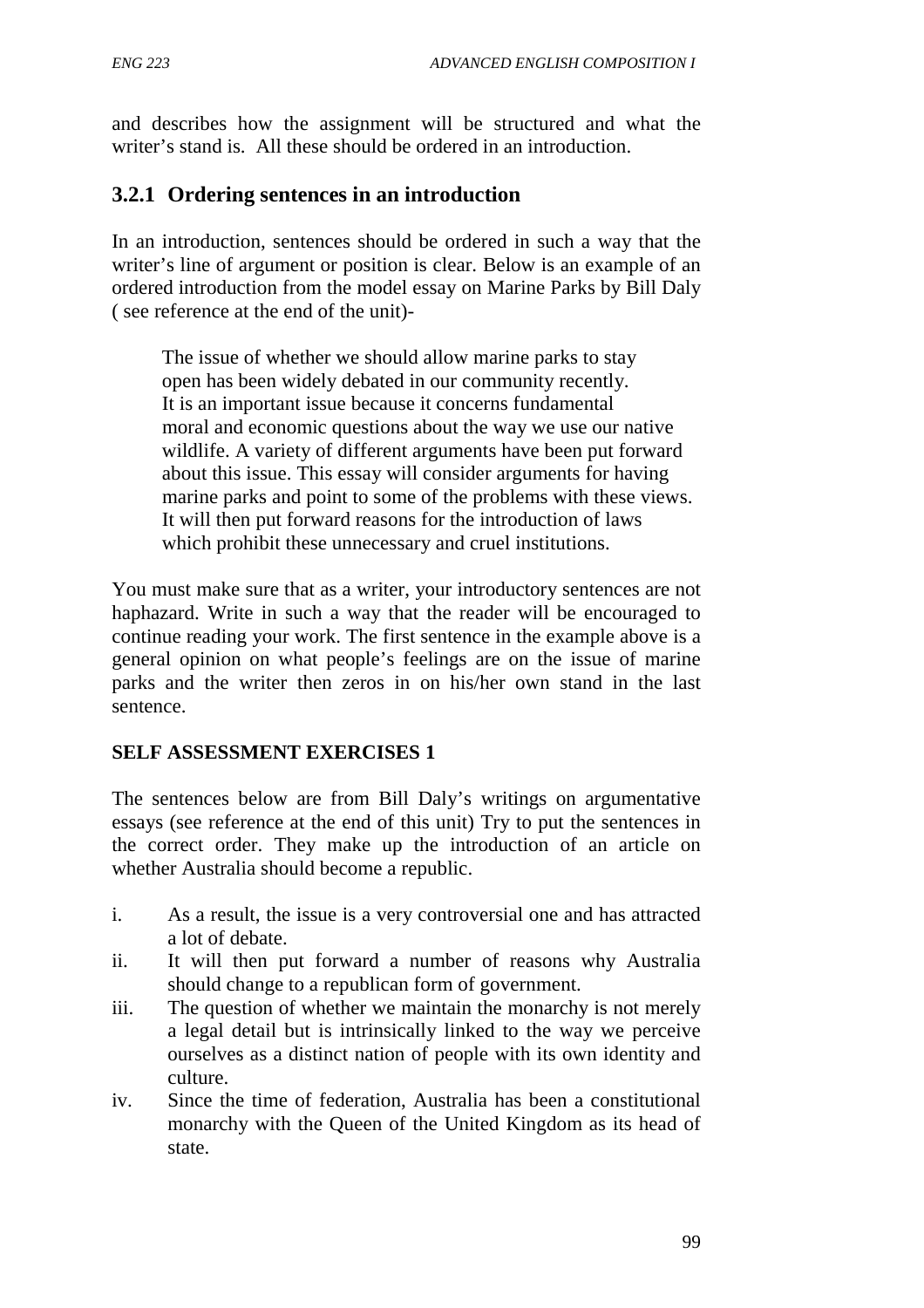- v. This essay will consider some of the arguments for maintaining the monarch as head of state and will outline some of the problems with this position.
- vi. However, today many Australians are questioning whether this form of government is still relevant or appropriate and are suggesting that we move towards the establishment of a republic.

## **3.3 Paragraph flow**

It is important that as you develop your paragraphs, there must be paragraph flow. This is where you have to make use of transitional words that you learnt in the earlier units- however, in addition, nevertheless etc. You should be able to quote sources of information to support your argument and establish authority for what you have written. As much as possible, you should make sure that your arguments are logical and sensible. Try as much as possible not to contradict yourself or else, the purpose of writing an argumentative essay will be defeated. There could be as many paragraphs as you want depending on the purpose for which the essay is written. If it is a class essay, it may not be more than five or six and this includes the introduction and the conclusion. But if you are contributing to a newspaper article it could be more than that.

## **3.4 Summary**

This is a very important aspect of the essay. Whether the essay is written or presented orally, summarising the major points is important. If a writer has presented a number of points, the reader may forget some of them. If the major points are not summarised to remind the reader of the salient points you have advanced to support your argument, the reader may forget. While writing the summary, you need to refer to the initial paragraphs and the main points. Your conclusion should restate the main ideas and emphasise the importance of the arguments.

## **3.5 Editing**

This is an important aspect of any essay writing not just argumentative essays. You need to go over your work and make all necessary corrections before you submit. There could have been omissions- that is some points or ideas you wanted to include which you forgot while writing. On the other hand, there could be some points which you included at a point but which you found unnecessary when you went over again. There could also be punctuation and spelling mistakes which if uncorrected could mar the presentation or essay.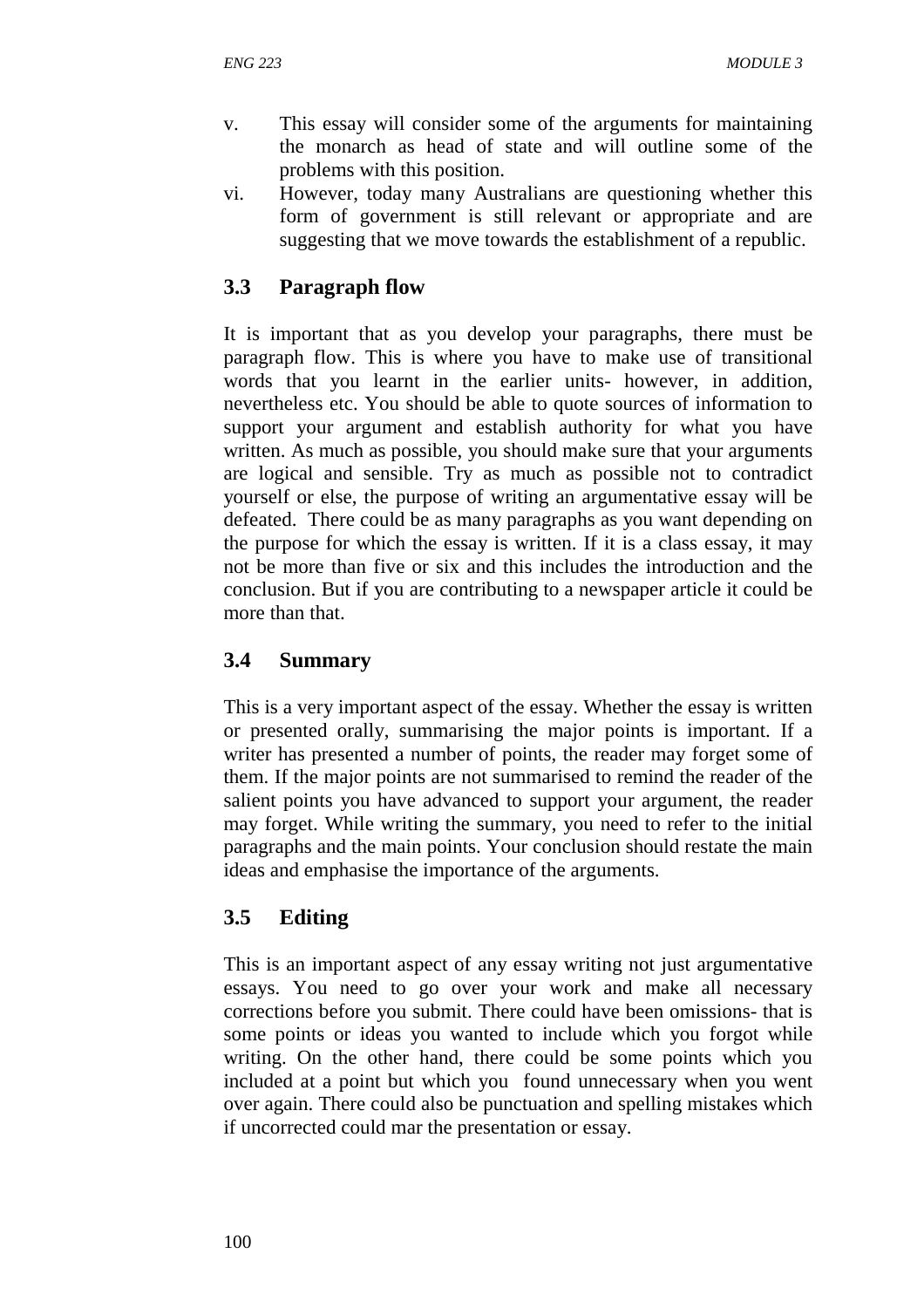The advent of computers has however made editing easy because it is just a question of deleting and re-writing. After you have edited your essay, go over the whole essay again to be sure that your ideas are well presented. If it is not a class assignment where every one is expected to present their work individually, you could give your essay to a friend to go through for you. Ask for their comments. If there is any form of criticism, check your facts again before you submit your work.

### **3.6 Conclusion of the essay**

Conclusions are as important as introductions. The conclusion is aimed at informing the reader that you have come to the end of your presentation and that you have covered all the important points. Some writers try to highlight these important points in the summary/conclusion so as to remind the reader of the writer's line of argument. The conclusion must be carefully written because this is the last part of your essay that the readers will come in contact with and it will make a lasting impression on them. Below is an example of the conclusion from the model essay on marine parks as recorded by Bill Daly (1997)

> In conclusion, these parks should be closed, or at the very least, no new animals should be captured for marine parks in the future. Our society is no longer prepared to tolerate unnecessary cruelty to animals for science and entertainment. If we continue with our past crimes against these creatures we will be remembered as cruel and inhuman by the generations of the future.

In your conclusion, you need to restate your own side of the argument which you have presented strongly in your essay. You also need to include two or three sentences which give a general summary of your side of the argument. You can also provide information on the consequences of not heading your advice and what humanity stands to gain if people identify with your stand on the issue.

Sentences can also be ordered in a conclusion to give a logical presentation to the concluding part of the argument. You should try to order the sentences in your conclusion so that the reader can make up his/her mind on what decisions to take as regards accepting or rejecting your line of argument

#### **SELF ASSESSMENT EXERCISES 2**

Below are some sentences that make up the concluding part of an argumentative essay. Re-arrange them in an acceptable and logical order. These sentences are taken from Bill Daly's (1997) sample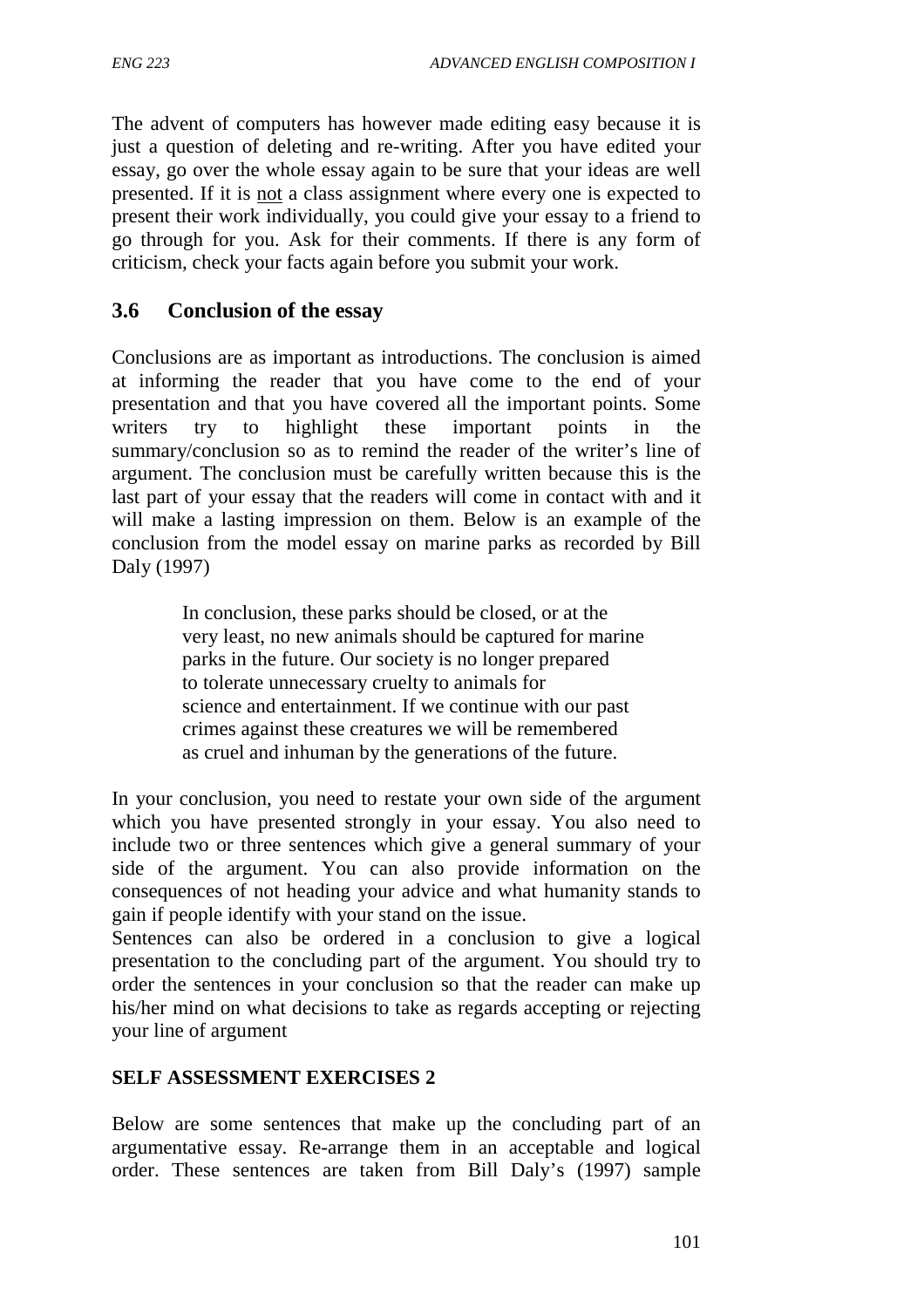sentences of a concluding paragraph of an argumentative essay. (see reference at the end of the unit).

- a. If we fail to meet our obligations in this area, we will be sacrificing our present and future well-being merely in order to appease out dated notions of family life and to achieve short-term financial savings.
- b. In conclusion, it is essential that we support the nation's parents and children by funding more childcare places.
- c. Only in this way can we provide the valuable learning environments that young Australians need while, at the same time, utilising the skills of all productive members of our society.
- d. The entire community will then be enriched economically, socially and culturally.

After rearranging the sentences, read them out to your classmates and find out if you all got the gist of what the conclusion is all about.

## **4.0 CONCLUSION**

In this work, we have been able to highlight what an argumentative essay is and what the main components are. Argumentative essays are meant to persuade and convince the reader to accept your line of reasoning. Researching the topic is important because you need strong points to convince your reader to change his/her opinion about a particular topic or opinion. The introduction and the concluding sections are very important as they introduce the reader to the topic and remind the reader of the essential points at the end of the essay.

## **5.0 SUMMARY**

In this unit, you learnt that:

- for you to be able to convince another person, you need to know your facts and be able to present them convincingly enough.
- in persuasive or argumentative essays, we try to convince others to agree with our opinions and/or facts, and share our values.
- you have to be sure of the facts by making sure your sources are correct and verifiable.
- it is important that you do some fact finding work on whatever topic you choose.
- in an introduction, sentences should be ordered in such a way that the writer's line of argument and position are clear.
- you must make sure that as a writer, your introductory sentences are not haphazard.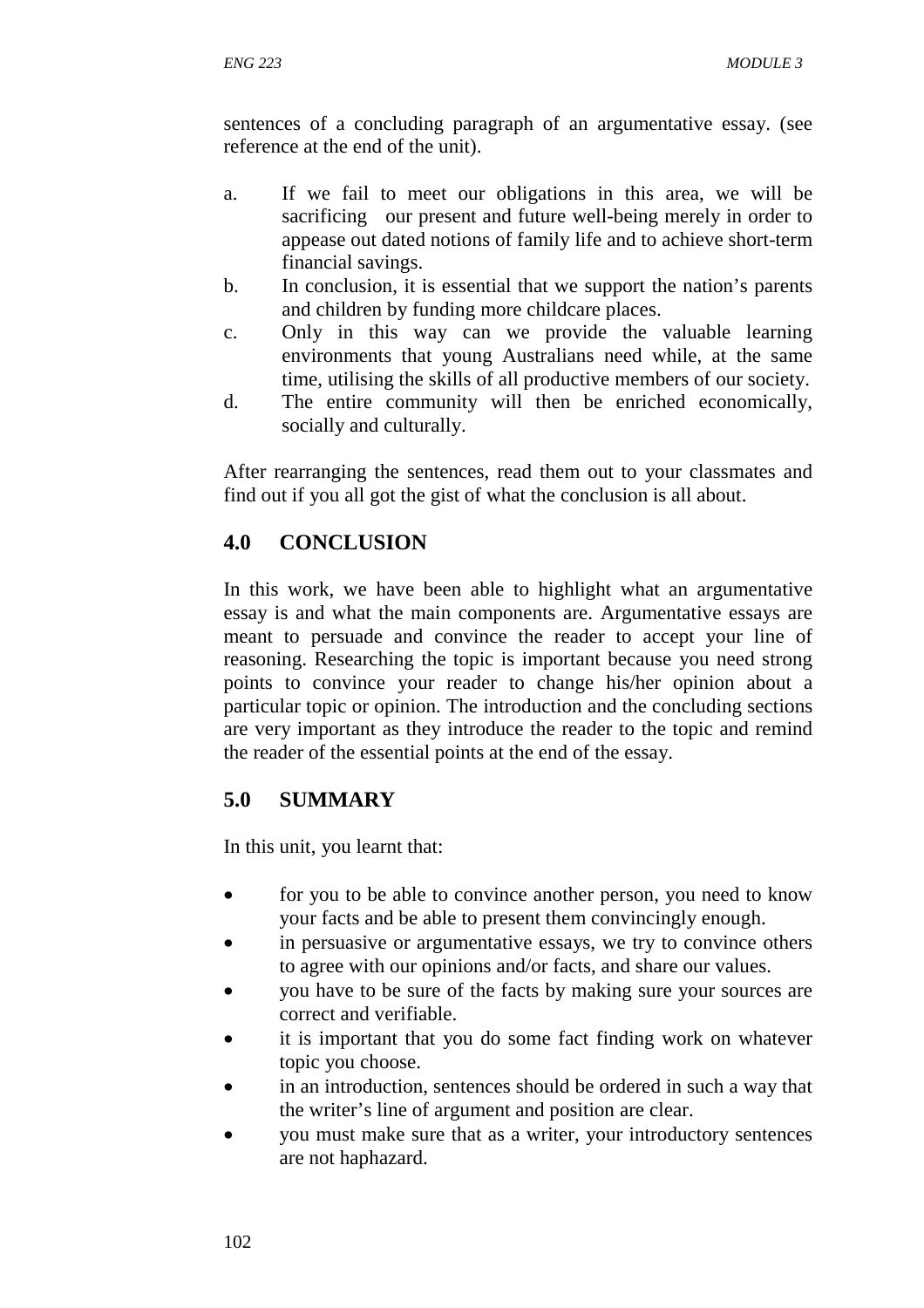- it is important that as you develop your paragraphs, there must be paragraph flow.
- whether the essay is written or presented orally, summarising the major points is important.
- the conclusion must be carefully written because this is the last part of your essay that the readers will come in contact with and it will make a lasting impression on them.

### **6.0 TUTOR-MARKED ASSIGNMENT**

Do you believe that human beings are born equal?

Write an essay either in support or against the claim. The length of the essay should be about five hundred words. While editing, do not give to a friend as all of you will be writing on the topic. Edit it yourself and submit to your tutorial instructor.

### **7.0 REFERENCES/FURTHER READING**

- Adedeji, E.O. (2005). 'Grammatical ties in English Discourse' in Moji Olateju & Lekan Oyeleye (Eds) *Perspectives on Language and Literature*. Ile- Ife, Nigeria: Obafemi Awolowo University. pp 157-166
- Aremo, B (2001). (Ed) *Advanced English Compositions. Lagos, Nigeria:* Scribo Educational Books.
- Aremo, B. (1995). *An Introduction to English Sentences* (1) Ibadan, Nigeria: Caltop Publications Nigeria Ltd
- Aremo, B. (1997). *An Introduction to English Sentences* (2) Ibadan, Nigeria: Caltop Publications Nigeria Ltd.
- Asiyanbola, A.A. (2005). Sentence Connective Devices as Linguistic Tools for English Reading Tasks in a Nigerian ESL in Moji Olateju & Lekan Oyeleye (Eds) *Perspectives on Language and Literature*. Ile- Ife,Nigeria: Obafemi Awolowo University. pp 187-184
- Babalola, E.T. (2005). 'The Grammar of Paragraphs and the Mechanics of Good written English'. in Moji Olateju & Lekan Oyeleye (Eds) *Perspectives on Language and Literature*. Ile- Ife, Nigeria: Obafemi Awolowo University. pp 269-284
- Nash, W, & Stacey, D (1997). *Creating Texts: An Introduction to the Study of Composition* London: Longman
- Zandvoort, R.w (1967). *A handbook of English Grammar*. London: Longman Group Limited.

http://grammar.ccc.commnet.edu/GRAMMAR/composition/arrative.htm http://www.mdx.ac.uk/WWW/STUDY/Essaysl.htm

http://www.studygs.net/wrtstr4.htm

Bill Daly (1997) in - http://www.ltn.lv/~markir/essaywriting/intro.htm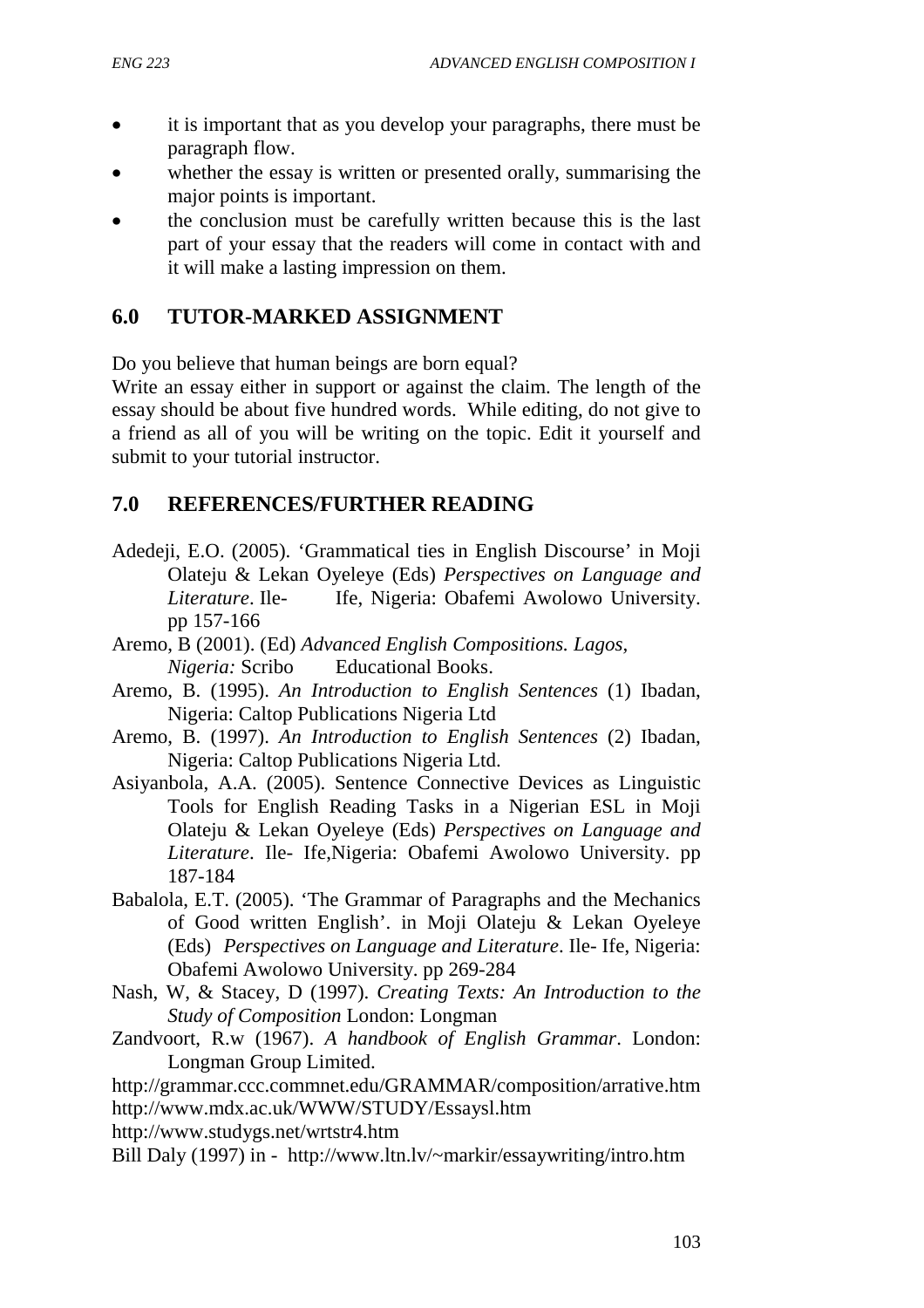#### **UNIT 5 EXPOSITORY ESSAYS**

 Composition can be many things; a liberal art, a loner's sullen craft, a parliament of one, but never a matter of regulations handed down from above. Ever a dictatorship; nor yet an anarchy, for there are some rules after all-but they are such governing principles as the governed must discover for themselves, in a free society of writing. (Nash and Stancey 1997:182)

 Starts with life; makes a text; then a revision literally, a second seeing; an afterthought erasing some but not all of the original while writing something new over the first layer of text (Gore Vidal, Palimpsest, in Nash and Stacey (1997)

In this unit, we shall discuss expository essays which are another form of writing which you may be required to do as a university student. You need to be versed in writing different kinds of essays because of both current academic challenges and future societal expectations of a person of your calibre. Much is expected of you in the labour market and socially as a citizen of any community. The type of essay described in this unit is such that require in-depth information.

#### **CONTENTS**

- 1.0 Introduction
- 2.0 Objectives
- 3.0 Main Content
	- 3.1 Choosing a topic
	- 3.2 Developmental pattern writing
		- 3.2.1 Definition
			- 3.2.2 Cause and effect
			- 3.2.3 Classification
	- 3.3 Organisation
	- 3.4 Research Work
- 4.0 Conclusion
- 5.0 Summary
- 6.0 Tutor- Marked Assignment
- 7.0 References/Further Reading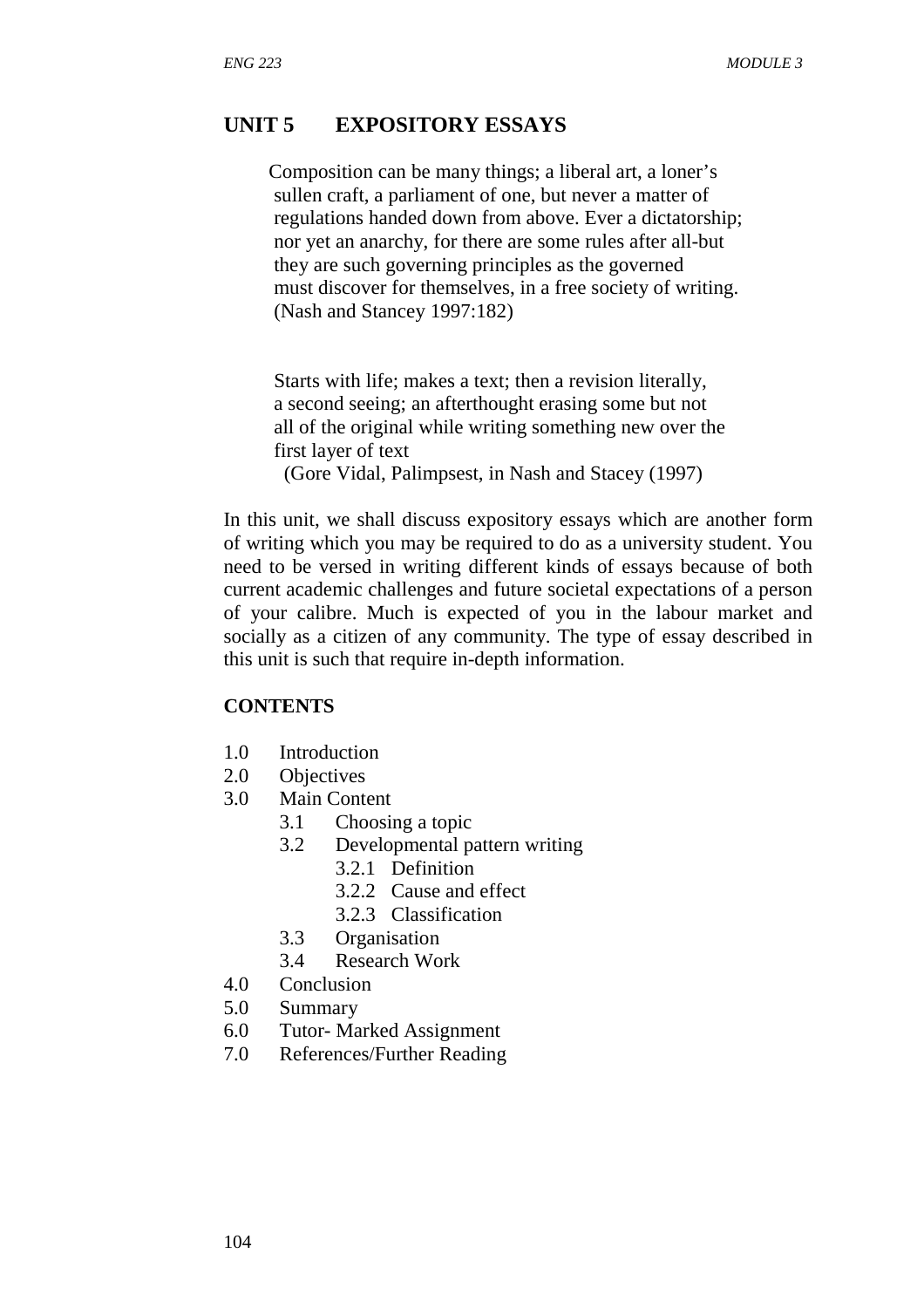## **1.0 INTRODUCTION**

An expository essay is any type of essay or writing that is used to describe, explain or inform the reader on a specific or particular aspect of a topic. This is common in the sciences and the humanities. The student may be required to give in-depth information or demonstrate indepth knowledge of the circumstances surrounding a particular thing or situation. In other words, the writer is expected to bring to the fore some verifiable facts on the topic to be discussed. Below are the objectives of the unit.

## **2.0 OBJECTIVES**

At the end of this unit, you should be able to:

- explain what expository essays are
- identify some of the strategies for writing expository essays
- use some of these strategies in writing sections of expository essays for class presentation or take- home assignments.

## **3.0 MAIN CONTENT**

Some of the strategies for writing expository essays that will be discussed in this unit are similar in some ways to some of the ones that have been discussed in some of the earlier units. But because repetition makes for emphasis, we shall still mention some of them in this unit. Below are some of the steps we need to take while planning to write an expository essay.

#### **3.1 Choosing a topic**

Before you can say you want to write, you must have had a topic in mind. In regular classroom situations, students are usually given topics to write on. But occasionally, students are allowed to choose a topic of their own. Once you have a topic, you have to study the topic very well so that you will know if it requires a short response or a long one. This information is important because your lecturer may be expecting a long essay from you while you think it is a short one. You may loose marks if you do not write up to the required length because it would mean you have not fully discussed some essential points in the essay. In such a situation you have not met the expectations of your lecturer. You must be sure of what is expected of you in terms of essay length so that the topic can be well discussed. Your topic should also not be too narrow as this will make it difficult for you to get enough facts for the specific length of essay. In your choice of topic selection, you must make sure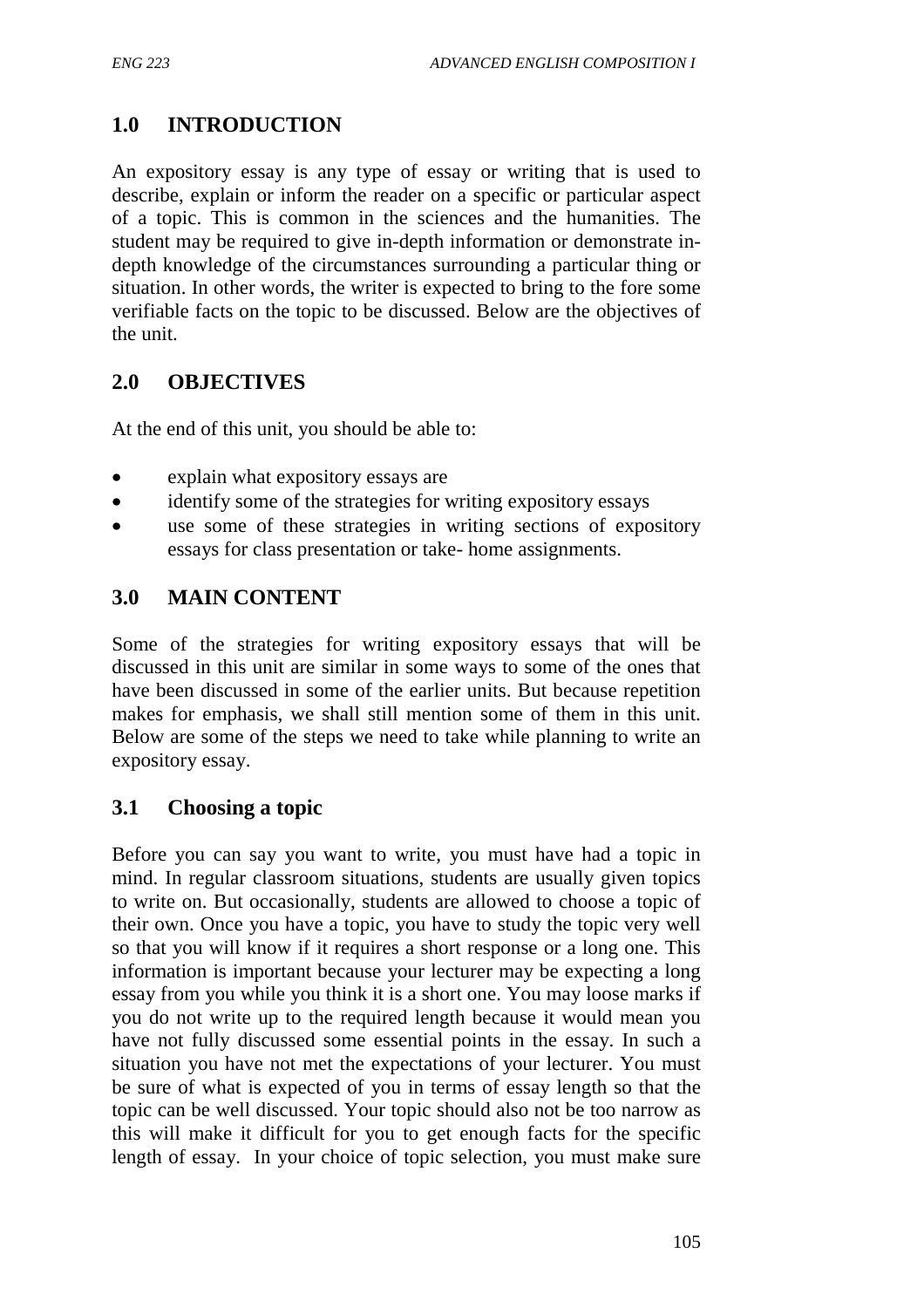you choose a topic that is big enough to be discussed but narrow enough to be managed e.g.

- 1. The disappearance and reappearance of groundnut pyramids in Northern Nigeria: the need for a reappraisal.
- 2. The use of firewood for local combustion in Nigeria- a point to consider.
- 3. Empowering women through small scale businesses in Nigeriathe way forward.
- 4. Normal and excessive use of drugs.

### **SELF ASSESSMENT EXERCISE 1**

Imagine that you are in a school where majority of the students smoke and take hard drugs. Many of them misbehave in class and are rude to their tutorial instructors, insulting and quarrelling with other students while some do not attend lectures at all. The school authority does not like these kinds of behaviour and has therefore asked you to write an expository essay on the topic - 'Normal and excessive use of drugs'.

How will you start? What are some of the research work you need to do? What reference materials will you consult? How will you order your points?

## **3.2 Developmental pattern writing**

In the article on writing excellent expository essays; guidelines and tips by custompapers.com (see full reference at the end of the unit), a few steps are highlighted on the kind of developmental patterns that can be adopted while writing expository essays. In this section, some of these tips will be discussed.

## **3.2.1 Definition**

You may have to define some terms in your attempt to write an expository essay. For example, writing an expository essay on a topic such as 'Reminiscences on the Nigerian Civil War' or 'The Oil Industry in the Niger Delta region of Nigeria' require your giving definitions or explanation of terms such as – reminiscences, industry, Niger Delta etc. You may wonder why you need to define or explain what you mean by Niger Delta when it is so clear to everyone here. The answer is simple. If your work is going on the net, not every body knows where Niger Delta is, so you have to explain and also indicate the location. This will make your discussion of the topic interesting vivid and realistic. You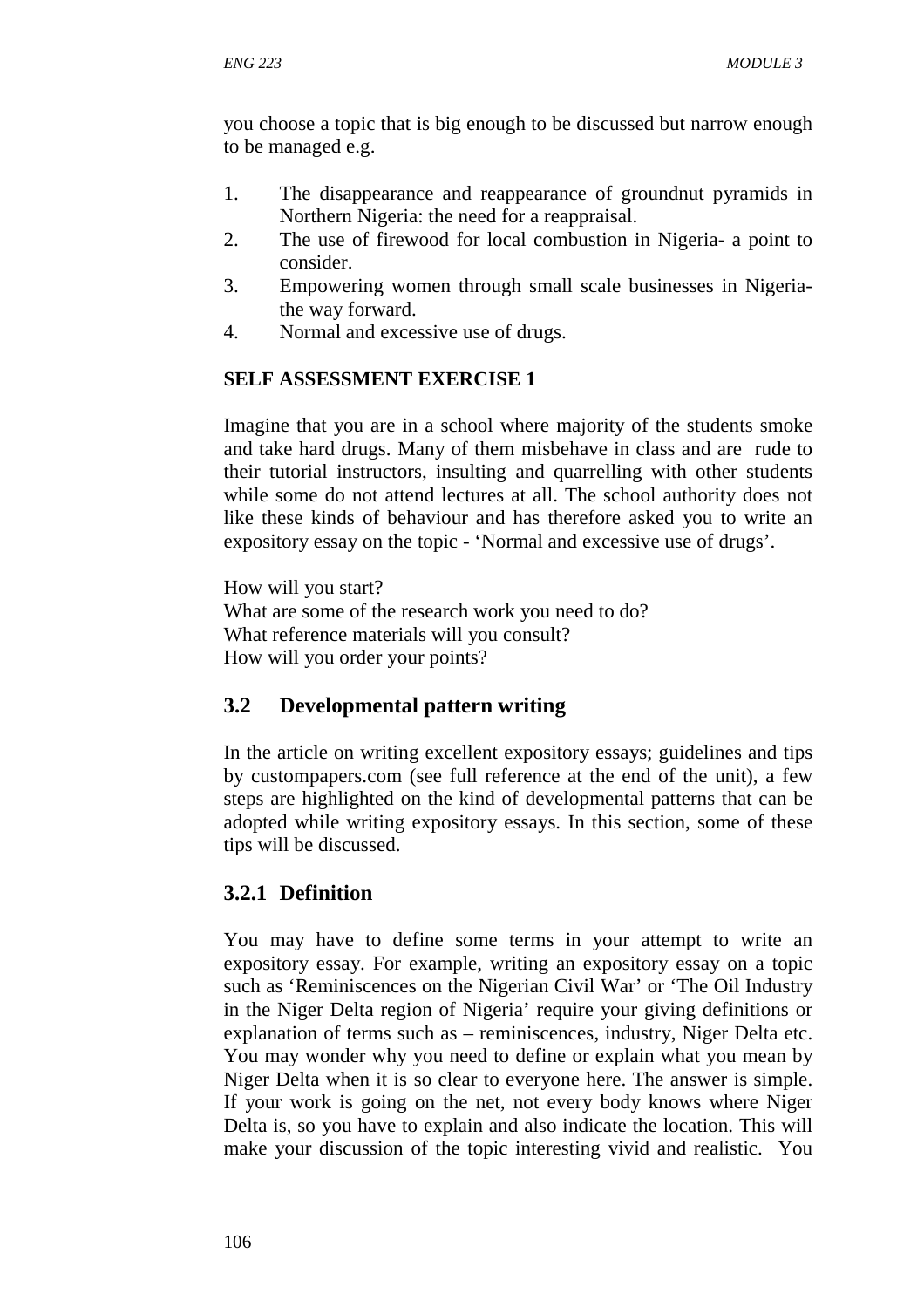may need to give examples of some of the things you mention so that your illustrations can be clear to the reader.

## **3.2.2 Cause and effect**

In a developmental pattern you may need to illustrate the connection between events or how one event is dependent on another or how one event is as a result of a previous one. Do not forget that you need to substantiate your points at any point in time. You must not be found to be giving wrong claims. Remember that if your writing is made public, someone else can quote you or refer to something you said later on or some years to come. And you would not want to be misrepresented.

# **3.2.3 Classification**

You may need to do some classification while writing the essay. For example, you may have to classify the effect of certain actions taken by the Federal government during the civil war to be able to determine whether they were positive, negative, profitable, devastating or necessary. This may involve listing some observable resultant effects of some decisions taken. But you have to be careful about this. Expository essays are revealing so you must be careful not to run down individuals. You can use expressions that are not absolutes when you are not too sure. You can use expressions such as- *probably---, unconfirmed sources--, an eyewitness' account---.* . But where you are absolutely sure of your claim and you have substantiated facts on the issue, you can refer to such while writing.

## **3.2.4 Compare and contrast**

You may need to do some form of comparative work at times. As a writer may have to examine the basic differences between the actions taken and actions not taken at times. You can do some form of comparison or a critical analysis of the topic or events or situations.

## **3.3 Organisation**

This has to do with the arrangement of the work as a whole, the number of paragraphs, the points to discuss, the arrangement of the points etc. You have to decide on the number of paragraphs you want but this also has to do with how long the essay is. Most school essays have about five paragraphs whereas some higher institution essays could be up to seven or eight including the introduction and the summary. If the points you want to consider are many, you then have one introductory paragraph, a body of paragraphs and a concluding paragraph. You should discuss each major division of your work appropriately and clearly in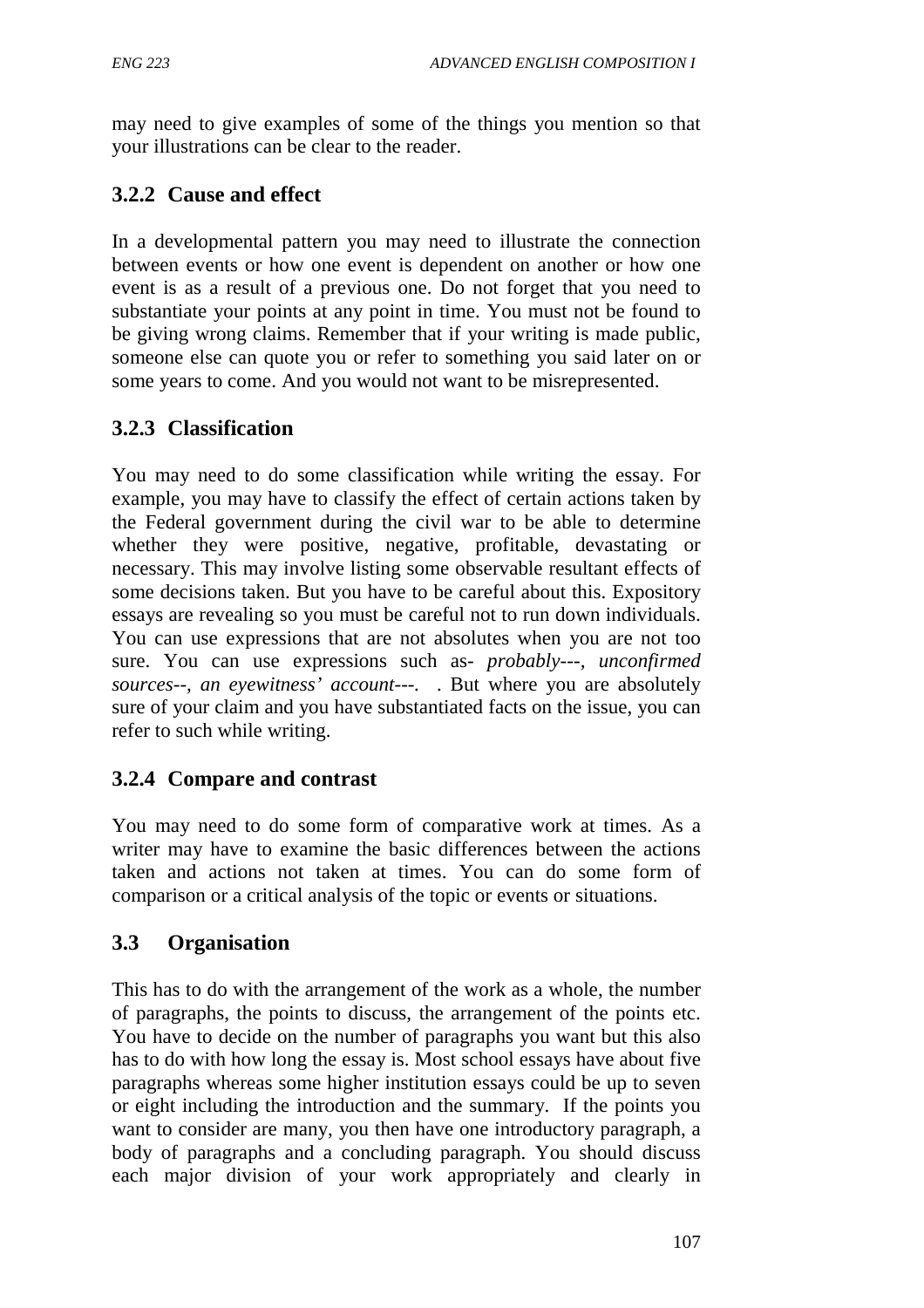paragraphs so that the reader would be able to understand what you are talking about and follow your line of reasoning.

## **3.4 Research Work**

Most students start writing essays without trying to find out something about the topic. You need to research on the topic you want to write about. You may have to find out about the origin of a word, the meaning of a concept, the usefulness of an object, idea or concept etc. Researching a topic always enriches your work. Expository essays in particular are meant to dig out facts about a situation or thing and since you are not an encyclopaedia, you cannot know everything. You need to consult books, dictionaries, encyclopaedias, internet etc as resource materials. The internet in particular is a very valuable resource material which you can consult on any area of study. But remember to acknowledge your source of information. That is the hall mark of a good academic. If however, you find it difficult to get good reference materials, you have to take time to think on the topic and go through some local newspapers and magazines peradventure you will find some useful information on the topic.

Just to give you an idea of how to construct your sentences in an expository essay, below is an extract on the introductory section of a write up titled 'Failure of state administration' by Bamidele Ayo in his book *Public Administration and the Conduct of Community Affairs Among the Yoruba in Nigeria*

 *One way of measuring the success or failure of governments in modern societies is to assess how far such governments go in developing or failing to develop the conditions for satisfying the basic needs of the people they govern. -----------* 

*The form of governance in Africa is largely centralised. This manifests itself not only in the political and administrative realms, but also in the allocation, distribution and utilization of human, financial, and material resources. National governments have also intruded, in one way or the other, in the activities of non-governmental organizations (NGOs), including religious organizations. All efforts to decentralize decision making power, and allocation and distribution of resources, have been frustrated by central governments in Africa.* 

*State control of national resources and monopoly of decision making power has retarded socioeconomic development (Adedeji). Most of Africa's population live below the poverty line. A pervasive intervention of the state in the management of national economies in the post-*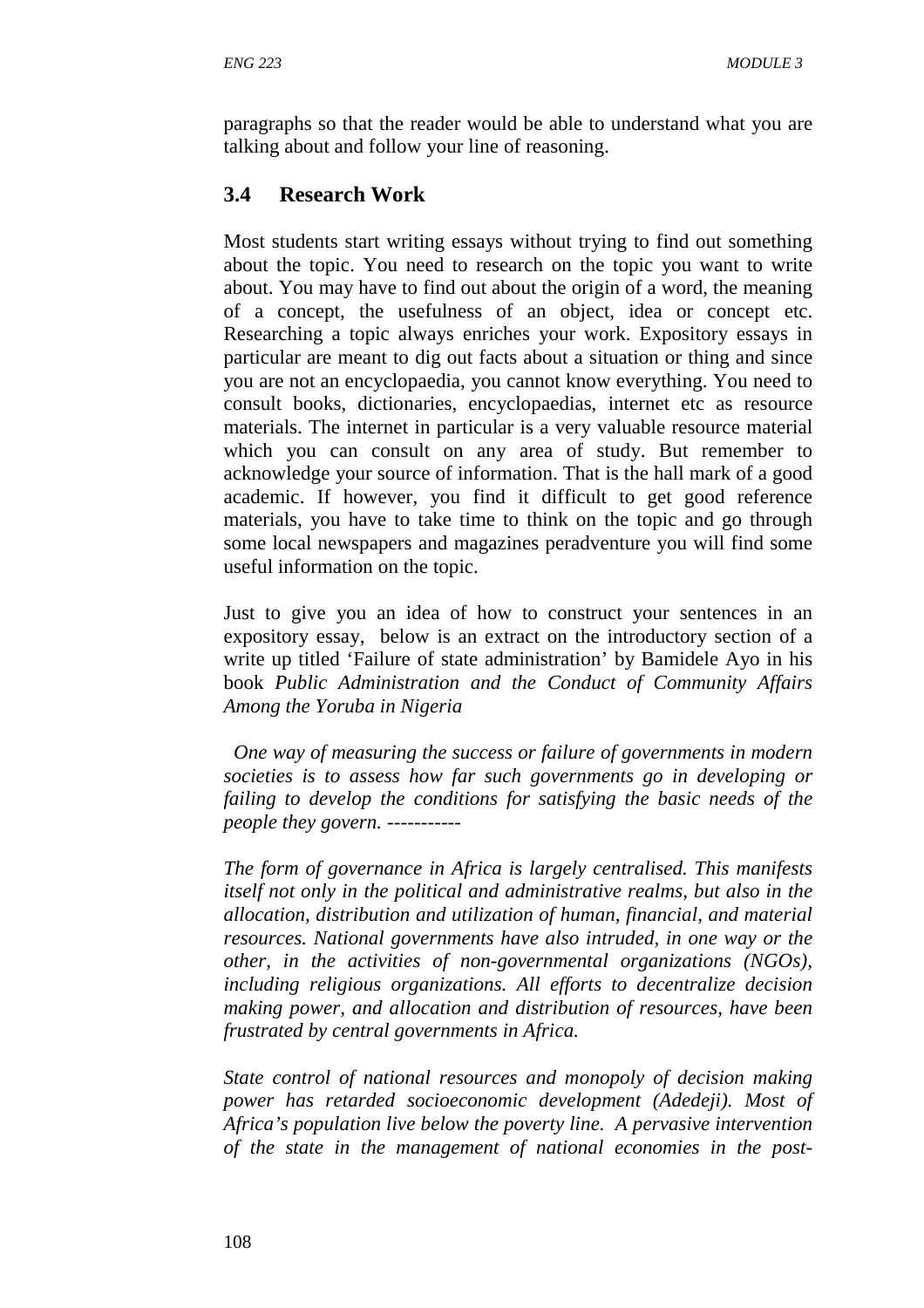*independence African states remains the source of the tragedies which contemporary Africa is forced to live with ( Musa-Nda 3-5).* 

*Yet many social scientists drawn from Africa and the western countries have influenced and supported this centralized approach to governance and social and economic development in Africa. Some of these authors include Aboyade, Apter, Esman, Huntington, and Mabogunje (1980). We shall return to this point later in this chapter.* 

*At the same time, there is a good number of other scholars from other disciplines, especially the broader humanities, who have challenged this approach. These scholars see parallels to this centralized approach to constituting order in autocratic and exploitative regimes and in the pathologies of the Ancient Regime in France. Some of the noble critics of autocratic regimes in Africa (civilian and military regimes) include Wole Soyinka, Chinua Achebe, James Ngugi, Mongo Beti, Alexander Biyidiaka, Camera Lye, and Jack Mapanje, to mention just a few. These and other critics have through their literary writings launched persistent attacks on the autocratic regimes in Africa.* 

(From *Public Administration and the Conduct of Community Affairs* BY S. Bamidele Ayo, PhD)

You will notice that the writer of the text above made reference to many scholars to substantiate his /her points about the governance in Africa. This is just the introductory part of the essay. The writer quoted authorities who have worked in this area of study along with the dates their works were published. He even referred to some of them as- *noble critics.*

All these are important in an expository kind of essay. It is a more serious essay than the argumentative essay. You will notice that we started from the narrative which is light, then, to descriptive which requires a lot of your attention, then, to argumentative which also requires your getting facts to support your point of view and lastly to expository which is a serious form of writing which needs documented facts at times. Not all of life would be on the light mood all the time; a few things could need some form of seriousness occasionally. As a result, you should get prepared for all forms of writings any time.

#### **SELF ASSESSMENT EXERCISE 2**

Mention some of the resource materials you need on a topic such as 'Foreign investment in Nigeria: a necessary step for national development'.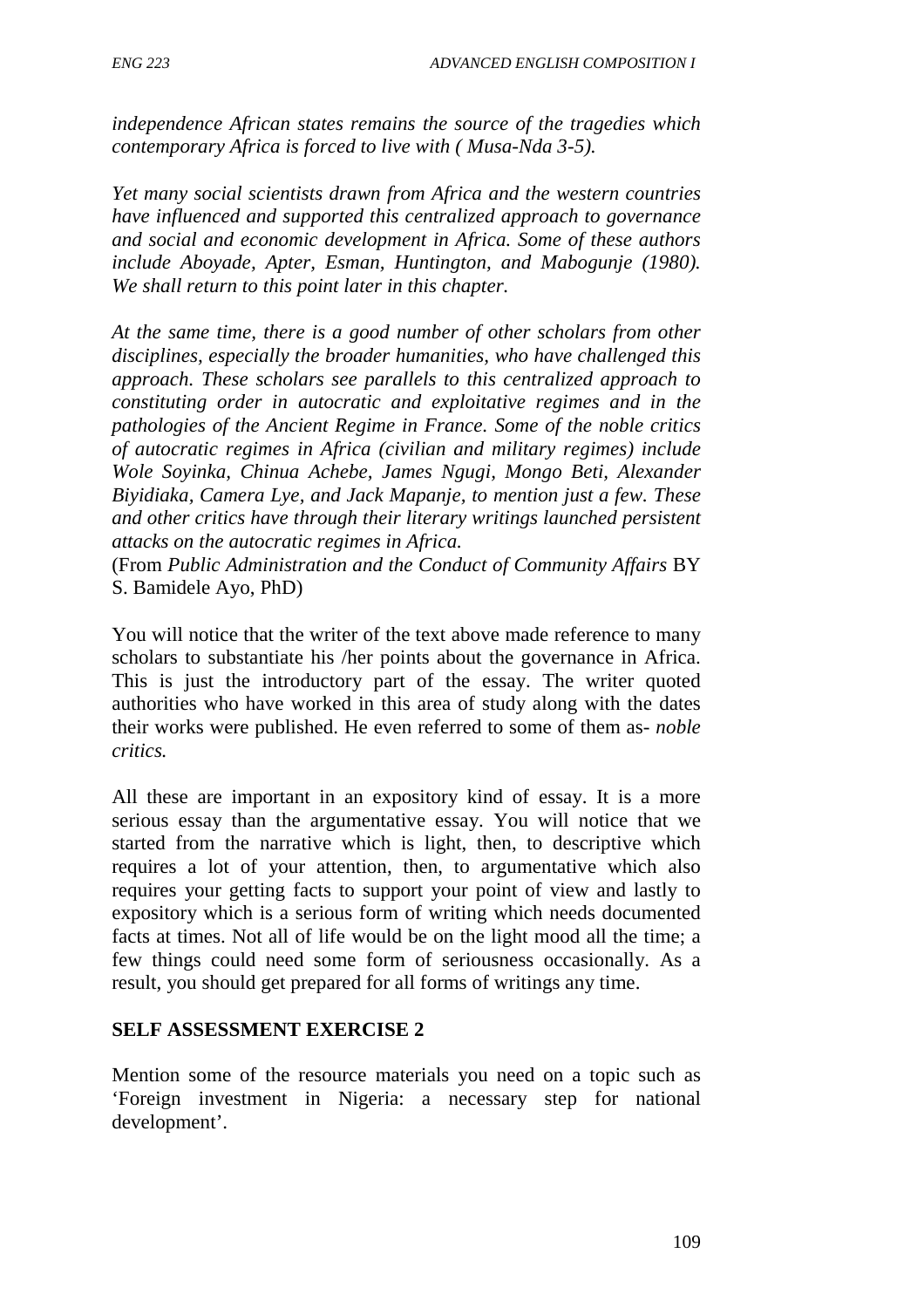## **4.0 CONCLUSION**

An expository essay is any type of essay or writing that is used to describe, explain or inform the reader on a specific or particular aspect of a topic. In this work, we have been able to discuss some of the strategies for writing expository essays. Your topic must be big enough to be discussed and narrow enough to be managed. Researching the topic and doing some form of classification of the content is important in writing expository essays. At one point in time or the other you may be required to dig out some facts about a situation and present in writing. At such a time, some of the points that have been highlighted in this unit may come in handy.

### **5.0 SUMMARY**

In this unit you have learnt that:

- an expository essay is any type of essay or writing that is used to describe, explain or inform the reader on a specific or particular aspect of a topic.
- once you have a topic, you have to study the topic very well so that you will know if it requires a short response or a long one.
- organisation has to do with the arrangement of the work as a whole, the number of paragraphs, the points to discuss, the arrangement of the points.
- you need to research on the topic you want to write about
- expository essays in particular are meant to dig out facts about a situation or thing.
- you may need to consult books, dictionaries, encyclopaedias, internet etc as resource materials.

#### **6.0 TUTOR-MARKED ASSIGNMENT**

Look at the essay topic under your Self Assessment Exercises 2 and answer the following questions.

- i. What is foreign investment?
- ii. What is national development?
- iii. What are some of the things that amount to national development in Nigeria?
- iv. Is the nation having enough foreign investment? If yes, what can be done to improve on that and if No, what can be done to address the situation?